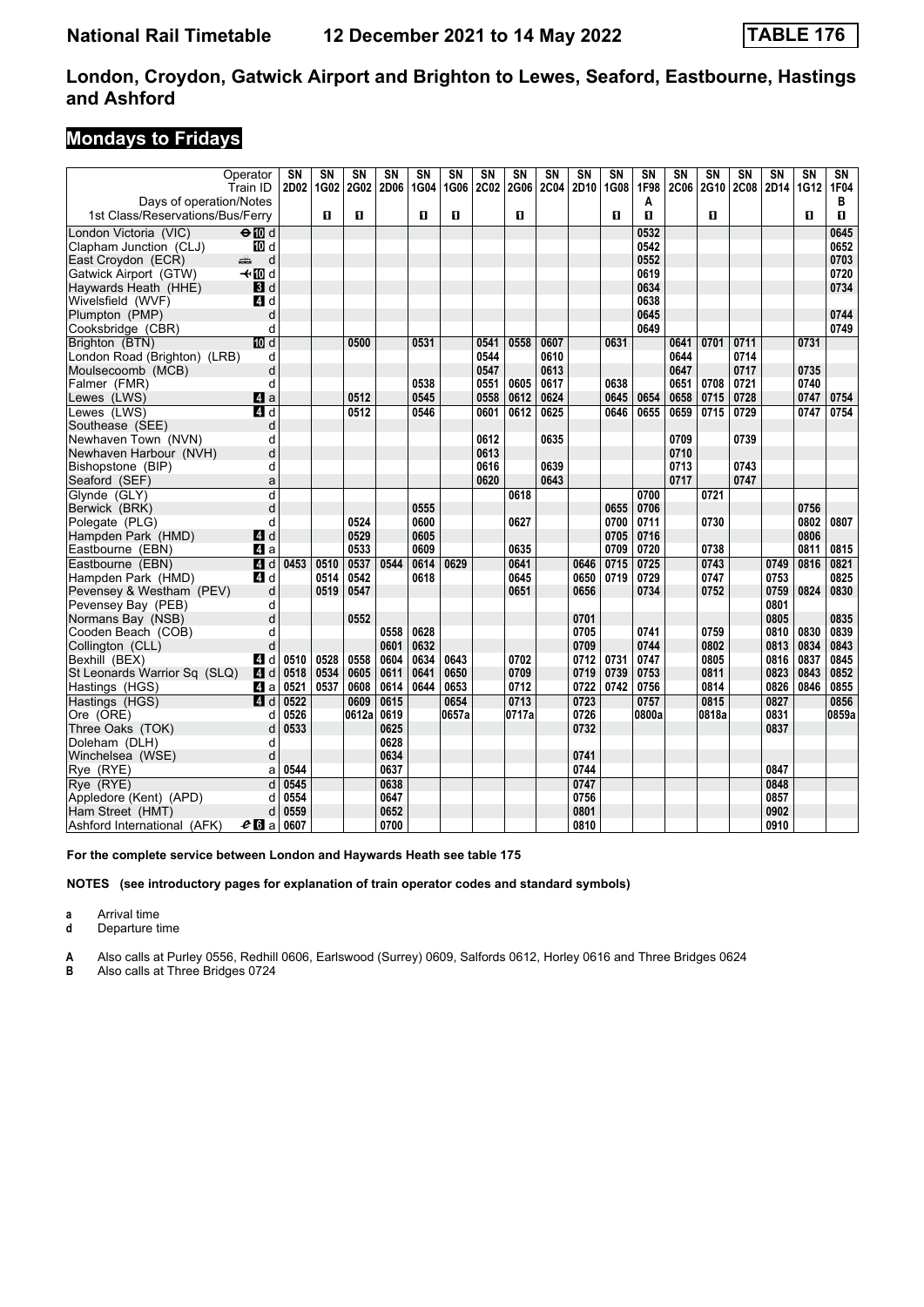### **Mondays to Fridays**

|                                        | Operator<br>Train ID                                                                                                                                                                                                               | SN<br><b>2C10</b> | $\overline{\text{SN}}$<br>2G14 | $\overline{\text{SN}}$<br>1F06 | $\overline{\text{SN}}$<br>2C12 | $\overline{\text{SN}}$<br>2D18 | $\overline{\text{SN}}$<br>1G16 | $\overline{\text{SN}}$<br>1F08 | $\overline{\text{SN}}$<br>2C14 | $\overline{\text{SN}}$<br>2D22 | $\overline{\text{SN}}$<br>1F10 | $\overline{\text{SN}}$<br>2C16 | $\overline{\text{SN}}$<br>1G20 | $\overline{\text{SN}}$<br><b>1F12</b> | $\overline{\text{SN}}$<br>2C18 | $\overline{\text{SN}}$<br>1F14 | SΝ<br>2C20 | $\overline{\text{SN}}$<br>2D26 | $\overline{\text{SN}}$<br>1G24 |
|----------------------------------------|------------------------------------------------------------------------------------------------------------------------------------------------------------------------------------------------------------------------------------|-------------------|--------------------------------|--------------------------------|--------------------------------|--------------------------------|--------------------------------|--------------------------------|--------------------------------|--------------------------------|--------------------------------|--------------------------------|--------------------------------|---------------------------------------|--------------------------------|--------------------------------|------------|--------------------------------|--------------------------------|
| 1st Class/Reservations/Bus/Ferry       |                                                                                                                                                                                                                                    |                   | п                              | п                              |                                |                                | п                              | п                              |                                |                                | п                              |                                | п                              | п                                     |                                | п                              |            |                                | п.                             |
| London Victoria (VIC)                  | $\Theta$ Md                                                                                                                                                                                                                        |                   |                                | 0715                           |                                |                                |                                | 0754                           |                                |                                | 0824                           |                                |                                | 0854                                  |                                | 0924                           |            |                                |                                |
| Clapham Junction (CLJ)                 | <b>ID</b> d                                                                                                                                                                                                                        |                   |                                | 0722                           |                                |                                |                                | 0801                           |                                |                                | 0831                           |                                |                                | 0901                                  |                                | 0931                           |            |                                |                                |
| East Croydon (ECR)                     | d<br>ando antigo di contro di contro di contro di contro di contro di contro di contro di contro di contro di contro di contro di contro di contro di contro di contro di contro di contro di contro di contro di contro di contro |                   |                                | 0733                           |                                |                                |                                | 0811                           |                                |                                | 0841                           |                                |                                | 0911                                  |                                | 0941                           |            |                                |                                |
| Gatwick Airport (GTW)                  | – til d                                                                                                                                                                                                                            |                   |                                | 0751                           |                                |                                |                                | 0827                           |                                |                                | 0857                           |                                |                                | 0927                                  |                                | 0957                           |            |                                |                                |
| Haywards Heath (HHE)                   | 3d                                                                                                                                                                                                                                 |                   |                                | 0804                           |                                |                                |                                | 0838                           |                                |                                | 0910                           |                                |                                | 0938                                  |                                | 1008                           |            |                                |                                |
| Wivelsfield (WVF)                      | 4 d                                                                                                                                                                                                                                |                   |                                | 0808                           |                                |                                |                                | 0842                           |                                |                                | 0914                           |                                |                                | 0942                                  |                                | 1012                           |            |                                |                                |
| Plumpton (PMP)                         | d                                                                                                                                                                                                                                  |                   |                                |                                |                                |                                |                                | 0849                           |                                |                                |                                |                                |                                | 0949                                  |                                |                                |            |                                |                                |
| Cooksbridge (CBR)                      | d                                                                                                                                                                                                                                  |                   |                                | 0817                           |                                |                                |                                |                                |                                |                                | 0923                           |                                |                                |                                       |                                | 1021                           |            |                                |                                |
| Brighton (BTN)                         | <b>ID</b> d                                                                                                                                                                                                                        | 0741              | 0801                           |                                | 0811                           |                                | 0830                           |                                | 0841                           |                                |                                | 0911                           | 0931                           |                                       | 0941                           |                                | 1011       |                                | 1031                           |
| London Road (Brighton) (LRB)           | d                                                                                                                                                                                                                                  | 0744              |                                |                                | 0814                           |                                |                                |                                | 0844                           |                                |                                | 0914                           |                                |                                       | 0944                           |                                | 1014       |                                |                                |
| Moulsecoomb (MCB)                      | d                                                                                                                                                                                                                                  | 0747              |                                |                                | 0817                           |                                | 0834                           |                                | 0847                           |                                |                                | 0917                           | 0935                           |                                       | 0947                           |                                | 1017       |                                | 1035                           |
| Falmer (FMR)                           | d                                                                                                                                                                                                                                  | 0751              | 0808                           |                                | 0821                           |                                | 0839                           |                                | 0851                           |                                |                                | 0921                           | 0940                           |                                       | 0951                           |                                | 1021       |                                | 1040                           |
| Lewes (LWS)                            | ZI a                                                                                                                                                                                                                               | 0758              | 0815                           | 0822                           | 0828                           |                                | 0846                           | 0857                           | 0859                           |                                | 0927                           | 0928                           | 0947                           | 0956                                  | 0958                           | 1026                           | 1028       |                                | 1047                           |
| Lewes (LWS)                            | 4d                                                                                                                                                                                                                                 | 0759              | 0815                           | 0826                           | 0829                           |                                | 0846                           | 0857                           | 0900<br>0908                   |                                | 0928                           | 0931                           | 0947                           | 0957                                  | 1000<br>1007                   | 1027                           | 1030       |                                | 1047                           |
| Southease (SEE)<br>Newhaven Town (NVN) | d<br>d                                                                                                                                                                                                                             | 0809              |                                |                                | 0839                           |                                |                                |                                | 0912                           |                                |                                | 0941                           |                                |                                       | 1012                           |                                | 1040       |                                |                                |
| Newhaven Harbour (NVH)                 | d                                                                                                                                                                                                                                  | 0810              |                                |                                |                                |                                |                                |                                | 0913                           |                                |                                |                                |                                |                                       |                                |                                |            |                                |                                |
| Bishopstone (BIP)                      | d                                                                                                                                                                                                                                  | 0813              |                                |                                | 0843                           |                                |                                |                                | 0916                           |                                |                                | 0945                           |                                |                                       | 1016                           |                                | 1044       |                                |                                |
| Seaford (SEF)                          | a                                                                                                                                                                                                                                  | 0817              |                                |                                | 0847                           |                                |                                |                                | 0920                           |                                |                                | 0949                           |                                |                                       | 1020                           |                                | 1048       |                                |                                |
| Glynde (GLY)                           | d                                                                                                                                                                                                                                  |                   | 0821                           |                                |                                |                                | 0852                           |                                |                                |                                |                                |                                | 0953                           |                                       |                                |                                |            |                                | 1053                           |
| Berwick (BRK)                          | d                                                                                                                                                                                                                                  |                   |                                |                                |                                |                                | 0857                           |                                |                                |                                |                                |                                | 0958                           |                                       |                                |                                |            |                                | 1058                           |
| Polegate (PLG)                         | d                                                                                                                                                                                                                                  |                   | 0830                           | 0838                           |                                |                                | 0903                           | 0910                           |                                |                                | 0941                           |                                | 1004                           | 1009                                  |                                | 1039                           |            |                                | 1104                           |
| Hampden Park (HMD)                     | <b>4</b> d                                                                                                                                                                                                                         |                   |                                | 0843                           |                                |                                | 0907                           |                                |                                |                                | 0946                           |                                | 1008                           |                                       |                                | 1044                           |            |                                | 1108                           |
| Eastbourne (EBN)                       | ZI a                                                                                                                                                                                                                               |                   | 0838                           | 0848                           |                                |                                | 0912                           | 0918                           |                                |                                | 0952                           |                                | 1013                           | 1017                                  |                                | 1049                           |            |                                | 1113                           |
| Eastbourne (EBN)                       | 4d                                                                                                                                                                                                                                 |                   | 0844                           |                                |                                | 0849                           | 0916                           | 0923                           |                                | 0949                           |                                |                                | 1017                           | 1023                                  |                                |                                |            | 1049                           | 1117                           |
| Hampden Park (HMD)                     | 4 d                                                                                                                                                                                                                                |                   | 0848                           |                                |                                | 0853                           |                                | 0927                           |                                | 0953                           |                                |                                |                                | 1027                                  |                                |                                |            | 1053                           |                                |
| Pevensey & Westham (PEV)               | d                                                                                                                                                                                                                                  |                   | 0853                           |                                |                                | 0859                           |                                | 0932                           |                                | 0959                           |                                |                                |                                | 1032                                  |                                |                                |            | 1059                           |                                |
| Pevensey Bay (PEB)                     | d                                                                                                                                                                                                                                  |                   |                                |                                |                                | 0901                           |                                |                                |                                |                                |                                |                                |                                |                                       |                                |                                |            |                                |                                |
| Normans Bay (NSB)                      | d                                                                                                                                                                                                                                  |                   |                                |                                |                                | 0905                           |                                |                                |                                | 1004                           |                                |                                |                                |                                       |                                |                                |            | 1104                           |                                |
| Cooden Beach (COB)                     | d                                                                                                                                                                                                                                  |                   | 0900                           |                                |                                | 0910                           |                                | 0939                           |                                | 1008                           |                                |                                |                                | 1039                                  |                                |                                |            | 1108                           |                                |
| Collington (CLL)                       | d                                                                                                                                                                                                                                  |                   | 0903                           |                                |                                | 0913                           |                                | 0942                           |                                | 1012                           |                                |                                |                                | 1042                                  |                                |                                |            | 1112                           |                                |
| Bexhill (BEX)                          | ZI d                                                                                                                                                                                                                               |                   | 0906                           |                                |                                | 0916                           | 0930                           | 0945                           |                                | 1015                           |                                |                                | 1031                           | 1045                                  |                                |                                |            | 1115                           | 1131                           |
| St Leonards Warrior Sq (SLQ)           | ZI d                                                                                                                                                                                                                               |                   | 0912                           |                                |                                | 0923                           | 0939                           | 0951                           |                                | 1022                           |                                |                                | 1039                           | 1053                                  |                                |                                |            | 1122                           | 1139                           |
| Hastings (HGS)                         | 14 a                                                                                                                                                                                                                               |                   | 0915                           |                                |                                | 0926                           | 0942                           | 0954                           |                                | 1025                           |                                |                                | 1042                           | 1056                                  |                                |                                |            | 1125                           | 1142                           |
| Hastings (HGS)                         | 4d                                                                                                                                                                                                                                 |                   | 0916                           |                                |                                | 0927                           |                                | 0955                           |                                | 1026                           |                                |                                |                                | 1057                                  |                                |                                |            | 1126                           |                                |
| Ore (ORE)                              | d                                                                                                                                                                                                                                  |                   | 0919a                          |                                |                                | 0931                           |                                | 0958a                          |                                | 1029                           |                                |                                |                                | 1100a                                 |                                |                                |            | 1129                           |                                |
| Three Oaks (TOK)                       | d                                                                                                                                                                                                                                  |                   |                                |                                |                                |                                |                                |                                |                                | 1036                           |                                |                                |                                |                                       |                                |                                |            |                                |                                |
| Doleham (DLH)<br>Winchelsea (WSE)      | d<br>d                                                                                                                                                                                                                             |                   |                                |                                |                                | 0943                           |                                |                                |                                |                                |                                |                                |                                |                                       |                                |                                |            | 1143                           |                                |
|                                        | a                                                                                                                                                                                                                                  |                   |                                |                                |                                | 0947                           |                                |                                |                                | 1046                           |                                |                                |                                |                                       |                                |                                |            | 1146                           |                                |
| Rye (RYE)<br>Rye (RYE)                 | d                                                                                                                                                                                                                                  |                   |                                |                                |                                | 0948                           |                                |                                |                                | 1048                           |                                |                                |                                |                                       |                                |                                |            | 1148                           |                                |
| Appledore (Kent) (APD)                 | d                                                                                                                                                                                                                                  |                   |                                |                                |                                | 0957                           |                                |                                |                                | 1057                           |                                |                                |                                |                                       |                                |                                |            | 1157                           |                                |
| Ham Street (HMT)                       | d                                                                                                                                                                                                                                  |                   |                                |                                |                                | 1002                           |                                |                                |                                | 1102                           |                                |                                |                                |                                       |                                |                                |            | 1202                           |                                |
| Ashford International (AFK)            | $e$ $\blacksquare$ a                                                                                                                                                                                                               |                   |                                |                                |                                | 1010                           |                                |                                |                                | 1110                           |                                |                                |                                |                                       |                                |                                |            | 1210                           |                                |
|                                        |                                                                                                                                                                                                                                    |                   |                                |                                |                                |                                |                                |                                |                                |                                |                                |                                |                                |                                       |                                |                                |            |                                |                                |

**NOTES (see introductory pages for explanation of train operator codes and standard symbols)**

**a** Arrival time<br>**d** Departure t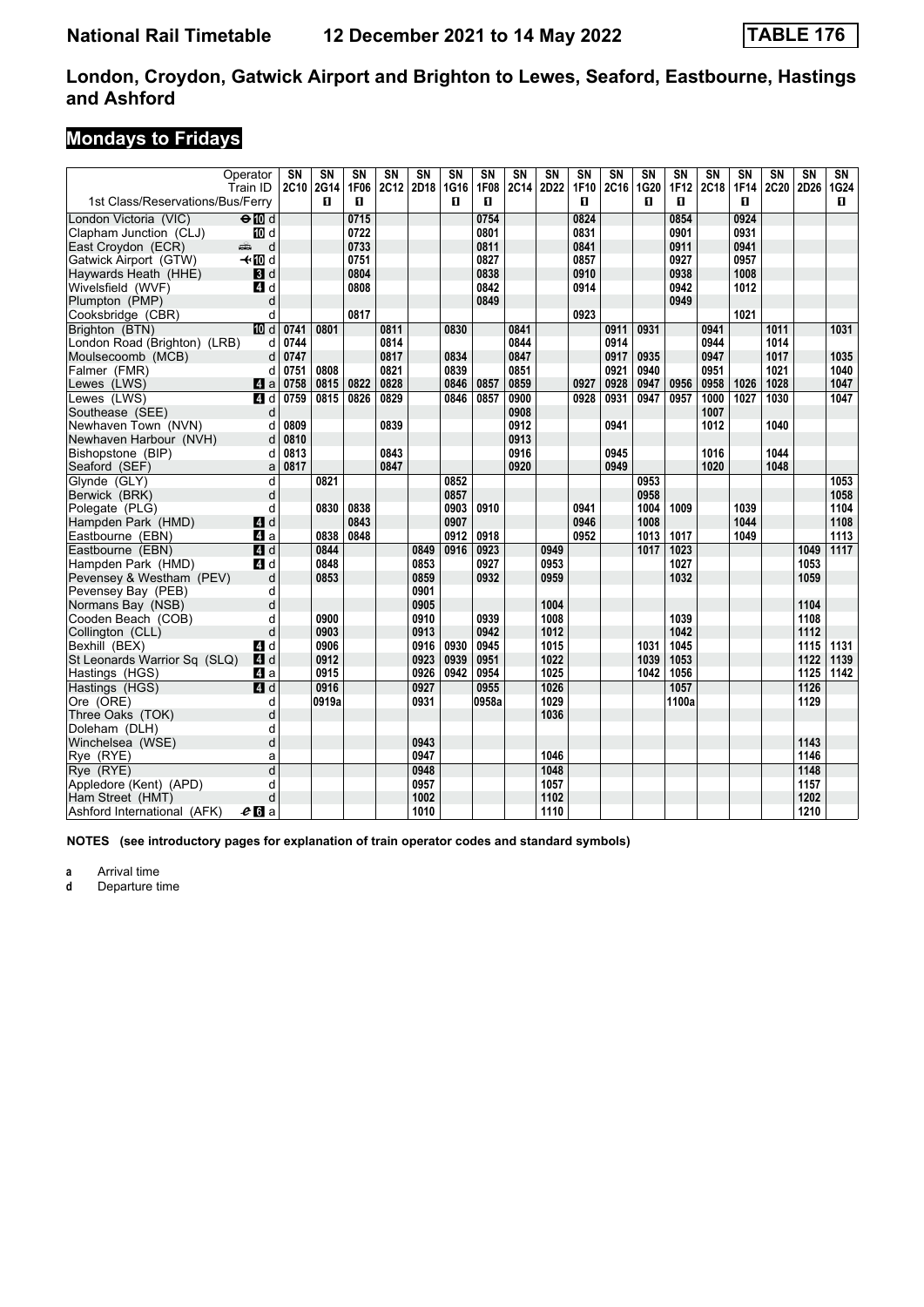### **Mondays to Fridays**

|                                        | Operator<br>Train ID | $\overline{\text{SN}}$<br>1F16 | $\overline{\text{SN}}$<br>2C22 | $\overline{\text{SN}}$<br>1F18 | $\overline{\text{SN}}$<br>2C24 | SN<br>2D30 | $\overline{\text{SN}}$<br>1G28 | $\overline{\text{SN}}$<br>1F20 | $\overline{\text{SN}}$<br><b>2C26</b> | $\overline{\text{SN}}$<br>1F22 | $\overline{\text{SN}}$<br><b>2C28</b> | $\overline{\text{SN}}$<br>2D34 | $\overline{\text{SN}}$<br><b>1G32</b> | $\overline{\text{SN}}$<br>1F24 | $\overline{\text{SN}}$<br><b>2C30</b> | $\overline{\text{SN}}$<br>2C32 | $\overline{\text{SN}}$<br>2D38 | $\overline{\text{SN}}$<br>1G36 | SN<br>1F28 |
|----------------------------------------|----------------------|--------------------------------|--------------------------------|--------------------------------|--------------------------------|------------|--------------------------------|--------------------------------|---------------------------------------|--------------------------------|---------------------------------------|--------------------------------|---------------------------------------|--------------------------------|---------------------------------------|--------------------------------|--------------------------------|--------------------------------|------------|
| 1st Class/Reservations/Bus/Ferry       |                      | п                              |                                | п                              |                                |            | п                              | п                              |                                       | п                              |                                       |                                | п                                     | п                              |                                       |                                |                                | п                              | 0          |
| London Victoria (VIC)                  | $\Theta$ Md          | 0954                           |                                | 1024                           |                                |            |                                | 1054                           |                                       | 1124                           |                                       |                                |                                       | 1154                           |                                       |                                |                                |                                | 1254       |
| Clapham Junction (CLJ)                 | <b>ID</b> d          | 1001                           |                                | 1031                           |                                |            |                                | 1101                           |                                       | 1131                           |                                       |                                |                                       | 1201                           |                                       |                                |                                |                                | 1301       |
| East Croydon (ECR)                     | d<br>میں ہے۔         | 1011                           |                                | 1041                           |                                |            |                                | 1110                           |                                       | 1140                           |                                       |                                |                                       | 1211                           |                                       |                                |                                |                                | 1310       |
| Gatwick Airport (GTW)                  | – til d              | 1027                           |                                | 1057                           |                                |            |                                | 1126                           |                                       | 1156                           |                                       |                                |                                       | 1227                           |                                       |                                |                                |                                | 1326       |
| Haywards Heath (HHE)                   | 3d                   | 1038                           |                                | 1108                           |                                |            |                                | 1138                           |                                       | 1208                           |                                       |                                |                                       | 1238                           |                                       |                                |                                |                                | 1338       |
| Wivelsfield (WVF)                      | 4d                   | 1042                           |                                | 1112                           |                                |            |                                | 1142                           |                                       | 1212                           |                                       |                                |                                       | 1242                           |                                       |                                |                                |                                | 1342       |
| Plumpton (PMP)                         | d                    | 1049                           |                                |                                |                                |            |                                | 1149                           |                                       |                                |                                       |                                |                                       | 1249                           |                                       |                                |                                |                                | 1349       |
| Cooksbridge (CBR)                      | d                    |                                |                                | 1121                           |                                |            |                                |                                |                                       | 1221                           |                                       |                                |                                       |                                |                                       |                                |                                |                                | 1353       |
| Brighton (BTN)                         | 10 d                 |                                | 1041                           |                                | 1111                           |            | 1131                           |                                | 1141                                  |                                | 1211                                  |                                | 1231                                  |                                | 1241                                  | 1311                           |                                | 1331                           |            |
| London Road (Brighton) (LRB)           | d                    |                                | 1044                           |                                | 1114                           |            |                                |                                | 1144                                  |                                | 1214                                  |                                |                                       |                                | 1244                                  | 1314                           |                                |                                |            |
| Moulsecoomb (MCB)                      | d                    |                                | 1047                           |                                | 1117                           |            | 1135                           |                                | 1147                                  |                                | 1217                                  |                                | 1235                                  |                                | 1247                                  | 1317                           |                                | 1335                           |            |
| Falmer (FMR)                           | d                    |                                | 1051                           |                                | 1121                           |            | 1140                           |                                | 1151                                  |                                | 1221                                  |                                | 1240                                  |                                | 1251                                  | 1321                           |                                | 1340                           |            |
| Lewes (LWS)                            | ZI a                 | 1056                           | 1058                           | 1126                           | 1128                           |            | 1147                           | 1156                           | 1158                                  | 1226                           | 1228                                  |                                | 1247                                  | 1256                           | 1258                                  | 1328                           |                                | 1347                           | 1358       |
| Lewes (LWS)                            | $\blacksquare$       | 1057                           | 1100                           | 1127                           | 1130                           |            | 1147                           | 1157                           | 1200                                  | 1227                           | 1230                                  |                                | 1247                                  | 1257                           | 1300                                  | 1330                           |                                | 1347                           | 1359       |
| Southease (SEE)<br>Newhaven Town (NVN) | d<br>d               |                                | 1107<br>1112                   |                                | 1140                           |            |                                |                                | 1207<br>1212                          |                                | 1240                                  |                                |                                       |                                | 1307<br>1312                          | 1340                           |                                |                                |            |
| Newhaven Harbour (NVH)                 | d                    |                                |                                |                                |                                |            |                                |                                |                                       |                                | 1241a                                 |                                |                                       |                                |                                       |                                |                                |                                |            |
| Bishopstone (BIP)                      | d                    |                                | 1116                           |                                | 1144                           |            |                                |                                | 1216                                  |                                |                                       |                                |                                       |                                | 1316                                  | 1344                           |                                |                                |            |
| Seaford (SEF)                          | a                    |                                | 1120                           |                                | 1148                           |            |                                |                                | 1220                                  |                                |                                       |                                |                                       |                                | 1320                                  | 1348                           |                                |                                |            |
| Glynde (GLY)                           | d                    |                                |                                |                                |                                |            | 1153                           |                                |                                       |                                |                                       |                                | 1253                                  |                                |                                       |                                |                                | 1353                           |            |
| Berwick (BRK)                          | d                    |                                |                                |                                |                                |            | 1158                           |                                |                                       |                                |                                       |                                | 1258                                  |                                |                                       |                                |                                | 1358                           |            |
| Polegate (PLG)                         | d                    | 1109                           |                                | 1139                           |                                |            | 1204                           | 1209                           |                                       | 1239                           |                                       |                                | 1304                                  | 1309                           |                                       |                                |                                | 1404                           | 1411       |
| Hampden Park (HMD)                     | ZI d                 |                                |                                | 1144                           |                                |            | 1208                           |                                |                                       | 1244                           |                                       |                                | 1308                                  |                                |                                       |                                |                                | 1408                           |            |
| Eastbourne (EBN)                       | ZI a                 | 1117                           |                                | 1149                           |                                |            | 1213                           | 1217                           |                                       | 1249                           |                                       |                                | 1313                                  | 1317                           |                                       |                                |                                | 1413                           | 1419       |
| Eastbourne (EBN)                       | 4 d                  | 1123                           |                                |                                |                                | 1149       | 1217                           | 1223                           |                                       |                                |                                       | 1249                           | 1317                                  | 1323                           |                                       |                                | 1349                           | 1417                           | 1424       |
| Hampden Park (HMD)                     | 4d                   | 1127                           |                                |                                |                                | 1153       |                                | 1227                           |                                       |                                |                                       | 1253                           |                                       | 1327                           |                                       |                                | 1353                           |                                | 1428       |
| Pevensey & Westham (PEV)               | d                    | 1132                           |                                |                                |                                | 1159       |                                | 1232                           |                                       |                                |                                       | 1259                           |                                       | 1332                           |                                       |                                | 1359                           |                                | 1433       |
| Pevensey Bay (PEB)                     | d                    |                                |                                |                                |                                |            |                                |                                |                                       |                                |                                       |                                |                                       |                                |                                       |                                |                                |                                |            |
| Normans Bay (NSB)                      | d                    |                                |                                |                                |                                | 1204       |                                |                                |                                       |                                |                                       | 1304                           |                                       |                                |                                       |                                | 1404                           |                                |            |
| Cooden Beach (COB)                     | d                    | 1139                           |                                |                                |                                | 1208       |                                | 1239                           |                                       |                                |                                       | 1308                           |                                       | 1339                           |                                       |                                | 1408                           |                                | 1439       |
| Collington (CLL)                       | d                    | 1142                           |                                |                                |                                | 1212       |                                | 1242                           |                                       |                                |                                       | 1312                           |                                       | 1342                           |                                       |                                | 1412                           |                                | 1443       |
| Bexhill (BEX)                          | ZI d                 | 1145                           |                                |                                |                                | 1215       | 1231                           | 1245                           |                                       |                                |                                       | 1315                           | 1331                                  | 1345                           |                                       |                                | 1415                           | 1431                           | 1445       |
| St Leonards Warrior Sq (SLQ)           | <b>4</b> d           | 1153                           |                                |                                |                                | 1222       | 1239                           | 1253                           |                                       |                                |                                       | 1322                           | 1339                                  | 1353                           |                                       |                                | 1422                           | 1439                           | 1453       |
| Hastings (HGS)                         | ZI a                 | 1156                           |                                |                                |                                | 1225       | 1242                           | 1256                           |                                       |                                |                                       | 1325                           | 1342                                  | 1356                           |                                       |                                | 1425                           | 1442                           | 1456       |
| Hastings (HGS)                         | 4d                   | 1157                           |                                |                                |                                | 1226       |                                | 1257                           |                                       |                                |                                       | 1326                           |                                       | 1357                           |                                       |                                | 1426                           |                                | 1457       |
| Ore (ORE)                              | d                    | 1200a                          |                                |                                |                                | 1229       |                                | 1300a                          |                                       |                                |                                       | 1329                           |                                       | 1400a                          |                                       |                                | 1429                           |                                | 1500a      |
| Three Oaks (TOK)                       | d                    |                                |                                |                                |                                | 1236       |                                |                                |                                       |                                |                                       |                                |                                       |                                |                                       |                                | 1436                           |                                |            |
| Doleham (DLH)                          | d                    |                                |                                |                                |                                |            |                                |                                |                                       |                                |                                       |                                |                                       |                                |                                       |                                |                                |                                |            |
| Winchelsea (WSE)                       | d                    |                                |                                |                                |                                |            |                                |                                |                                       |                                |                                       | 1343                           |                                       |                                |                                       |                                |                                |                                |            |
| Rye (RYE)                              | a                    |                                |                                |                                |                                | 1246       |                                |                                |                                       |                                |                                       | 1346                           |                                       |                                |                                       |                                | 1446                           |                                |            |
| Rye (RYE)                              | $\overline{d}$       |                                |                                |                                |                                | 1248       |                                |                                |                                       |                                |                                       | 1348                           |                                       |                                |                                       |                                | 1448                           |                                |            |
| Appledore (Kent) (APD)                 | d                    |                                |                                |                                |                                | 1257       |                                |                                |                                       |                                |                                       | 1357                           |                                       |                                |                                       |                                | 1457<br>1502                   |                                |            |
| Ham Street (HMT)                       | d                    |                                |                                |                                |                                | 1302       |                                |                                |                                       |                                |                                       | 1402<br>1410                   |                                       |                                |                                       |                                | 1510                           |                                |            |
| Ashford International (AFK)            | $e_0$ a              |                                |                                |                                |                                | 1310       |                                |                                |                                       |                                |                                       |                                |                                       |                                |                                       |                                |                                |                                |            |

**NOTES (see introductory pages for explanation of train operator codes and standard symbols)**

**a** Arrival time<br>**d** Departure t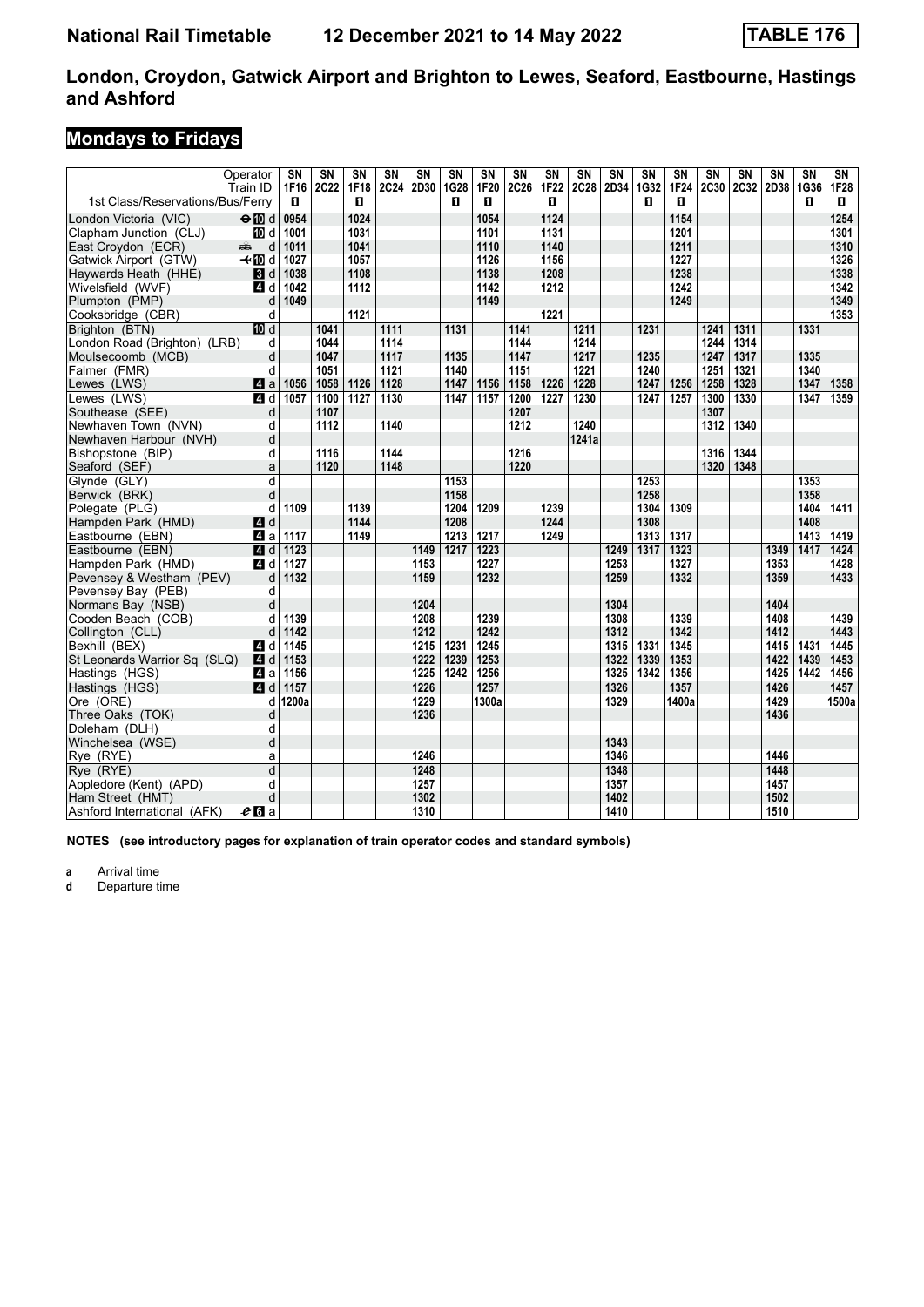### **Mondays to Fridays**

|                                     | Operator                                                                                                                                                                                                                                  | SN   | $\overline{\text{SN}}$ | $\overline{\text{SN}}$ | $\overline{\text{SN}}$ | $\overline{\text{SN}}$ | $\overline{\text{SN}}$ | $\overline{\text{SN}}$ | $\overline{\text{SN}}$ | $\overline{\text{SN}}$ | $\overline{\text{SN}}$ | $\overline{\text{SN}}$ | $\overline{\text{SN}}$ | $\overline{\text{SN}}$ | $\overline{\text{SN}}$ | $\overline{\text{SN}}$ | SN        | $\overline{\text{SN}}$ | $\overline{\text{SN}}$ |
|-------------------------------------|-------------------------------------------------------------------------------------------------------------------------------------------------------------------------------------------------------------------------------------------|------|------------------------|------------------------|------------------------|------------------------|------------------------|------------------------|------------------------|------------------------|------------------------|------------------------|------------------------|------------------------|------------------------|------------------------|-----------|------------------------|------------------------|
| 1st Class/Reservations/Bus/Ferry    | Train ID                                                                                                                                                                                                                                  | 2C34 | 2C36                   | 2D42                   | 1G40<br>п              | 1F32<br>п              | 2C38                   | 2C40                   | 2D46                   | <b>1G44</b><br>п       | 1F36<br>п              | 2C42                   | <b>2G46</b><br>п       | 1F38<br>п              | <b>2C44</b>            | 2D50                   | 1G48<br>п | 1F40<br>п              | 2C46                   |
| London Victoria (VIC)               | $\Theta$ Md                                                                                                                                                                                                                               |      |                        |                        |                        | 1354                   |                        |                        |                        |                        | 1454                   |                        |                        | 1524                   |                        |                        |           | 1554                   |                        |
| Clapham Junction (CLJ)              | <b>ID</b> d                                                                                                                                                                                                                               |      |                        |                        |                        | 1401                   |                        |                        |                        |                        | 1501                   |                        |                        | 1531                   |                        |                        |           | 1601                   |                        |
| East Croydon (ECR)                  | d<br>ando de la compaña de la compaña de la compaña de la compaña de la compaña de la compaña de la compaña de la c<br>Segunda de la compaña de la compaña de la compaña de la compaña de la compaña de la compaña de la compaña de l<br> |      |                        |                        |                        | 1410                   |                        |                        |                        |                        | 1510                   |                        |                        | 1540                   |                        |                        |           | 1610                   |                        |
| Gatwick Airport (GTW)               | <b>√</b> t III d                                                                                                                                                                                                                          |      |                        |                        |                        | 1426                   |                        |                        |                        |                        | 1526                   |                        |                        | 1556                   |                        |                        |           | 1626                   |                        |
| Haywards Heath (HHE)                | $\blacksquare$                                                                                                                                                                                                                            |      |                        |                        |                        | 1438                   |                        |                        |                        |                        | 1538                   |                        |                        | 1608                   |                        |                        |           | 1638                   |                        |
| Wivelsfield (WVF)                   | 4 d                                                                                                                                                                                                                                       |      |                        |                        |                        | 1442                   |                        |                        |                        |                        | 1542                   |                        |                        | 1612                   |                        |                        |           | 1642                   |                        |
| Plumpton (PMP)                      | d                                                                                                                                                                                                                                         |      |                        |                        |                        | 1449                   |                        |                        |                        |                        | 1549                   |                        |                        |                        |                        |                        |           | 1649                   |                        |
| Cooksbridge (CBR)                   | d                                                                                                                                                                                                                                         |      |                        |                        |                        | 1453                   |                        |                        |                        |                        |                        |                        |                        | 1621                   |                        |                        |           |                        |                        |
| Brighton (BTN)                      | <b>III</b> d                                                                                                                                                                                                                              | 1341 | 1411                   |                        | 1431                   |                        | 1441                   | 1511                   |                        | 1531                   |                        | 1541                   | 1601                   |                        | 1611                   |                        | 1631      |                        | 1641                   |
| London Road (Brighton) (LRB)        | d                                                                                                                                                                                                                                         | 1344 | 1414                   |                        |                        |                        | 1444                   | 1514                   |                        |                        |                        | 1544                   |                        |                        | 1614                   |                        |           |                        | 1644                   |
| Moulsecoomb (MCB)                   | d                                                                                                                                                                                                                                         | 1347 | 1417                   |                        | 1435                   |                        | 1447                   | 1517                   |                        | 1535                   |                        | 1547                   | 1605                   |                        | 1617                   |                        | 1635      |                        | 1647                   |
| Falmer (FMR)                        | d                                                                                                                                                                                                                                         | 1351 | 1421                   |                        | 1440                   |                        | 1451                   | 1521                   |                        | 1540                   |                        | 1551                   | 1610                   |                        | 1621                   |                        | 1640      |                        | 1651                   |
| Lewes (LWS)                         | ZI a                                                                                                                                                                                                                                      | 1358 | 1428                   |                        | 1447                   | 1458                   | 1459                   | 1528                   |                        | 1547                   | 1556                   | 1558                   | 1617                   | 1626                   | 1628                   |                        | 1647      | 1656                   | 1658                   |
| Lewes (LWS)                         | $\blacksquare$                                                                                                                                                                                                                            | 1402 | 1430                   |                        | 1447                   | 1459                   | 1502                   | 1530                   |                        | 1547                   | 1557                   | 1600                   | 1617                   | 1627                   | 1630                   |                        | 1647      | 1657                   | 1700                   |
| Southease (SEE)                     | d                                                                                                                                                                                                                                         | 1409 |                        |                        |                        |                        | 1509                   |                        |                        |                        |                        | 1607                   |                        |                        | 1637                   |                        |           |                        | 1707                   |
| Newhaven Town (NVN)                 | d                                                                                                                                                                                                                                         | 1413 | 1440                   |                        |                        |                        | 1513                   | 1540                   |                        |                        |                        | 1612                   |                        |                        | 1642                   |                        |           |                        | 1712                   |
| Newhaven Harbour (NVH)              | d                                                                                                                                                                                                                                         |      |                        |                        |                        |                        |                        |                        |                        |                        |                        | 1613                   |                        |                        |                        |                        |           |                        | 1713                   |
| Bishopstone (BIP)                   | d                                                                                                                                                                                                                                         | 1417 | 1444                   |                        |                        |                        | 1517                   | 1544                   |                        |                        |                        | 1616                   |                        |                        | 1646                   |                        |           |                        | 1716                   |
| Seaford (SEF)                       | a                                                                                                                                                                                                                                         | 1421 | 1448                   |                        |                        |                        | 1521                   | 1548                   |                        |                        |                        | 1620                   |                        |                        | 1650                   |                        |           |                        | 1720                   |
| Glynde (GLY)                        | d                                                                                                                                                                                                                                         |      |                        |                        | 1453                   |                        |                        |                        |                        | 1553                   |                        |                        | 1623                   |                        |                        |                        |           |                        |                        |
| Berwick (BRK)                       | d                                                                                                                                                                                                                                         |      |                        |                        | 1458                   |                        |                        |                        |                        | 1558                   |                        |                        |                        |                        |                        |                        | 1656      |                        |                        |
| Polegate (PLG)                      | d                                                                                                                                                                                                                                         |      |                        |                        | 1504                   | 1511                   |                        |                        |                        | 1604                   | 1609                   |                        | 1632                   | 1639                   |                        |                        | 1702      | 1709                   |                        |
| Hampden Park (HMD)                  | 4d                                                                                                                                                                                                                                        |      |                        |                        | 1508                   |                        |                        |                        |                        | 1608                   |                        |                        | 1637                   | 1644                   |                        |                        | 1707      |                        |                        |
| Eastbourne (EBN)                    | ZI a                                                                                                                                                                                                                                      |      |                        |                        | 1513                   | 1519                   |                        |                        |                        | 1613                   | 1617                   |                        | 1641                   | 1649                   |                        |                        | 1712      | 1717                   |                        |
| Eastbourne (EBN)                    | 4d                                                                                                                                                                                                                                        |      |                        | 1449                   | 1517                   | 1525                   |                        |                        | 1549                   | 1617                   | 1623                   |                        | 1645                   |                        |                        | 1652                   | 1716      | 1723                   |                        |
| Hampden Park (HMD)                  | 4d                                                                                                                                                                                                                                        |      |                        | 1453                   |                        | 1529                   |                        |                        | 1553                   |                        | 1627                   |                        |                        |                        |                        | 1656                   |           | 1727                   |                        |
| Pevensey & Westham (PEV)            | d                                                                                                                                                                                                                                         |      |                        | 1459                   |                        | 1534                   |                        |                        | 1559                   |                        | 1632                   |                        | 1652                   |                        |                        | 1702                   |           | 1732                   |                        |
| Pevensey Bay (PEB)                  | d                                                                                                                                                                                                                                         |      |                        |                        |                        |                        |                        |                        | 1601                   |                        |                        |                        | 1655                   |                        |                        |                        |           |                        |                        |
| Normans Bay (NSB)                   | d                                                                                                                                                                                                                                         |      |                        | 1504                   |                        |                        |                        |                        | 1605                   |                        |                        |                        | 1659                   |                        |                        |                        |           |                        |                        |
| Cooden Beach (COB)                  | d                                                                                                                                                                                                                                         |      |                        | 1508                   |                        | 1540                   |                        |                        | 1610                   |                        | 1639                   |                        | 1704                   |                        |                        | 1709                   |           | 1739                   |                        |
| Collington (CLL)                    | d                                                                                                                                                                                                                                         |      |                        | 1512                   |                        | 1544                   |                        |                        | 1613                   |                        | 1642                   |                        | 1707                   |                        |                        | 1712                   |           | 1742                   |                        |
| Bexhill (BEX)                       | 4 d                                                                                                                                                                                                                                       |      |                        | 1515                   | 1531                   | 1546                   |                        |                        | 1616                   | 1631                   | 1645                   |                        | 1710                   |                        |                        | 1715                   | 1731      | 1745                   |                        |
| St Leonards Warrior Sq (SLQ)        | 4d                                                                                                                                                                                                                                        |      |                        | 1522                   | 1539                   | 1553                   |                        |                        | 1623                   | 1640                   | 1651                   |                        | 1716                   |                        |                        | 1722                   | 1738      | 1751                   |                        |
| Hastings (HGS)                      | ZI a                                                                                                                                                                                                                                      |      |                        | 1525                   | 1542                   | 1556                   |                        |                        | 1626                   | 1643                   | 1654                   |                        | 1719                   |                        |                        | 1725                   | 1743      | 1754                   |                        |
| Hastings (HGS)                      | $\overline{a}$ d                                                                                                                                                                                                                          |      |                        | 1526                   |                        | 1557                   |                        |                        | 1627                   |                        | 1655                   |                        | $\overline{1722}$      |                        |                        | 1726                   |           | 1755                   |                        |
| Ore (ORE)                           | d                                                                                                                                                                                                                                         |      |                        | 1529                   |                        | 1600a                  |                        |                        | 1631                   |                        | 1658a                  |                        | 1725a                  |                        |                        | 1730                   |           | 1758a                  |                        |
| Three Oaks (TOK)                    | d                                                                                                                                                                                                                                         |      |                        |                        |                        |                        |                        |                        | 1637                   |                        |                        |                        |                        |                        |                        | 1736                   |           |                        |                        |
| Doleham (DLH)<br>Winchelsea (WSE)   | d<br>d                                                                                                                                                                                                                                    |      |                        | 1543                   |                        |                        |                        |                        |                        |                        |                        |                        |                        |                        |                        | 1739<br>1745           |           |                        |                        |
|                                     |                                                                                                                                                                                                                                           |      |                        | 1546                   |                        |                        |                        |                        |                        |                        |                        |                        |                        |                        |                        | 1748                   |           |                        |                        |
| Rye (RYE)                           | a<br>d                                                                                                                                                                                                                                    |      |                        | 1548                   |                        |                        |                        |                        | 1647                   |                        |                        |                        |                        |                        |                        | 1749                   |           |                        |                        |
| Rve (RYE)<br>Appledore (Kent) (APD) | d                                                                                                                                                                                                                                         |      |                        | 1557                   |                        |                        |                        |                        | 1648<br>1657           |                        |                        |                        |                        |                        |                        | 1758                   |           |                        |                        |
| Ham Street (HMT)                    | d                                                                                                                                                                                                                                         |      |                        | 1602                   |                        |                        |                        |                        | 1702                   |                        |                        |                        |                        |                        |                        | 1803                   |           |                        |                        |
|                                     |                                                                                                                                                                                                                                           |      |                        | 1610                   |                        |                        |                        |                        |                        |                        |                        |                        |                        |                        |                        | 1811                   |           |                        |                        |
| Ashford International (AFK)         | $e_0$ a                                                                                                                                                                                                                                   |      |                        |                        |                        |                        |                        |                        | 1710                   |                        |                        |                        |                        |                        |                        |                        |           |                        |                        |

**NOTES (see introductory pages for explanation of train operator codes and standard symbols)**

**a** Arrival time<br>**d** Departure t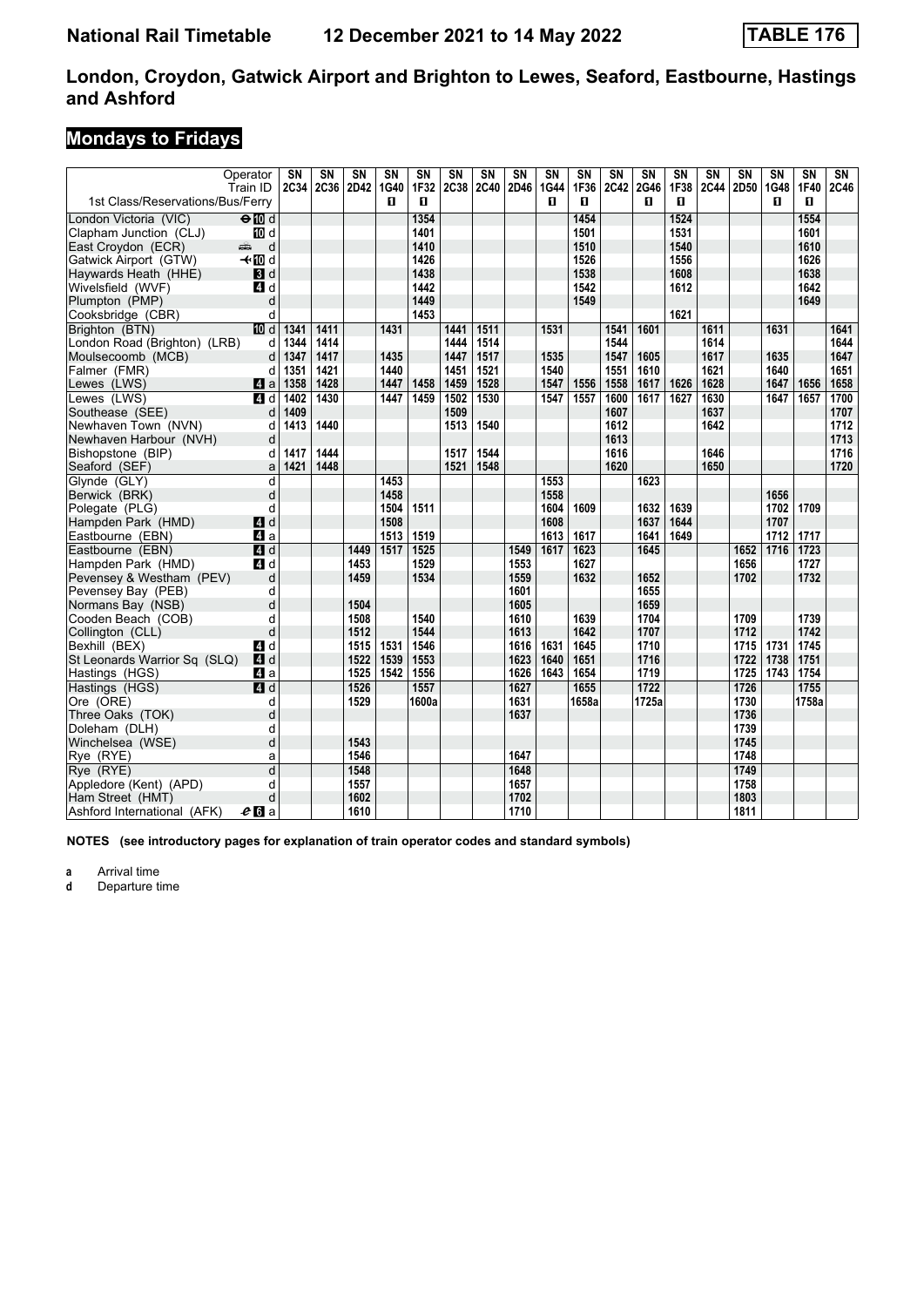### **Mondays to Fridays**

| Operator<br>Train ID                                        | $\overline{\text{SN}}$<br>2G50 | $\overline{\text{SN}}$<br>1F42 | $\overline{\text{SN}}$<br>2C48 | $\overline{\text{SN}}$<br>2D54 | $\overline{\text{SN}}$<br>1G52 | $\overline{\text{SN}}$<br>2C50 | $\overline{\text{SN}}$<br>2L52 | $\overline{\text{SN}}$<br>1G54 | $\overline{\text{SN}}$<br>1F46 | <b>SN</b><br>2C52 | <b>SN</b><br>2D58 | SN<br>1G56 | SN<br>1F96 | SN<br><b>2C54</b> | $\overline{\text{SN}}$<br>2L56 | SN<br>1F50 | $\overline{\text{SN}}$<br>2C56 | $\overline{\text{SN}}$<br>2D62 |
|-------------------------------------------------------------|--------------------------------|--------------------------------|--------------------------------|--------------------------------|--------------------------------|--------------------------------|--------------------------------|--------------------------------|--------------------------------|-------------------|-------------------|------------|------------|-------------------|--------------------------------|------------|--------------------------------|--------------------------------|
| Days of operation/Notes<br>1st Class/Reservations/Bus/Ferry | п                              | п                              |                                |                                | п                              |                                |                                | п                              | C<br>п                         |                   |                   | п          | D<br>п     |                   |                                | Е<br>п     |                                |                                |
| $\Theta$ M d<br>London Victoria (VIC)                       |                                | 1624                           |                                |                                |                                |                                |                                |                                | 1715                           |                   |                   |            | 1745       |                   |                                | 1815       |                                |                                |
| Clapham Junction (CLJ)<br>10 d                              |                                | 1631                           |                                |                                |                                |                                |                                |                                | 1722                           |                   |                   |            | 1752       |                   |                                | 1822       |                                |                                |
| East Croydon (ECR)<br>d<br>مشتبه                            |                                | 1640                           |                                |                                |                                |                                |                                |                                | 1732                           |                   |                   |            | 1802       |                   |                                | 1832       |                                |                                |
| Gatwick Airport (GTW)<br>–⊸n∏od                             |                                | 1656                           |                                |                                |                                |                                |                                |                                | 1751                           |                   |                   |            |            |                   |                                | 1851       |                                |                                |
| Haywards Heath (HHE)<br>$\blacksquare$                      |                                | 1708                           |                                |                                |                                |                                |                                |                                | 1804                           |                   |                   |            | 1834       |                   |                                | 1904       |                                |                                |
| Wivelsfield (WVF)<br>4 d                                    |                                | 1712                           |                                |                                |                                |                                |                                |                                | 1808                           |                   |                   |            | 1839       |                   |                                | 1908       |                                |                                |
| Plumpton (PMP)<br>d                                         |                                | 1719                           |                                |                                |                                |                                |                                |                                |                                |                   |                   |            | 1846       |                   |                                |            |                                |                                |
| Cooksbridge (CBR)<br>d                                      |                                | 1723                           |                                |                                |                                |                                |                                |                                | 1818                           |                   |                   |            |            |                   |                                | 1918       |                                |                                |
| <b>ID</b> d<br>Brighton (BTN)                               | 1701                           |                                | 1711                           |                                | 1731                           | 1741                           | 1751                           |                                |                                | 1811              |                   | 1831       |            | 1838              | 1851                           |            | 1911                           |                                |
| London Road (Brighton) (LRB)<br>d                           |                                |                                | 1714                           |                                |                                | 1744                           | 1754                           |                                |                                | 1814              |                   |            |            | 1841              | 1854                           |            | 1914                           |                                |
| Moulsecoomb (MCB)<br>d                                      | 1705                           |                                | 1717                           |                                | 1735                           | 1747                           | 1757                           |                                |                                | 1817              |                   | 1835       |            | 1844              | 1857                           |            | 1917                           |                                |
| d<br>Falmer (FMR)                                           | 1710                           |                                | 1721                           |                                | 1740                           | 1751                           | 1801                           |                                |                                | 1821              |                   | 1840       |            | 1848              | 1901                           |            | 1921                           |                                |
| Lewes (LWS)<br>$\mathbf{A}$ a                               | 1717                           | 1728                           | 1728                           |                                | 1747                           | 1758                           | 1808                           |                                | 1823                           | 1828              |                   | 1847       | 1853       | 1855              | 1908                           | 1923       | 1928                           |                                |
| Lewes (LWS)<br>4d                                           | 1717                           | 1729                           | 1732                           |                                | 1747                           | 1800                           |                                |                                | 1823                           | 1830              |                   | 1847       | 1857       | 1900              |                                | 1923       | 1930                           |                                |
| Southease (SEE)<br>d                                        |                                |                                | 1739                           |                                |                                | 1807                           |                                |                                |                                | 1837              |                   |            |            | 1907              |                                |            |                                |                                |
| Newhaven Town (NVN)<br>d                                    |                                |                                | 1743                           |                                |                                | 1812                           |                                |                                |                                | 1843              |                   |            |            | 1913              |                                |            | 1940                           |                                |
| Newhaven Harbour (NVH)<br>d                                 |                                |                                |                                |                                |                                | 1813                           |                                |                                |                                |                   |                   |            |            | 1914              |                                |            |                                |                                |
| Bishopstone (BIP)<br>d                                      |                                |                                | 1747                           |                                |                                | 1816                           |                                |                                |                                | 1847              |                   |            |            | 1917              |                                |            | 1944                           |                                |
| a<br>Seaford (SEF)                                          |                                |                                | 1751                           |                                |                                | 1820                           |                                |                                |                                | 1851              |                   |            |            | 1921              |                                |            | 1948                           |                                |
| d<br>Glynde (GLY)                                           | 1723                           |                                |                                |                                | 1753                           |                                |                                |                                | 1829                           |                   |                   | 1853       |            |                   |                                | 1929       |                                |                                |
| d<br>Berwick (BRK)                                          |                                |                                |                                |                                | 1758                           |                                |                                |                                | 1834                           |                   |                   | 1858       |            |                   |                                | 1934       |                                |                                |
| Polegate (PLG)<br>d                                         | 1732                           | 1741                           |                                |                                | 1804                           |                                |                                |                                | 1840                           |                   |                   | 1903       | 1909       |                   |                                | 1940       |                                |                                |
| Hampden Park (HMD)<br>ZI d                                  | 1737                           | 1746                           |                                |                                | 1809                           |                                |                                |                                | 1845                           |                   |                   | 1908       | 1914       |                   |                                | 1945       |                                |                                |
| ZI a<br>Eastbourne (EBN)                                    | 1741                           | 1751                           |                                |                                | 1813                           |                                |                                |                                | 1849                           |                   |                   | 1912       | 1920       |                   |                                | 1949       |                                |                                |
| Eastbourne (EBN)<br>4 d                                     | 1746                           |                                |                                | 1752                           | 1817                           |                                |                                | 1821                           |                                |                   | 1849              | 1920       | 1927       |                   |                                |            |                                | 1950                           |
| Hampden Park (HMD)<br>4 d                                   |                                |                                |                                | 1756                           |                                |                                |                                | 1825                           |                                |                   | 1853              |            | 1931       |                   |                                |            |                                | 1954                           |
| d<br>Pevensey & Westham (PEV)                               | 1753                           |                                |                                | 1802                           |                                |                                |                                | 1830                           |                                |                   | 1859              |            | 1936       |                   |                                |            |                                | 1959                           |
| Pevensey Bay (PEB)<br>d                                     |                                |                                |                                | 1804                           |                                |                                |                                |                                |                                |                   |                   |            |            |                   |                                |            |                                |                                |
| Normans Bay (NSB)<br>d                                      | 1758                           |                                |                                |                                |                                |                                |                                |                                |                                |                   |                   |            |            |                   |                                |            |                                | 2004                           |
| Cooden Beach (COB)<br>d                                     | 1803                           |                                |                                | 1810                           |                                |                                |                                | 1837                           |                                |                   | 1907              |            | 1943       |                   |                                |            |                                | 2009                           |
| Collington (CLL)<br>d                                       | 1806                           |                                |                                | 1813                           |                                |                                |                                | 1840                           |                                |                   | 1910              |            | 1946       |                   |                                |            |                                | 2012                           |
| Bexhill (BEX)<br>4 d                                        | 1809                           |                                |                                | 1816                           | 1835c                          |                                |                                | 1844                           |                                |                   | 1913              | 1934       | 1949       |                   |                                |            |                                | 2015                           |
| 4 d<br>St Leonards Warrior Sq (SLQ)                         | 1815                           |                                |                                | 1823                           | 1841                           |                                |                                | 1850                           |                                |                   | 1920              | 1942       | 1955       |                   |                                |            |                                | 2022                           |
| Hastings (HGS)<br>4a                                        | 1818                           |                                |                                | 1827                           | 1844                           |                                |                                | 1853                           |                                |                   | 1924              | 1946       | 1958       |                   |                                |            |                                | 2025                           |
| Hastings (HGS)<br>$\blacksquare$ d                          | 1819                           |                                |                                | 1827                           |                                |                                |                                | 1854                           |                                |                   | 1925              |            | 1959       |                   |                                |            |                                | 2026                           |
| Ore (ORE)<br>d                                              | 1822a                          |                                |                                | 1831                           |                                |                                |                                | 1857a                          |                                |                   | 1929              |            | 2002a      |                   |                                |            |                                | 2029                           |
| Three Oaks (TOK)<br>d                                       |                                |                                |                                | 1838                           |                                |                                |                                |                                |                                |                   |                   |            |            |                   |                                |            |                                | 2036                           |
| Doleham (DLH)<br>d                                          |                                |                                |                                |                                |                                |                                |                                |                                |                                |                   |                   |            |            |                   |                                |            |                                |                                |
| d<br>Winchelsea (WSE)                                       |                                |                                |                                |                                |                                |                                |                                |                                |                                |                   | 1942              |            |            |                   |                                |            |                                |                                |
| Rye (RYE)<br>a                                              |                                |                                |                                | 1848                           |                                |                                |                                |                                |                                |                   | 1945              |            |            |                   |                                |            |                                | 2046                           |
| d<br>Rye (RYE)                                              |                                |                                |                                | 1850                           |                                |                                |                                |                                |                                |                   | 1948              |            |            |                   |                                |            |                                | 2048                           |
| Appledore (Kent) (APD)<br>d                                 |                                |                                |                                | 1859                           |                                |                                |                                |                                |                                |                   | 1957              |            |            |                   |                                |            |                                | 2057                           |
| d<br>Ham Street (HMT)                                       |                                |                                |                                | 1904                           |                                |                                |                                |                                |                                |                   | 2002              |            |            |                   |                                |            |                                | 2102                           |
| Ashford International (AFK)<br>$e_0$ a                      |                                |                                |                                | 1912                           |                                |                                |                                |                                |                                |                   | 2010              |            |            |                   |                                |            |                                | 2110                           |

**NOTES (see introductory pages for explanation of train operator codes and standard symbols)**

**a** Arrival time

**d** Departure time<br>**c** Arrives 5 minute

Arrives 5 minutes earlier

**C** Also calls at Horley 1747

**D** Also calls at Horley 1816

**E** Also calls at Horley 184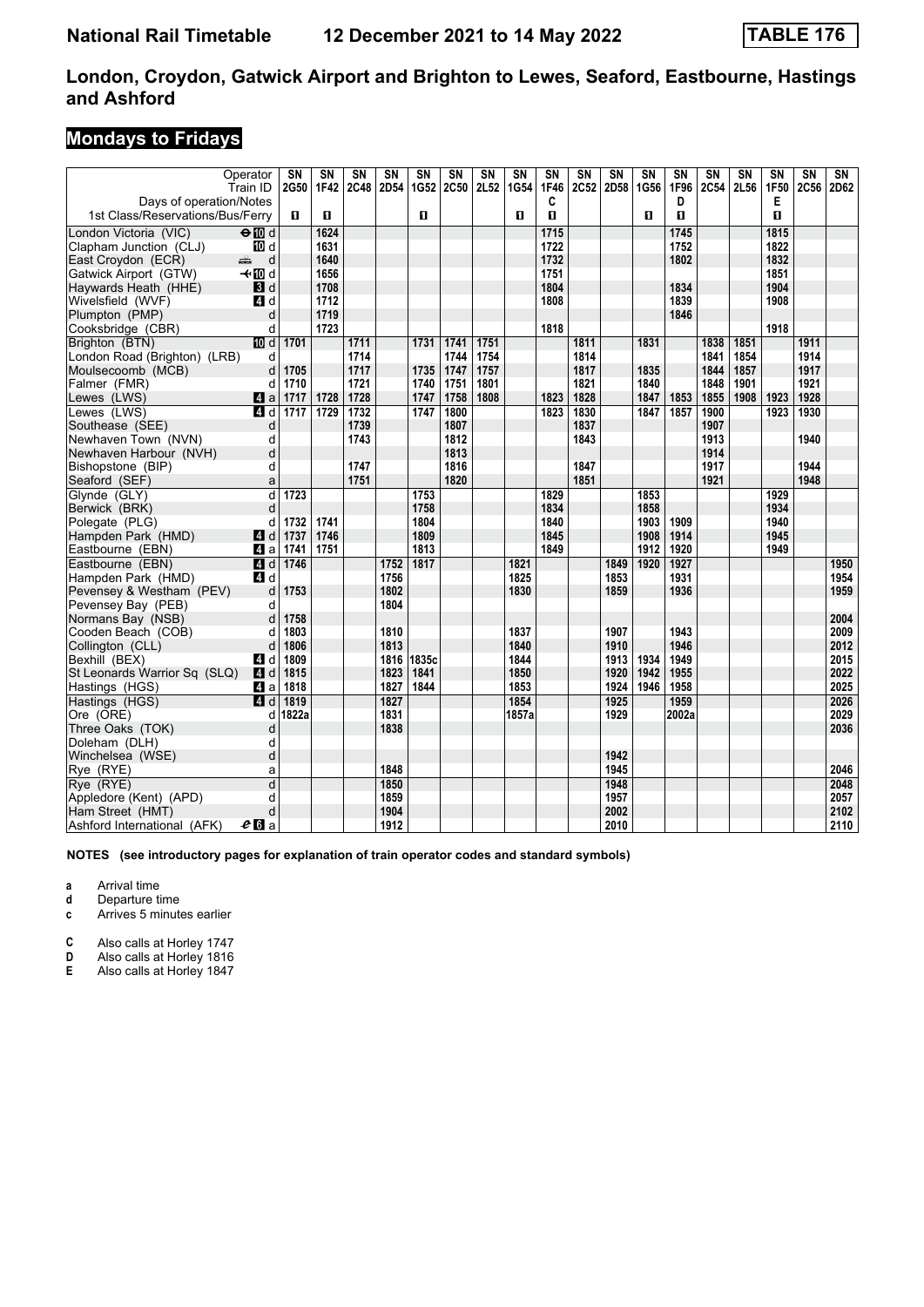### **Mondays to Fridays**

|                                  | Operator<br>Train ID | SN<br>1G60   | $\overline{\text{SN}}$<br>1F52 | SN<br>2C58 | $\overline{\text{SN}}$<br>2D66 | SN<br>1F54 | SN<br><b>2C60</b> | $\overline{\text{SN}}$<br>1G64 | SN<br>1F56 | SN<br><b>2C62</b> | SN<br>2D70 | <b>SN</b><br>1F58 | $\overline{\text{SN}}$<br><b>2C94</b> | SN<br>1G68 | $\overline{\text{SN}}$<br>1F60 | $\overline{\text{SN}}$<br><b>2C66</b> | SN<br><b>2G70</b> | $\overline{\text{SN}}$<br>1F62 | $\overline{\text{SN}}$<br><b>2C68</b> |
|----------------------------------|----------------------|--------------|--------------------------------|------------|--------------------------------|------------|-------------------|--------------------------------|------------|-------------------|------------|-------------------|---------------------------------------|------------|--------------------------------|---------------------------------------|-------------------|--------------------------------|---------------------------------------|
| Days of operation/Notes          |                      |              | F                              |            |                                |            |                   |                                |            |                   |            |                   |                                       |            |                                |                                       |                   |                                |                                       |
| 1st Class/Reservations/Bus/Ferry |                      | $\mathbf{u}$ | $\mathbf{u}$                   |            |                                | п          |                   | O                              | O          |                   |            | O                 |                                       | п          | п                              |                                       | п                 | $\mathbf{u}$                   |                                       |
| London Victoria (VIC)            | $\Theta$ $\Box$ d    |              | 1845                           |            |                                | 1924       |                   |                                | 1954       |                   |            | 2024              |                                       |            | 2054                           |                                       |                   | 2124                           |                                       |
| Clapham Junction (CLJ)           | 10 d                 |              | 1852                           |            |                                | 1931       |                   |                                | 2001       |                   |            | 2031              |                                       |            | 2101                           |                                       |                   | 2131                           |                                       |
| East Croydon (ECR)               | d<br>پیش             |              | 1902                           |            |                                | 1940       |                   |                                | 2010       |                   |            | 2041              |                                       |            | 2111                           |                                       |                   | 2141                           |                                       |
| Gatwick Airport (GTW)            | –⊸n∏ol               |              | 1921                           |            |                                | 1956       |                   |                                | 2026       |                   |            | 2057              |                                       |            | 2126                           |                                       |                   | 2157                           |                                       |
| Haywards Heath (HHE)             | 3d                   |              | 1933                           |            |                                | 2008       |                   |                                | 2038       |                   |            | 2108              |                                       |            | 2138                           |                                       |                   | 2208                           |                                       |
| Wivelsfield (WVF)                | ZI d                 |              | 1937                           |            |                                | 2012       |                   |                                | 2042       |                   |            | 2112              |                                       |            | 2142                           |                                       |                   | 2212                           |                                       |
| Plumpton (PMP)                   | d                    |              | 1945                           |            |                                |            |                   |                                | 2049       |                   |            |                   |                                       |            | 2149                           |                                       |                   |                                |                                       |
| Cooksbridge (CBR)                | d                    |              |                                |            |                                | 2021       |                   |                                |            |                   |            | 2121              |                                       |            |                                |                                       |                   | 2221                           |                                       |
| Brighton (BTN)                   | <b>ID</b> d          | 1932         |                                | 1941       |                                |            | 2011              | 2032                           |            | 2041              |            |                   | 2111                                  | 2131       |                                | 2141                                  | 2201              |                                | 2211                                  |
| London Road (Brighton) (LRB)     | d                    |              |                                | 1944       |                                |            | 2014              |                                |            | 2044              |            |                   | 2114                                  |            |                                | 2144                                  |                   |                                | 2214                                  |
| Moulsecoomb (MCB)                | d                    | 1936         |                                | 1947       |                                |            | 2017              | 2036                           |            | 2047              |            |                   | 2117                                  | 2135       |                                | 2147                                  |                   |                                | 2217                                  |
| Falmer (FMR)                     | d                    | 1941         |                                | 1951       |                                |            | 2021              | 2040                           |            | 2051              |            |                   | 2121                                  | 2140       |                                | 2151                                  | 2208              |                                | 2221                                  |
| Lewes (LWS)                      | ZI a                 | 1948         | 1952                           | 1958       |                                | 2026       | 2028              | 2047                           | 2056       | 2058              |            | 2126              | 2128                                  | 2147       | 2156                           | 2158                                  | 2215              | 2226                           | 2228                                  |
| Lewes (LWS)                      | $\blacksquare$ d     | 1948         | 1953                           | 2000       |                                | 2027       | 2030              | 2047                           | 2057       | 2100              |            | 2127              | 2130                                  | 2147       | 2157                           | 2200                                  | 2215              | 2227                           | 2230                                  |
| Southease (SEE)                  | d                    |              |                                | 2009       |                                |            |                   |                                |            | 2107              |            |                   |                                       |            |                                | 2209                                  |                   |                                |                                       |
| Newhaven Town (NVN)              | d                    |              |                                | 2013       |                                |            | 2040              |                                |            | 2112              |            |                   | 2140                                  |            |                                | 2213                                  |                   |                                | 2240                                  |
| Newhaven Harbour (NVH)           | d                    |              |                                |            |                                |            |                   |                                |            |                   |            |                   | 2141a                                 |            |                                |                                       |                   |                                |                                       |
| Bishopstone (BIP)                | d                    |              |                                | 2017       |                                |            | 2044              |                                |            | 2116              |            |                   |                                       |            |                                | 2217                                  |                   |                                | 2244                                  |
| Seaford (SEF)                    | a                    |              |                                | 2021       |                                |            | 2048              |                                |            | 2120              |            |                   |                                       |            |                                | 2221                                  |                   |                                | 2248                                  |
| Glynde (GLY)                     | d                    | 1954         |                                |            |                                |            |                   | 2053                           |            |                   |            |                   |                                       | 2153       |                                |                                       | 2221              |                                |                                       |
| Berwick (BRK)                    | d                    | 1959         |                                |            |                                | 2036       |                   | 2059                           |            |                   |            | 2136              |                                       | 2158       |                                |                                       |                   |                                |                                       |
| Polegate (PLG)                   | d                    | 2004         | 2008                           |            |                                | 2041       |                   | 2104                           | 2109       |                   |            | 2141              |                                       | 2203       | 2209                           |                                       | 2230              | 2239                           |                                       |
| Hampden Park (HMD)               | ZI d                 | 2009         | 2012                           |            |                                | 2046       |                   | 2108                           |            |                   |            | 2146              |                                       | 2208       |                                |                                       |                   | 2244                           |                                       |
| Eastbourne (EBN)                 | ZI a                 | 2013         | 2017                           |            |                                | 2056       |                   | 2113                           | 2117       |                   |            | 2150              |                                       | 2212       | 2217                           |                                       | 2239              | 2249                           |                                       |
| Eastbourne (EBN)                 | 4d                   | 2017         | 2023                           |            | 2049                           |            |                   | 2117                           | 2123       |                   | 2149       |                   |                                       | 2216       | 2227                           |                                       |                   |                                |                                       |
| Hampden Park (HMD)               | 4d                   |              | 2027                           |            | 2053                           |            |                   |                                | 2127       |                   | 2153       |                   |                                       |            | 2231                           |                                       |                   |                                |                                       |
| Pevensey & Westham (PEV)         | d                    |              | 2033                           |            | 2059                           |            |                   |                                | 2132       |                   | 2159       |                   |                                       |            | 2236                           |                                       |                   |                                |                                       |
| Pevensey Bay (PEB)               | d                    |              |                                |            |                                |            |                   |                                |            |                   |            |                   |                                       |            |                                |                                       |                   |                                |                                       |
| Normans Bay (NSB)                | d                    |              |                                |            | 2104                           |            |                   |                                |            |                   | 2204       |                   |                                       |            |                                |                                       |                   |                                |                                       |
| Cooden Beach (COB)               | d                    |              | 2040                           |            | 2108                           |            |                   |                                | 2139       |                   | 2208       |                   |                                       |            | 2243                           |                                       |                   |                                |                                       |
| Collington (CLL)                 | d                    |              | 2043                           |            | 2112                           |            |                   |                                | 2142       |                   | 2212       |                   |                                       |            | 2246                           |                                       |                   |                                |                                       |
| Bexhill (BEX)                    | 4 d                  | 2031         | 2046                           |            | 2115                           |            |                   | 2131                           | 2145       |                   | 2215       |                   |                                       | 2231       | 2249                           |                                       |                   |                                |                                       |
| St Leonards Warrior Sq (SLQ)     | 4 <sup>d</sup>       | 2037         | 2052                           |            | 2122                           |            |                   | 2138                           | 2151       |                   | 2222       |                   |                                       | 2238       | 2257                           |                                       |                   |                                |                                       |
| Hastings (HGS)                   | 41 a                 | 2040         | 2055                           |            | 2125                           |            |                   | 2141                           | 2154       |                   | 2225       |                   |                                       | 2241       | 2300                           |                                       |                   |                                |                                       |
| Hastings (HGS)                   | 4d                   |              | 2056                           |            | 2126                           |            |                   |                                | 2155       |                   | 2226       |                   |                                       |            | 2312                           |                                       |                   |                                |                                       |
| Ore (ORE)                        | d                    |              | 2059a                          |            | 2130                           |            |                   |                                | 2158a      |                   | 2229       |                   |                                       |            | 2315a                          |                                       |                   |                                |                                       |
| Three Oaks (TOK)                 | d                    |              |                                |            |                                |            |                   |                                |            |                   | 2236       |                   |                                       |            |                                |                                       |                   |                                |                                       |
| Doleham (DLH)                    | d                    |              |                                |            |                                |            |                   |                                |            |                   | 2239       |                   |                                       |            |                                |                                       |                   |                                |                                       |
| Winchelsea (WSE)                 | d                    |              |                                |            | 2143                           |            |                   |                                |            |                   | 2245       |                   |                                       |            |                                |                                       |                   |                                |                                       |
| Rye (RYE)                        | a                    |              |                                |            | 2146                           |            |                   |                                |            |                   | 2248       |                   |                                       |            |                                |                                       |                   |                                |                                       |
| Rye (RYE)                        | $\overline{d}$       |              |                                |            | 2148                           |            |                   |                                |            |                   | 2249       |                   |                                       |            |                                |                                       |                   |                                |                                       |
| Appledore (Kent) (APD)           | d                    |              |                                |            | 2157                           |            |                   |                                |            |                   | 2258       |                   |                                       |            |                                |                                       |                   |                                |                                       |
| Ham Street (HMT)                 | d                    |              |                                |            | 2202                           |            |                   |                                |            |                   | 2303       |                   |                                       |            |                                |                                       |                   |                                |                                       |
| Ashford International (AFK)      | $e_0$ a              |              |                                |            | 2210                           |            |                   |                                |            |                   | 2311       |                   |                                       |            |                                |                                       |                   |                                |                                       |

**NOTES (see introductory pages for explanation of train operator codes and standard symbols)**

**a** Arrival time<br>**d** Departure t

**d** Departure time

**)** Also calls at Horley 191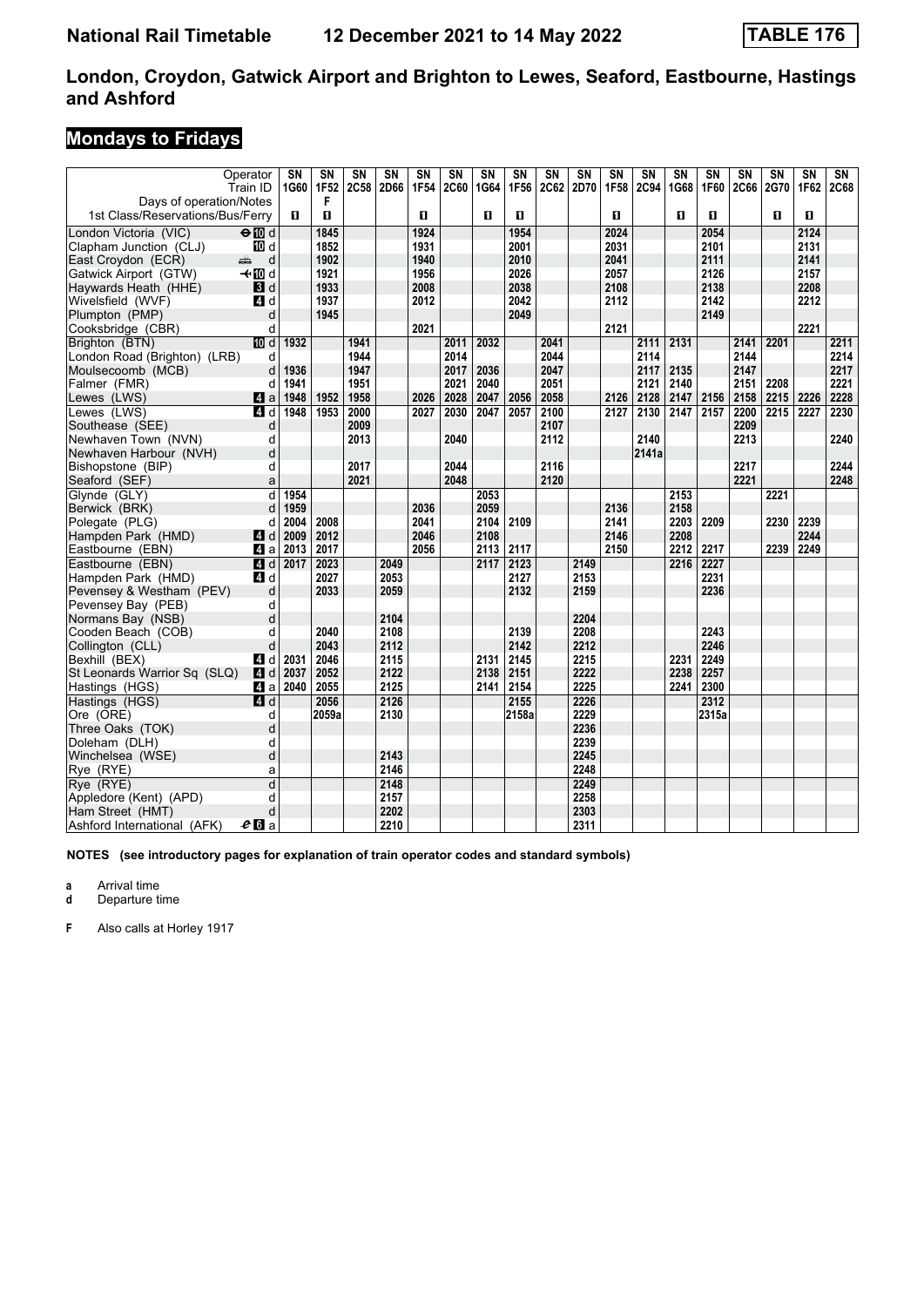### **Mondays to Fridays**

| Operator                         |                  | SN   | SN   | SN   | SN   | SN   | SN   | SΝ   | SN   | SΝ    |
|----------------------------------|------------------|------|------|------|------|------|------|------|------|-------|
|                                  | Train ID         | 1G72 | 1F64 | 2C70 | 1F66 | 2C72 | 1G76 | 1F68 | 2C74 | 1F72  |
| Days of operation/Notes          |                  |      |      |      | G    |      |      | н    |      | J     |
| 1st Class/Reservations/Bus/Ferry |                  | 0    | O    |      | 0    |      | O    | п    |      | O     |
| London Victoria (VIC)            | $\Theta$ M d     |      | 2154 |      | 2215 |      |      | 2245 |      | 0002  |
| Clapham Junction (CLJ)           | 10 d             |      | 2201 |      | 2222 |      |      | 2252 |      | 0009  |
| East Croydon (ECR)<br>پېښ        | d                |      | 2211 |      | 2233 |      |      | 2303 |      | 0024  |
| Gatwick Airport (GTW)            | —tn∏d            |      | 2227 |      | 2250 |      |      | 2321 |      | 0044  |
| Haywards Heath (HHE)             | <b>B</b> d       |      | 2239 |      | 2309 |      |      | 2335 |      | 0108  |
| Wivelsfield (WVF)                | ZI d             |      | 2243 |      | 2313 |      |      | 2339 |      |       |
| Plumpton (PMP)                   | d                |      | 2250 |      |      |      |      | 2346 |      |       |
| Cooksbridge (CBR)                | d                |      |      |      | 2322 |      |      | 2350 |      |       |
| Brighton (BTN)                   | IM d             | 2232 |      | 2241 |      | 2311 | 2332 |      | 2341 |       |
| London Road (Brighton) (LRB)     | d                |      |      | 2244 |      | 2314 |      |      | 2344 |       |
| Moulsecoomb (MCB)                | d                |      |      | 2247 |      | 2317 |      |      | 2347 |       |
| Falmer (FMR)                     | d                | 2239 |      | 2251 |      | 2321 | 2339 |      | 2351 |       |
| Lewes (LWS)                      | ZI a             | 2246 | 2257 | 2258 | 2327 | 2328 | 2346 | 2355 | 2358 | 0123  |
| Lewes (LWS)                      | 4 d              | 2248 | 2258 | 2302 | 2327 | 2330 | 2348 | 2356 | 2359 | 0123  |
| Southease (SEE)                  | d                |      |      | 2309 |      |      |      |      | 0006 |       |
| Newhaven Town (NVN)              | d                |      |      | 2314 |      | 2340 |      |      | 0011 |       |
| Newhaven Harbour (NVH)           | d                |      |      |      |      |      |      |      |      |       |
| Bishopstone (BIP)                | d                |      |      | 2318 |      | 2344 |      |      | 0015 |       |
| Seaford (SEF)                    | a                |      |      | 2322 |      | 2348 |      |      | 0019 |       |
| Glynde (GLY)                     | d                |      |      |      |      |      |      |      |      |       |
| Berwick (BRK)                    | d                |      |      |      |      |      |      | 0005 |      |       |
| Polegate (PLG)                   | d                | 2301 | 2310 |      | 2340 |      | 0002 | 0010 |      | 0135s |
| Hampden Park (HMD)               | ZI d             | 2308 |      |      | 2344 |      | 0006 | 0014 |      |       |
| Eastbourne (EBN)                 | ZI a             | 2313 | 2318 |      | 2349 |      | 0011 | 0019 |      | 0144  |
| Eastbourne (EBN)                 | ZI d             |      | 2324 |      |      |      |      | 0025 |      |       |
| Hampden Park (HMD)               | <b>4</b> d       |      | 2328 |      |      |      |      |      |      |       |
| Pevensey & Westham (PEV)         | d                |      | 2333 |      |      |      |      | 0032 |      |       |
| Pevensey Bay (PEB)               | d                |      |      |      |      |      |      |      |      |       |
| Normans Bay (NSB)                | d                |      | 2338 |      |      |      |      |      |      |       |
| Cooden Beach (COB)               | d                |      | 2342 |      |      |      |      | 0039 |      |       |
| Collington (CLL)                 | d                |      | 2346 |      |      |      |      | 0042 |      |       |
| Bexhill (BEX)                    | 4 d              |      | 2348 |      |      |      |      | 0045 |      |       |
| St Leonards Warrior Sq (SLQ)     | L4 d             |      | 2355 |      |      |      |      | 0051 |      |       |
| Hastings (HGS)                   | ZI a             |      | 2358 |      |      |      |      | 0054 |      |       |
| Hastings (HGS)                   | $\blacksquare$ d |      |      |      |      |      |      |      |      |       |
| Ore (ORE)                        | d                |      |      |      |      |      |      |      |      |       |
| Three Oaks (TOK)                 | d                |      |      |      |      |      |      |      |      |       |
| Doleham (DLH)                    | d                |      |      |      |      |      |      |      |      |       |
| Winchelsea (WSE)                 | d                |      |      |      |      |      |      |      |      |       |
| Rye (RYE)                        | a                |      |      |      |      |      |      |      |      |       |
| Rye (RYE)                        | $\overline{d}$   |      |      |      |      |      |      |      |      |       |
| Appledore (Kent) (APD)           | d                |      |      |      |      |      |      |      |      |       |
| Ham Street (HMT)                 | d                |      |      |      |      |      |      |      |      |       |
| Ashford International (AFK)      | $e_0$ a          |      |      |      |      |      |      |      |      |       |

#### **NOTES (see introductory pages for explanation of train operator codes and standard symbols)**

**a** Arrival time

**d** Departure time<br>**s** Stops to set do

Stops to set down passengers only

**G** Train divides at Haywards Heath; front portion for Bognor Regis, rear portion for Eastbourne<br> **H** Train divides at Haywards Heath; front portion for Hastings, rear portion for Worthing

**+** Train divides at Haywards Heath; front portion for Hastings, rear portion for Worthing<br> **+ Train divides at Haywards Heath: front portion for Worthing, rear portion for Eastbour** 

**-** Train divides at Haywards Heath front portion for Worthing, rear portion for Eastbourne Also calls at Three Bridges 0049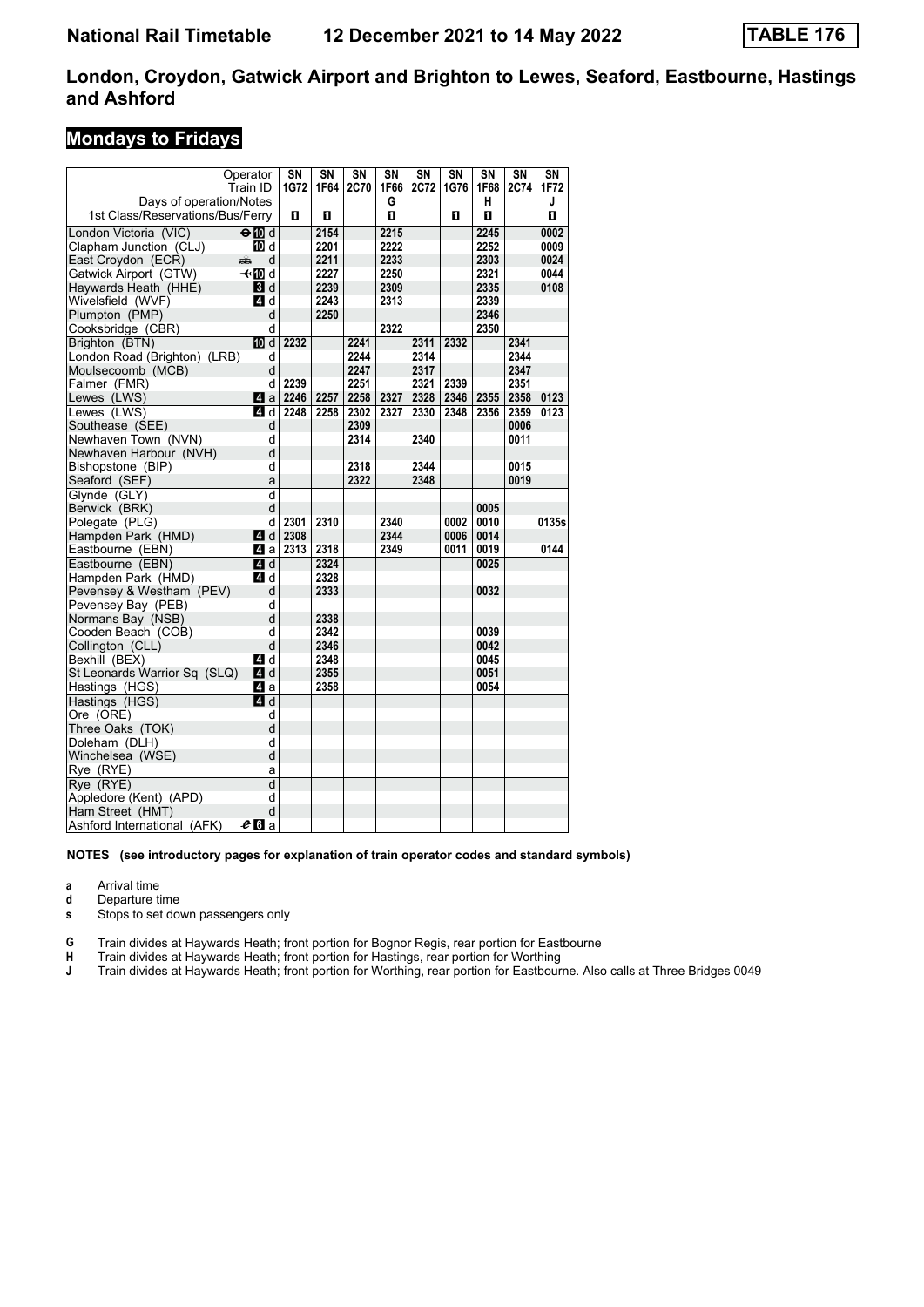## **Saturdays**

|                                  | Operator<br>Train ID                                                                                                                                                                                                               | SN<br>2D02 | $\overline{\text{SN}}$<br>1G02 | SΝ<br>2G00 | SN<br>2G02 2C02 | SN   | $\overline{\text{SN}}$<br><b>2C04</b> | SN<br>2L06 | SN<br>2D06 | SN<br>2G06 | <b>SN</b><br>2D10 | <b>SN</b><br>1G08 | SΝ<br>1F98 | SN<br><b>2C06</b> | SN<br>2L08 | SN<br><b>2G10</b> | SN<br><b>2C08</b> | SN<br>2L10 | SΝ<br>2D14 |
|----------------------------------|------------------------------------------------------------------------------------------------------------------------------------------------------------------------------------------------------------------------------------|------------|--------------------------------|------------|-----------------|------|---------------------------------------|------------|------------|------------|-------------------|-------------------|------------|-------------------|------------|-------------------|-------------------|------------|------------|
| Days of operation/Notes          |                                                                                                                                                                                                                                    |            |                                |            |                 |      |                                       |            |            |            |                   |                   | A          |                   |            |                   |                   |            |            |
| 1st Class/Reservations/Bus/Ferry |                                                                                                                                                                                                                                    |            | п                              | п          | П               |      |                                       |            |            | п          |                   | O                 | п          |                   |            | 0                 |                   |            |            |
| London Victoria (VIC)            | $\overline{H}$ d                                                                                                                                                                                                                   |            |                                |            |                 |      |                                       |            |            |            |                   |                   | 0535       |                   |            |                   |                   |            |            |
| Clapham Junction (CLJ)           | 10 d                                                                                                                                                                                                                               |            |                                |            |                 |      |                                       |            |            |            |                   |                   | 0542       |                   |            |                   |                   |            |            |
| East Croydon (ECR)               | d<br>and the second second second second the second second second second second second second second second second second second second second second second second second second second second second second second second second |            |                                |            |                 |      |                                       |            |            |            |                   |                   | 0552       |                   |            |                   |                   |            |            |
| Gatwick Airport (GTW)            | – til d                                                                                                                                                                                                                            |            |                                |            |                 |      |                                       |            |            |            |                   |                   | 0618       |                   |            |                   |                   |            |            |
| Haywards Heath (HHE)             | 3d                                                                                                                                                                                                                                 |            |                                |            |                 |      |                                       |            |            |            |                   |                   | 0633       |                   |            |                   |                   |            |            |
| Wivelsfield (WVF)                | <b>4</b> d                                                                                                                                                                                                                         |            |                                |            |                 |      |                                       |            |            |            |                   |                   | 0637       |                   |            |                   |                   |            |            |
| Plumpton (PMP)                   | d                                                                                                                                                                                                                                  |            |                                |            |                 |      |                                       |            |            |            |                   |                   | 0644       |                   |            |                   |                   |            |            |
| Cooksbridge (CBR)                | d                                                                                                                                                                                                                                  |            |                                |            |                 |      |                                       |            |            |            |                   |                   | 0648       |                   |            |                   |                   |            |            |
| Brighton (BTN)                   | <b>ID</b> d                                                                                                                                                                                                                        |            |                                | 0510       |                 | 0541 | 0611                                  | 0621       |            |            |                   | 0631              |            | 0641              | 0651       | 0701              | 0711              | 0721       |            |
| London Road (Brighton) (LRB)     | d                                                                                                                                                                                                                                  |            |                                |            |                 | 0544 | 0614                                  | 0624       |            |            |                   |                   |            | 0644              | 0654       |                   | 0714              | 0724       |            |
| Moulsecoomb (MCB)                | d                                                                                                                                                                                                                                  |            |                                |            |                 | 0547 | 0617                                  | 0627       |            |            |                   | 0635              |            | 0647              | 0657       |                   | 0717              | 0727       |            |
| Falmer (FMR)                     | d                                                                                                                                                                                                                                  |            |                                |            |                 | 0551 | 0621                                  | 0631       |            |            |                   | 0640              |            | 0651              | 0701       | 0708              | 0721              | 0731       |            |
| Lewes (LWS)                      | $\blacksquare$ a                                                                                                                                                                                                                   |            |                                | 0522       |                 | 0558 | 0628                                  | 0638       |            |            |                   | 0647              | 0653       | 0658              | 0708       | 0715              | 0728              | 0738       |            |
| Lewes (LWS)                      | $\blacksquare$ d                                                                                                                                                                                                                   |            |                                | 0524       |                 | 0600 | 0630                                  |            |            |            |                   | 0647              | 0654       | 0700              |            | 0715              | 0730              |            |            |
| Southease (SEE)                  | d                                                                                                                                                                                                                                  |            |                                |            |                 |      |                                       |            |            |            |                   |                   |            | 0707              |            |                   |                   |            |            |
| Newhaven Town (NVN)              | d                                                                                                                                                                                                                                  |            |                                |            |                 | 0610 | 0640                                  |            |            |            |                   |                   |            | 0712              |            |                   | 0740              |            |            |
| Newhaven Harbour (NVH)           | d                                                                                                                                                                                                                                  |            |                                |            |                 | 0611 | 0641                                  |            |            |            |                   |                   |            | 0713              |            |                   | 0741              |            |            |
| Bishopstone (BIP)                | d                                                                                                                                                                                                                                  |            |                                |            |                 | 0614 | 0644                                  |            |            |            |                   |                   |            | 0716              |            |                   | 0744              |            |            |
| Seaford (SEF)                    | a                                                                                                                                                                                                                                  |            |                                |            |                 | 0618 | 0648                                  |            |            |            |                   |                   |            | 0720              |            |                   | 0748              |            |            |
| Glynde (GLY)                     | d                                                                                                                                                                                                                                  |            |                                |            |                 |      |                                       |            |            |            |                   |                   | 0659       |                   |            | 0721              |                   |            |            |
| Berwick (BRK)                    | d                                                                                                                                                                                                                                  |            |                                |            |                 |      |                                       |            |            |            |                   |                   | 0705       |                   |            |                   |                   |            |            |
| Polegate (PLG)                   | d                                                                                                                                                                                                                                  |            |                                | 0536       |                 |      |                                       |            |            |            |                   | 0700              | 0710       |                   |            | 0730              |                   |            |            |
| Hampden Park (HMD)               | ZI d                                                                                                                                                                                                                               |            |                                | 0541       |                 |      |                                       |            |            |            |                   | 0704              | 0715       |                   |            |                   |                   |            |            |
| Eastbourne (EBN)                 | ZI a                                                                                                                                                                                                                               |            |                                | 0545       |                 |      |                                       |            |            |            |                   | 0709              | 0719       |                   |            | 0738              |                   |            |            |
| Eastbourne (EBN)                 | <b>4</b> d                                                                                                                                                                                                                         |            | 0530                           |            | 0546            |      |                                       |            | 0549       | 0643       | 0649              | 0714              | 0725       |                   |            | 0744              |                   |            | 0749       |
| Hampden Park (HMD)               | 4 d                                                                                                                                                                                                                                |            |                                |            | 0550            |      |                                       |            | 0553       | 0647       | 0653              | 0718              | 0729       |                   |            | 0748              |                   |            | 0753       |
| Pevensey & Westham (PEV)         | d                                                                                                                                                                                                                                  |            |                                |            | 0555            |      |                                       |            | 0559       | 0652       | 0659              |                   | 0734       |                   |            | 0753              |                   |            | 0759       |
| Pevensey Bay (PEB)               | d                                                                                                                                                                                                                                  |            |                                |            |                 |      |                                       |            |            |            |                   |                   |            |                   |            |                   |                   |            |            |
| Normans Bay (NSB)                | d                                                                                                                                                                                                                                  |            |                                |            |                 |      |                                       |            | 0604       |            | 0704              |                   |            |                   |            |                   |                   |            | 0804       |
| Cooden Beach (COB)               | d                                                                                                                                                                                                                                  |            |                                |            |                 |      |                                       |            | 0609       |            | 0708              |                   | 0741       |                   |            | 0800              |                   |            | 0808       |
| Collington (CLL)                 | d                                                                                                                                                                                                                                  |            |                                |            |                 |      |                                       |            | 0612       |            | 0712              |                   | 0744       |                   |            | 0803              |                   |            | 0812       |
| Bexhill (BEX)                    | 4 d                                                                                                                                                                                                                                |            | 0544                           |            | 0607c           |      |                                       |            | 0615       | 0702       | 0715              | 0730              | 0747       |                   |            | 0806              |                   |            | 0815       |
| St Leonards Warrior Sq (SLQ)     | 4 d                                                                                                                                                                                                                                |            | 0551                           |            | 0614            |      |                                       |            | 0622       | 0708       | 0721              | 0737              | 0753       |                   |            | 0812              |                   |            | 0821       |
| Hastings (HGS)                   | <b>41</b> а                                                                                                                                                                                                                        |            | 0554                           |            | 0617            |      |                                       |            | 0625       | 0711       | 0725              | 0742              | 0756       |                   |            | 0815              |                   |            | 0825       |
| Hastings (HGS)                   | 4 d                                                                                                                                                                                                                                | 0520       | 0554                           |            | 0617            |      |                                       |            | 0626       | 0712       | 0725              |                   | 0757       |                   |            | 0816              |                   |            | 0825       |
| Ore (ORE)                        | d                                                                                                                                                                                                                                  | 0524       | 0558a                          |            | 0621a           |      |                                       |            | 0630       | 0715al     | 0729              |                   | 0800a      |                   |            | 0819a             |                   |            | 0829       |
| Three Oaks (TOK)                 | d                                                                                                                                                                                                                                  | 0530       |                                |            |                 |      |                                       |            | 0636       |            |                   |                   |            |                   |            |                   |                   |            | 0836       |
| Doleham (DLH)                    | d                                                                                                                                                                                                                                  | 0533       |                                |            |                 |      |                                       |            |            |            |                   |                   |            |                   |            |                   |                   |            |            |
| Winchelsea (WSE)                 | d                                                                                                                                                                                                                                  | 0539       |                                |            |                 |      |                                       |            |            |            | 0743              |                   |            |                   |            |                   |                   |            |            |
| Rye (RYE)                        | a                                                                                                                                                                                                                                  | 0542       |                                |            |                 |      |                                       |            | 0647       |            | 0746              |                   |            |                   |            |                   |                   |            | 0846       |
| Rye (RYE)                        | d                                                                                                                                                                                                                                  | 0544       |                                |            |                 |      |                                       |            | 0647       |            | 0748              |                   |            |                   |            |                   |                   |            | 0848       |
| Appledore (Kent) (APD)           | d                                                                                                                                                                                                                                  | 0553       |                                |            |                 |      |                                       |            | 0656       |            | 0757              |                   |            |                   |            |                   |                   |            | 0857       |
| Ham Street (HMT)                 | d                                                                                                                                                                                                                                  | 0558       |                                |            |                 |      |                                       |            | 0701       |            | 0802              |                   |            |                   |            |                   |                   |            | 0902       |
| Ashford International (AFK)      | $e_0$ a                                                                                                                                                                                                                            | 0606       |                                |            |                 |      |                                       |            | 0709       |            | 0810              |                   |            |                   |            |                   |                   |            | 0910       |

**NOTES (see introductory pages for explanation of train operator codes and standard symbols)**

**a** Arrival time

**d** Departure time<br>**c** Arrives 4 minut

Arrives 4 minutes earlier

**A** Also calls at Purley 0556, Redhill 0605, Earlswood (Surrey) 0608, Salfords 0611, Horley 0615 and Three Bridges 0623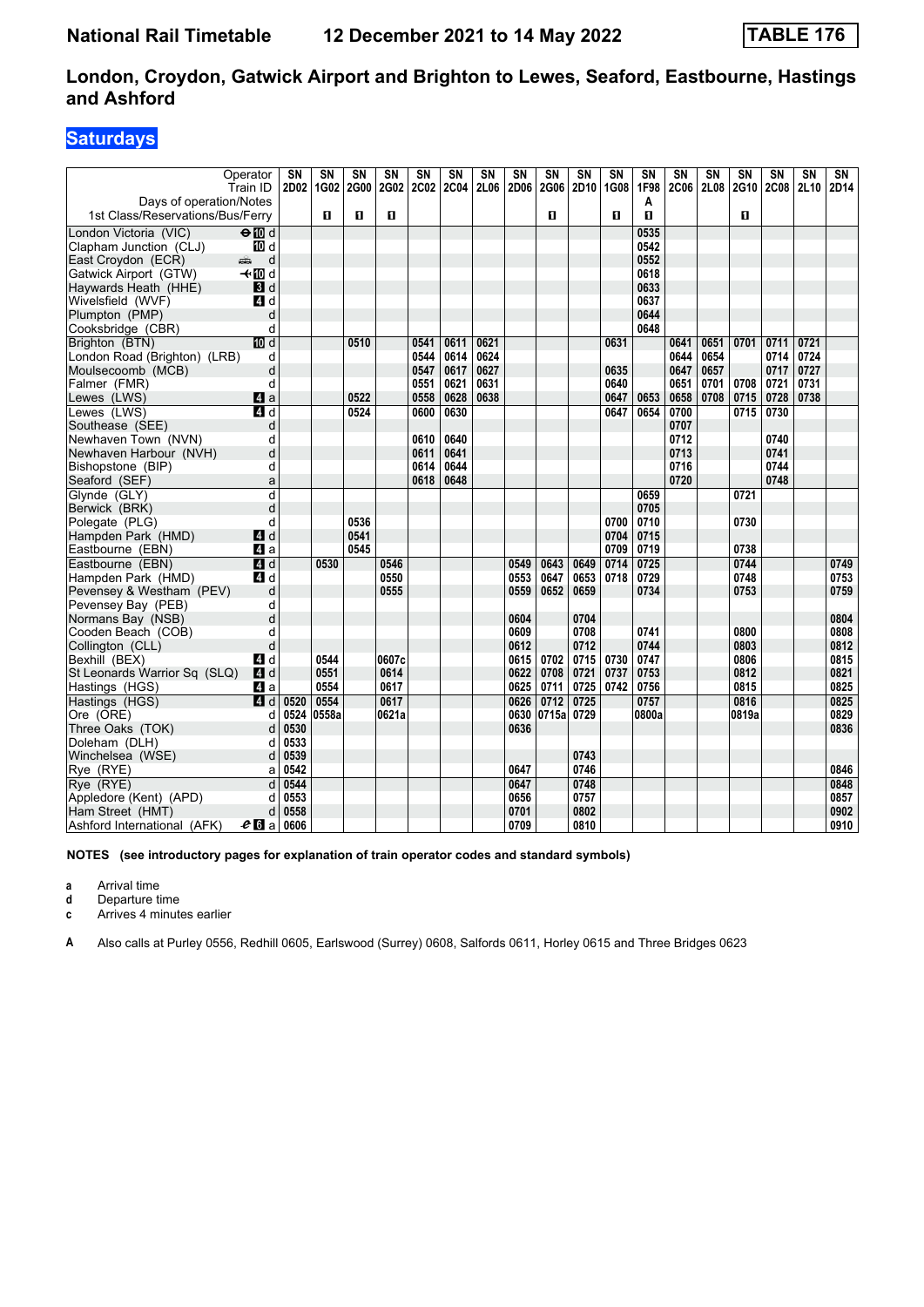### **Saturdays**

|                                  | Operator<br>Train ID | SN<br>1G12 | SΝ<br>1F06 | $\overline{\text{SN}}$<br><b>2C10</b> | $\overline{\text{SN}}$<br>2L12 | $\overline{\text{SN}}$<br>2G14 | $\overline{\text{SN}}$<br>1F02 | $\overline{\text{SN}}$<br>2C12 | $\overline{\text{SN}}$<br>2L14 | SN   | SN<br>2D18 1G16 | SΝ<br>1F08 | $\overline{\text{SN}}$<br><b>2C14</b> | $\overline{\text{SN}}$<br>2L16 | $\overline{\text{SN}}$<br>2G18 | SΝ<br>1F10 | SΝ<br>2C16   | $\overline{\text{SN}}$<br>2L18 | SN<br>2D22 |
|----------------------------------|----------------------|------------|------------|---------------------------------------|--------------------------------|--------------------------------|--------------------------------|--------------------------------|--------------------------------|------|-----------------|------------|---------------------------------------|--------------------------------|--------------------------------|------------|--------------|--------------------------------|------------|
| 1st Class/Reservations/Bus/Ferry |                      | п          | п          |                                       |                                | п                              | п                              |                                |                                |      | п               | п          |                                       |                                | п                              | п          |              |                                |            |
| London Victoria (VIC)            | $\Theta$ Md          |            | 0654       |                                       |                                |                                | 0724                           |                                |                                |      |                 | 0754       |                                       |                                |                                | 0824       |              |                                |            |
| Clapham Junction (CLJ)           | iD d                 |            | 0701       |                                       |                                |                                | 0731                           |                                |                                |      |                 | 0801       |                                       |                                |                                | 0831       |              |                                |            |
| East Croydon (ECR)               | d<br>المنتقبة        |            | 0710       |                                       |                                |                                | 0740                           |                                |                                |      |                 | 0810       |                                       |                                |                                | 0840       |              |                                |            |
| Gatwick Airport (GTW)            | – til d              |            | 0726       |                                       |                                |                                | 0756                           |                                |                                |      |                 | 0826       |                                       |                                |                                | 0856       |              |                                |            |
| Haywards Heath (HHE)             | $\blacksquare$       |            | 0738       |                                       |                                |                                | 0808                           |                                |                                |      |                 | 0838       |                                       |                                |                                | 0908       |              |                                |            |
| Wivelsfield (WVF)                | 4 d                  |            | 0742       |                                       |                                |                                | 0812                           |                                |                                |      |                 | 0842       |                                       |                                |                                | 0912       |              |                                |            |
| Plumpton (PMP)                   | d                    |            | 0749       |                                       |                                |                                |                                |                                |                                |      |                 | 0849       |                                       |                                |                                |            |              |                                |            |
| Cooksbridge (CBR)                | d                    |            |            |                                       |                                |                                | 0821                           |                                |                                |      |                 |            |                                       |                                |                                | 0921       |              |                                |            |
| Brighton (BTN)                   | III d                | 0731       |            | 0741                                  | 0751                           | 0801                           |                                | 0811                           | 0821                           |      | 0831            |            | 0841                                  | 0851                           | 0901                           |            | 0911         | 0921                           |            |
| London Road (Brighton) (LRB)     | d                    |            |            | 0744                                  | 0754                           |                                |                                | 0814                           | 0824                           |      |                 |            | 0844                                  | 0854                           |                                |            | 0914         | 0924                           |            |
| Moulsecoomb (MCB)                | d                    | 0735       |            | 0747                                  | 0757                           |                                |                                | 0817                           | 0827                           |      | 0835            |            | 0847                                  | 0857                           |                                |            | 0917         | 0927                           |            |
| Falmer (FMR)                     | d                    | 0740       |            | 0751                                  | 0801                           | 0808                           |                                | 0821                           | 0831                           |      | 0840            |            | 0851                                  | 0903                           | 0909                           |            | 0921         | 0931                           |            |
| Lewes (LWS)                      | ZI a                 | 0747       | 0756       | 0758                                  | 0808                           | 0815                           | 0826                           | 0828                           | 0838                           |      | 0847            | 0856       | 0858                                  | 0910                           | 0916                           | 0926       | 0928         | 0938                           |            |
| Lewes (LWS)                      | $\blacksquare$       | 0747       | 0757       | 0800                                  |                                | 0815                           | 0827                           | 0830                           |                                |      | 0847            | 0857       | 0900                                  |                                | 0917                           | 0927       | 0930         |                                |            |
| Southease (SEE)                  | d                    |            |            | 0807                                  |                                |                                |                                |                                |                                |      |                 |            | 0907                                  |                                |                                |            |              |                                |            |
| Newhaven Town (NVN)              | d                    |            |            | 0812                                  |                                |                                |                                | 0840                           |                                |      |                 |            | 0912                                  |                                |                                |            | 0940         |                                |            |
| Newhaven Harbour (NVH)           | d                    |            |            | 0813                                  |                                |                                |                                | 0841                           |                                |      |                 |            | 0913                                  |                                |                                |            | 0941         |                                |            |
| Bishopstone (BIP)                | d                    |            |            | 0816                                  |                                |                                |                                | 0844                           |                                |      |                 |            | 0916<br>0920                          |                                |                                |            | 0944<br>0948 |                                |            |
| Seaford (SEF)                    | a<br>d               |            |            | 0820                                  |                                | 0821                           |                                | 0848                           |                                |      |                 |            |                                       |                                | 0922                           |            |              |                                |            |
| Glynde (GLY)                     | d                    | 0756       |            |                                       |                                |                                |                                |                                |                                |      | 0856            |            |                                       |                                |                                |            |              |                                |            |
| Berwick (BRK)<br>Polegate (PLG)  | d                    | 0802       | 0809       |                                       |                                | 0830                           | 0839                           |                                |                                |      | 0902            | 0909       |                                       |                                | 0932                           | 0939       |              |                                |            |
| Hampden Park (HMD)               | <b>4</b> d           | 0806       | 0814       |                                       |                                |                                | 0844                           |                                |                                |      | 0906            |            |                                       |                                |                                | 0944       |              |                                |            |
| Eastbourne (EBN)                 | ZI a                 | 0813       | 0819       |                                       |                                | 0838                           | 0849                           |                                |                                |      | 0912            | 0917       |                                       |                                | 0940                           | 0949       |              |                                |            |
| Eastbourne (EBN)                 | 4d                   | 0817       | 0825       |                                       |                                | 0844                           |                                |                                |                                | 0849 | 0916            | 0923       |                                       |                                | 0944                           |            |              |                                | 0949       |
| Hampden Park (HMD)               | <b>4</b> d           |            | 0829       |                                       |                                | 0848                           |                                |                                |                                | 0853 |                 | 0927       |                                       |                                | 0948                           |            |              |                                | 0953       |
| Pevensey & Westham (PEV)         | d                    |            | 0834       |                                       |                                | 0853                           |                                |                                |                                | 0859 |                 | 0932       |                                       |                                | 0953                           |            |              |                                | 0959       |
| Pevensey Bay (PEB)               | d                    |            |            |                                       |                                |                                |                                |                                |                                |      |                 |            |                                       |                                |                                |            |              |                                |            |
| Normans Bay (NSB)                | d                    |            |            |                                       |                                |                                |                                |                                |                                | 0904 |                 |            |                                       |                                |                                |            |              |                                | 1004       |
| Cooden Beach (COB)               | d                    | 0830       | 0841       |                                       |                                | 0859                           |                                |                                |                                | 0908 |                 | 0939       |                                       |                                | 0959                           |            |              |                                | 1008       |
| Collington (CLL)                 | d                    | 0833       | 0844       |                                       |                                | 0903                           |                                |                                |                                | 0912 |                 | 0942       |                                       |                                | 1003                           |            |              |                                | 1012       |
| Bexhill (BEX)                    | 4 d                  | 0836       | 0847       |                                       |                                | 0905                           |                                |                                |                                | 0915 | 0930            | 0945       |                                       |                                | 1005                           |            |              |                                | 1015       |
| St Leonards Warrior Sq (SLQ)     | ZI d                 | 0842       | 0853       |                                       |                                | 0912                           |                                |                                |                                | 0922 | 0939            | 0953       |                                       |                                | 1011                           |            |              |                                | 1022       |
| Hastings (HGS)                   | 44 a                 | 0845       | 0856       |                                       |                                | 0915                           |                                |                                |                                | 0925 | 0942            | 0956       |                                       |                                | 1014                           |            |              |                                | 1025       |
| Hastings (HGS)                   | 4 d                  |            | 0857       |                                       |                                | 0915                           |                                |                                |                                | 0926 |                 | 0957       |                                       |                                | 1015                           |            |              |                                | 1026       |
| Ore (ORE)                        | d                    |            | 0900a      |                                       |                                | 0919a                          |                                |                                |                                | 0929 |                 | 1000a      |                                       |                                | 1018a                          |            |              |                                | 1029       |
| Three Oaks (TOK)                 | d                    |            |            |                                       |                                |                                |                                |                                |                                |      |                 |            |                                       |                                |                                |            |              |                                | 1036       |
| Doleham (DLH)                    | d                    |            |            |                                       |                                |                                |                                |                                |                                |      |                 |            |                                       |                                |                                |            |              |                                |            |
| Winchelsea (WSE)                 | d                    |            |            |                                       |                                |                                |                                |                                |                                | 0943 |                 |            |                                       |                                |                                |            |              |                                |            |
| Rye (RYE)                        | a                    |            |            |                                       |                                |                                |                                |                                |                                | 0946 |                 |            |                                       |                                |                                |            |              |                                | 1046       |
| Rye (RYE)                        | $\overline{d}$       |            |            |                                       |                                |                                |                                |                                |                                | 0948 |                 |            |                                       |                                |                                |            |              |                                | 1048       |
| Appledore (Kent) (APD)           | d                    |            |            |                                       |                                |                                |                                |                                |                                | 0957 |                 |            |                                       |                                |                                |            |              |                                | 1057       |
| Ham Street (HMT)                 | d                    |            |            |                                       |                                |                                |                                |                                |                                | 1002 |                 |            |                                       |                                |                                |            |              |                                | 1102       |
| Ashford International (AFK)      | $e_0$ a              |            |            |                                       |                                |                                |                                |                                |                                | 1010 |                 |            |                                       |                                |                                |            |              |                                | 1110       |

**NOTES (see introductory pages for explanation of train operator codes and standard symbols)**

**a** Arrival time<br>**d** Departure t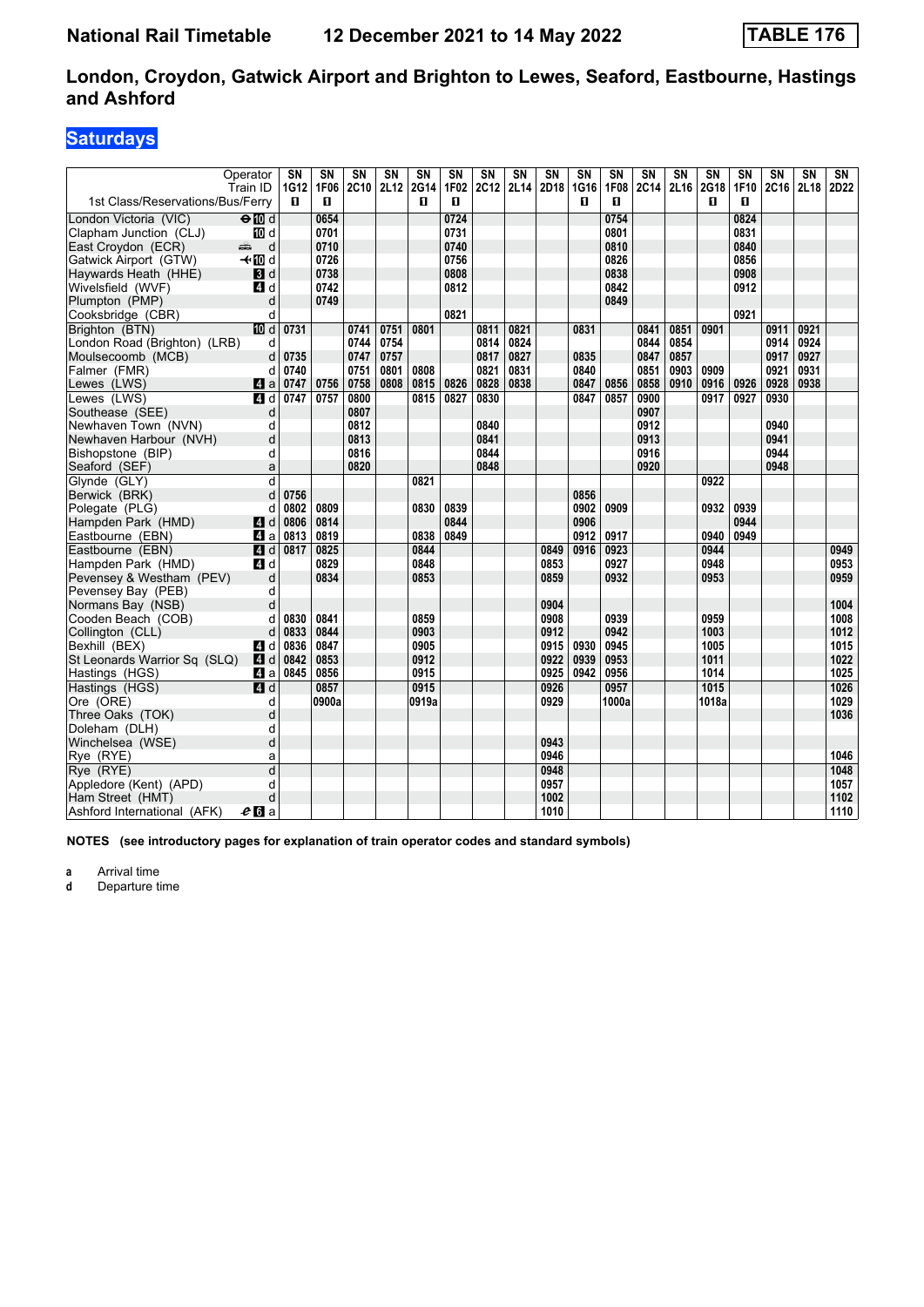### **Saturdays**

|                                  | Operator<br>Train ID   | SN<br>1G20    | SΝ<br>1F12   | $\overline{\text{SN}}$<br>2C18 2L20 | $\overline{\text{SN}}$ | SN<br>2G22   | $\overline{\text{SN}}$<br>1F14 | $\overline{\text{SN}}$<br>2C20 | $\overline{\text{SN}}$<br>2L22 | $\overline{\text{SN}}$<br>2D26 | SN<br>1G24    | SΝ<br>1F16   | $\overline{\text{SN}}$<br><b>2C22</b> | $\overline{\text{SN}}$<br>2L24 | $\overline{\text{SN}}$<br>2G26 | $\overline{\text{SN}}$<br>1F18 | $\overline{\text{SN}}$<br>2C24 | $\overline{\text{SN}}$<br>2L26 | $\overline{\text{SN}}$<br>2D30 |
|----------------------------------|------------------------|---------------|--------------|-------------------------------------|------------------------|--------------|--------------------------------|--------------------------------|--------------------------------|--------------------------------|---------------|--------------|---------------------------------------|--------------------------------|--------------------------------|--------------------------------|--------------------------------|--------------------------------|--------------------------------|
| 1st Class/Reservations/Bus/Ferry |                        | п             | п            |                                     |                        | п            | п                              |                                |                                |                                | п             | п            |                                       |                                | п                              | п                              |                                |                                |                                |
| London Victoria (VIC)            | $\Theta$ Md            |               | 0854         |                                     |                        |              | 0924                           |                                |                                |                                |               | 0954         |                                       |                                |                                | 1024                           |                                |                                |                                |
| Clapham Junction (CLJ)           | iD d                   |               | 0901         |                                     |                        |              | 0931                           |                                |                                |                                |               | 1001         |                                       |                                |                                | 1031                           |                                |                                |                                |
| East Croydon (ECR)               | d<br>المنتقبة          |               | 0910         |                                     |                        |              | 0940                           |                                |                                |                                |               | 1010         |                                       |                                |                                | 1040                           |                                |                                |                                |
| Gatwick Airport (GTW)            | – til d                |               | 0926         |                                     |                        |              | 0956                           |                                |                                |                                |               | 1026         |                                       |                                |                                | 1056                           |                                |                                |                                |
| Haywards Heath (HHE)             | $\blacksquare$         |               | 0938         |                                     |                        |              | 1008                           |                                |                                |                                |               | 1038         |                                       |                                |                                | 1108                           |                                |                                |                                |
| Wivelsfield (WVF)                | 4 d                    |               | 0942         |                                     |                        |              | 1012                           |                                |                                |                                |               | 1042         |                                       |                                |                                | 1112                           |                                |                                |                                |
| Plumpton (PMP)                   | d                      |               | 0949         |                                     |                        |              |                                |                                |                                |                                |               | 1049         |                                       |                                |                                |                                |                                |                                |                                |
| Cooksbridge (CBR)                | d                      |               |              |                                     |                        |              | 1021                           |                                |                                |                                |               |              |                                       |                                |                                | 1121                           |                                |                                |                                |
| Brighton (BTN)                   | III d                  | 0931          |              | 0941                                | 0951                   | 1001         |                                | 1011                           | $\frac{1021}{ }$               |                                | 1031          |              | 1041                                  | $1051$                         | 1101                           |                                | 1111                           | 1121                           |                                |
| London Road (Brighton) (LRB)     | d                      |               |              | 0944                                | 0954                   |              |                                | 1014                           | 1024                           |                                |               |              | 1044                                  | 1054                           |                                |                                | 1114                           | 1124                           |                                |
| Moulsecoomb (MCB)                | d                      | 0935          |              | 0947                                | 0957                   |              |                                | 1017                           | 1027                           |                                | 1035          |              | 1047                                  | 1057                           |                                |                                | 1117                           | 1127                           |                                |
| Falmer (FMR)                     | d                      | 0940<br>0947  |              | 0951                                | 1001<br>1008           | 1008<br>1015 |                                | 1021<br>1028                   | 1031<br>1038                   |                                | 1040<br>1047  | 1056         | 1051<br>1058                          | 1101<br>1108                   | 1108                           |                                | 1121<br>1128                   | 1131<br>1138                   |                                |
| Lewes (LWS)<br>Lewes (LWS)       | ZI a<br>$\blacksquare$ | 0947          | 0956<br>0957 | 0958<br>1000                        |                        | 1015         | 1026<br>1027                   | 1030                           |                                |                                | 1047          | 1057         | 1100                                  |                                | 1115<br>1115                   | 1126<br>1127                   | 1130                           |                                |                                |
| Southease (SEE)                  | d                      |               |              | 1007                                |                        |              |                                |                                |                                |                                |               |              | 1107                                  |                                |                                |                                |                                |                                |                                |
| Newhaven Town (NVN)              | d                      |               |              | 1012                                |                        |              |                                | 1040                           |                                |                                |               |              | 1112                                  |                                |                                |                                | 1140                           |                                |                                |
| Newhaven Harbour (NVH)           | d                      |               |              | 1013                                |                        |              |                                | 1041                           |                                |                                |               |              | 1113                                  |                                |                                |                                | 1141                           |                                |                                |
| Bishopstone (BIP)                | d                      |               |              | 1016                                |                        |              |                                | 1044                           |                                |                                |               |              | 1116                                  |                                |                                |                                | 1144                           |                                |                                |
| Seaford (SEF)                    | a                      |               |              | 1020                                |                        |              |                                | 1048                           |                                |                                |               |              | 1120                                  |                                |                                |                                | 1148                           |                                |                                |
| Glynde (GLY)                     | d                      |               |              |                                     |                        | 1021         |                                |                                |                                |                                |               |              |                                       |                                | 1121                           |                                |                                |                                |                                |
| Berwick (BRK)                    | d                      | 0956          |              |                                     |                        |              |                                |                                |                                |                                | 1056          |              |                                       |                                |                                |                                |                                |                                |                                |
| Polegate (PLG)                   | d                      | 1002          | 1009         |                                     |                        | 1030         | 1039                           |                                |                                |                                | 1102          | 1109         |                                       |                                | 1130                           | 1139                           |                                |                                |                                |
| Hampden Park (HMD)               | 4d                     | 1006          |              |                                     |                        |              | 1044                           |                                |                                |                                | 1106          |              |                                       |                                |                                | 1144                           |                                |                                |                                |
| Eastbourne (EBN)                 | ZI a                   | 1012          | 1017         |                                     |                        | 1038         | 1049                           |                                |                                |                                | 1112          | 1117         |                                       |                                | 1138                           | 1149                           |                                |                                |                                |
| Eastbourne (EBN)                 | $A$ d                  | 1016          | 1023         |                                     |                        | 1044         |                                |                                |                                | 1049                           | 1116          | 1123         |                                       |                                | 1144                           |                                |                                |                                | 1149                           |
| Hampden Park (HMD)               | 4 d                    |               | 1027         |                                     |                        | 1048         |                                |                                |                                | 1053                           |               | 1127         |                                       |                                | 1148                           |                                |                                |                                | 1153                           |
| Pevensey & Westham (PEV)         | d                      |               | 1032         |                                     |                        | 1053         |                                |                                |                                | 1059                           |               | 1132         |                                       |                                | 1153                           |                                |                                |                                | 1159                           |
| Pevensey Bay (PEB)               | d                      |               |              |                                     |                        |              |                                |                                |                                |                                |               |              |                                       |                                |                                |                                |                                |                                |                                |
| Normans Bay (NSB)                | d                      |               |              |                                     |                        |              |                                |                                |                                | 1104                           |               |              |                                       |                                |                                |                                |                                |                                | 1204                           |
| Cooden Beach (COB)               | d                      |               | 1039         |                                     |                        |              |                                |                                |                                | 1108                           |               | 1139         |                                       |                                |                                |                                |                                |                                | 1208                           |
| Collington (CLL)                 | d                      |               | 1042         |                                     |                        |              |                                |                                |                                | 1112                           |               | 1142         |                                       |                                |                                |                                |                                |                                | 1212                           |
| Bexhill (BEX)                    | 4 d                    | 1030          | 1045         |                                     |                        | 1102         |                                |                                |                                | 1115                           | 1130          | 1145         |                                       |                                | 1202                           |                                |                                |                                | 1215<br>1222                   |
| St Leonards Warrior Sq (SLQ)     | 4d                     | 1039e<br>1042 | 1053<br>1056 |                                     |                        | 1108<br>1111 |                                |                                |                                | 1122<br>1125                   | 1139e<br>1142 | 1153<br>1156 |                                       |                                | 1208<br>1211                   |                                |                                |                                | 1225                           |
| Hastings (HGS)<br>Hastings (HGS) | 44 a<br>4 d            |               | 1057         |                                     |                        | 1112         |                                |                                |                                | 1126                           |               | 1159         |                                       |                                | 1212                           |                                |                                |                                | 1226                           |
| Ore (ORE)                        | d                      |               | 1100a        |                                     |                        | 1115a        |                                |                                |                                | 1129                           |               | 1202a        |                                       |                                | 1215a                          |                                |                                |                                | 1229                           |
| Three Oaks (TOK)                 | d                      |               |              |                                     |                        |              |                                |                                |                                |                                |               |              |                                       |                                |                                |                                |                                |                                | 1236                           |
| Doleham (DLH)                    | d                      |               |              |                                     |                        |              |                                |                                |                                |                                |               |              |                                       |                                |                                |                                |                                |                                |                                |
| Winchelsea (WSE)                 | d                      |               |              |                                     |                        |              |                                |                                |                                | 1143                           |               |              |                                       |                                |                                |                                |                                |                                |                                |
| Rye (RYE)                        | a                      |               |              |                                     |                        |              |                                |                                |                                | 1146                           |               |              |                                       |                                |                                |                                |                                |                                | 1246                           |
| Rye (RYE)                        | $\overline{d}$         |               |              |                                     |                        |              |                                |                                |                                | 1148                           |               |              |                                       |                                |                                |                                |                                |                                | 1248                           |
| Appledore (Kent) (APD)           | d                      |               |              |                                     |                        |              |                                |                                |                                | 1157                           |               |              |                                       |                                |                                |                                |                                |                                | 1257                           |
| Ham Street (HMT)                 | d                      |               |              |                                     |                        |              |                                |                                |                                | 1202                           |               |              |                                       |                                |                                |                                |                                |                                | 1302                           |
| Ashford International (AFK)      | $e_0$ a                |               |              |                                     |                        |              |                                |                                |                                | 1210                           |               |              |                                       |                                |                                |                                |                                |                                | 1310                           |

**NOTES (see introductory pages for explanation of train operator codes and standard symbols)**

**a** Arrival time<br>**d** Departure ti

**d** Departure time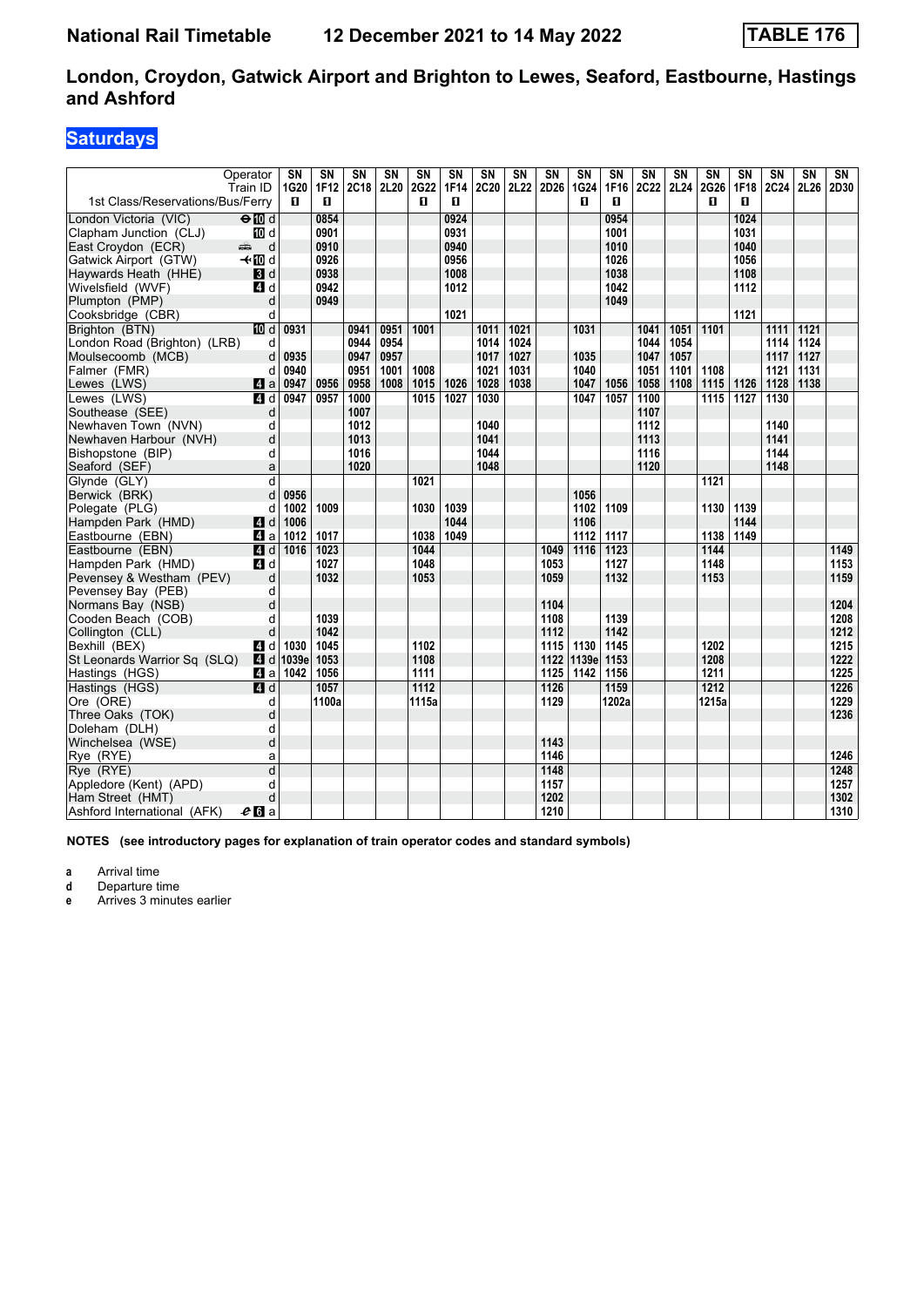### **Saturdays**

|                                  | Operator<br>Train ID      | SN<br>1G28             | SN<br>1F20 | SΝ<br>2C26 | SΝ<br>2L28 | SΝ<br>2G30 | SN<br>1F22 | SN<br>2C28 | $\overline{\text{SN}}$<br>2L30 | SN<br>2D34 | SN<br>1G32 | <b>SN</b><br><b>1F24</b> | SN<br>2C30 | SN<br>2L32 | SN<br>2G34 | SN<br><b>1F26</b> | SN<br>2C32   | SΝ<br>2L34 | SN<br>2D38       |
|----------------------------------|---------------------------|------------------------|------------|------------|------------|------------|------------|------------|--------------------------------|------------|------------|--------------------------|------------|------------|------------|-------------------|--------------|------------|------------------|
| 1st Class/Reservations/Bus/Ferry |                           | п                      | п          |            |            | п          | п          |            |                                |            | п          | п                        |            |            | п          | п                 |              |            |                  |
| London Victoria (VIC)            | $\Theta$ M d              |                        | 1054       |            |            |            | 1124       |            |                                |            |            | 1154                     |            |            |            | 1224              |              |            |                  |
| Clapham Junction (CLJ)           | <b>ID</b> d               |                        | 1101       |            |            |            | 1131       |            |                                |            |            | 1201                     |            |            |            | 1231              |              |            |                  |
| East Croydon (ECR)               | $\frac{1}{\sqrt{2}}$<br>d |                        | 1110       |            |            |            | 1140       |            |                                |            |            | 1210                     |            |            |            | 1240              |              |            |                  |
| Gatwick Airport (GTW)            | <b>√</b> t III d          |                        | 1126       |            |            |            | 1156       |            |                                |            |            | 1226                     |            |            |            | 1256              |              |            |                  |
| Haywards Heath (HHE)             | 3d                        |                        | 1138       |            |            |            | 1208       |            |                                |            |            | 1238                     |            |            |            | 1308              |              |            |                  |
| Wivelsfield (WVF)                | 4 d                       |                        | 1142       |            |            |            | 1212       |            |                                |            |            | 1242                     |            |            |            | 1312              |              |            |                  |
| Plumpton (PMP)                   | d                         |                        | 1149       |            |            |            |            |            |                                |            |            | 1249                     |            |            |            |                   |              |            |                  |
| Cooksbridge (CBR)                | d                         |                        |            |            |            |            | 1221       |            |                                |            |            |                          |            |            |            | 1321              |              |            |                  |
| Brighton (BTN)                   | <b>ID</b> d               | 1131                   |            | 1141       | 1151       | 1201       |            | 1211       | 1221                           |            | 1231       |                          | 1241       | 1251       | 1301       |                   | 1311         | 1321       |                  |
| London Road (Brighton) (LRB)     | d                         |                        |            | 1144       | 1154       |            |            | 1214       | 1224                           |            |            |                          | 1244       | 1254       |            |                   | 1314         | 1324       |                  |
| Moulsecoomb (MCB)                | d                         | 1135                   |            | 1147       | 1157       |            |            | 1217       | 1227                           |            | 1235       |                          | 1247       | 1257       |            |                   | 1317         | 1327       |                  |
| Falmer (FMR)                     | d                         | 1140                   |            | 1151       | 1201       | 1208       |            | 1221       | 1231                           |            | 1240       |                          | 1251       | 1301       | 1308       |                   | 1321         | 1331       |                  |
| Lewes (LWS)                      | $\blacksquare$ a          | 1147                   | 1156       | 1158       | 1208       | 1215       | 1226       | 1228       | 1238                           |            | 1247       | 1256                     | 1258       | 1308       | 1315       | 1326              | 1328         | 1338       |                  |
| Lewes (LWS)                      | 4 d                       | 1147                   | 1157       | 1200       |            | 1215       | 1227       | 1230       |                                |            | 1247       | 1257                     | 1300       |            | 1315       | 1327              | 1330         |            |                  |
| Southease (SEE)                  | d                         |                        |            | 1207       |            |            |            |            |                                |            |            |                          | 1307       |            |            |                   |              |            |                  |
| Newhaven Town (NVN)              | d                         |                        |            | 1212       |            |            |            | 1240       |                                |            |            |                          | 1312       |            |            |                   | 1340         |            |                  |
| Newhaven Harbour (NVH)           | d                         |                        |            | 1213       |            |            |            | 1241       |                                |            |            |                          | 1313       |            |            |                   | 1341         |            |                  |
| Bishopstone (BIP)                | d                         |                        |            | $1216$     |            |            |            | 1244       |                                |            |            |                          | 1316       |            |            |                   | 1344<br>1348 |            |                  |
| Seaford (SEF)                    | a                         |                        |            | 1220       |            |            |            | 1248       |                                |            |            |                          | 1320       |            |            |                   |              |            |                  |
| Glynde (GLY)                     | d<br>d                    | 1156                   |            |            |            | 1221       |            |            |                                |            | 1256       |                          |            |            | 1321       |                   |              |            |                  |
| Berwick (BRK)<br>Polegate (PLG)  | d                         | 1202                   | 1209       |            |            | 1230       | 1239       |            |                                |            | 1302       | 1309                     |            |            | 1330       | 1339              |              |            |                  |
| Hampden Park (HMD)               | ZI d                      | 1206                   |            |            |            |            | 1244       |            |                                |            | 1306       |                          |            |            |            | 1344              |              |            |                  |
| Eastbourne (EBN)                 | 41 a                      | 1212                   | 1217       |            |            | 1238       | 1249       |            |                                |            | 1312       | 1317                     |            |            | 1338       | 1349              |              |            |                  |
| Eastbourne (EBN)                 | $\blacksquare$ d          | 1216                   | 1223       |            |            | 1244       |            |            |                                | 1249       | 1316       | 1323                     |            |            | 1344       |                   |              |            | 1349             |
| Hampden Park (HMD)               | 4 d                       |                        | 1227       |            |            | 1248       |            |            |                                | 1253       |            | 1327                     |            |            | 1348       |                   |              |            | 1353             |
| Pevensey & Westham (PEV)         | d                         |                        | 1232       |            |            | 1253       |            |            |                                | 1259       |            | 1332                     |            |            | 1353       |                   |              |            | 1359             |
| Pevensey Bay (PEB)               | d                         |                        |            |            |            |            |            |            |                                |            |            |                          |            |            |            |                   |              |            |                  |
| Normans Bay (NSB)                | d                         |                        |            |            |            |            |            |            |                                | 1304       |            |                          |            |            |            |                   |              |            | 1404             |
| Cooden Beach (COB)               | d                         |                        | 1239       |            |            |            |            |            |                                | 1308       |            | 1339                     |            |            |            |                   |              |            | 1408             |
| Collington (CLL)                 | d                         |                        | 1242       |            |            |            |            |            |                                | 1312       |            | 1342                     |            |            |            |                   |              |            | 1412             |
| Bexhill (BEX)                    | 4 d                       | 1230                   | 1245       |            |            | 1302       |            |            |                                | 1315       | 1330       | 1345                     |            |            | 1402       |                   |              |            | 1415             |
| St Leonards Warrior Sq (SLQ)     |                           | $\blacksquare$ d 1239e | 1253       |            |            | 1308       |            |            |                                | 1322       | 1339e      | 1353                     |            |            | 1408       |                   |              |            | 1422             |
| Hastings (HGS)                   | ZI a                      | 1242                   | 1256       |            |            | 1311       |            |            |                                | 1325       | 1342       | 1356                     |            |            | 1411       |                   |              |            | 1425             |
| Hastings (HGS)                   | $\overline{A}$ d          |                        | 1256       |            |            | 1312       |            |            |                                | 1326       |            | 1357                     |            |            | 1412       |                   |              |            | $\frac{1426}{ }$ |
| Ore (ORE)                        | d                         |                        | 1300a      |            |            | 1315a      |            |            |                                | 1329       |            | 1400a                    |            |            | 1415a      |                   |              |            | 1429             |
| Three Oaks (TOK)                 | d                         |                        |            |            |            |            |            |            |                                |            |            |                          |            |            |            |                   |              |            | 1436             |
| Doleham (DLH)                    | d                         |                        |            |            |            |            |            |            |                                |            |            |                          |            |            |            |                   |              |            |                  |
| Winchelsea (WSE)                 | d                         |                        |            |            |            |            |            |            |                                | 1343       |            |                          |            |            |            |                   |              |            |                  |
| Rye (RYE)                        | a                         |                        |            |            |            |            |            |            |                                | 1346       |            |                          |            |            |            |                   |              |            | 1446             |
| Rye (RYE)                        | $\overline{d}$            |                        |            |            |            |            |            |            |                                | 1348       |            |                          |            |            |            |                   |              |            | 1448             |
| Appledore (Kent) (APD)           | d                         |                        |            |            |            |            |            |            |                                | 1357       |            |                          |            |            |            |                   |              |            | 1457             |
| Ham Street (HMT)                 | d                         |                        |            |            |            |            |            |            |                                | 1402       |            |                          |            |            |            |                   |              |            | 1502             |
| Ashford International (AFK)      | $e_0$ a                   |                        |            |            |            |            |            |            |                                | 1410       |            |                          |            |            |            |                   |              |            | 1510             |

**NOTES (see introductory pages for explanation of train operator codes and standard symbols)**

**a** Arrival time<br>**d** Departure ti

**d** Departure time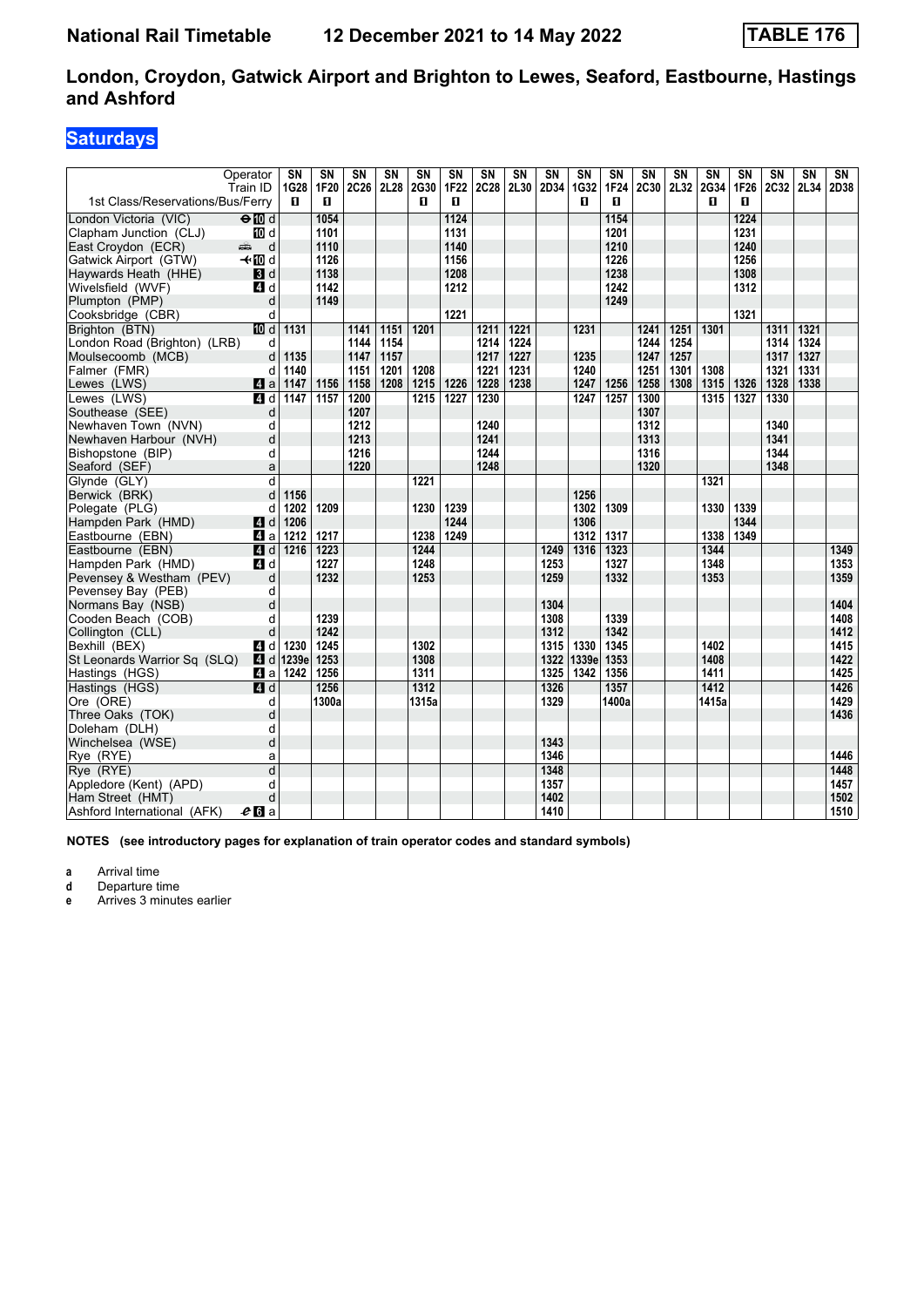### **Saturdays**

|                                        | Operator<br>Train ID      | SN<br>1G36 | SΝ<br><b>1F28</b> | $\overline{\text{SN}}$<br>2C34 | $\overline{\text{SN}}$<br>2L36 | SN<br>2G38 | SN<br>1F30 | $\overline{\text{SN}}$<br>2C36 | $\overline{\text{SN}}$<br>2L38 | SN<br>2D42   | SN<br>1G40 | SΝ<br>1F32 | $\overline{\text{SN}}$<br><b>2C38</b> | $\overline{\text{SN}}$<br>2L40 | $\overline{\text{SN}}$<br><b>2G42</b> | $\overline{\text{SN}}$<br>1F34 | $\overline{\text{SN}}$<br><b>2C40</b> | $\overline{\text{SN}}$<br>2L42 | SN<br>2D46 |
|----------------------------------------|---------------------------|------------|-------------------|--------------------------------|--------------------------------|------------|------------|--------------------------------|--------------------------------|--------------|------------|------------|---------------------------------------|--------------------------------|---------------------------------------|--------------------------------|---------------------------------------|--------------------------------|------------|
| 1st Class/Reservations/Bus/Ferry       |                           | п          | п                 |                                |                                | п          | п          |                                |                                |              | п          | п          |                                       |                                | п                                     | п                              |                                       |                                |            |
| London Victoria (VIC)                  | $\Theta$ Md               |            | 1254              |                                |                                |            | 1324       |                                |                                |              |            | 1354       |                                       |                                |                                       | 1424                           |                                       |                                |            |
| Clapham Junction (CLJ)                 | iD d                      |            | 1301              |                                |                                |            | 1331       |                                |                                |              |            | 1401       |                                       |                                |                                       | 1431                           |                                       |                                |            |
| East Croydon (ECR)                     | d<br>$\frac{1}{\sqrt{2}}$ |            | 1310              |                                |                                |            | 1340       |                                |                                |              |            | 1410       |                                       |                                |                                       | 1440                           |                                       |                                |            |
| Gatwick Airport (GTW)                  | – til d                   |            | 1326              |                                |                                |            | 1356       |                                |                                |              |            | 1426       |                                       |                                |                                       | 1456                           |                                       |                                |            |
| Haywards Heath (HHE)                   | $\blacksquare$            |            | 1338              |                                |                                |            | 1408       |                                |                                |              |            | 1438       |                                       |                                |                                       | 1508                           |                                       |                                |            |
| Wivelsfield (WVF)                      | 4 d                       |            | 1342              |                                |                                |            | 1412       |                                |                                |              |            | 1442       |                                       |                                |                                       | 1512                           |                                       |                                |            |
| Plumpton (PMP)                         | d                         |            | 1349              |                                |                                |            |            |                                |                                |              |            | 1449       |                                       |                                |                                       |                                |                                       |                                |            |
| Cooksbridge (CBR)                      | d                         |            |                   |                                |                                |            | 1421       |                                |                                |              |            |            |                                       |                                |                                       | 1521                           |                                       |                                |            |
| Brighton (BTN)                         | III d                     | 1331       |                   | 1341                           | 1351                           | 1401       |            | 1411                           | 1421                           |              | 1431       |            | 1441                                  | 1451                           | 1501                                  |                                | 1511                                  | $\overline{1521}$              |            |
| London Road (Brighton) (LRB)           | d                         |            |                   | 1344                           | 1354                           |            |            | 1414                           | 1424                           |              |            |            | 1444                                  | 1454                           |                                       |                                | 1514                                  | 1524                           |            |
| Moulsecoomb (MCB)                      | $\sf d$                   | 1335       |                   | 1347                           | 1357                           |            |            | 1417                           | 1427                           |              | 1435       |            | 1447                                  | 1457                           |                                       |                                | 1517                                  | 1527                           |            |
| Falmer (FMR)                           | d                         | 1340       |                   | 1351                           | 1401                           | 1408       |            | 1421                           | 1431                           |              | 1440       |            | 1451                                  | 1501                           | 1508                                  |                                | 1521                                  | 1531                           |            |
| Lewes (LWS)                            | ZI a                      | 1347       | 1356              | 1358                           | 1408                           | 1415       | 1426       | 1428                           | 1438                           |              | 1447       | 1456       | 1458                                  | 1508                           | 1515                                  | 1526                           | 1528                                  | 1538                           |            |
| Lewes (LWS)                            | $\blacksquare$            | 1347       | 1357              | 1400                           |                                | 1415       | 1427       | 1430                           |                                |              | 1447       | 1457       | 1500                                  |                                | 1515                                  | 1527                           | 1530                                  |                                |            |
| Southease (SEE)                        | d                         |            |                   | 1407                           |                                |            |            |                                |                                |              |            |            | 1507                                  |                                |                                       |                                |                                       |                                |            |
| Newhaven Town (NVN)                    | d                         |            |                   | 1412                           |                                |            |            | 1440                           |                                |              |            |            | 1512                                  |                                |                                       |                                | 1540                                  |                                |            |
| Newhaven Harbour (NVH)                 | d                         |            |                   | 1413                           |                                |            |            | 1441                           |                                |              |            |            | 1513                                  |                                |                                       |                                | 1541                                  |                                |            |
| Bishopstone (BIP)                      | d                         |            |                   | 1416                           |                                |            |            | 1444                           |                                |              |            |            | 1516                                  |                                |                                       |                                | 1544                                  |                                |            |
| Seaford (SEF)                          | a                         |            |                   | 1420                           |                                |            |            | 1448                           |                                |              |            |            | 1520                                  |                                |                                       |                                | 1548                                  |                                |            |
| Glynde (GLY)                           | d                         |            |                   |                                |                                | 1421       |            |                                |                                |              |            |            |                                       |                                | 1521                                  |                                |                                       |                                |            |
| Berwick (BRK)                          | d                         | 1356       |                   |                                |                                |            |            |                                |                                |              | 1456       |            |                                       |                                |                                       |                                |                                       |                                |            |
| Polegate (PLG)                         | d                         | 1402       | 1409              |                                |                                | 1430       | 1439       |                                |                                |              | 1502       | 1509       |                                       |                                | 1530                                  | 1539                           |                                       |                                |            |
| Hampden Park (HMD)                     | 4d                        | 1406       |                   |                                |                                |            | 1444       |                                |                                |              | 1506       |            |                                       |                                |                                       | 1544                           |                                       |                                |            |
| Eastbourne (EBN)                       | ZI a                      | 1412       | 1417              |                                |                                | 1438       | 1449       |                                |                                |              | 1512       | 1517       |                                       |                                | 1538                                  | 1549                           |                                       |                                |            |
| Eastbourne (EBN)                       | $A$ d                     | 1416       | 1423              |                                |                                | 1444       |            |                                |                                | 1449         | 1516       | 1523       |                                       |                                | 1544                                  |                                |                                       |                                | 1549       |
| Hampden Park (HMD)                     | 4 d                       |            | 1427              |                                |                                | 1448       |            |                                |                                | 1453         |            | 1527       |                                       |                                | 1548                                  |                                |                                       |                                | 1553       |
| Pevensey & Westham (PEV)               | d                         |            | 1432              |                                |                                | 1453       |            |                                |                                | 1459         |            | 1532       |                                       |                                | 1553                                  |                                |                                       |                                | 1559       |
| Pevensey Bay (PEB)                     | d<br>d                    |            |                   |                                |                                |            |            |                                |                                |              |            |            |                                       |                                |                                       |                                |                                       |                                | 1604       |
| Normans Bay (NSB)                      | d                         |            | 1439              |                                |                                |            |            |                                |                                | 1504<br>1508 |            | 1539       |                                       |                                | 1559                                  |                                |                                       |                                | 1608       |
| Cooden Beach (COB)<br>Collington (CLL) | d                         |            | 1442              |                                |                                |            |            |                                |                                | 1512         |            | 1542       |                                       |                                | 1603                                  |                                |                                       |                                | 1612       |
| Bexhill (BEX)                          | 4 d                       | 1430       | 1445              |                                |                                | 1502       |            |                                |                                | 1515         | 1530       | 1545       |                                       |                                | 1605                                  |                                |                                       |                                | 1615       |
| St Leonards Warrior Sq (SLQ)           | 4d                        | 1439e      | 1453              |                                |                                | 1508       |            |                                |                                | 1522         | 1539e      | 1553       |                                       |                                | 1612                                  |                                |                                       |                                | 1622       |
| Hastings (HGS)                         | 41 a                      | 1442       | 1456              |                                |                                | 1511       |            |                                |                                | 1525         | 1542       | 1556       |                                       |                                | 1615                                  |                                |                                       |                                | 1625       |
| Hastings (HGS)                         | 4 d                       |            | 1457              |                                |                                | 1512       |            |                                |                                | 1526         |            | 1557       |                                       |                                | 1615                                  |                                |                                       |                                | 1626       |
| Ore (ORE)                              | d                         |            | 1500a             |                                |                                | 1515a      |            |                                |                                | 1529         |            | 1600a      |                                       |                                | 1619a                                 |                                |                                       |                                | 1629       |
| Three Oaks (TOK)                       | d                         |            |                   |                                |                                |            |            |                                |                                |              |            |            |                                       |                                |                                       |                                |                                       |                                | 1636       |
| Doleham (DLH)                          | d                         |            |                   |                                |                                |            |            |                                |                                |              |            |            |                                       |                                |                                       |                                |                                       |                                |            |
| Winchelsea (WSE)                       | d                         |            |                   |                                |                                |            |            |                                |                                | 1543         |            |            |                                       |                                |                                       |                                |                                       |                                |            |
| Rye (RYE)                              | a                         |            |                   |                                |                                |            |            |                                |                                | 1546         |            |            |                                       |                                |                                       |                                |                                       |                                | 1646       |
| Rye (RYE)                              | $\overline{d}$            |            |                   |                                |                                |            |            |                                |                                | 1548         |            |            |                                       |                                |                                       |                                |                                       |                                | 1648       |
| Appledore (Kent) (APD)                 | d                         |            |                   |                                |                                |            |            |                                |                                | 1557         |            |            |                                       |                                |                                       |                                |                                       |                                | 1657       |
| Ham Street (HMT)                       | d                         |            |                   |                                |                                |            |            |                                |                                | 1602         |            |            |                                       |                                |                                       |                                |                                       |                                | 1702       |
| Ashford International (AFK)            | $e_0$ a                   |            |                   |                                |                                |            |            |                                |                                | 1610         |            |            |                                       |                                |                                       |                                |                                       |                                | 1710       |

**NOTES (see introductory pages for explanation of train operator codes and standard symbols)**

**a** Arrival time<br>**d** Departure ti

**d** Departure time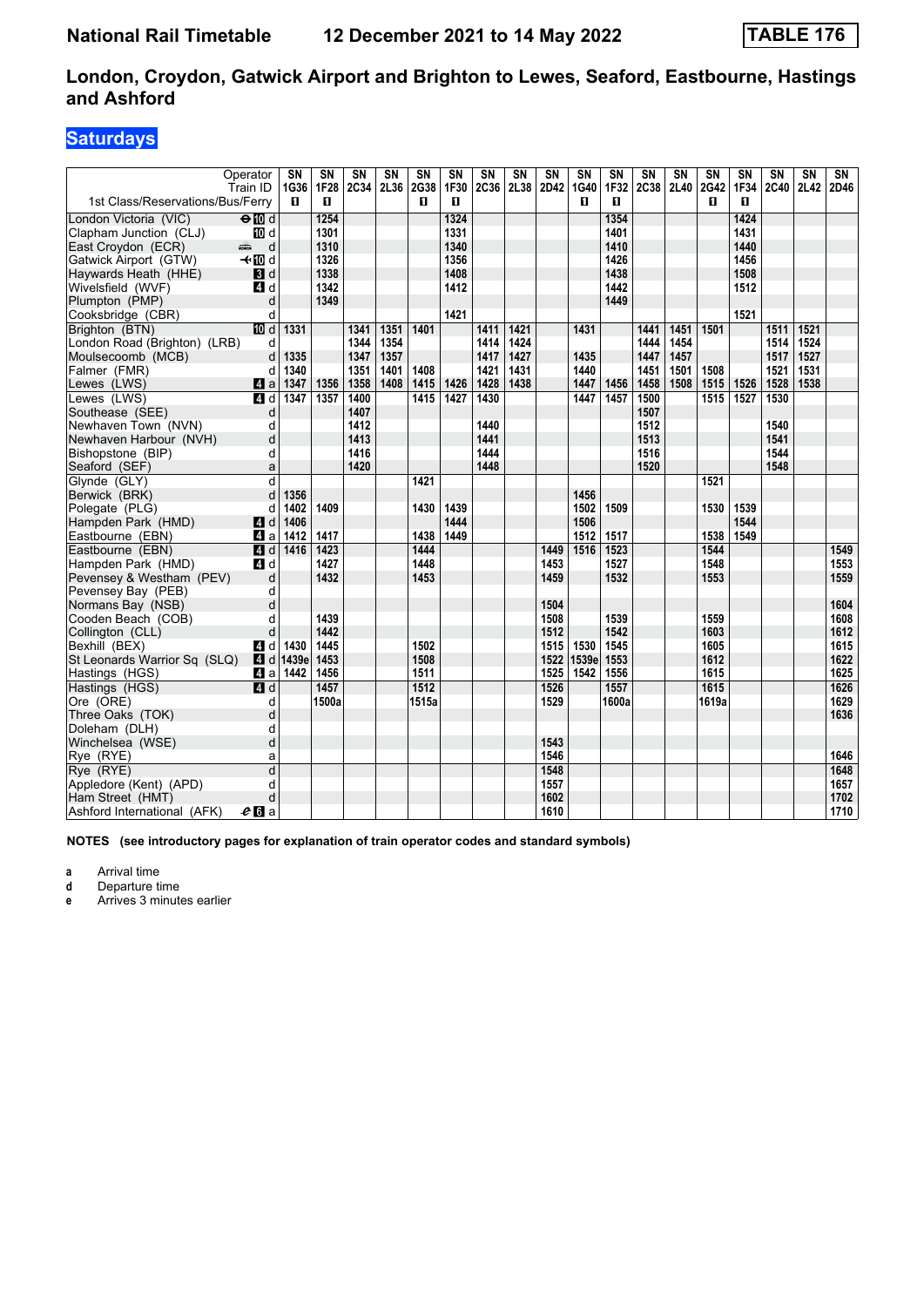### **Saturdays**

|                                                | Operator<br>Train ID | SN<br>1G44   | SΝ<br>1F36 | SΝ<br>2C42 2L44 | $\overline{\text{SN}}$ | SN<br>2G46 | SN<br>1F38   | SΝ<br><b>2C44</b> | SN<br>2L46 | SN<br>2D50 | SN<br>1G48   | SN<br>1F40 | SN<br>2C46 | SN<br>2L48 | SN<br>2G50 | SΝ<br>1F42   | SN<br>2C48 | SN<br>2L50 | SN<br>2D54 |
|------------------------------------------------|----------------------|--------------|------------|-----------------|------------------------|------------|--------------|-------------------|------------|------------|--------------|------------|------------|------------|------------|--------------|------------|------------|------------|
| 1st Class/Reservations/Bus/Ferry               |                      | п            | п          |                 |                        | п          | п            |                   |            |            | п            | п          |            |            | п          | п            |            |            |            |
| London Victoria (VIC)                          | $\Theta$ Md          |              | 1454       |                 |                        |            | 1524         |                   |            |            |              | 1554       |            |            |            | 1624         |            |            |            |
| Clapham Junction (CLJ)                         | iD d                 |              | 1501       |                 |                        |            | 1531         |                   |            |            |              | 1601       |            |            |            | 1631         |            |            |            |
| East Croydon (ECR)                             | <del>∰</del><br>d    |              | 1510       |                 |                        |            | 1540         |                   |            |            |              | 1610       |            |            |            | 1640         |            |            |            |
| Gatwick Airport (GTW)                          | <b>√</b> t III d     |              | 1526       |                 |                        |            | 1556         |                   |            |            |              | 1626       |            |            |            | 1656         |            |            |            |
| Haywards Heath (HHE)                           | $\blacksquare$       |              | 1538       |                 |                        |            | 1608         |                   |            |            |              | 1638       |            |            |            | 1708         |            |            |            |
| Wivelsfield (WVF)                              | 4 d                  |              | 1542       |                 |                        |            | 1612         |                   |            |            |              | 1642       |            |            |            | 1712         |            |            |            |
| Plumpton (PMP)                                 | d                    |              | 1549       |                 |                        |            |              |                   |            |            |              | 1649       |            |            |            |              |            |            |            |
| Cooksbridge (CBR)                              | d                    |              |            |                 |                        |            | 1621         |                   |            |            |              |            |            |            |            | 1721         |            |            |            |
| Brighton (BTN)                                 | <b>ID</b> d          | 1531         |            | 1541            | 1551                   | 1601       |              | 1611              | 1621       |            | 1631         |            | 1641       | 1651       | 1701       |              | 1711       | 1721       |            |
| London Road (Brighton) (LRB)                   | d                    |              |            | 1544            | 1554                   |            |              | 1614              | 1624       |            |              |            | 1644       | 1654       |            |              | 1714       | 1724       |            |
| Moulsecoomb (MCB)                              | d                    | 1535         |            | 1547            | 1557                   |            |              | 1617              | 1627       |            | 1635         |            | 1647       | 1657       |            |              | 1717       | 1727       |            |
| Falmer (FMR)                                   | d                    | 1540         |            | 1551            | 1601                   | 1608       |              | 1621              | 1631       |            | 1640         |            | 1651       | 1701       | 1708       |              | 1721       | 1731       |            |
| Lewes (LWS)                                    | $\blacksquare$ a     | 1547         | 1556       | 1558            | 1608                   | 1615       | 1626         | 1628              | 1638       |            | 1647         | 1656       | 1658       | 1708       | 1715       | 1726         | 1728       | 1738       |            |
| Lewes (LWS)                                    | 4 d                  | 1547         | 1557       | 1600            |                        | 1615       | 1627         | 1630              |            |            | 1647         | 1657       | 1700       |            | 1715       | 1727         | 1730       |            |            |
| Southease (SEE)                                | d                    |              |            | 1607            |                        |            |              |                   |            |            |              |            | 1707       |            |            |              |            |            |            |
| Newhaven Town (NVN)                            | d                    |              |            | 1612            |                        |            |              | 1640              |            |            |              |            | 1712       |            |            |              | 1740       |            |            |
| Newhaven Harbour (NVH)                         | d                    |              |            | 1613            |                        |            |              | 1641              |            |            |              |            | 1713       |            |            |              | 1741       |            |            |
| Bishopstone (BIP)                              | d                    |              |            | 1616            |                        |            |              | 1644              |            |            |              |            | 1716       |            |            |              | 1744       |            |            |
| Seaford (SEF)                                  | a                    |              |            | 1620            |                        |            |              | 1648              |            |            |              |            | 1720       |            |            |              | 1748       |            |            |
| Glynde (GLY)                                   | d                    |              |            |                 |                        | 1621       |              |                   |            |            |              |            |            |            | 1721       |              |            |            |            |
| Berwick (BRK)                                  | d                    | 1556         |            |                 |                        |            |              |                   |            |            | 1656         |            |            |            |            |              |            |            |            |
| Polegate (PLG)                                 | d                    | 1602         | 1609       |                 |                        | 1630       | 1639         |                   |            |            | 1702         | 1709       |            |            | 1730       | 1739         |            |            |            |
| Hampden Park (HMD)<br>Eastbourne (EBN)         | <b>4</b> d<br>41 a   | 1606<br>1612 | 1617       |                 |                        | 1638       | 1644<br>1649 |                   |            |            | 1706<br>1712 | 1717       |            |            | 1738       | 1744<br>1749 |            |            |            |
| Eastbourne (EBN)                               | 4d                   | 1616         | 1623       |                 |                        | 1644       |              |                   |            | 1649       | 1716         | 1723       |            |            | 1744       |              |            |            | 1749       |
|                                                | 4 d                  |              | 1627       |                 |                        | 1648       |              |                   |            | 1653       |              | 1727       |            |            | 1748       |              |            |            | 1753       |
| Hampden Park (HMD)<br>Pevensey & Westham (PEV) | d                    |              | 1632       |                 |                        | 1653       |              |                   |            | 1659       |              | 1732       |            |            | 1753       |              |            |            | 1759       |
| Pevensey Bay (PEB)                             | d                    |              |            |                 |                        |            |              |                   |            |            |              |            |            |            |            |              |            |            |            |
| Normans Bay (NSB)                              | d                    |              |            |                 |                        |            |              |                   |            | 1704       |              |            |            |            |            |              |            |            | 1804       |
| Cooden Beach (COB)                             | d                    |              | 1639       |                 |                        | 1659       |              |                   |            | 1708       |              | 1739       |            |            | 1759       |              |            |            | 1808       |
| Collington (CLL)                               | d                    |              | 1642       |                 |                        | 1703       |              |                   |            | 1712       |              | 1742       |            |            | 1803       |              |            |            | 1812       |
| Bexhill (BEX)                                  | 4 d                  | 1630         | 1645       |                 |                        | 1705       |              |                   |            | 1715       | 1730         | 1745       |            |            | 1805       |              |            |            | 1815       |
| St Leonards Warrior Sq (SLQ)                   | 4d                   | 1639e        | 1653       |                 |                        | 1712       |              |                   |            | 1722       | 1739e        | 1753       |            |            | 1812       |              |            |            | 1822       |
| Hastings (HGS)                                 | 44 a                 | 1642         | 1656       |                 |                        | 1715       |              |                   |            | 1725       | 1742         | 1756       |            |            | 1815       |              |            |            | 1825       |
| Hastings (HGS)                                 | $\overline{A}$ d     |              | 1657       |                 |                        | 1715       |              |                   |            | 1726       |              | 1759       |            |            | 1815       |              |            |            | 1826       |
| Ore (ORE)                                      | d                    |              | 1700a      |                 |                        | 1719a      |              |                   |            | 1729       |              | 1802a      |            |            | 1819a      |              |            |            | 1829       |
| Three Oaks (TOK)                               | d                    |              |            |                 |                        |            |              |                   |            |            |              |            |            |            |            |              |            |            | 1836       |
| Doleham (DLH)                                  | d                    |              |            |                 |                        |            |              |                   |            |            |              |            |            |            |            |              |            |            |            |
| Winchelsea (WSE)                               | d                    |              |            |                 |                        |            |              |                   |            | 1743       |              |            |            |            |            |              |            |            |            |
| Rye (RYE)                                      | a                    |              |            |                 |                        |            |              |                   |            | 1746       |              |            |            |            |            |              |            |            | 1846       |
| Rye (RYE)                                      | $\overline{d}$       |              |            |                 |                        |            |              |                   |            | 1748       |              |            |            |            |            |              |            |            | 1848       |
| Appledore (Kent) (APD)                         | d                    |              |            |                 |                        |            |              |                   |            | 1757       |              |            |            |            |            |              |            |            | 1857       |
| Ham Street (HMT)                               | d                    |              |            |                 |                        |            |              |                   |            | 1802       |              |            |            |            |            |              |            |            | 1902       |
| Ashford International (AFK)                    | e <sub>0</sub> a     |              |            |                 |                        |            |              |                   |            | 1810       |              |            |            |            |            |              |            |            | 1910       |

**NOTES (see introductory pages for explanation of train operator codes and standard symbols)**

**a** Arrival time<br>**d** Departure ti

**d** Departure time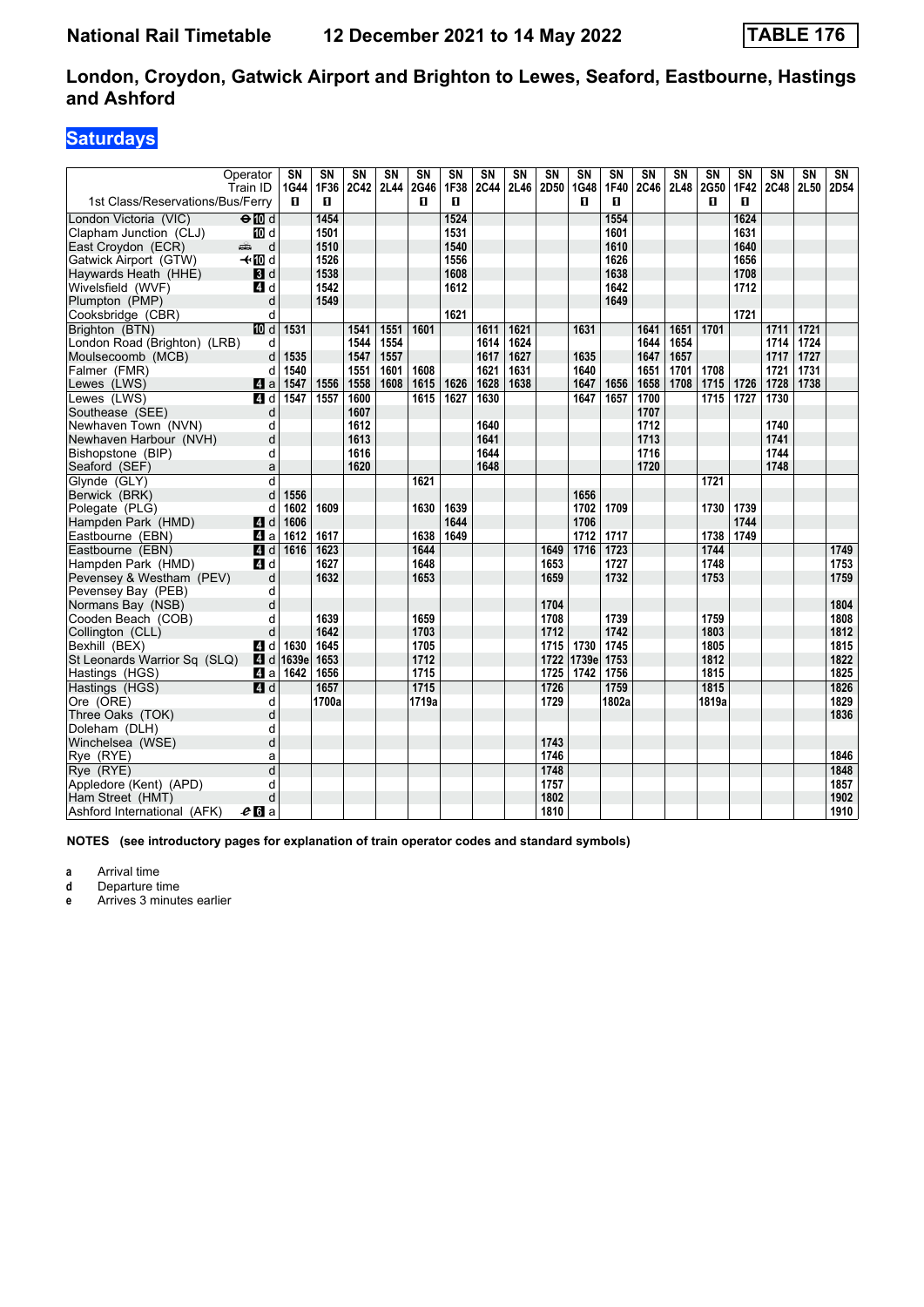### **Saturdays**

|                                             | Operator<br>Train ID | SN<br>1G52 | SΝ<br><b>1F44</b> | SΝ<br><b>2C50</b> | $\overline{\text{SN}}$<br>2L52 | SN<br>2G54 | SN<br>1F46 | SΝ<br>2C52 | SN<br>2L54 | SN<br>2D58 | SN<br>1G56 | SN<br>1F48 | SN<br><b>2C54</b> | SN<br>2L56 | SN<br>2G58 | SΝ<br>1F50 | SΝ<br>2C56 | SΝ<br>2L58 | SN<br>2D62 |
|---------------------------------------------|----------------------|------------|-------------------|-------------------|--------------------------------|------------|------------|------------|------------|------------|------------|------------|-------------------|------------|------------|------------|------------|------------|------------|
| 1st Class/Reservations/Bus/Ferry            |                      | п          | п                 |                   |                                | п          | п          |            |            |            | п          | п          |                   |            | п          | п          |            |            |            |
| London Victoria (VIC)                       | $\Theta$ Md          |            | 1654              |                   |                                |            | 1724       |            |            |            |            | 1754       |                   |            |            | 1824       |            |            |            |
| Clapham Junction (CLJ)                      | iD d                 |            | 1701              |                   |                                |            | 1731       |            |            |            |            | 1801       |                   |            |            | 1831       |            |            |            |
| East Croydon (ECR)                          | المشر<br>d           |            | 1710              |                   |                                |            | 1740       |            |            |            |            | 1810       |                   |            |            | 1840       |            |            |            |
| Gatwick Airport (GTW)                       | <b>√</b> t III d     |            | 1726              |                   |                                |            | 1756       |            |            |            |            | 1826       |                   |            |            | 1856       |            |            |            |
| Haywards Heath (HHE)                        | $\mathbf{3}$ d       |            | 1738              |                   |                                |            | 1808       |            |            |            |            | 1838       |                   |            |            | 1908       |            |            |            |
| Wivelsfield (WVF)                           | 4 d                  |            | 1742              |                   |                                |            | 1812       |            |            |            |            | 1842       |                   |            |            | 1912       |            |            |            |
| Plumpton (PMP)                              | d                    |            | 1749              |                   |                                |            |            |            |            |            |            | 1849       |                   |            |            |            |            |            |            |
| Cooksbridge (CBR)                           | d                    |            |                   |                   |                                |            | 1821       |            |            |            |            |            |                   |            |            | 1921       |            |            |            |
| Brighton (BTN)                              | <b>ID</b> d          | 1731       |                   | 1741              | 1751                           | 1801       |            | 1811       | 1821       |            | 1831       |            | 1841              | 1851       | 1901       |            | 1911       | 1921       |            |
| London Road (Brighton) (LRB)                | d                    |            |                   | 1744              | 1754                           |            |            | 1814       | 1824       |            |            |            | 1844              | 1854       |            |            | 1914       | 1924       |            |
| Moulsecoomb (MCB)                           | d                    | 1735       |                   | 1747              | 1757                           |            |            | 1817       | 1827       |            | 1835       |            | 1847              | 1857       |            |            | 1917       | 1927       |            |
| Falmer (FMR)                                | d                    | 1740       |                   | 1751              | 1801                           | 1808       |            | 1821       | 1831       |            | 1840       |            | 1851              | 1901       | 1908       |            | 1921       | 1931       |            |
| Lewes (LWS)                                 | 4a                   | 1747       | 1756              | 1758              | 1808                           | 1815       | 1826       | 1828       | 1838       |            | 1847       | 1856       | 1858              | 1908       | 1915       | 1926       | 1928       | 1938       |            |
| Lewes (LWS)                                 | 4d                   | 1747       | 1757              | 1800              |                                | 1815       | 1827       | 1830       |            |            | 1847       | 1857       | 1900              |            | 1915       | 1927       | 1930       |            |            |
| Southease (SEE)                             | d                    |            |                   | 1807<br>1812      |                                |            |            | 1840       |            |            |            |            | 1907<br>1912      |            |            |            | 1940       |            |            |
| Newhaven Town (NVN)                         | d                    |            |                   | 1813              |                                |            |            | 1841       |            |            |            |            | 1913              |            |            |            | 1941       |            |            |
| Newhaven Harbour (NVH)<br>Bishopstone (BIP) | d<br>d               |            |                   | 1816              |                                |            |            | 1844       |            |            |            |            | 1916              |            |            |            | 1944       |            |            |
| Seaford (SEF)                               | a                    |            |                   | 1820              |                                |            |            | 1848       |            |            |            |            | 1920              |            |            |            | 1948       |            |            |
| Glynde (GLY)                                | d                    |            |                   |                   |                                | 1821       |            |            |            |            |            |            |                   |            | 1921       |            |            |            |            |
| Berwick (BRK)                               | d                    | 1756       |                   |                   |                                |            |            |            |            |            | 1856       |            |                   |            |            |            |            |            |            |
| Polegate (PLG)                              | d                    | 1802       | 1809              |                   |                                | 1830       | 1839       |            |            |            | 1902       | 1909       |                   |            | 1930       | 1939       |            |            |            |
| Hampden Park (HMD)                          | <b>4</b> d           | 1806       |                   |                   |                                |            | 1844       |            |            |            | 1906       |            |                   |            |            | 1944       |            |            |            |
| Eastbourne (EBN)                            | 41 a                 | 1812       | 1817              |                   |                                | 1838       | 1849       |            |            |            | 1912       | 1917       |                   |            | 1938       | 1949       |            |            |            |
| Eastbourne (EBN)                            | 4d                   | 1816       | 1823              |                   |                                | 1844       |            |            |            | 1849       | 1916       | 1923       |                   |            | 1944       |            |            |            | 1949       |
| Hampden Park (HMD)                          | 4 d                  |            | 1827              |                   |                                | 1848       |            |            |            | 1853       |            | 1927       |                   |            | 1948       |            |            |            | 1953       |
| Pevensey & Westham (PEV)                    | d                    |            | 1832              |                   |                                | 1853       |            |            |            | 1859       |            | 1932       |                   |            | 1953       |            |            |            | 1959       |
| Pevensey Bay (PEB)                          | d                    |            |                   |                   |                                |            |            |            |            |            |            |            |                   |            |            |            |            |            |            |
| Normans Bay (NSB)                           | d                    |            |                   |                   |                                |            |            |            |            | 1904       |            |            |                   |            |            |            |            |            | 2004       |
| Cooden Beach (COB)                          | d                    |            | 1839              |                   |                                | 1859       |            |            |            | 1908       |            | 1939       |                   |            |            |            |            |            | 2008       |
| Collington (CLL)                            | d                    |            | 1842              |                   |                                | 1903       |            |            |            | 1912       |            | 1942       |                   |            |            |            |            |            | 2012       |
| Bexhill (BEX)                               | 4 d                  | 1830       | 1845              |                   |                                | 1905       |            |            |            | 1915       | 1930       | 1945       |                   |            | 2002       |            |            |            | 2015       |
| St Leonards Warrior Sq (SLQ)                | 4d                   | 1839e      | 1853              |                   |                                | 1912       |            |            |            | 1922       | 1939       | 1953       |                   |            | 2008       |            |            |            | 2022       |
| Hastings (HGS)                              | 44 a                 | 1842       | 1856              |                   |                                | 1915       |            |            |            | 1925       | 1942       | 1956       |                   |            | 2011       |            |            |            | 2025       |
| Hastings (HGS)                              | $\overline{A}$ d     |            | 1857              |                   |                                | 1915       |            |            |            | 1926       |            | 1957       |                   |            | 2012       |            |            |            | 2026       |
| Ore (ORE)                                   | d                    |            | 1900a             |                   |                                | 1919a      |            |            |            | 1929       |            | 2000a      |                   |            | 2015a      |            |            |            | 2029       |
| Three Oaks (TOK)                            | d                    |            |                   |                   |                                |            |            |            |            |            |            |            |                   |            |            |            |            |            | 2036       |
| Doleham (DLH)                               | d                    |            |                   |                   |                                |            |            |            |            |            |            |            |                   |            |            |            |            |            |            |
| Winchelsea (WSE)                            | d                    |            |                   |                   |                                |            |            |            |            | 1943       |            |            |                   |            |            |            |            |            |            |
| Rye (RYE)                                   | a                    |            |                   |                   |                                |            |            |            |            | 1946       |            |            |                   |            |            |            |            |            | 2046       |
| Rye (RYE)                                   | $\overline{d}$       |            |                   |                   |                                |            |            |            |            | 1948       |            |            |                   |            |            |            |            |            | 2048       |
| Appledore (Kent) (APD)                      | d                    |            |                   |                   |                                |            |            |            |            | 1957       |            |            |                   |            |            |            |            |            | 2057       |
| Ham Street (HMT)                            | d                    |            |                   |                   |                                |            |            |            |            | 2002       |            |            |                   |            |            |            |            |            | 2102       |
| Ashford International (AFK)                 | e <sub>0</sub> a     |            |                   |                   |                                |            |            |            |            | 2010       |            |            |                   |            |            |            |            |            | 2110       |

**NOTES (see introductory pages for explanation of train operator codes and standard symbols)**

**a** Arrival time<br>**d** Departure ti

**d** Departure time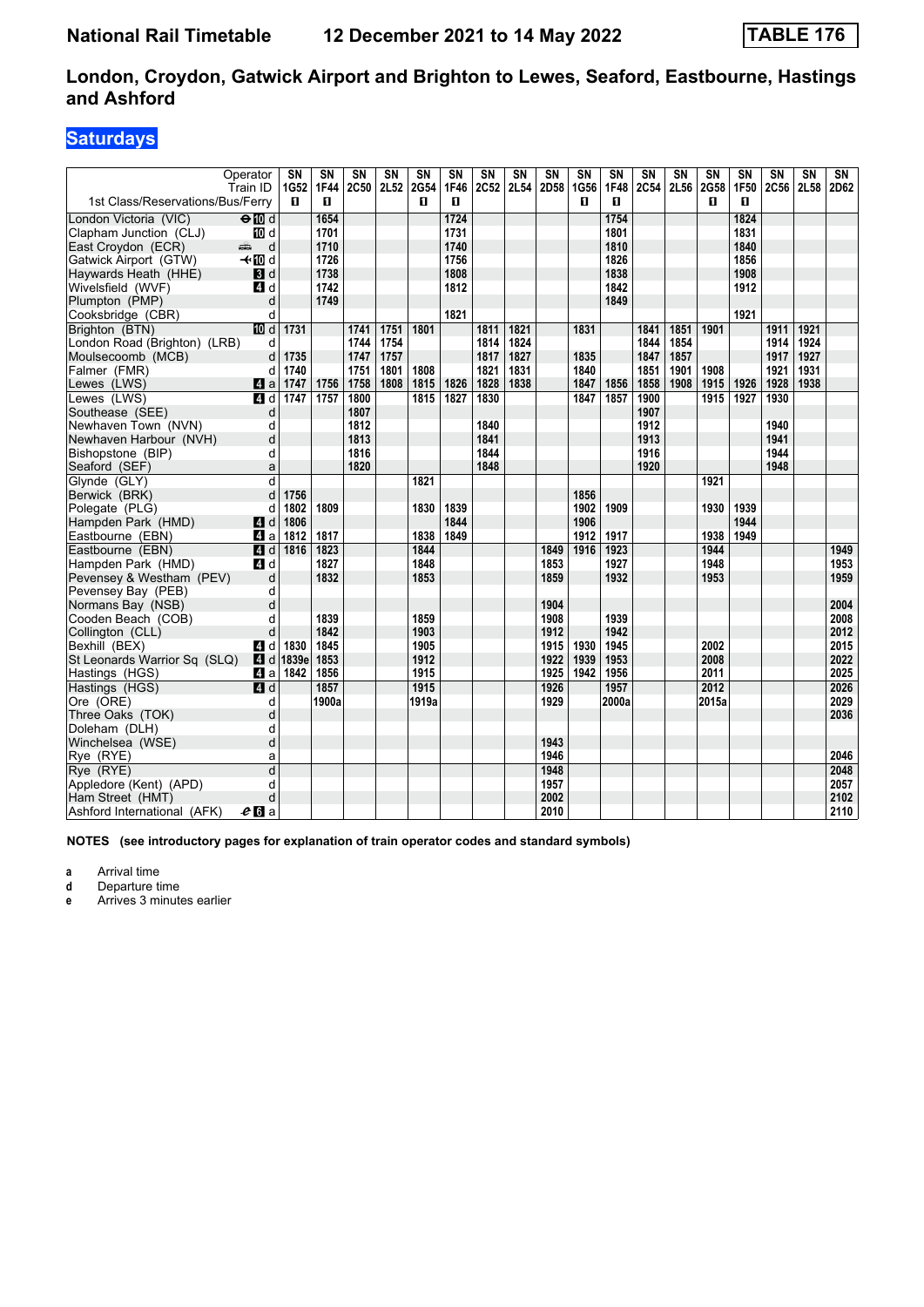### **Saturdays**

|                                        | Operator<br>Train ID | SN<br>1G60             | SΝ<br>1F52 | $\overline{\text{SN}}$<br><b>2C58</b> | $\overline{\text{SN}}$<br>2L60 | SN<br>2G62 | SN<br>1F54 | $\overline{\text{SN}}$<br><b>2C60</b> | $\overline{\text{SN}}$<br>2L62 | SN<br>2D66   | SN<br>1G64 | SΝ<br>1F56 | $\overline{\text{SN}}$<br><b>2C62</b> | $\overline{\text{SN}}$<br>2L64 | $\overline{\text{SN}}$<br>2G66 | $\overline{\text{SN}}$<br>1F58 | $\overline{\text{SN}}$<br><b>2C64</b> | SΝ<br>2L66 | $\overline{\text{SN}}$<br>2D70 |
|----------------------------------------|----------------------|------------------------|------------|---------------------------------------|--------------------------------|------------|------------|---------------------------------------|--------------------------------|--------------|------------|------------|---------------------------------------|--------------------------------|--------------------------------|--------------------------------|---------------------------------------|------------|--------------------------------|
| 1st Class/Reservations/Bus/Ferry       |                      | п                      | п          |                                       |                                | п          | п          |                                       |                                |              | п          | п          |                                       |                                | п                              | п                              |                                       |            |                                |
| London Victoria (VIC)                  | $\Theta$ Md          |                        | 1854       |                                       |                                |            | 1924       |                                       |                                |              |            | 1954       |                                       |                                |                                | 2024                           |                                       |            |                                |
| Clapham Junction (CLJ)                 | <b>ID</b> d          |                        | 1901       |                                       |                                |            | 1931       |                                       |                                |              |            | 2001       |                                       |                                |                                | 2031                           |                                       |            |                                |
| East Croydon (ECR)                     | d<br>میں ہے۔         |                        | 1910       |                                       |                                |            | 1940       |                                       |                                |              |            | 2010       |                                       |                                |                                | 2040                           |                                       |            |                                |
| Gatwick Airport (GTW)                  | – til d              |                        | 1926       |                                       |                                |            | 1956       |                                       |                                |              |            | 2026       |                                       |                                |                                | 2056                           |                                       |            |                                |
| Haywards Heath (HHE)                   | $\blacksquare$       |                        | 1938       |                                       |                                |            | 2008       |                                       |                                |              |            | 2038       |                                       |                                |                                | 2108                           |                                       |            |                                |
| Wivelsfield (WVF)                      | 4 d                  |                        | 1942       |                                       |                                |            | 2012       |                                       |                                |              |            | 2042       |                                       |                                |                                | 2112                           |                                       |            |                                |
| Plumpton (PMP)                         | d                    |                        | 1949       |                                       |                                |            |            |                                       |                                |              |            | 2049       |                                       |                                |                                |                                |                                       |            |                                |
| Cooksbridge (CBR)                      | d                    |                        |            |                                       |                                |            | 2021       |                                       |                                |              |            |            |                                       |                                |                                | 2121                           |                                       |            |                                |
| Brighton (BTN)                         | III d                | 1931                   |            | 1941                                  | 1951                           | 2001       |            | 2011                                  | 2021                           |              | 2031       |            | 2041                                  | 2051                           | 2101                           |                                | 2111                                  | 2121       |                                |
| London Road (Brighton) (LRB)           | d                    |                        |            | 1944                                  | 1954                           |            |            | 2014                                  | 2024                           |              |            |            | 2044                                  | 2054                           |                                |                                | 2114                                  | 2124       |                                |
| Moulsecoomb (MCB)                      | d                    | 1935                   |            | 1947                                  | 1957                           |            |            | 2017                                  | 2027                           |              | 2035       |            | 2047                                  | 2057                           |                                |                                | 2117                                  | 2127       |                                |
| Falmer (FMR)                           | d                    | 1940                   |            | 1951                                  | 2001                           | 2008       |            | 2021                                  | 2031                           |              | 2040       |            | 2051                                  | 2101                           | 2108                           |                                | 2121                                  | 2131       |                                |
| Lewes (LWS)                            | ZI a                 | 1947                   | 1956       | 1958                                  | 2008                           | 2015       | 2026       | 2028                                  | 2038                           |              | 2047       | 2056       | 2058                                  | 2108                           | 2115                           | 2126                           | 2128                                  | 2138       |                                |
| Lewes (LWS)                            | $\blacksquare$       | 1947                   | 1957       | 2000                                  |                                | 2015       | 2027       | 2031                                  |                                |              | 2047       | 2057       | 2100                                  |                                | 2115                           | 2127                           | 2130                                  |            |                                |
| Southease (SEE)                        | d                    |                        |            | 2007                                  |                                |            |            |                                       |                                |              |            |            | 2107                                  |                                |                                |                                |                                       |            |                                |
| Newhaven Town (NVN)                    | d                    |                        |            | 2012                                  |                                |            |            | 2041                                  |                                |              |            |            | 2112                                  |                                |                                |                                | 2140                                  |            |                                |
| Newhaven Harbour (NVH)                 | d                    |                        |            | 2013                                  |                                |            |            | 2042                                  |                                |              |            |            | 2113                                  |                                |                                |                                | 2141                                  |            |                                |
| Bishopstone (BIP)                      | d                    |                        |            | 2016                                  |                                |            |            | 2045                                  |                                |              |            |            | 2116                                  |                                |                                |                                | 2144                                  |            |                                |
| Seaford (SEF)                          | a                    |                        |            | 2020                                  |                                |            |            | 2049                                  |                                |              |            |            | 2120                                  |                                |                                |                                | 2148                                  |            |                                |
| Glynde (GLY)                           | d                    |                        |            |                                       |                                | 2021       |            |                                       |                                |              |            |            |                                       |                                | 2121                           |                                |                                       |            |                                |
| Berwick (BRK)                          | d                    | 1956                   |            |                                       |                                |            |            |                                       |                                |              | 2056       |            |                                       |                                |                                |                                |                                       |            |                                |
| Polegate (PLG)                         | d                    | 2002                   | 2009       |                                       |                                | 2030       | 2039       |                                       |                                |              | 2102       | 2109       |                                       |                                | 2130                           | 2139                           |                                       |            |                                |
| Hampden Park (HMD)                     | 4 <sup>d</sup>       | 2006                   |            |                                       |                                |            | 2044       |                                       |                                |              | 2106       |            |                                       |                                |                                | 2144                           |                                       |            |                                |
| Eastbourne (EBN)                       | ZI a                 | 2012                   | 2017       |                                       |                                | 2038       | 2049       |                                       |                                |              | 2112       | 2117       |                                       |                                | 2138                           | 2149                           |                                       |            |                                |
| Eastbourne (EBN)                       | $A$ d                | 2016                   | 2023       |                                       |                                | 2044       |            |                                       |                                | 2049         | 2116       | 2123       |                                       |                                | 2144                           |                                |                                       |            | 2149                           |
| Hampden Park (HMD)                     | 4 d                  |                        | 2027       |                                       |                                | 2048       |            |                                       |                                | 2053         |            | 2127       |                                       |                                | 2148                           |                                |                                       |            | 2153                           |
| Pevensey & Westham (PEV)               | d                    |                        | 2032       |                                       |                                | 2053       |            |                                       |                                | 2059         |            | 2132       |                                       |                                | 2153                           |                                |                                       |            | 2159                           |
| Pevensey Bay (PEB)                     | d<br>d               |                        |            |                                       |                                |            |            |                                       |                                |              |            |            |                                       |                                |                                |                                |                                       |            | 2204                           |
| Normans Bay (NSB)                      | d                    |                        | 2039       |                                       |                                |            |            |                                       |                                | 2104<br>2108 |            | 2139       |                                       |                                |                                |                                |                                       |            | 2208                           |
| Cooden Beach (COB)<br>Collington (CLL) | d                    |                        | 2042       |                                       |                                |            |            |                                       |                                | 2112         |            | 2142       |                                       |                                |                                |                                |                                       |            | 2212                           |
| Bexhill (BEX)                          | 4 d                  | 2030                   | 2045       |                                       |                                | 2102       |            |                                       |                                | 2115         | 2130       | 2145       |                                       |                                | 2202                           |                                |                                       |            | 2215                           |
| St Leonards Warrior Sq (SLQ)           |                      | $\blacksquare$ d 2039e | 2053       |                                       |                                | 2108       |            |                                       |                                | 2122         | 2139e      | 2153       |                                       |                                | 2208                           |                                |                                       |            | 2222                           |
| Hastings (HGS)                         | 41 a                 | 2042                   | 2056       |                                       |                                | 2111       |            |                                       |                                | 2125         | 2142       | 2156       |                                       |                                | 2211                           |                                |                                       |            | 2225                           |
| Hastings (HGS)                         | 4 d                  |                        | 2057       |                                       |                                | 2112       |            |                                       |                                | 2126         |            | 2157       |                                       |                                | 2212                           |                                |                                       |            | 2226                           |
| Ore (ORE)                              | d                    |                        | 2100a      |                                       |                                | 2115a      |            |                                       |                                | 2129         |            | 2200a      |                                       |                                | 2215a                          |                                |                                       |            | 2229                           |
| Three Oaks (TOK)                       | d                    |                        |            |                                       |                                |            |            |                                       |                                |              |            |            |                                       |                                |                                |                                |                                       |            | 2235                           |
| Doleham (DLH)                          | d                    |                        |            |                                       |                                |            |            |                                       |                                |              |            |            |                                       |                                |                                |                                |                                       |            | 2238                           |
| Winchelsea (WSE)                       | d                    |                        |            |                                       |                                |            |            |                                       |                                | 2143         |            |            |                                       |                                |                                |                                |                                       |            | 2244                           |
| Rye (RYE)                              | a                    |                        |            |                                       |                                |            |            |                                       |                                | 2146         |            |            |                                       |                                |                                |                                |                                       |            | 2248                           |
| Rye (RYE)                              | $\overline{d}$       |                        |            |                                       |                                |            |            |                                       |                                | 2148         |            |            |                                       |                                |                                |                                |                                       |            | 2248                           |
| Appledore (Kent) (APD)                 | d                    |                        |            |                                       |                                |            |            |                                       |                                | 2157         |            |            |                                       |                                |                                |                                |                                       |            | 2257                           |
| Ham Street (HMT)                       | d                    |                        |            |                                       |                                |            |            |                                       |                                | 2202         |            |            |                                       |                                |                                |                                |                                       |            | 2302                           |
| Ashford International (AFK)            | e <sub>0</sub> a     |                        |            |                                       |                                |            |            |                                       |                                | 2210         |            |            |                                       |                                |                                |                                |                                       |            | 2310                           |

**NOTES (see introductory pages for explanation of train operator codes and standard symbols)**

**a** Arrival time<br>**d** Departure time

**d** Departure time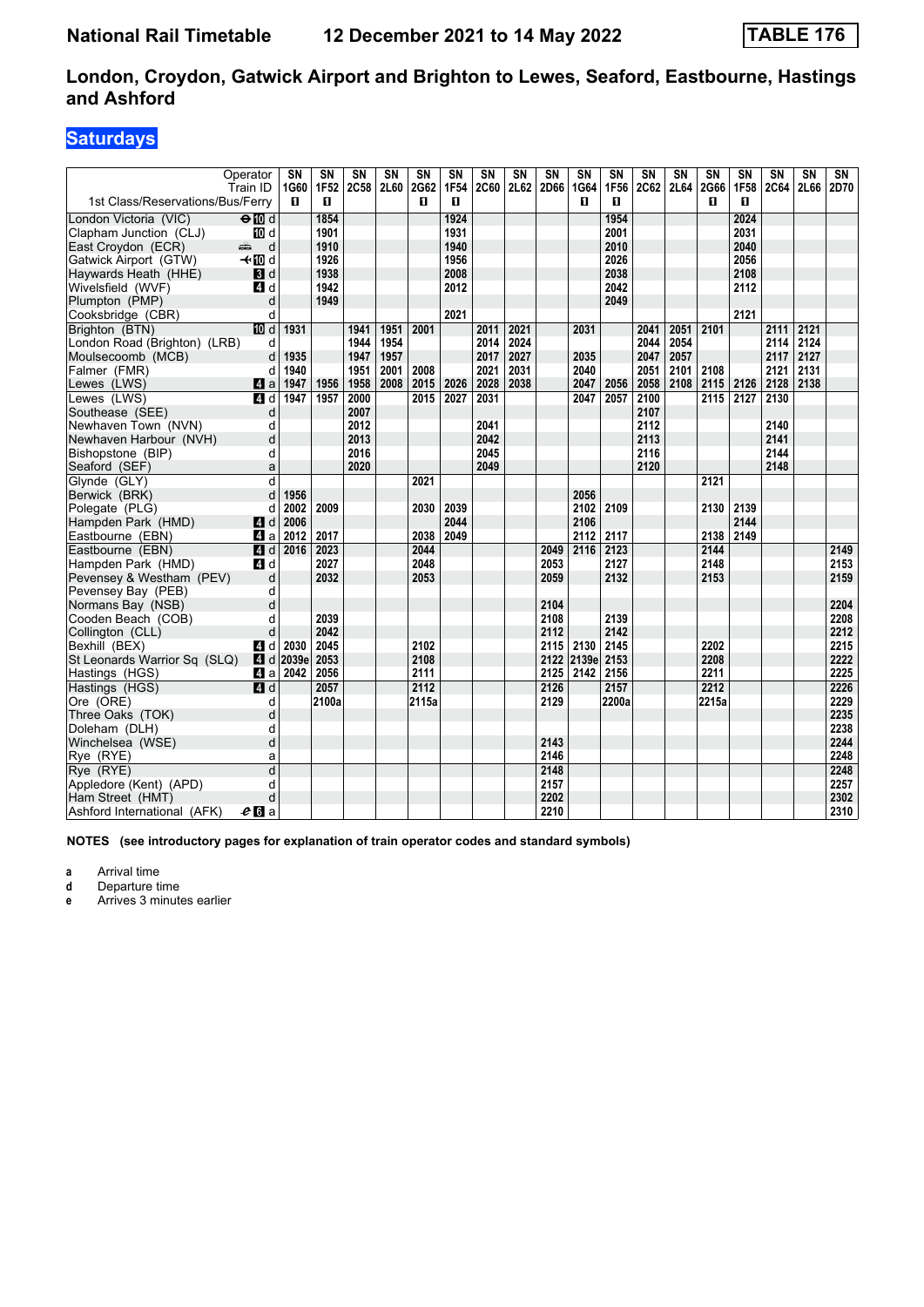## **Saturdays**

|                                  | Operator     | SN   | SΝ   | SΝ          | <b>SN</b> | SΝ          | SΝ   | <b>SN</b>   | SN   | <b>SN</b> | <b>SN</b> | SN          | SN   | SΝ   | SΝ        | SΝ          | SΝ   | SN   | SN        |
|----------------------------------|--------------|------|------|-------------|-----------|-------------|------|-------------|------|-----------|-----------|-------------|------|------|-----------|-------------|------|------|-----------|
| Days of operation/Notes          | Train ID     | 1G68 | 1F60 | <b>2C66</b> | 2L68      | <b>2G70</b> | 1F62 | <b>2C68</b> | 2L70 | 1G72      | 1F64      | <b>2C70</b> | 2L72 | 2G74 | 1F66<br>в | <b>2C72</b> | 2L74 | 1G76 | 1F68<br>C |
| 1st Class/Reservations/Bus/Ferry |              | п    | O    |             |           | 0           | O.   |             |      | п         | п         |             |      | O    | п         |             |      | п    | 0         |
|                                  |              |      |      |             |           |             |      |             |      |           |           |             |      |      |           |             |      |      |           |
| London Victoria (VIC)            | $\Theta$ M d |      | 2054 |             |           |             | 2124 |             |      |           | 2154      |             |      |      | 2215      |             |      |      | 2245      |
| Clapham Junction (CLJ)           | 10 d         |      | 2101 |             |           |             | 2131 |             |      |           | 2201      |             |      |      | 2222      |             |      |      | 2252      |
| East Croydon (ECR)               | d<br>æÒ.     |      | 2110 |             |           |             | 2140 |             |      |           | 2210      |             |      |      | 2233      |             |      |      | 2303      |
| Gatwick Airport (GTW)            | –⊸n∏ol       |      | 2126 |             |           |             | 2156 |             |      |           | 2226      |             |      |      | 2250      |             |      |      | 2321c     |
| Haywards Heath (HHE)             | <b>3</b> d   |      | 2138 |             |           |             | 2208 |             |      |           | 2239      |             |      |      | 2308      |             |      |      | 2335c     |
| Wivelsfield (WVF)                | 4 d          |      | 2142 |             |           |             | 2212 |             |      |           | 2243      |             |      |      | 2312      |             |      |      | 2339      |
| Plumpton (PMP)                   | d            |      | 2149 |             |           |             |      |             |      |           | 2250      |             |      |      |           |             |      |      | 2346      |
| Cooksbridge (CBR)                | d            |      |      |             |           |             | 2221 |             |      |           |           |             |      |      | 2321      |             |      |      | 2350      |
| Brighton (BTN)                   | <b>ID</b> d  | 2131 |      | 2141        | 2151      | 2201        |      | 2211        | 2221 | 2231      |           | 2242        | 2251 | 2302 |           | 2311        | 2321 | 2332 |           |
| London Road (Brighton) (LRB)     | d            |      |      | 2144        | 2154      |             |      | 2214        | 2224 |           |           | 2245        | 2254 |      |           | 2314        | 2324 |      |           |
| Moulsecoomb (MCB)                | d            | 2135 |      | 2147        | 2157      |             |      | 2217        | 2227 |           |           | 2248        | 2257 |      |           | 2317        | 2327 |      |           |
| Falmer (FMR)                     | d            | 2140 |      | 2151        | 2201      | 2208        |      | 2221        | 2231 | 2238      |           | 2252        | 2301 | 2309 |           | 2321        | 2331 | 2339 |           |
| Lewes (LWS)                      | 4a           | 2147 | 2156 | 2158        | 2208      | 2215        | 2226 | 2228        | 2238 | 2246      | 2257      | 2259        | 2308 | 2316 | 2326      | 2328        | 2338 | 2346 | 2355      |
| Lewes (LWS)                      | ZI d         | 2147 | 2157 | 2200        |           | 2215        | 2227 | 2230        |      | 2248      | 2258      | 2302        |      | 2316 | 2326      | 2330        |      | 2348 | 2356      |
| Southease (SEE)                  | d            |      |      | 2207        |           |             |      |             |      |           |           | 2309        |      |      |           |             |      |      |           |
| Newhaven Town (NVN)              | d            |      |      | 2212        |           |             |      | 2240        |      |           |           | 2314        |      |      |           | 2339        |      |      |           |
| Newhaven Harbour (NVH)           | d            |      |      | 2213        |           |             |      | 2241        |      |           |           | 2315        |      |      |           | 2341        |      |      |           |
| Bishopstone (BIP)                | d            |      |      | 2216        |           |             |      | 2244        |      |           |           | 2318        |      |      |           | 2344        |      |      |           |
| Seaford (SEF)                    | a            |      |      | 2220        |           |             |      | 2248        |      |           |           | 2322        |      |      |           | 2348        |      |      |           |
| Glynde (GLY)                     | d            |      |      |             |           | 2221        |      |             |      |           |           |             |      | 2322 |           |             |      |      |           |
| Berwick (BRK)                    | d            | 2156 |      |             |           |             |      |             |      |           |           |             |      | 2327 |           |             |      |      | 0005      |
| Polegate (PLG)                   | d            | 2202 | 2209 |             |           | 2230        | 2239 |             |      | 2300      | 2310      |             |      | 2333 | 2339      |             |      | 0001 | 0010      |
| Hampden Park (HMD)               | ZI d         | 2206 |      |             |           |             | 2244 |             |      |           |           |             |      | 2337 | 2343      |             |      | 0006 | 0015      |
| Eastbourne (EBN)                 | 41 a         | 2212 | 2217 |             |           | 2238        | 2249 |             |      | 2308      | 2318      |             |      | 2342 | 2349      |             |      | 0010 | 0019      |
| Eastbourne (EBN)                 | 4d           | 2216 | 2223 |             |           | 2244        |      |             |      | 2314      | 2324      |             |      |      |           |             |      |      | 0024      |
| Hampden Park (HMD)               | 4 d          |      | 2227 |             |           | 2248        |      |             |      |           | 2328      |             |      |      |           |             |      |      |           |
| Pevensey & Westham (PEV)         | d            |      | 2232 |             |           | 2253        |      |             |      |           | 2333      |             |      |      |           |             |      |      | 0032      |
| Pevensey Bay (PEB)               | d            |      |      |             |           |             |      |             |      |           |           |             |      |      |           |             |      |      |           |
| Normans Bay (NSB)                | d            |      |      |             |           |             |      |             |      |           | 2338      |             |      |      |           |             |      |      |           |
| Cooden Beach (COB)               | d            |      | 2239 |             |           |             |      |             |      |           | 2342      |             |      |      |           |             |      |      | 0038      |
| Collington (CLL)                 | d            |      | 2242 |             |           |             |      |             |      |           | 2346      |             |      |      |           |             |      |      | 0042      |
| Bexhill (BEX)                    | ZI d         | 2230 | 2245 |             |           | 2302        |      |             |      | 2329      | 2348      |             |      |      |           |             |      |      | 0044      |
| St Leonards Warrior Sq (SLQ)     | <b>4</b> d   | 2239 | 2251 |             |           | 2308        |      |             |      | 2336      | 2355      |             |      |      |           |             |      |      | 0051      |
| Hastings (HGS)                   | 41 a         | 2242 | 2254 |             |           | 2311        |      |             |      | 2339      | 2358      |             |      |      |           |             |      |      | 0054      |
| Hastings (HGS)                   | 4d           |      |      |             |           | 2312        |      |             |      |           |           |             |      |      |           |             |      |      |           |
| Ore (ORE)                        | d            |      |      |             |           | 2315a       |      |             |      |           |           |             |      |      |           |             |      |      |           |
| Three Oaks (TOK)                 | d            |      |      |             |           |             |      |             |      |           |           |             |      |      |           |             |      |      |           |
| Doleham (DLH)                    | d            |      |      |             |           |             |      |             |      |           |           |             |      |      |           |             |      |      |           |
| Winchelsea (WSE)                 | d            |      |      |             |           |             |      |             |      |           |           |             |      |      |           |             |      |      |           |
| Rye (RYE)                        | a            |      |      |             |           |             |      |             |      |           |           |             |      |      |           |             |      |      |           |
| Rye (RYE)                        | d            |      |      |             |           |             |      |             |      |           |           |             |      |      |           |             |      |      |           |
| Appledore (Kent) (APD)           | d            |      |      |             |           |             |      |             |      |           |           |             |      |      |           |             |      |      |           |
| Ham Street (HMT)                 | d            |      |      |             |           |             |      |             |      |           |           |             |      |      |           |             |      |      |           |
| Ashford International (AFK)      | $e$ d a      |      |      |             |           |             |      |             |      |           |           |             |      |      |           |             |      |      |           |
|                                  |              |      |      |             |           |             |      |             |      |           |           |             |      |      |           |             |      |      |           |

**NOTES (see introductory pages for explanation of train operator codes and standard symbols)**

**a** Arrival time

**d** Departure time<br>**c** Arrives 4 minut

Arrives 4 minutes earlier

**B** Train divides at Haywards Heath; front portion for Bognor Regis, rear portion for Eastbourne<br>**C** Train divides at Haywards Heath; front portion for Hastings, rear portion for Worthing

Train divides at Haywards Heath, front portion for Hastings, rear portion for Worthing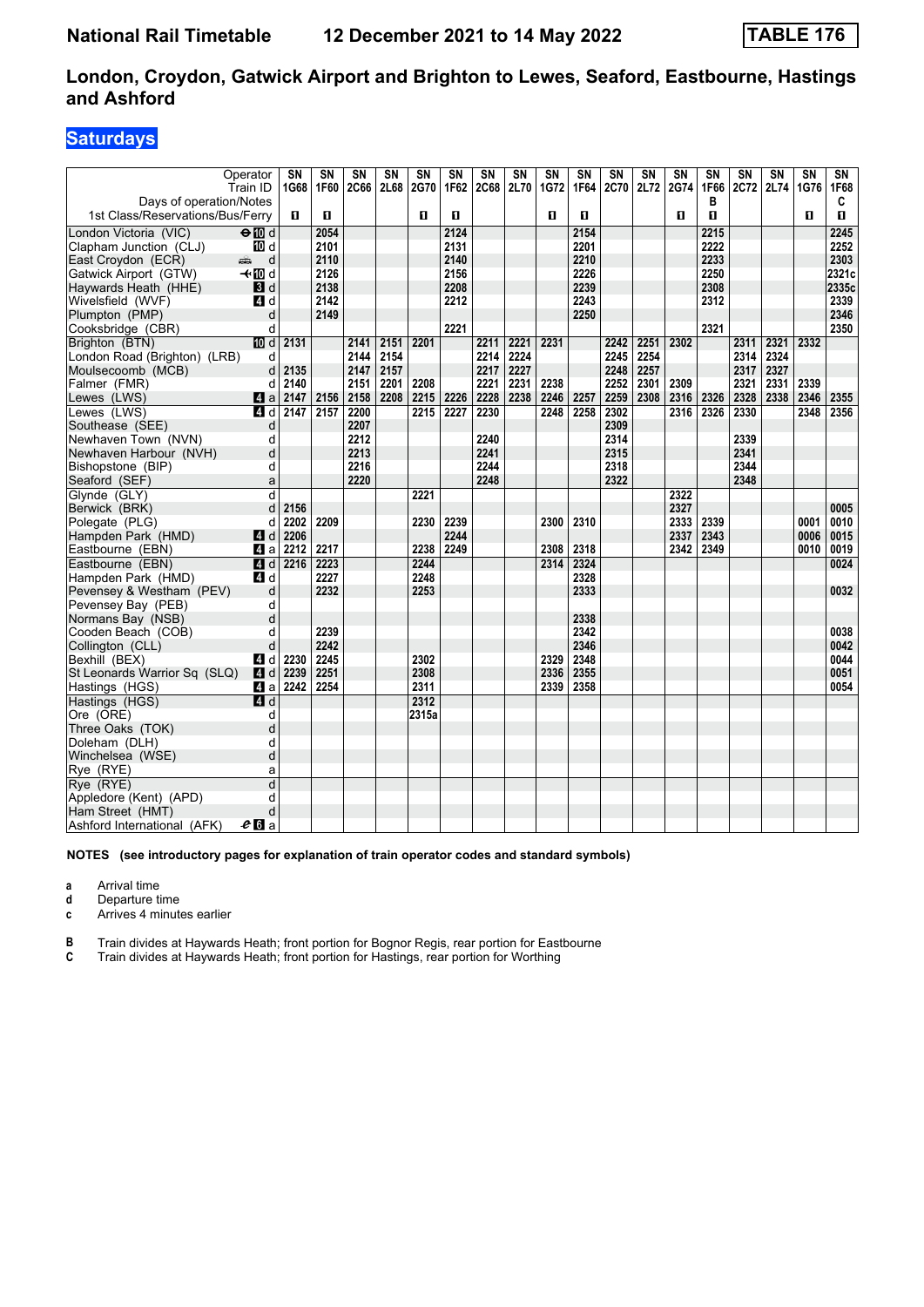### **Saturdays**

|                                  | Operator   | SΝ   | SN          | SΝ   |
|----------------------------------|------------|------|-------------|------|
|                                  | Train ID   | 2C74 | 1F70        | 1F72 |
| Days of operation/Notes          |            |      | D           | Е    |
| 1st Class/Reservations/Bus/Ferry |            |      | п           | п    |
| London Victoria (VIC)            | ⊖n∏d       |      | 2315        | 0002 |
| Clapham Junction (CLJ)           | 10 d       |      | 2322        | 0009 |
| East Croydon (ECR)               | d<br>æ     |      | 2333        | 0024 |
| Gatwick Airport (GTW)            | —t∙l∏0ld   |      | 2354        | 0044 |
| Haywards Heath (HHE)             | <b>3</b> d |      | 0015        | 0108 |
| Wivelsfield (WVF)                | 4 d        |      | 0019        |      |
| Plumpton (PMP)                   | d          |      |             |      |
| Cooksbridge (CBR)                | d          |      |             |      |
| Brighton (BTN)                   | 10 d       | 2341 |             |      |
| London Road (Brighton) (LRB)     | d          | 2344 |             |      |
| Moulsecoomb (MCB)                | d          | 2347 |             |      |
| Falmer (FMR)                     | d          | 2351 |             |      |
| Lewes (LWS)                      | L4 a       | 2358 | 0031        | 0123 |
| Lewes (LWS)                      | ZI d       | 2359 | 0031        | 0123 |
| Southease (SEE)                  | d          | 0006 |             |      |
| Newhaven Town (NVN)              | d          | 0011 |             |      |
| Newhaven Harbour (NVH)           | d          | 0012 |             |      |
| Bishopstone (BIP)                | d          | 0015 |             |      |
| Seaford (SEF)                    | a          | 0019 |             |      |
| Glynde (GLY)                     | d          |      |             |      |
| Berwick (BRK)                    | d          |      |             |      |
| Polegate (PLG)                   | d          |      | 0043s 0135s |      |
| Hampden Park (HMD)               | L4 d       |      |             |      |
| Eastbourne (EBN)                 | ZI a       |      | 0052        | 0144 |
| Eastbourne (EBN)                 | 4 d        |      |             |      |
| Hampden Park (HMD)               | <b>4</b> d |      |             |      |
| Pevensey & Westham (PEV)         | d          |      |             |      |
| Pevensey Bay (PEB)               | d          |      |             |      |
| Normans Bay (NSB)                | d          |      |             |      |
| Cooden Beach (COB)               | d          |      |             |      |
| Collington (CLL)                 | d          |      |             |      |
| Bexhill (BEX)                    | <b>4</b> d |      |             |      |
| St Leonards Warrior Sq (SLQ)     | ZI d       |      |             |      |
| Hastings (HGS)                   | ZI a       |      |             |      |
| Hastings (HGS)                   | ZI d       |      |             |      |
| Ore (ORE)                        | d          |      |             |      |
| Three Oaks (TOK)                 | d          |      |             |      |
| Doleham (DLH)                    | d          |      |             |      |
| Winchelsea (WSE)                 | d          |      |             |      |
| Rye (RYE)                        | a          |      |             |      |
| Rye (RYE)                        | d          |      |             |      |
| Appledore (Kent) (APD)           | d          |      |             |      |
| Ham Street (HMT)                 | d          |      |             |      |
| Ashford International (AFK)      | $e_0$ a    |      |             |      |
|                                  |            |      |             |      |

#### **NOTES (see introductory pages for explanation of train operator codes and standard symbols)**

**a** Arrival time

**d** Departure time<br>**s** Stops to set do

Stops to set down passengers only

**D** Train divides at Haywards Heath; front portion for Chichester, rear portion for Eastbourne<br>**E** Train divides at Haywards Heath; front portion for Worthing, rear portion for Eastbourne. A

Train divides at Haywards Heath; front portion for Worthing, rear portion for Eastbourne. Also calls at Three Bridges 0049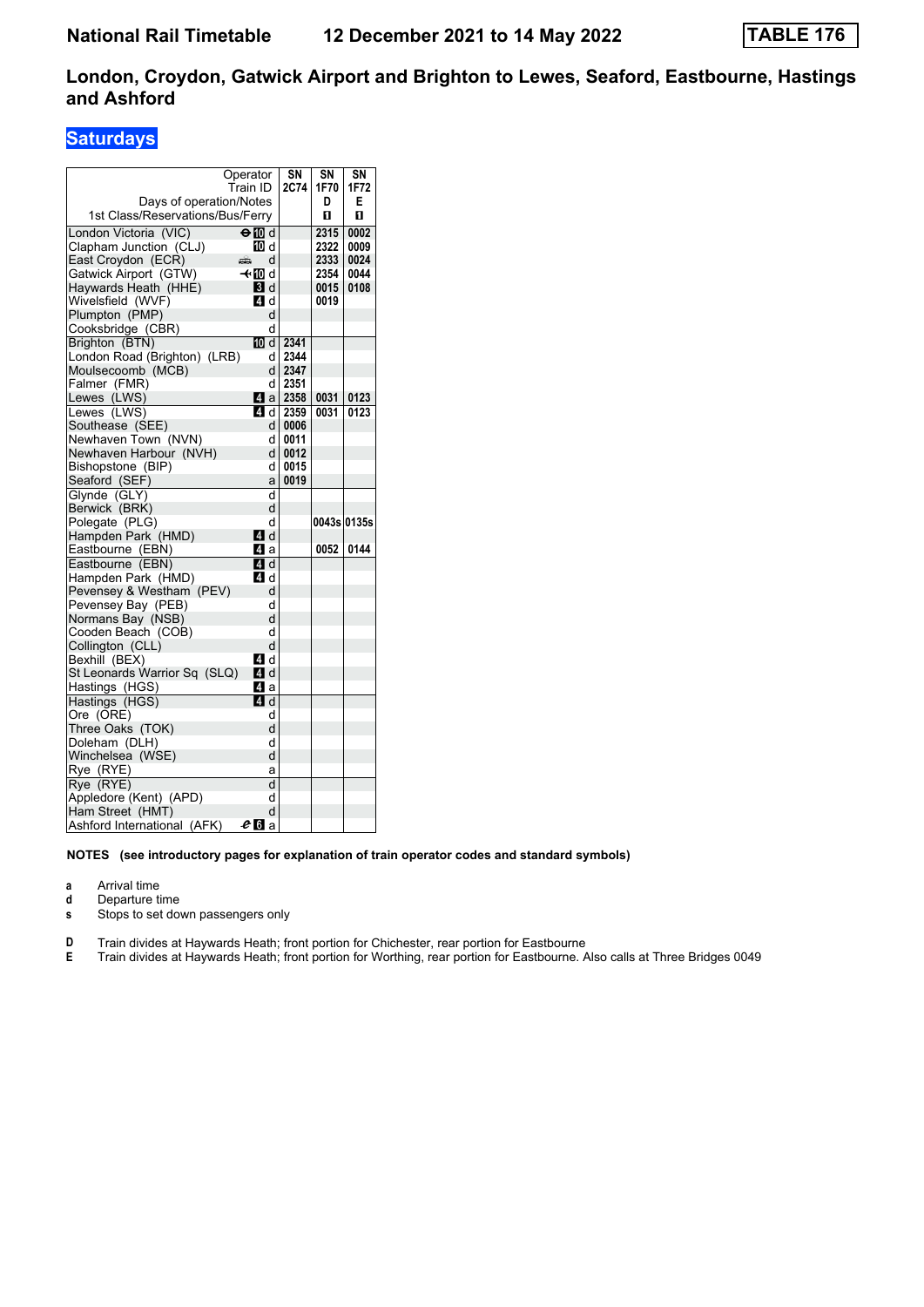# **Sundays**

|                                               | Operator<br>Train ID   | SN<br>2L08 | SN<br>2D10   | SΝ<br>2G10 | SΝ<br>1G10   | SΝ<br><b>2C08</b> | SN<br>2D14 | SN<br>2G14 | $\overline{\text{SN}}$<br>2C10 | SN<br>1G14   | SN<br>2C12 | <b>SN</b><br>2D18 | SN<br>2G18 | SN<br>2C14 | SN<br>1G18   | SN<br>2C16 | SN<br>2D22 | $\overline{\text{SN}}$<br>1F12 | SN<br>2C18 |
|-----------------------------------------------|------------------------|------------|--------------|------------|--------------|-------------------|------------|------------|--------------------------------|--------------|------------|-------------------|------------|------------|--------------|------------|------------|--------------------------------|------------|
| 1st Class/Reservations/Bus/Ferry              |                        | п          |              | п          | п            | п                 |            | п          | п                              | п            | п          |                   | п          | п          | п            | 0          |            | п                              | п          |
| London Victoria (VIC)                         | $\Theta$ M d           |            |              |            |              |                   |            |            |                                |              |            |                   |            |            |              |            |            | 0846                           |            |
| Clapham Junction (CLJ)                        | <b>ID</b> d            |            |              |            |              |                   |            |            |                                |              |            |                   |            |            |              |            |            | 0853                           |            |
| East Croydon (ECR)                            | d<br>المشر             |            |              |            |              |                   |            |            |                                |              |            |                   |            |            |              |            |            | 0902<br>0918                   |            |
| Gatwick Airport (GTW)<br>Haywards Heath (HHE) | <b>√</b> t III d<br>3d |            |              |            |              |                   |            |            |                                |              |            |                   |            |            |              |            |            | 0930                           |            |
| Wivelsfield (WVF)                             | 4 d                    |            |              |            |              |                   |            |            |                                |              |            |                   |            |            |              |            |            | 0934                           |            |
| Plumpton (PMP)                                | d                      |            |              |            |              |                   |            |            |                                |              |            |                   |            |            |              |            |            | 0941                           |            |
| Cooksbridge (CBR)                             | d                      |            |              |            |              |                   |            |            |                                |              |            |                   |            |            |              |            |            | 0945                           |            |
| Brighton (BTN)                                | <b>ID</b> d            | 0655       |              |            | 0705         | 0715              |            | 0731       | 0747                           | 0805         | 0817       |                   | 0831       | 0847       | 0905         | 0917       |            |                                | 0947       |
| London Road (Brighton) (LRB)                  | d                      | 0658       |              |            |              | 0718              |            | 0734       | 0750                           |              | 0820       |                   | 0834       | 0850       |              | 0920       |            |                                | 0950       |
| Moulsecoomb (MCB)                             | d                      | 0701       |              |            |              | 0721              |            | 0737       | 0753                           |              | 0823       |                   | 0837       | 0853       |              | 0923       |            |                                | 0953       |
| Falmer (FMR)                                  | d                      | 0705       |              |            | 0712         | 0725              |            | 0741       | 0757                           | 0812         | 0827       |                   | 0841       | 0857       | 0912         | 0927       |            |                                | 0957       |
| Lewes (LWS)                                   | 4a                     | 0712       |              |            | 0719         | 0732              |            | 0748       | 0804                           | 0819         | 0834       |                   | 0848       | 0904       | 0919         | 0934       |            | 0950                           | 1004       |
| Lewes (LWS)                                   | ZI d                   |            |              |            | 0721         | 0733              |            | 0751       | 0805                           | 0821         | 0835       |                   | 0851       | 0905       | 0921         | 0935       |            | 0951                           | 1005       |
| Southease (SEE)                               | d                      |            |              |            |              |                   |            |            | 0812                           |              |            |                   |            | 0912       |              |            |            |                                | 1012       |
| Newhaven Town (NVN)                           | d                      |            |              |            |              | 0742              |            |            | 0816                           |              | 0844       |                   |            | 0916       |              | 0944       |            |                                | 1016       |
| Newhaven Harbour (NVH)                        | d                      |            |              |            |              | 0744              |            |            | 0817                           |              | 0845       |                   |            | 0917       |              | 0945       |            |                                | 1017       |
| Bishopstone (BIP)                             | d                      |            |              |            |              | 0747              |            |            | 0820                           |              | 0848       |                   |            | 0920       |              | 0948       |            |                                | 1020       |
| Seaford (SEF)                                 | a                      |            |              |            |              | 0751              |            |            | 0824                           |              | 0852       |                   |            | 0924       |              | 0952       |            |                                | 1024       |
| Glynde (GLY)                                  | d                      |            |              |            | 0726         |                   |            |            |                                | 0826         |            |                   |            |            | 0926<br>0932 |            |            |                                |            |
| Berwick (BRK)                                 | d<br>d                 |            |              |            | 0732         |                   |            | 0803       |                                | 0832<br>0837 |            |                   | 0903       |            | 0937         |            |            | 1003                           |            |
| Polegate (PLG)<br>Hampden Park (HMD)          | ZI d                   |            |              |            | 0737<br>0742 |                   |            |            |                                | 0842         |            |                   |            |            | 0942         |            |            |                                |            |
| Eastbourne (EBN)                              | $\blacksquare$ a       |            |              |            | 0747         |                   |            | 0811       |                                | 0847         |            |                   | 0911       |            | 0946         |            |            | 1011                           |            |
| Eastbourne (EBN)                              | $\overline{A}$ d       |            |              | 0726       |              |                   | 0759       | 0817       |                                |              |            | 0856              | 0917       |            |              |            | 0956       | 1017                           |            |
| Hampden Park (HMD)                            | 4d                     |            |              | 0730       |              |                   |            | 0821       |                                |              |            |                   | 0921       |            |              |            |            | 1021                           |            |
| Pevensey & Westham (PEV)                      | d                      |            |              | 0735       |              |                   |            | 0826       |                                |              |            |                   | 0926       |            |              |            |            | 1026                           |            |
| Pevensey Bay (PEB)                            | d                      |            |              |            |              |                   |            |            |                                |              |            |                   |            |            |              |            |            |                                |            |
| Normans Bay (NSB)                             | d                      |            |              |            |              |                   |            | 0831       |                                |              |            |                   | 0931       |            |              |            |            | 1031                           |            |
| Cooden Beach (COB)                            | d                      |            |              | 0742       |              |                   |            | 0836       |                                |              |            |                   | 0936       |            |              |            |            | 1036                           |            |
| Collington (CLL)                              | d                      |            |              | 0745       |              |                   |            | 0839       |                                |              |            |                   | 0939       |            |              |            |            | 1039                           |            |
| Bexhill (BEX)                                 | ZI d                   |            |              | 0748       |              |                   | 0816       | 0843       |                                |              |            | 0913              | 0943       |            |              |            | 1013       | 1043                           |            |
| St Leonards Warrior Sq (SLQ)                  | 4d                     |            |              | 0754       |              |                   | 0823       | 0850       |                                |              |            | 0921              | 0950       |            |              |            | 1021       | 1050                           |            |
| Hastings (HGS)                                | ZI a                   |            |              | 0757       |              |                   | 0826       | 0853       |                                |              |            | 0924              | 0953       |            |              |            | 1024       | 1053                           |            |
| Hastings (HGS)                                | $\overline{a}$ d       |            | 0724         | 0758       |              |                   | 0827       | 0854       |                                |              |            | 0926              | 0954       |            |              |            | 1026       | 1054                           |            |
| Ore (ORE)                                     | d                      |            | 0728         | 0801a      |              |                   | 0830       | 0857a      |                                |              |            | 0929              | 0957a      |            |              |            | 1029       | 1057a                          |            |
| Three Oaks (TOK)<br>Doleham (DLH)             | d                      |            | 0734         |            |              |                   | 0837       |            |                                |              |            |                   |            |            |              |            | 1036       |                                |            |
| Winchelsea (WSE)                              | d<br>d                 |            | 0737<br>0743 |            |              |                   |            |            |                                |              |            | 0943              |            |            |              |            |            |                                |            |
| Rye (RYE)                                     | a                      |            | 0746         |            |              |                   | 0847       |            |                                |              |            | 0946              |            |            |              |            | 1046       |                                |            |
| Rye (RYE)                                     | $\overline{d}$         |            | 0748         |            |              |                   | 0848       |            |                                |              |            | 0948              |            |            |              |            | 1048       |                                |            |
| Appledore (Kent) (APD)                        | d                      |            | 0757         |            |              |                   | 0857       |            |                                |              |            | 0957              |            |            |              |            | 1057       |                                |            |
| Ham Street (HMT)                              | d                      |            | 0802         |            |              |                   | 0902       |            |                                |              |            | 1002              |            |            |              |            | 1102       |                                |            |
| Ashford International (AFK)                   | $e$ d a                |            | 0810         |            |              |                   | 0910       |            |                                |              |            | 1010              |            |            |              |            | 1110       |                                |            |

**NOTES (see introductory pages for explanation of train operator codes and standard symbols)**

**a** Arrival time<br>**d** Departure t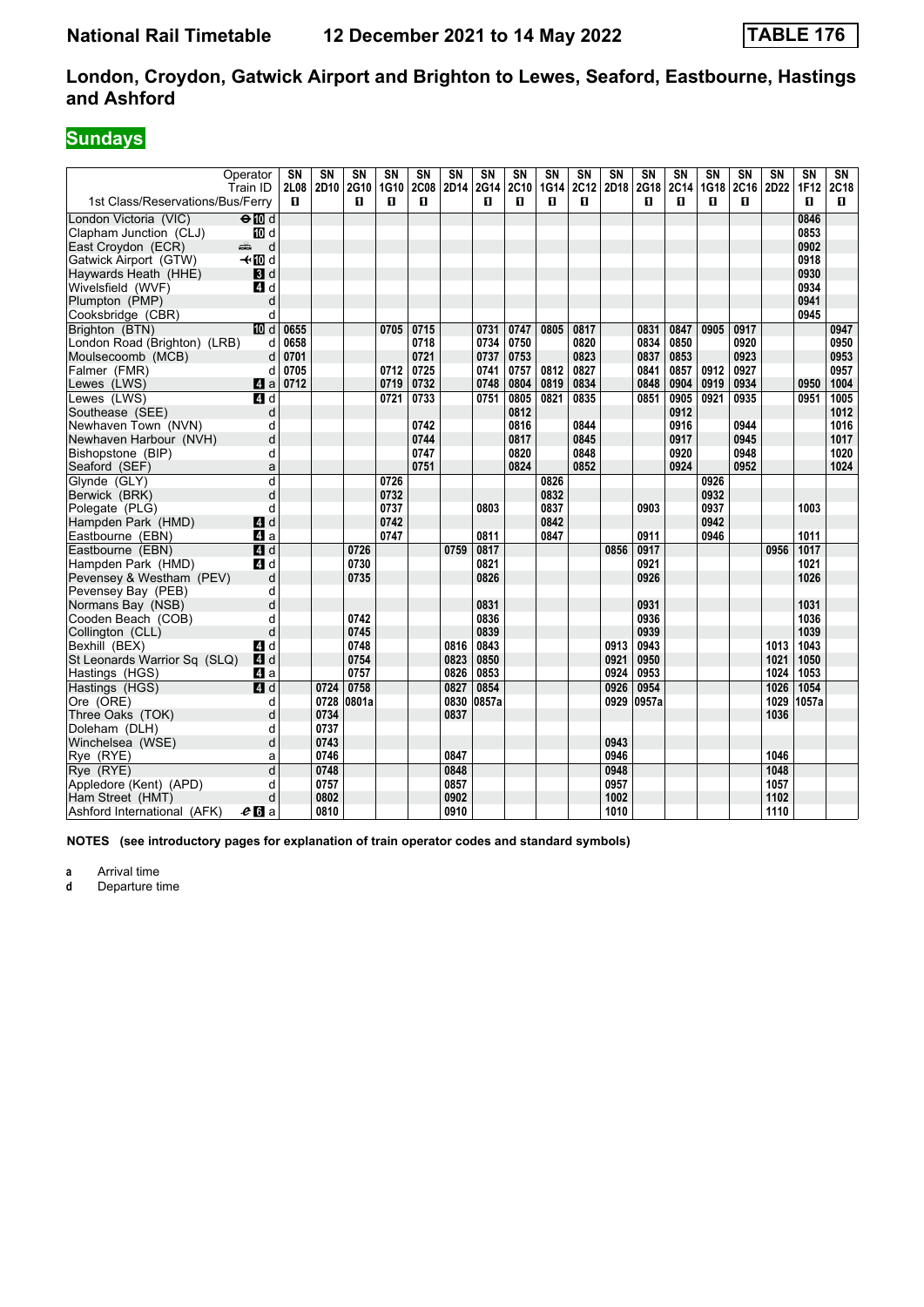# **Sundays**

| Operator<br>Train ID                                           | SN<br>1G22     | SN<br>2C20 | $\overline{\text{SN}}$<br>2D26 | <b>SN</b><br>1F16 | SN<br>2C22 | $\overline{\text{SN}}$<br>1G26 | $\overline{\text{SN}}$<br>2C24 | $\overline{\text{SN}}$<br>2D30 | $\overline{\text{SN}}$<br>1F20 | $\overline{\text{SN}}$<br>2C26 | $\overline{\text{SN}}$<br>1G30 | SN<br>2C28 | SN<br>2D34   | $\overline{\text{SN}}$<br><b>1F24</b> | $\overline{\text{SN}}$<br>2C30 | SN<br>1G34 | SN<br>2C32 | SN<br>2D38   |
|----------------------------------------------------------------|----------------|------------|--------------------------------|-------------------|------------|--------------------------------|--------------------------------|--------------------------------|--------------------------------|--------------------------------|--------------------------------|------------|--------------|---------------------------------------|--------------------------------|------------|------------|--------------|
| 1st Class/Reservations/Bus/Ferry                               | п              | п          |                                | П                 | п          | п                              | п                              |                                | п                              | п                              | п                              | п          |              | п                                     | п                              | п          | п          |              |
| $\Theta$ III d<br>London Victoria (VIC)                        |                |            |                                | 0946              |            |                                |                                |                                | 1046                           |                                |                                |            |              | 1146                                  |                                |            |            |              |
| Clapham Junction (CLJ)<br><b>ID</b> d                          |                |            |                                | 0953              |            |                                |                                |                                | 1053                           |                                |                                |            |              | 1153                                  |                                |            |            |              |
| East Croydon (ECR)<br>المستشر                                  | d              |            |                                | 1002              |            |                                |                                |                                | 1102                           |                                |                                |            |              | 1202                                  |                                |            |            |              |
| Gatwick Airport (GTW)<br>–⊸n∏od                                |                |            |                                | 1018              |            |                                |                                |                                | 1118                           |                                |                                |            |              | 1218                                  |                                |            |            |              |
| 3d<br>Haywards Heath (HHE)                                     |                |            |                                | 1030              |            |                                |                                |                                | 1130                           |                                |                                |            |              | 1230                                  |                                |            |            |              |
| Wivelsfield (WVF)<br>41 d                                      |                |            |                                | 1034              |            |                                |                                |                                | 1134                           |                                |                                |            |              | 1234                                  |                                |            |            |              |
| Plumpton (PMP)                                                 | d              |            |                                | 1041              |            |                                |                                |                                | 1141                           |                                |                                |            |              | 1241                                  |                                |            |            |              |
| Cooksbridge (CBR)                                              | d              |            |                                | 1045              |            |                                |                                |                                | 1145                           |                                |                                |            |              | 1245                                  |                                |            |            |              |
| <b>ID</b> d<br>Brighton (BTN)                                  | 1005           | 1017       |                                |                   | 1047       | 1105                           | 1117                           |                                |                                | 1147                           | 1205                           | 1217       |              |                                       | 1247                           | 1305       | 1317       |              |
| London Road (Brighton) (LRB)                                   | d              | 1020       |                                |                   | 1050       |                                | 1120                           |                                |                                | 1150                           |                                | 1220       |              |                                       | 1250                           |            | 1320       |              |
| Moulsecoomb (MCB)                                              | d              | 1023       |                                |                   | 1053       |                                | 1123                           |                                |                                | 1153                           |                                | 1223       |              |                                       | 1253                           |            | 1323       |              |
| Falmer (FMR)                                                   | 1012<br>d      | 1027       |                                |                   | 1057       | 1112                           | 1127                           |                                |                                | 1157                           | 1212                           | 1227       |              |                                       | 1257                           | 1312       | 1327       |              |
| 4 a<br>Lewes (LWS)                                             | 1019           | 1034       |                                | 1050              | 1104       | 1119                           | 1134                           |                                | 1150                           | 1204                           | 1219                           | 1234       |              | 1250                                  | 1304                           | 1319       | 1334       |              |
| Lewes (LWS)<br>4 d                                             | 1021           | 1035       |                                | 1051              | 1105       | 1121                           | 1135                           |                                | 1151                           | 1205                           | 1221                           | 1235       |              | 1251                                  | 1305                           | 1321       | 1335       |              |
| Southease (SEE)                                                | d              |            |                                |                   | 1112       |                                |                                |                                |                                | 1212                           |                                |            |              |                                       | 1312                           |            |            |              |
| Newhaven Town (NVN)                                            | d              | 1044       |                                |                   | 1116       |                                | 1144                           |                                |                                | 1216                           |                                | 1244       |              |                                       | 1316                           |            | 1344       |              |
| Newhaven Harbour (NVH)                                         | d              | 1045       |                                |                   | 1117       |                                | 1145                           |                                |                                | 1217                           |                                | 1245       |              |                                       | 1317                           |            | 1345       |              |
| Bishopstone (BIP)                                              | d              | 1048       |                                |                   | 1120       |                                | 1148                           |                                |                                | 1220                           |                                | 1248       |              |                                       | 1320                           |            | 1348       |              |
| Seaford (SEF)                                                  | a              | 1052       |                                |                   | 1124       |                                | 1152                           |                                |                                | 1224                           |                                | 1252       |              |                                       | 1324                           |            | 1352       |              |
| Glynde (GLY)                                                   | d<br>1026      |            |                                |                   |            | 1126                           |                                |                                |                                |                                | 1226                           |            |              |                                       |                                | 1326       |            |              |
| Berwick (BRK)                                                  | 1032<br>d      |            |                                |                   |            | 1132                           |                                |                                |                                |                                | 1232                           |            |              |                                       |                                | 1332       |            |              |
| Polegate (PLG)                                                 | d<br>1037      |            |                                | 1103              |            | 1137                           |                                |                                | 1203                           |                                | 1237                           |            |              | 1303                                  |                                | 1337       |            |              |
| Hampden Park (HMD)<br>4 d                                      | 1042           |            |                                |                   |            | 1142                           |                                |                                |                                |                                | 1242                           |            |              |                                       |                                | 1342       |            |              |
| Eastbourne (EBN)<br>ZI a                                       | 1047           |            |                                | 1111              |            | 1147                           |                                |                                | 1211                           |                                | 1247                           |            |              | 1311                                  |                                | 1347       |            |              |
| Eastbourne (EBN)<br>4d                                         |                |            | 1056                           | 1117              |            |                                |                                | 1156                           | 1217                           |                                |                                |            | 1256         | 1317                                  |                                |            |            | 1356         |
| 4 d<br>Hampden Park (HMD)                                      |                |            |                                | 1121              |            |                                |                                |                                | 1221                           |                                |                                |            |              | 1321                                  |                                |            |            |              |
| Pevensey & Westham (PEV)                                       | d              |            |                                | 1126              |            |                                |                                |                                | 1226                           |                                |                                |            |              | 1326                                  |                                |            |            |              |
| Pevensey Bay (PEB)                                             | d              |            |                                |                   |            |                                |                                |                                |                                |                                |                                |            |              |                                       |                                |            |            |              |
| Normans Bay (NSB)                                              | d              |            |                                | 1131              |            |                                |                                |                                | 1231                           |                                |                                |            |              | 1331                                  |                                |            |            |              |
| Cooden Beach (COB)                                             | d<br>d         |            |                                | 1136<br>1139      |            |                                |                                |                                | 1236                           |                                |                                |            |              | 1336<br>1339                          |                                |            |            |              |
| Collington (CLL)                                               |                |            |                                |                   |            |                                |                                |                                | 1239                           |                                |                                |            |              | 1343                                  |                                |            |            |              |
| Bexhill (BEX)<br>ZI d<br>St Leonards Warrior Sq (SLQ)<br>$A$ d |                |            | 1113<br>1121                   | 1143<br>1150      |            |                                |                                | 1213<br>1221                   | 1243<br>1250                   |                                |                                |            | 1313<br>1321 | 1350                                  |                                |            |            | 1413<br>1421 |
| Hastings (HGS)<br>ZI a                                         |                |            | 1123                           | 1153              |            |                                |                                | 1224                           | 1253                           |                                |                                |            | 1324         | 1353                                  |                                |            |            | 1424         |
| $\overline{A}$ d<br>Hastings (HGS)                             |                |            | 1125                           | 1154              |            |                                |                                | 1226                           | 1254                           |                                |                                |            | 1326         | 1354                                  |                                |            |            | 1426         |
| Ore (ORE)                                                      | d              |            | 1128                           | 1157a             |            |                                |                                | 1229                           | 1257a                          |                                |                                |            | 1329         | 1357a                                 |                                |            |            | 1429         |
| Three Oaks (TOK)                                               | d              |            |                                |                   |            |                                |                                | 1236                           |                                |                                |                                |            |              |                                       |                                |            |            | 1436         |
| Doleham (DLH)                                                  | d              |            |                                |                   |            |                                |                                |                                |                                |                                |                                |            |              |                                       |                                |            |            |              |
| Winchelsea (WSE)                                               | d              |            | 1142                           |                   |            |                                |                                |                                |                                |                                |                                |            | 1343         |                                       |                                |            |            |              |
| Rye (RYE)                                                      | a              |            | 1146                           |                   |            |                                |                                | 1246                           |                                |                                |                                |            | 1346         |                                       |                                |            |            | 1446         |
| Rye (RYE)                                                      | $\overline{d}$ |            | 1148                           |                   |            |                                |                                | 1248                           |                                |                                |                                |            | 1348         |                                       |                                |            |            | 1448         |
| Appledore (Kent) (APD)                                         |                |            |                                |                   |            |                                |                                |                                |                                |                                |                                |            |              |                                       |                                |            |            |              |
|                                                                |                |            |                                |                   |            |                                |                                |                                |                                |                                |                                |            |              |                                       |                                |            |            |              |
| Ham Street (HMT)                                               | d<br>d         |            | 1157<br>1202                   |                   |            |                                |                                | 1257<br>1302                   |                                |                                |                                |            | 1357<br>1402 |                                       |                                |            |            | 1457<br>1502 |

**NOTES (see introductory pages for explanation of train operator codes and standard symbols)**

**a** Arrival time<br>**d** Departure t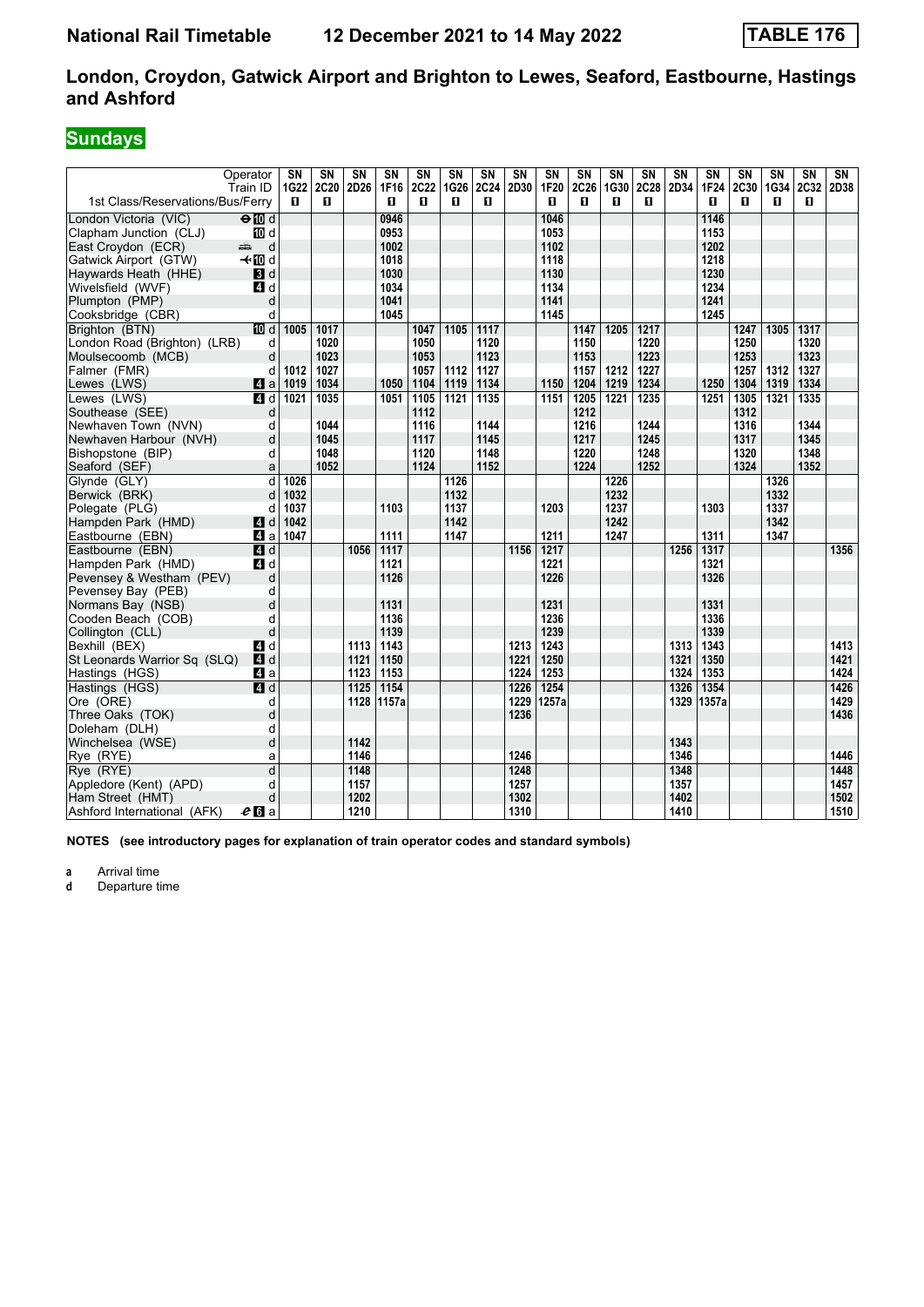# **Sundays**

|                                  | Operator<br>Train ID                                                                                                                                                                                                                | SN<br><b>1F28</b> | SN<br>2C34   | $\overline{\text{SN}}$<br>1G38 | $\overline{\text{SN}}$<br><b>2C36</b> | SN<br>2D42 | $\overline{\text{SN}}$<br>1F32 | $\overline{\text{SN}}$<br>2C38 | $\overline{\text{SN}}$<br>1G42 | $\overline{\text{SN}}$<br>2C40 | $\overline{\text{SN}}$<br>2D46 | <b>SN</b><br>1F36 | SN<br>2C42   | $\overline{\text{SN}}$<br>1G46 | SN<br>2C44   | $\overline{\text{SN}}$<br>2D50 | $\overline{\text{SN}}$<br>1F40 | $\overline{\text{SN}}$<br>2C46 | SN<br>1G50 |
|----------------------------------|-------------------------------------------------------------------------------------------------------------------------------------------------------------------------------------------------------------------------------------|-------------------|--------------|--------------------------------|---------------------------------------|------------|--------------------------------|--------------------------------|--------------------------------|--------------------------------|--------------------------------|-------------------|--------------|--------------------------------|--------------|--------------------------------|--------------------------------|--------------------------------|------------|
| 1st Class/Reservations/Bus/Ferry |                                                                                                                                                                                                                                     | п                 | п            | п                              | П                                     |            | п                              | п                              | п                              | п                              |                                | п                 | п            | п                              | п            |                                | п                              | п                              | П.         |
| London Victoria (VIC)            | $\Theta$ III d                                                                                                                                                                                                                      | 1246              |              |                                |                                       |            | 1346                           |                                |                                |                                |                                | 1446              |              |                                |              |                                | 1546                           |                                |            |
| Clapham Junction (CLJ)           | III d                                                                                                                                                                                                                               | 1253              |              |                                |                                       |            | 1353                           |                                |                                |                                |                                | 1453              |              |                                |              |                                | 1553                           |                                |            |
| East Croydon (ECR)               | d<br>ando antigo di conte di un conte di un conte di un conte di un conte di un conte di un conte di un conte di un conte di un conte di un conte di un conte di un conte di un conte di un conte di un conte di un conte di un con | 1302              |              |                                |                                       |            | 1402                           |                                |                                |                                |                                | 1502              |              |                                |              |                                | 1602                           |                                |            |
| Gatwick Airport (GTW)            | –⊸n∏od                                                                                                                                                                                                                              | 1318              |              |                                |                                       |            | 1418                           |                                |                                |                                |                                | 1518              |              |                                |              |                                | 1618                           |                                |            |
| Haywards Heath (HHE)             | 3d                                                                                                                                                                                                                                  | 1330              |              |                                |                                       |            | 1430                           |                                |                                |                                |                                | 1530              |              |                                |              |                                | 1630                           |                                |            |
| Wivelsfield (WVF)                | 4 d                                                                                                                                                                                                                                 | 1334              |              |                                |                                       |            | 1434                           |                                |                                |                                |                                | 1534              |              |                                |              |                                | 1634                           |                                |            |
| Plumpton (PMP)                   | d                                                                                                                                                                                                                                   | 1341              |              |                                |                                       |            | 1441                           |                                |                                |                                |                                | 1541              |              |                                |              |                                | 1641                           |                                |            |
| Cooksbridge (CBR)                | d                                                                                                                                                                                                                                   | 1345              |              |                                |                                       |            | 1445                           |                                |                                |                                |                                | 1545              |              |                                |              |                                | 1645                           |                                |            |
| Brighton (BTN)                   | 10 d                                                                                                                                                                                                                                |                   | 1347         | 1405                           | 1417                                  |            |                                | 1447                           | 1505                           | 1517                           |                                |                   | 1547         | 1605                           | 1617         |                                |                                | 1647                           | 1705       |
| London Road (Brighton) (LRB)     | d                                                                                                                                                                                                                                   |                   | 1350         |                                | 1420                                  |            |                                | 1450                           |                                | 1520                           |                                |                   | 1550         |                                | 1620         |                                |                                | 1650                           |            |
| Moulsecoomb (MCB)                | d                                                                                                                                                                                                                                   |                   | 1353         |                                | 1423                                  |            |                                | 1453                           |                                | 1523                           |                                |                   | 1553         |                                | 1623         |                                |                                | 1653                           |            |
| Falmer (FMR)                     | d                                                                                                                                                                                                                                   |                   | 1357         | 1412                           | 1427                                  |            |                                | 1457                           | 1512                           | 1527                           |                                |                   | 1557         | 1612                           | 1627         |                                |                                | 1657                           | 1712       |
| Lewes (LWS)                      | $\mathbf{a}$                                                                                                                                                                                                                        | 1350              | 1404         | 1419                           | 1434                                  |            | 1450                           | 1504                           | 1519                           | 1534                           |                                | 1550              | 1604         | 1619                           | 1634         |                                | 1650                           | 1704                           | 1719       |
| Lewes (LWS)                      | $\blacksquare$                                                                                                                                                                                                                      | 1351              | 1405         | 1421                           | 1435                                  |            | 1451                           | 1505                           | 1521                           | 1535                           |                                | 1551              | 1605         | 1621                           | 1635         |                                | 1651                           | 1705                           | 1721       |
| Southease (SEE)                  | d                                                                                                                                                                                                                                   |                   | 1412         |                                |                                       |            |                                | 1512                           |                                | 1544                           |                                |                   | 1612         |                                | 1644         |                                |                                | 1712                           |            |
| Newhaven Town (NVN)              | d                                                                                                                                                                                                                                   |                   | 1416         |                                | 1444                                  |            |                                | 1516                           |                                |                                |                                |                   | 1616         |                                |              |                                |                                | 1716                           |            |
| Newhaven Harbour (NVH)           | d                                                                                                                                                                                                                                   |                   | 1417         |                                | 1445<br>1448                          |            |                                | 1517                           |                                | 1545<br>1548                   |                                |                   | 1617         |                                | 1645<br>1648 |                                |                                | 1717<br>1720                   |            |
| Bishopstone (BIP)                | d<br>a                                                                                                                                                                                                                              |                   | 1420<br>1424 |                                | 1452                                  |            |                                | 1520<br>1524                   |                                | 1552                           |                                |                   | 1620<br>1624 |                                | 1652         |                                |                                | 1724                           |            |
| Seaford (SEF)<br>Glynde (GLY)    | d                                                                                                                                                                                                                                   |                   |              | 1426                           |                                       |            |                                |                                | 1526                           |                                |                                |                   |              | 1626                           |              |                                |                                |                                | 1726       |
| Berwick (BRK)                    | d                                                                                                                                                                                                                                   |                   |              | 1432                           |                                       |            |                                |                                | 1532                           |                                |                                |                   |              | 1632                           |              |                                |                                |                                | 1732       |
| Polegate (PLG)                   | d                                                                                                                                                                                                                                   | 1403              |              | 1437                           |                                       |            | 1503                           |                                | 1537                           |                                |                                | 1603              |              | 1637                           |              |                                | 1703                           |                                | 1737       |
| Hampden Park (HMD)               | <b>4</b> d                                                                                                                                                                                                                          |                   |              | 1442                           |                                       |            |                                |                                | 1542                           |                                |                                |                   |              | 1642                           |              |                                |                                |                                | 1742       |
| Eastbourne (EBN)                 | ZI a                                                                                                                                                                                                                                | 1411              |              | 1447                           |                                       |            | 1511                           |                                | 1547                           |                                |                                | 1611              |              | 1647                           |              |                                | 1711                           |                                | 1747       |
| Eastbourne (EBN)                 | $\blacksquare$                                                                                                                                                                                                                      | 1417              |              |                                |                                       | 1456       | 1517                           |                                |                                |                                | 1556                           | 1617              |              |                                |              | 1656                           | 1717                           |                                |            |
| Hampden Park (HMD)               | 4 d                                                                                                                                                                                                                                 | 1421              |              |                                |                                       |            | 1521                           |                                |                                |                                |                                | 1621              |              |                                |              |                                | 1721                           |                                |            |
| Pevensey & Westham (PEV)         | d                                                                                                                                                                                                                                   | 1426              |              |                                |                                       |            | 1526                           |                                |                                |                                |                                | 1626              |              |                                |              |                                | 1726                           |                                |            |
| Pevensey Bay (PEB)               | d                                                                                                                                                                                                                                   |                   |              |                                |                                       |            |                                |                                |                                |                                |                                |                   |              |                                |              |                                |                                |                                |            |
| Normans Bay (NSB)                | d                                                                                                                                                                                                                                   | 1431              |              |                                |                                       |            | 1531                           |                                |                                |                                |                                | 1631              |              |                                |              |                                | 1731                           |                                |            |
| Cooden Beach (COB)               | d                                                                                                                                                                                                                                   | 1436              |              |                                |                                       |            | 1536                           |                                |                                |                                |                                | 1636              |              |                                |              |                                | 1736                           |                                |            |
| Collington (CLL)                 | d                                                                                                                                                                                                                                   | 1439              |              |                                |                                       |            | 1539                           |                                |                                |                                |                                | 1639              |              |                                |              |                                | 1739                           |                                |            |
| Bexhill (BEX)                    | ZI d                                                                                                                                                                                                                                | 1443              |              |                                |                                       | 1513       | 1543                           |                                |                                |                                | 1613                           | 1643              |              |                                |              | 1713                           | 1743                           |                                |            |
| St Leonards Warrior Sq (SLQ)     | ZI d                                                                                                                                                                                                                                | 1450              |              |                                |                                       | 1521       | 1550                           |                                |                                |                                | 1621                           | 1650              |              |                                |              | 1721                           | 1750                           |                                |            |
| Hastings (HGS)                   | ZI a                                                                                                                                                                                                                                | 1453              |              |                                |                                       | 1524       | 1553                           |                                |                                |                                | 1624                           | 1653              |              |                                |              | 1724                           | 1753                           |                                |            |
| Hastings (HGS)                   | 4 d                                                                                                                                                                                                                                 | 1454              |              |                                |                                       | 1526       | 1554                           |                                |                                |                                | 1626                           | 1654              |              |                                |              | 1726                           | 1754                           |                                |            |
| Ore (ORE)                        | d                                                                                                                                                                                                                                   | 1457a             |              |                                |                                       | 1529       | 1557a                          |                                |                                |                                | 1629                           | 1657a             |              |                                |              | 1729                           | 1757a                          |                                |            |
| Three Oaks (TOK)                 | d                                                                                                                                                                                                                                   |                   |              |                                |                                       |            |                                |                                |                                |                                | 1636                           |                   |              |                                |              |                                |                                |                                |            |
| Doleham (DLH)                    | d                                                                                                                                                                                                                                   |                   |              |                                |                                       |            |                                |                                |                                |                                |                                |                   |              |                                |              |                                |                                |                                |            |
| Winchelsea (WSE)                 | d                                                                                                                                                                                                                                   |                   |              |                                |                                       | 1543       |                                |                                |                                |                                |                                |                   |              |                                |              | 1743                           |                                |                                |            |
| Rye (RYE)                        | a                                                                                                                                                                                                                                   |                   |              |                                |                                       | 1546       |                                |                                |                                |                                | 1646                           |                   |              |                                |              | 1746                           |                                |                                |            |
| Rve (RYE)                        | d                                                                                                                                                                                                                                   |                   |              |                                |                                       | 1548       |                                |                                |                                |                                | 1648                           |                   |              |                                |              | 1748                           |                                |                                |            |
| Appledore (Kent) (APD)           | d                                                                                                                                                                                                                                   |                   |              |                                |                                       | 1557       |                                |                                |                                |                                | 1657                           |                   |              |                                |              | 1757                           |                                |                                |            |
| Ham Street (HMT)                 | d                                                                                                                                                                                                                                   |                   |              |                                |                                       | 1602       |                                |                                |                                |                                | 1702                           |                   |              |                                |              | 1802                           |                                |                                |            |
| Ashford International (AFK)      | e <sub>0</sub> a                                                                                                                                                                                                                    |                   |              |                                |                                       | 1610       |                                |                                |                                |                                | 1710                           |                   |              |                                |              | 1810                           |                                |                                |            |

**NOTES (see introductory pages for explanation of train operator codes and standard symbols)**

**a** Arrival time<br>**d** Departure t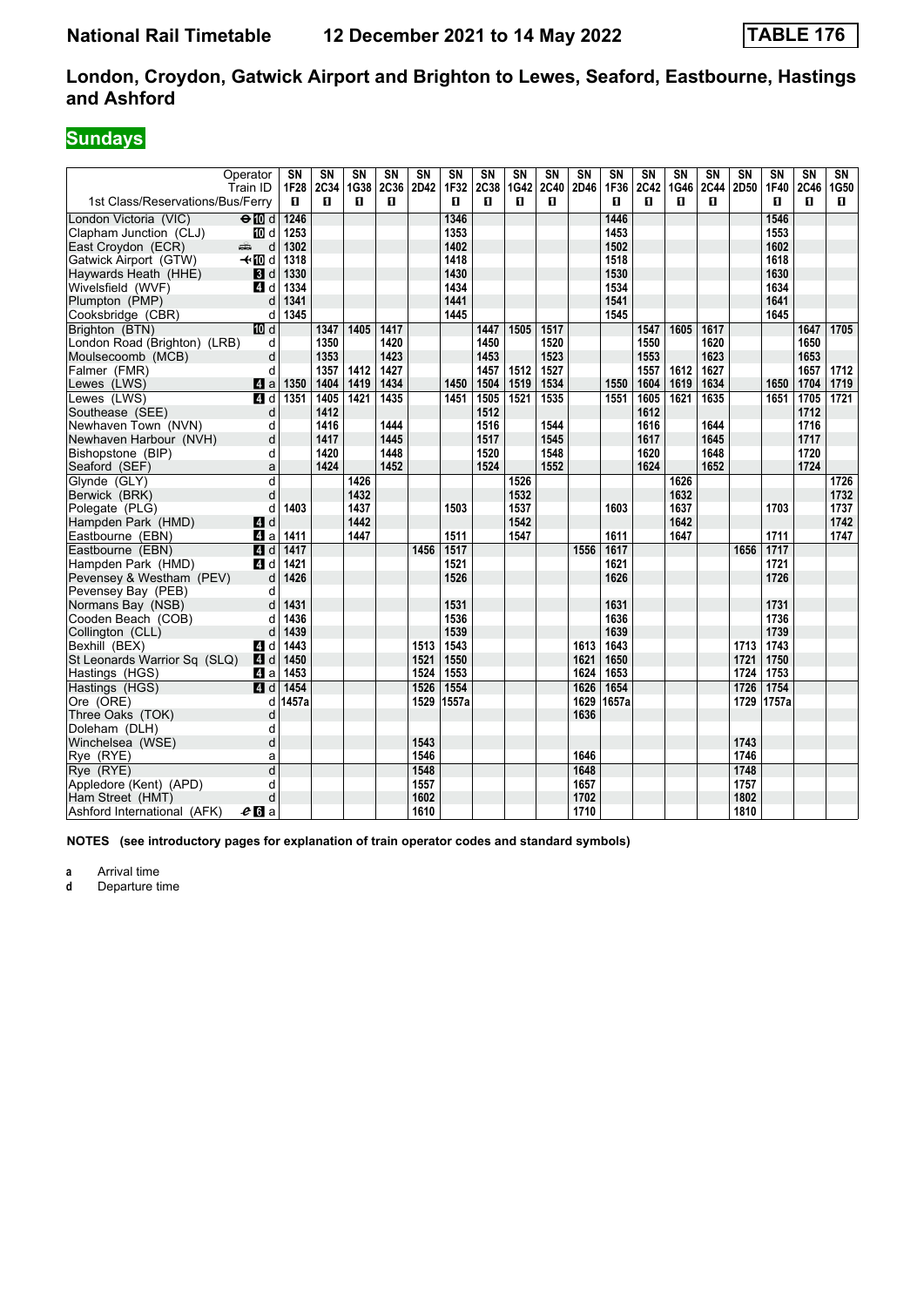# **Sundays**

|                                                | Operator<br>Train ID | $\overline{\text{SN}}$<br>2C48 | $\overline{\text{SN}}$<br>2D54 | $\overline{\text{SN}}$<br>1F44 | $\overline{\text{SN}}$<br>2C50 | SN<br>1G54 | $\overline{\text{SN}}$<br>2C52 | $\overline{\text{SN}}$<br>2D58 | $\overline{\text{SN}}$<br>1F48 | $\overline{\text{SN}}$<br>2C54 | $\overline{\text{SN}}$<br>1G58 | $\overline{\text{SN}}$<br>2C56 | $\overline{\text{SN}}$<br>2D62 | $\overline{\text{SN}}$<br>1F52 | SN<br>2C58 | $\overline{\text{SN}}$<br>1G62 | SN<br>2C60 | $\overline{\text{SN}}$<br>2D66 | SN<br>1F56   |
|------------------------------------------------|----------------------|--------------------------------|--------------------------------|--------------------------------|--------------------------------|------------|--------------------------------|--------------------------------|--------------------------------|--------------------------------|--------------------------------|--------------------------------|--------------------------------|--------------------------------|------------|--------------------------------|------------|--------------------------------|--------------|
| 1st Class/Reservations/Bus/Ferry               |                      | п                              |                                | п                              | п                              | п          | п                              |                                | п                              | п                              | п                              | п                              |                                | п                              | п          | п                              | п          |                                | 0            |
| London Victoria (VIC)                          | $\Theta$ Md          |                                |                                | 1646                           |                                |            |                                |                                | 1746                           |                                |                                |                                |                                | 1846                           |            |                                |            |                                | 1946         |
| Clapham Junction (CLJ)                         | 10 d                 |                                |                                | 1653                           |                                |            |                                |                                | 1753                           |                                |                                |                                |                                | 1853                           |            |                                |            |                                | 1953         |
| East Croydon (ECR)                             | d<br>المشر           |                                |                                | 1702                           |                                |            |                                |                                | 1802                           |                                |                                |                                |                                | 1902                           |            |                                |            |                                | 2002         |
| Gatwick Airport (GTW)                          | <b>√</b> t III d     |                                |                                | 1718                           |                                |            |                                |                                | 1818                           |                                |                                |                                |                                | 1918                           |            |                                |            |                                | 2018         |
| Haywards Heath (HHE)                           | BI d                 |                                |                                | 1730                           |                                |            |                                |                                | 1830                           |                                |                                |                                |                                | 1930                           |            |                                |            |                                | 2030         |
| Wivelsfield (WVF)                              | 4 d                  |                                |                                | 1734                           |                                |            |                                |                                | 1834                           |                                |                                |                                |                                | 1934                           |            |                                |            |                                | 2034         |
| Plumpton (PMP)                                 | d                    |                                |                                | 1741                           |                                |            |                                |                                | 1841                           |                                |                                |                                |                                | 1941                           |            |                                |            |                                | 2041         |
| Cooksbridge (CBR)                              | d                    |                                |                                | 1745                           |                                |            |                                |                                | 1845                           |                                |                                |                                |                                | 1945                           |            |                                |            |                                | 2045         |
| Brighton (BTN)                                 | $\overline{M}$ d     | 1717                           |                                |                                | 1747                           | 1805       | 1817                           |                                |                                | 1847                           | 1905                           | 1917                           |                                |                                | 1947       | 2005                           | 2017       |                                |              |
| London Road (Brighton) (LRB)                   | d                    | 1720                           |                                |                                | 1750                           |            | 1820                           |                                |                                | 1850                           |                                | 1920                           |                                |                                | 1950       |                                | 2020       |                                |              |
| Moulsecoomb (MCB)                              | d                    | 1723                           |                                |                                | 1753                           |            | 1823                           |                                |                                | 1853                           |                                | 1923                           |                                |                                | 1953       |                                | 2023       |                                |              |
| Falmer (FMR)                                   | d                    | 1727                           |                                |                                | 1757                           | 1812       | 1827                           |                                |                                | 1857                           | 1912                           | 1927                           |                                |                                | 1957       | 2012                           | 2027       |                                |              |
| Lewes (LWS)                                    | 4a                   | 1734                           |                                | 1750                           | 1804                           | 1819       | 1834                           |                                | 1850                           | 1904                           | 1919                           | 1934                           |                                | 1950                           | 2004       | 2019                           | 2034       |                                | 2050         |
| Lewes (LWS)                                    | 4 d                  | 1735                           |                                | 1751                           | 1805                           | 1821       | 1835                           |                                | 1851                           | 1905                           | 1921                           | 1935                           |                                | 1951                           | 2005       | 2021                           | 2035       |                                | 2051         |
| Southease (SEE)                                | d                    |                                |                                |                                | 1812                           |            |                                |                                |                                | 1912                           |                                |                                |                                |                                | 2012       |                                |            |                                |              |
| Newhaven Town (NVN)                            | d                    | 1744                           |                                |                                | 1816                           |            | 1844                           |                                |                                | 1916                           |                                | 1944                           |                                |                                | 2016       |                                | 2044       |                                |              |
| Newhaven Harbour (NVH)                         | d                    | 1745                           |                                |                                | 1817                           |            | 1845                           |                                |                                | 1917                           |                                | 1945                           |                                |                                | 2017       |                                | 2045       |                                |              |
| Bishopstone (BIP)                              | d                    | 1748                           |                                |                                | 1820                           |            | 1848                           |                                |                                | 1920                           |                                | 1948                           |                                |                                | 2020       |                                | 2048       |                                |              |
| Seaford (SEF)                                  | a                    | 1752                           |                                |                                | 1824                           |            | 1852                           |                                |                                | 1924                           |                                | 1952                           |                                |                                | 2024       |                                | 2052       |                                |              |
| Glynde (GLY)                                   | d                    |                                |                                |                                |                                | 1826       |                                |                                |                                |                                | 1926                           |                                |                                |                                |            | 2026                           |            |                                |              |
| Berwick (BRK)                                  | d                    |                                |                                |                                |                                | 1832       |                                |                                |                                |                                | 1932                           |                                |                                |                                |            | 2032                           |            |                                |              |
| Polegate (PLG)                                 | d                    |                                |                                | 1803                           |                                | 1837       |                                |                                | 1903                           |                                | 1937                           |                                |                                | 2003                           |            | 2037                           |            |                                | 2103         |
| Hampden Park (HMD)                             | <b>4</b> d           |                                |                                |                                |                                | 1842       |                                |                                |                                |                                | 1942                           |                                |                                |                                |            | 2042                           |            |                                |              |
| Eastbourne (EBN)                               | ZI a                 |                                |                                | 1811                           |                                | 1847       |                                |                                | 1911                           |                                | 1947                           |                                |                                | 2011                           |            | 2047                           |            |                                | 2111         |
| Eastbourne (EBN)                               | 4d                   |                                | 1756                           | 1817                           |                                |            |                                | 1856                           | 1917                           |                                |                                |                                | 1956                           | 2017                           |            |                                |            | 2056                           | 2117<br>2121 |
| Hampden Park (HMD)<br>Pevensey & Westham (PEV) | 4 d<br>d             |                                |                                | 1821<br>1826                   |                                |            |                                |                                | 1921<br>1926                   |                                |                                |                                |                                | 2021<br>2026                   |            |                                |            |                                | 2126         |
| Pevensey Bay (PEB)                             | d                    |                                |                                |                                |                                |            |                                |                                |                                |                                |                                |                                |                                |                                |            |                                |            |                                |              |
| Normans Bay (NSB)                              | d                    |                                |                                | 1831                           |                                |            |                                |                                | 1931                           |                                |                                |                                |                                |                                |            |                                |            |                                |              |
| Cooden Beach (COB)                             | d                    |                                |                                | 1836                           |                                |            |                                |                                | 1936                           |                                |                                |                                |                                | 2032                           |            |                                |            |                                | 2132         |
| Collington (CLL)                               | d                    |                                |                                | 1839                           |                                |            |                                |                                | 1939                           |                                |                                |                                |                                | 2036                           |            |                                |            |                                | 2136         |
| Bexhill (BEX)                                  | ZI d                 |                                | 1813                           | 1843                           |                                |            |                                | 1913                           | 1943                           |                                |                                |                                | 2013                           | 2038                           |            |                                |            | 2113                           | 2138         |
| St Leonards Warrior Sq (SLQ)                   | 4d                   |                                | 1821                           | 1850                           |                                |            |                                | 1921                           | 1950                           |                                |                                |                                | 2021                           | 2045                           |            |                                |            | 2121                           | 2145         |
| Hastings (HGS)                                 | ZI a                 |                                | 1824                           | 1853                           |                                |            |                                | 1924                           | 1953                           |                                |                                |                                | 2024                           | 2048                           |            |                                |            | 2124                           | 2148         |
| Hastings (HGS)                                 | 4d                   |                                | 1826                           | 1854                           |                                |            |                                | 1926                           | 1954                           |                                |                                |                                | 2026                           | 2048                           |            |                                |            | 2125                           | 2148         |
| Ore (ORE)                                      | d                    |                                | 1829                           | 1857a                          |                                |            |                                | 1929                           | 1957a                          |                                |                                |                                | 2029                           | 2052a                          |            |                                |            | 2129                           | 2152a        |
| Three Oaks (TOK)                               | d                    |                                | 1836                           |                                |                                |            |                                |                                |                                |                                |                                |                                | 2036                           |                                |            |                                |            | 2135                           |              |
| Doleham (DLH)                                  | d                    |                                |                                |                                |                                |            |                                |                                |                                |                                |                                |                                |                                |                                |            |                                |            | 2138                           |              |
| Winchelsea (WSE)                               | d                    |                                |                                |                                |                                |            |                                | 1943                           |                                |                                |                                |                                |                                |                                |            |                                |            | 2144                           |              |
| Rye (RYE)                                      | a                    |                                | 1846                           |                                |                                |            |                                | 1946                           |                                |                                |                                |                                | 2046                           |                                |            |                                |            | 2147                           |              |
| Rve (RYE)                                      | $\overline{d}$       |                                | 1848                           |                                |                                |            |                                | 1948                           |                                |                                |                                |                                | 2048                           |                                |            |                                |            | 2148                           |              |
| Appledore (Kent) (APD)                         | d                    |                                | 1857                           |                                |                                |            |                                | 1957                           |                                |                                |                                |                                | 2057                           |                                |            |                                |            | 2157                           |              |
| Ham Street (HMT)                               | d                    |                                | 1902                           |                                |                                |            |                                | 2002                           |                                |                                |                                |                                | 2102                           |                                |            |                                |            | 2202                           |              |
| Ashford International (AFK)                    | $e$ $a$              |                                | 1910                           |                                |                                |            |                                | 2010                           |                                |                                |                                |                                | 2110                           |                                |            |                                |            | 2210                           |              |

**NOTES (see introductory pages for explanation of train operator codes and standard symbols)**

**a** Arrival time<br>**d** Departure t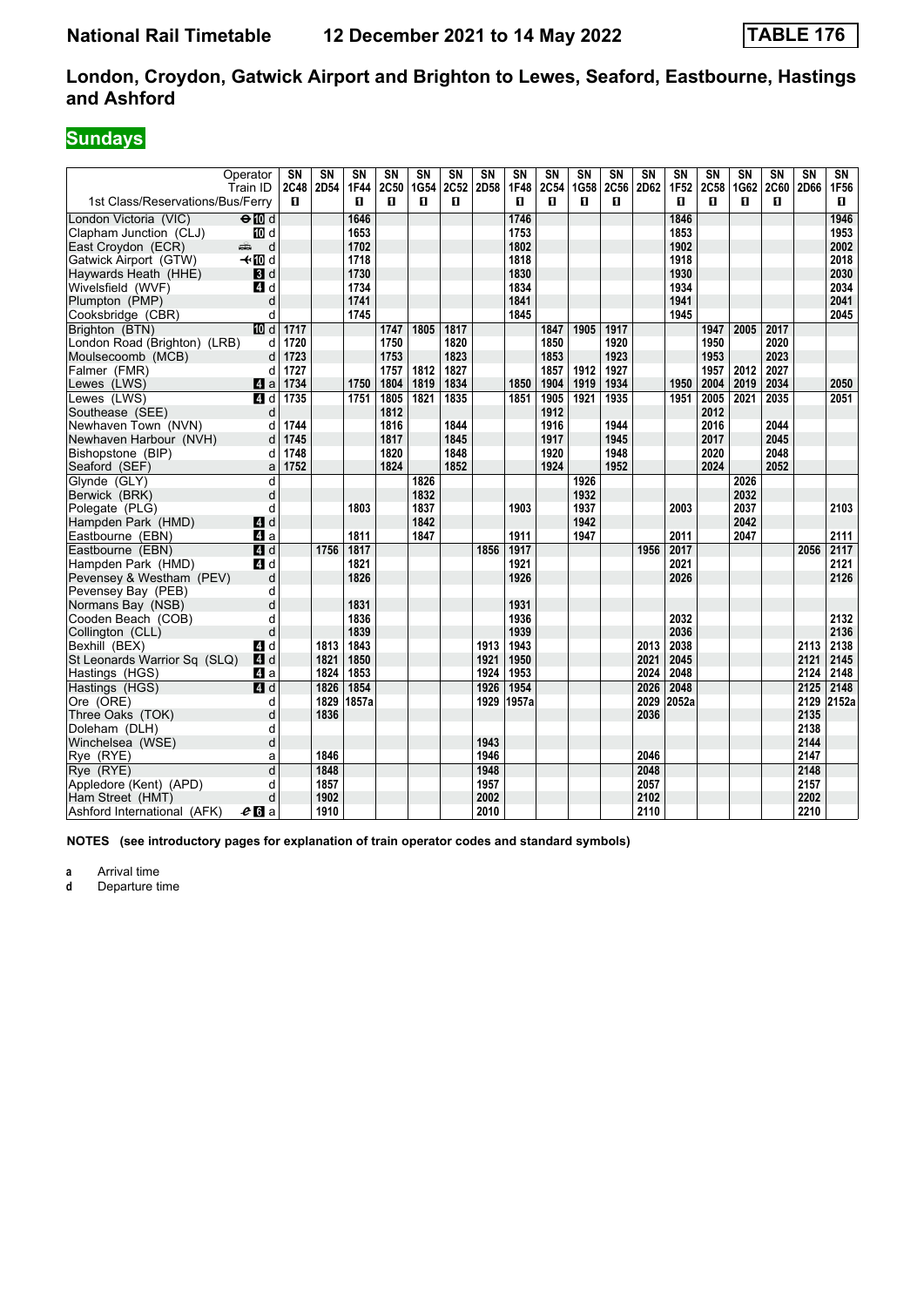# **Sundays**

| Operator                                            |           | SΝ        | $\overline{\text{SN}}$ | $\overline{\text{SN}}$ | $\overline{\text{SN}}$ | SN        | SN        | $\overline{\text{SN}}$ | SN        | $\overline{\text{SN}}$ | $\overline{\text{SN}}$ | $\overline{\text{SN}}$ | $\overline{\text{SN}}$ |
|-----------------------------------------------------|-----------|-----------|------------------------|------------------------|------------------------|-----------|-----------|------------------------|-----------|------------------------|------------------------|------------------------|------------------------|
| Train ID<br>1st Class/Reservations/Bus/Ferry        |           | 2C62<br>п | 1G66<br>п              | 2C64<br>0              | 1F60<br>0              | 2C66<br>п | 1G70<br>0 | <b>2C68</b><br>0       | 1F64<br>0 | 2C70<br>п              | 1G76<br>O              | 2L74<br>0              | 1F68<br>0              |
|                                                     |           |           |                        |                        | 2046                   |           |           |                        | 2146      |                        |                        |                        | 2246                   |
| $\Theta$ M d<br>London Victoria (VIC)               |           |           |                        |                        | 2053                   |           |           |                        | 2153      |                        |                        |                        | 2253                   |
| Clapham Junction (CLJ)<br>East Croydon (ECR)        | iM d<br>d |           |                        |                        | 2102                   |           |           |                        | 2202      |                        |                        |                        | 2302                   |
| پېښ<br>Gatwick Airport (GTW)<br>—t∕l∏⊓d             |           |           |                        |                        | 2118                   |           |           |                        | 2218      |                        |                        |                        | 2318                   |
| Haywards Heath (HHE)                                | 3d        |           |                        |                        | 2130                   |           |           |                        | 2230      |                        |                        |                        | 2330                   |
| Wivelsfield (WVF)                                   | ZI d      |           |                        |                        | 2134                   |           |           |                        | 2234      |                        |                        |                        | 2334                   |
| Plumpton (PMP)                                      | d         |           |                        |                        | 2141                   |           |           |                        | 2241      |                        |                        |                        | 2341                   |
| Cooksbridge (CBR)                                   | d         |           |                        |                        | 2145                   |           |           |                        | 2245      |                        |                        |                        | 2345                   |
| Brighton (BTN)                                      | iM d      | 2047      | 2105                   | 2117                   |                        | 2147      | 2212      | 2217                   |           | 2247                   | 2320                   | 2335                   |                        |
| London Road (Brighton) (LRB)                        | d         | 2050      |                        | 2120                   |                        | 2150      |           | 2220                   |           | 2250                   |                        | 2338                   |                        |
| Moulsecoomb (MCB)                                   | d         | 2053      |                        | 2123                   |                        | 2153      |           | 2223                   |           | 2253                   |                        | 2341                   |                        |
| Falmer (FMR)                                        | d         | 2057      | 2112                   | 2127                   |                        | 2157      | 2218      | 2227                   |           | 2257                   | 2327                   | 2345                   |                        |
| Lewes (LWS)                                         | ZI a      | 2104      | 2119                   | 2134                   | 2150                   | 2204      | 2226      | 2234                   | 2250      | 2304                   | 2334                   | 2353                   | 2350                   |
| Lewes (LWS)                                         | ZI d      | 2105      | 2121                   | 2135                   | 2151                   | 2205      | 2226      | 2235                   | 2251      | 2305                   | 2335                   |                        | 2358                   |
| Southease (SEE)                                     | d         | 2112      |                        |                        |                        | 2212      |           |                        |           | 2312                   |                        |                        |                        |
| Newhaven Town (NVN)                                 | d         | 2116      |                        | 2144                   |                        | 2216      |           | 2244                   |           | 2316                   |                        |                        |                        |
| Newhaven Harbour (NVH)                              | d         | 2117      |                        | 2145                   |                        | 2218      |           | 2245                   |           | 2317                   |                        |                        |                        |
| Bishopstone (BIP)                                   | d         | 2120      |                        | 2148                   |                        | 2221      |           | 2248                   |           | 2320                   |                        |                        |                        |
| Seaford (SEF)                                       | a         | 2124      |                        | 2152                   |                        | 2225      |           | 2252                   |           | 2324                   |                        |                        |                        |
| Glynde (GLY)                                        | d         |           | 2126                   |                        |                        |           | 2232      |                        |           |                        | 2340                   |                        |                        |
| Berwick (BRK)                                       | d         |           | 2132                   |                        |                        |           | 2237      |                        |           |                        | 2346                   |                        | 0007                   |
| Polegate (PLG)                                      | d         |           | 2137                   |                        | 2203                   |           | 2242      |                        | 2303      |                        | 2351                   |                        | 0013                   |
| Hampden Park (HMD)                                  | L4 d      |           | 2142                   |                        |                        |           |           |                        |           |                        | 2356                   |                        | 0017                   |
| Eastbourne (EBN)                                    | ZI a      |           | 2146                   |                        | 2211                   |           | 2250      |                        | 2311      |                        | 0001                   |                        | 0022                   |
| Eastbourne (EBN)                                    | ZI d      |           | 2151                   |                        | 2217                   |           | 2255      |                        | 2317      |                        |                        |                        |                        |
| Hampden Park (HMD)                                  | ZI d      |           | 2155                   |                        | 2221                   |           | 2259      |                        | 2321      |                        |                        |                        |                        |
| Pevensey & Westham (PEV)                            | d         |           |                        |                        | 2226                   |           |           |                        | 2326      |                        |                        |                        |                        |
| Pevensey Bay (PEB)                                  | d         |           |                        |                        |                        |           |           |                        |           |                        |                        |                        |                        |
| Normans Bay (NSB)                                   | d         |           |                        |                        |                        |           |           |                        |           |                        |                        |                        |                        |
| Cooden Beach (COB)                                  | d         |           |                        |                        | 2232                   |           |           |                        | 2332      |                        |                        |                        |                        |
| Collington (CLL)                                    | d         |           |                        |                        | 2236                   |           |           |                        | 2336      |                        |                        |                        |                        |
| Bexhill (BEX)                                       | ZI d      |           | 2206                   |                        | 2238                   |           | 2310      |                        | 2338      |                        |                        |                        |                        |
| St Leonards Warrior Sq (SLQ)                        | ZI d      |           | 2213                   |                        | 2245                   |           | 2317      |                        | 2345      |                        |                        |                        |                        |
| Hastings (HGS)                                      | Иa        |           | 2216                   |                        | 2248                   |           | 2320      |                        | 2348      |                        |                        |                        |                        |
| Hastings (HGS)                                      | 4d        |           | 2217                   |                        |                        |           |           |                        |           |                        |                        |                        |                        |
| Ore (ORE)                                           | d         |           | 2220a                  |                        |                        |           |           |                        |           |                        |                        |                        |                        |
| Three Oaks (TOK)                                    | d         |           |                        |                        |                        |           |           |                        |           |                        |                        |                        |                        |
| Doleham (DLH)                                       | d         |           |                        |                        |                        |           |           |                        |           |                        |                        |                        |                        |
| Winchelsea (WSE)                                    | d         |           |                        |                        |                        |           |           |                        |           |                        |                        |                        |                        |
| Rye (RYE)                                           | a         |           |                        |                        |                        |           |           |                        |           |                        |                        |                        |                        |
| Rye (RYE)                                           | d         |           |                        |                        |                        |           |           |                        |           |                        |                        |                        |                        |
| Appledore (Kent) (APD)                              | d         |           |                        |                        |                        |           |           |                        |           |                        |                        |                        |                        |
| Ham Street (HMT)                                    | d         |           |                        |                        |                        |           |           |                        |           |                        |                        |                        |                        |
| Ashford International (AFK)<br>$\boldsymbol{e}$ M a |           |           |                        |                        |                        |           |           |                        |           |                        |                        |                        |                        |

**NOTES (see introductory pages for explanation of train operator codes and standard symbols)**

**a** Arrival time<br>**d** Departure t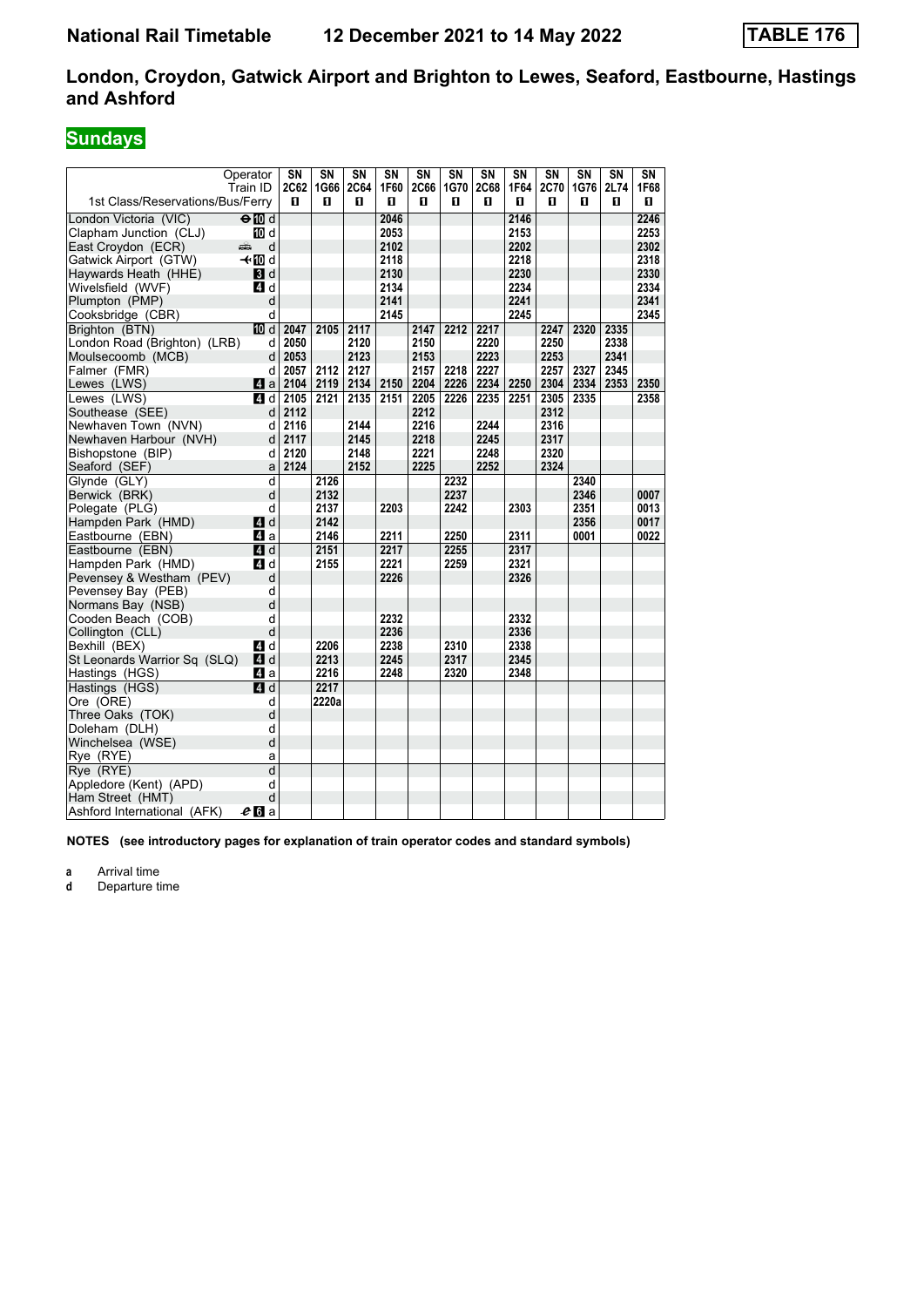### **Mondays to Fridays**

|                                  | Operator         | $\overline{\text{SN}}$ | $\overline{\text{SN}}$ | $\overline{\text{SN}}$   | $\overline{\text{SN}}$ | $\overline{\text{SN}}$ | $\overline{\text{SN}}$ | $\overline{\text{SN}}$ | $\overline{\text{SN}}$ | $\overline{\text{SN}}$ | $\overline{\text{SN}}$ | $\overline{\text{SN}}$ | $\overline{\text{SN}}$ | $\overline{\text{SN}}$ | $\overline{\text{SN}}$   | $\overline{\text{SN}}$ | $\overline{\text{SN}}$ | $\overline{\text{SN}}$ | $\overline{\text{SN}}$ |
|----------------------------------|------------------|------------------------|------------------------|--------------------------|------------------------|------------------------|------------------------|------------------------|------------------------|------------------------|------------------------|------------------------|------------------------|------------------------|--------------------------|------------------------|------------------------|------------------------|------------------------|
|                                  | Train ID         | 2C01                   | 1F01                   | 2C01                     | <b>2C03</b>            | 2F93                   | 2G01                   | 2C05                   | 1F05<br>в              | 2C07                   | 1F07                   | 2G03                   | 2C09                   | 1F99<br>D              | 2C09                     | 1G05                   | 2C11                   | <b>1F11</b>            | 2G07                   |
| Days of operation/Notes          |                  |                        | A<br>$\mathbf{u}$      |                          |                        | п                      | п                      |                        | $\mathbf{u}$           |                        | C<br>п                 | 0                      |                        | п                      |                          | п                      |                        | Е<br>$\mathbf{u}$      | 0                      |
| 1st Class/Reservations/Bus/Ferry |                  |                        |                        |                          |                        |                        |                        |                        |                        |                        |                        |                        |                        |                        |                          |                        |                        |                        |                        |
| Ashford International (AFK)      | $e$ d d          |                        |                        |                          |                        |                        |                        |                        |                        |                        |                        |                        |                        |                        |                          |                        |                        |                        |                        |
| Ham Street (HMT)                 | d                |                        |                        |                          |                        |                        |                        |                        |                        |                        |                        |                        |                        |                        |                          |                        |                        |                        |                        |
| Appledore (Kent) (APD)           | d                |                        |                        |                          |                        |                        |                        |                        |                        |                        |                        |                        |                        |                        |                          |                        |                        |                        |                        |
| Rye (RYE)                        | a                |                        |                        |                          |                        |                        |                        |                        |                        |                        |                        |                        |                        |                        |                          |                        |                        |                        |                        |
| Rye (RYE)                        | d                |                        |                        |                          |                        |                        |                        |                        |                        |                        |                        |                        |                        |                        |                          |                        |                        |                        |                        |
| Winchelsea (WSE)                 | d                |                        |                        |                          |                        |                        |                        |                        |                        |                        |                        |                        |                        |                        |                          |                        |                        |                        |                        |
| Doleham (DLH)                    | d                |                        |                        |                          |                        |                        |                        |                        |                        |                        |                        |                        |                        |                        |                          |                        |                        |                        |                        |
| Three Oaks (TOK)                 | d                |                        |                        |                          |                        |                        |                        |                        |                        |                        |                        |                        |                        |                        |                          |                        |                        |                        |                        |
| Ore (ORE)                        | d                |                        |                        |                          |                        |                        |                        |                        |                        |                        |                        |                        |                        |                        |                          | 0635                   |                        |                        |                        |
| Hastings (HGS)                   | ZI a             |                        |                        |                          |                        |                        |                        |                        |                        |                        |                        |                        |                        |                        |                          | 0638                   |                        |                        |                        |
| Hastings (HGS)                   | 4d               |                        |                        |                          |                        |                        |                        |                        | 0508                   |                        |                        | 0553                   |                        | 0610                   |                          | 0639                   |                        |                        | 0653                   |
| St Leonards Warrior Sq (SLQ)     | ZI d             |                        |                        |                          |                        |                        |                        |                        | 0511                   |                        |                        | 0556                   |                        | 0613                   |                          | 0642                   |                        |                        | 0656                   |
| Bexhill (BEX)                    | 4d               |                        |                        |                          |                        |                        |                        |                        | 0518                   |                        |                        | 0603                   |                        | 0620                   |                          | 0649                   |                        |                        | 0703                   |
| Collington (CLL)                 | d                |                        |                        |                          |                        |                        |                        |                        | 0521                   |                        |                        | 0606                   |                        | 0623                   |                          |                        |                        |                        | 0705                   |
| Cooden Beach (COB)               | d                |                        |                        |                          |                        |                        |                        |                        | 0524                   |                        |                        | 0609                   |                        | 0626                   |                          |                        |                        |                        | 0709                   |
| Normans Bay (NSB)                | d                |                        |                        |                          |                        |                        |                        |                        |                        |                        |                        |                        |                        |                        |                          |                        |                        |                        | 0713                   |
| Pevensey Bay (PEB)               | d                |                        |                        |                          |                        |                        |                        |                        |                        |                        |                        |                        |                        |                        |                          |                        |                        |                        |                        |
| Pevensey & Westham (PEV)         | d                |                        |                        |                          |                        |                        |                        |                        | 0531                   |                        |                        | 0616                   |                        | 0632                   |                          |                        |                        |                        | 0718                   |
| Hampden Park (HMD)               | $\blacksquare$ d |                        |                        |                          |                        |                        |                        |                        | 0536                   |                        |                        | 0621                   |                        | 0637                   |                          |                        |                        |                        | 0723                   |
| Eastbourne (EBN)                 | $\mathbf{A}$ a   |                        |                        |                          |                        |                        |                        |                        | 0541                   |                        |                        | 0625                   |                        | 0642                   |                          | 0704                   |                        |                        | 0727                   |
| Eastbourne (EBN)                 | 4d               |                        | 0449                   |                          |                        | 0520                   | 0540                   |                        | 0554                   |                        | 0620                   | 0632                   |                        | 0649                   |                          | 0709                   |                        | 0720                   | 0737                   |
| Hampden Park (HMD)               | <b>4</b> d       |                        | 0453                   |                          |                        | 0524                   | 0545                   |                        | 0558                   |                        | 0624                   | 0636                   |                        | 0653                   |                          |                        |                        | 0724                   | 0742                   |
| Polegate (PLG)                   | d                |                        | 0458                   |                          |                        | 0529                   | 0550                   |                        | 0603                   |                        | 0629                   | 0641                   |                        | 0658                   |                          | 0716                   |                        | 0729                   | 0747                   |
| Berwick (BRK)                    | d                |                        |                        |                          |                        | 0534                   | 0555                   |                        | 0608                   |                        | 0634                   | 0646                   |                        |                        |                          | 0721                   |                        | 0734                   | 0752                   |
| Glynde (GLY)                     | d                |                        |                        |                          |                        | 0539                   | 0600                   |                        | 0614                   |                        | 0640                   | 0651                   |                        |                        |                          | 0727                   |                        | 0740                   | 0757                   |
| Seaford (SEF)                    | d                | 0450                   |                        |                          | 0525                   |                        |                        | 0555                   |                        | 0625                   |                        |                        | 0650                   |                        |                          |                        | 0723                   |                        |                        |
| Bishopstone (BIP)                | d                | 0452                   |                        |                          | 0527                   |                        |                        | 0557                   |                        | 0627                   |                        |                        | 0652                   |                        |                          |                        | 0725                   |                        |                        |
| Newhaven Harbour (NVH)           | d                | 0456                   |                        |                          |                        |                        |                        | 0601                   |                        |                        |                        |                        | 0656                   |                        |                          |                        |                        |                        |                        |
| Newhaven Town (NVN)              | d                | 0458                   |                        |                          | 0532                   |                        |                        | 0603                   |                        | 0632                   |                        |                        | 0658                   |                        |                          |                        | 0730                   |                        |                        |
| Southease (SEE)                  | d                |                        |                        |                          |                        |                        |                        |                        |                        |                        |                        |                        | 0702                   |                        |                          |                        | 0734                   |                        |                        |
| Lewes (LWS)                      | $\blacksquare$ a | 0507                   | 0511                   | $\overline{\phantom{0}}$ | 0542                   | 0545                   | 0606                   | 0612                   | 0619                   | 0642                   | 0645                   | 0657                   | 0708                   | 0712                   | $\overline{\phantom{0}}$ | 0732                   | 0741                   | 0745                   | 0803                   |
| Lewes (LWS)                      | 4 d              | 0515                   | 0511                   | 0515                     | 0542                   | 0545                   | 0607                   | 0613                   | 0620                   | 0642                   | 0646                   | 0700                   | 0716                   | 0716                   | 0716                     | 0733                   | 0743                   | 0746                   | 0803                   |
| Falmer (FMR)                     | d                |                        |                        | 0522                     | 0550                   |                        | 0614                   | 0620                   |                        | 0650                   |                        | 0707                   | $\rightarrow$          |                        | 0723                     | 0740                   | 0750                   |                        | 0811                   |
| Moulsecoomb (MCB)                | d                |                        |                        | 0526                     | 0554                   |                        | 0618                   | 0624                   |                        | 0654                   |                        | 0712                   |                        |                        | 0727                     | 0744                   | 0754                   |                        | 0815                   |
| London Road (Brighton) (LRB)     | d                |                        |                        | 0529                     | 0556                   |                        | 0621                   | 0627                   |                        | 0656                   |                        |                        |                        |                        | 0730                     |                        | 0757                   |                        |                        |
|                                  | 吅 a              |                        |                        | 0533                     | 0601                   |                        | 0624                   | 0630                   |                        | 0700                   |                        | 0717                   |                        |                        | 0733                     | 0751                   | 0800                   |                        | 0820                   |
| Brighton (BTN)                   |                  |                        |                        |                          |                        |                        |                        |                        |                        |                        |                        |                        |                        |                        |                          |                        |                        |                        |                        |
| Cooksbridge (CBR)                | d                |                        |                        |                          |                        |                        |                        |                        | 0625                   |                        |                        |                        |                        | 0721                   |                          |                        |                        |                        |                        |
| Plumpton (PMP)                   | d                |                        | 0520                   |                          |                        | 0553                   |                        |                        | 0631                   |                        | 0654                   |                        |                        |                        |                          |                        |                        | 0754                   |                        |
| Wivelsfield (WVF)                | $\mathbf{A}$ a   |                        |                        |                          |                        | 0601                   |                        |                        | 0638                   |                        | 0701                   |                        |                        | 0731                   |                          |                        |                        | 0801                   |                        |
| Haywards Heath (HHE)             | <b>B</b> la      |                        | 0530                   |                          |                        | 0605                   |                        |                        | 0644                   |                        | 0706                   |                        |                        | 0736                   |                          |                        |                        | 0806                   |                        |
| Gatwick Airport (GTW)            | –≁ilDia          |                        | 0550                   |                          |                        | 0624f                  |                        |                        | 0702                   |                        | 0720                   |                        |                        | 0750                   |                          |                        |                        | 0820                   |                        |
| East Croydon (ECR)               | æ<br>a           |                        | 0605                   |                          |                        | 0640f                  |                        |                        | 0718                   |                        | 0738                   |                        |                        | 0808                   |                          |                        |                        | 0838                   |                        |
| Clapham Junction (CLJ)           | <b>ID</b> a      |                        | 0617                   |                          |                        | 0658f                  |                        |                        | 0728                   |                        | 0749                   |                        |                        | 0819                   |                          |                        |                        | 0849                   |                        |
| London Victoria  (VIC)           | $\bigoplus$ a    |                        | 0625                   |                          |                        | 0705f                  |                        |                        | 0735                   |                        | 0758                   |                        |                        | 0828                   |                          |                        |                        | 0858                   |                        |

**NOTES (see introductory pages for explanation of train operator codes and standard symbols)**

**a** Arrival time

**d** Departure time<br>**f** Change at Hay

**I** Change at Haywards Heath

**A** Also calls at Three Bridges 0545 and Selhurst 0608

**B** Also calls at Balcombe 0651 and Three Bridges 065

**C** Also calls at Horley 0723<br>**D** Also calls at Horley 0753

**D** Also calls at Horley 053

**E** Also calls at Horley 0823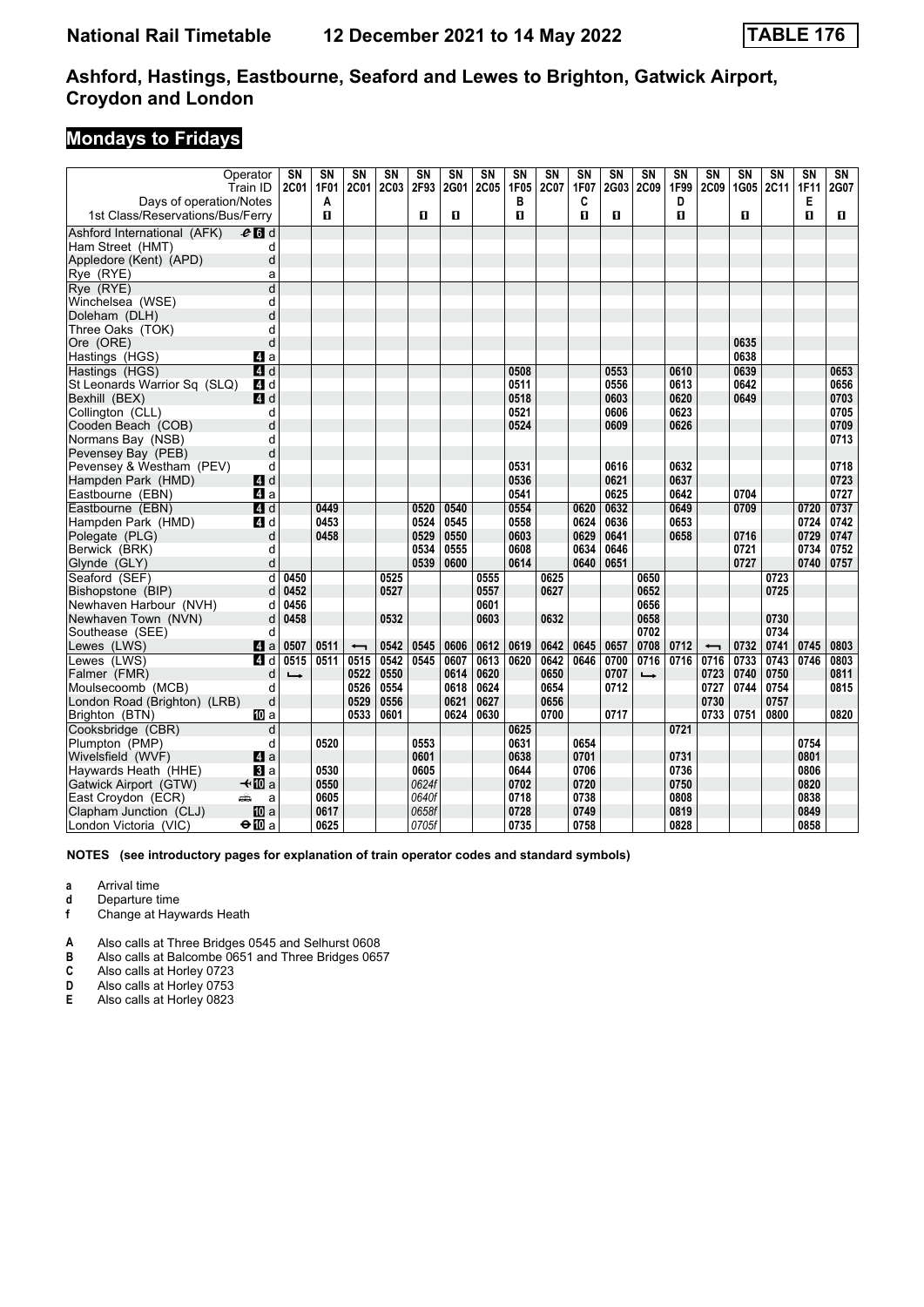## **Mondays to Fridays**

|                                  | Operator         | $\overline{\text{SN}}$ | $\overline{\text{SN}}$ | $\overline{\text{SN}}$ | $\overline{\text{SN}}$ | $\overline{\text{SN}}$ | $\overline{\text{SN}}$ | $\overline{\text{SN}}$ | $\overline{\text{SN}}$ | $\overline{\text{SN}}$ | $\overline{\text{SN}}$ | $\overline{\text{SN}}$ | $\overline{\text{SN}}$ | $\overline{\text{SN}}$ | $\overline{\text{SN}}$ | $\overline{\text{SN}}$ | $\overline{\text{SN}}$ | $\overline{\text{SN}}$ | $\overline{\text{SN}}$ |
|----------------------------------|------------------|------------------------|------------------------|------------------------|------------------------|------------------------|------------------------|------------------------|------------------------|------------------------|------------------------|------------------------|------------------------|------------------------|------------------------|------------------------|------------------------|------------------------|------------------------|
|                                  | Train ID         |                        | 2D03 2C13              | 1F13                   | 1G09                   | 2C15                   | 1F15                   | 2G11                   | 2D07                   | 2C17                   | 1F17                   | 1G13                   | 2C19                   | 1F19                   | 2G15                   | 2D11                   | 2C21                   | 1F21                   | 1G17                   |
| Days of operation/Notes          |                  |                        |                        | F                      |                        |                        |                        |                        |                        |                        |                        |                        |                        |                        |                        |                        |                        |                        |                        |
| 1st Class/Reservations/Bus/Ferry |                  |                        |                        | п                      | п                      |                        | п                      | п                      |                        |                        | $\mathbf{u}$           | п                      |                        | п                      | п                      |                        |                        | $\mathbf{u}$           | П.                     |
| Ashford International (AFK)      | $e$ d d          | 0615                   |                        |                        |                        |                        |                        |                        | 0722                   |                        |                        |                        |                        |                        |                        | 0825                   |                        |                        |                        |
| Ham Street (HMT)                 | d                | 0623                   |                        |                        |                        |                        |                        |                        | 0730                   |                        |                        |                        |                        |                        |                        | 0833                   |                        |                        |                        |
| Appledore (Kent) (APD)           | d                | 0627                   |                        |                        |                        |                        |                        |                        | 0734                   |                        |                        |                        |                        |                        |                        | 0837                   |                        |                        |                        |
| Rye (RYE)                        | a                | 0636                   |                        |                        |                        |                        |                        |                        | 0743                   |                        |                        |                        |                        |                        |                        | 0846                   |                        |                        |                        |
| Rye (RYE)                        | d                | 0639                   |                        |                        |                        |                        |                        |                        | 0745                   |                        |                        |                        |                        |                        |                        | 0848                   |                        |                        |                        |
| Winchelsea (WSE)                 | d                | 0643                   |                        |                        |                        |                        |                        |                        | 0748                   |                        |                        |                        |                        |                        |                        | 0851                   |                        |                        |                        |
| Doleham (DLH)                    | d                | 0649                   |                        |                        |                        |                        |                        |                        | 0755                   |                        |                        |                        |                        |                        |                        | 0858                   |                        |                        |                        |
| Three Oaks (TOK)                 | d                | 0653                   |                        |                        |                        |                        |                        |                        | 0758                   |                        |                        |                        |                        |                        |                        | 0901                   |                        |                        |                        |
| Ore (ORE)                        | d                | 0700                   |                        | 0711                   | 0735                   |                        |                        |                        | 0805                   |                        | 0818                   | 0836                   |                        |                        |                        | 0907                   |                        | 0918                   | 0935                   |
| Hastings (HGS)                   | <b>ZI</b> a      | 0703                   |                        | 0714                   | 0738                   |                        |                        |                        | 0808                   |                        | 0821                   | 0839                   |                        |                        |                        | 0910                   |                        | 0921                   | 0938                   |
| Hastings (HGS)                   | <b>4</b> d       | 0709                   |                        | 0715                   | 0739                   |                        |                        | 0755                   | 0809                   |                        | 0822                   | 0840                   |                        |                        | 0855                   | 0910                   |                        | 0922                   | 0939                   |
| St Leonards Warrior Sq (SLQ)     | 4 d              | 0712                   |                        | 0718                   | 0742                   |                        |                        | 0758                   | 0812                   |                        | 0825                   | 0843                   |                        |                        | 0858                   | 0914                   |                        | 0925                   | 0942                   |
| Bexhill (BEX)                    | 4 d              | 0720                   |                        | 0725                   | 0749                   |                        |                        | 0805                   | 0820                   |                        | 0833                   | 0850                   |                        |                        | 0905                   | 0921                   |                        | 0938c                  | 0950                   |
| Collington (CLL)                 | d                | 0722                   |                        | 0728                   |                        |                        |                        | 0808                   | 0823                   |                        | 0835                   |                        |                        |                        | 0908                   | 0924                   |                        | 0940                   |                        |
| Cooden Beach (COB)               | d                | 0725                   |                        | 0732                   |                        |                        |                        | 0811                   | 0826                   |                        | 0838                   |                        |                        |                        | 0911                   | 0927                   |                        | 0943                   |                        |
| Normans Bay (NSB)                | d                |                        |                        |                        |                        |                        |                        | 0815                   |                        |                        |                        |                        |                        |                        | 0915                   |                        |                        |                        |                        |
| Pevensey Bay (PEB)               | d                |                        |                        |                        |                        |                        |                        | 0818                   |                        |                        |                        |                        |                        |                        | 0918                   |                        |                        |                        |                        |
| Pevensey & Westham (PEV)         | d                | 0732                   |                        | 0738                   |                        |                        |                        | 0821                   | 0833                   |                        | 0845                   |                        |                        |                        | 0921                   | 0933                   |                        | 0950                   |                        |
| Hampden Park (HMD)               | 4d               | 0738                   |                        |                        |                        |                        |                        | 0826                   | 0839                   |                        | 0850                   |                        |                        |                        | 0926                   | 0939                   |                        | 0955                   |                        |
| Eastbourne (EBN)                 | ZI a             | 0742                   |                        | 0746                   | 0804                   |                        |                        | 0830                   | 0843                   |                        | 0854                   | 0905                   |                        |                        | 0930                   | 0943                   |                        | 1000                   | 1005                   |
| Eastbourne (EBN)                 | 4d               |                        |                        | 0752                   | 0809                   |                        | 0835                   | 0839                   |                        |                        | 0900                   | 0909                   |                        | 0935                   | 0939                   |                        |                        | 1006                   | 1010                   |
| Hampden Park (HMD)               | 4d               |                        |                        | 0756                   |                        |                        | 0839                   | 0843                   |                        |                        |                        |                        |                        | 0939                   | 0943                   |                        |                        |                        |                        |
| Polegate (PLG)                   | d                |                        |                        | 0801                   | 0816                   |                        | 0844                   | 0848                   |                        |                        | 0907                   | 0917                   |                        | 0944                   | 0948                   |                        |                        | 1013                   | 1017                   |
| Berwick (BRK)                    | d                |                        |                        |                        | 0821                   |                        |                        | 0853                   |                        |                        |                        |                        |                        |                        | 0953                   |                        |                        |                        |                        |
| Glynde (GLY)                     | d                |                        |                        |                        | 0827                   |                        |                        | 0858                   |                        |                        |                        | 0926                   |                        |                        | 0958                   |                        |                        |                        | 1026                   |
| Seaford (SEF)                    | d                |                        | 0753                   |                        |                        | 0823                   |                        |                        |                        | 0853                   |                        |                        | 0925                   |                        |                        |                        | 0953                   |                        |                        |
| Bishopstone (BIP)                | d                |                        | 0755                   |                        |                        | 0825                   |                        |                        |                        | 0855                   |                        |                        | 0927                   |                        |                        |                        | 0955                   |                        |                        |
| Newhaven Harbour (NVH)           | d                |                        | 0759                   |                        |                        |                        |                        |                        |                        | 0859                   |                        |                        |                        |                        |                        |                        |                        |                        |                        |
| Newhaven Town (NVN)              | d                |                        | 0801                   |                        |                        | 0830                   |                        |                        |                        | 0901                   |                        |                        | 0932                   |                        |                        |                        | 1000                   |                        |                        |
| Southease (SEE)                  | d                |                        | 0805                   |                        |                        | 0834                   |                        |                        |                        | 0905                   |                        |                        |                        |                        |                        |                        | 1004                   |                        |                        |
| Lewes (LWS)                      | $\blacksquare$ a |                        | 0811                   | 0814                   | 0832                   | 0841                   | 0856                   | 0904                   |                        | 0911                   | 0920                   | 0932                   | 0941                   | 0956                   | 1004                   |                        | 1011                   | 1026                   | 1032                   |
| Lewes (LWS)                      | 4 d              |                        | 0813                   | 0815                   | 0833                   | 0843                   | 0857                   | 0904                   |                        | 0913                   | 0921                   | 0933                   | 0943                   | 0957                   | 1004                   |                        | 1013                   | 1027                   | 1033                   |
| Falmer (FMR)                     | d                |                        | 0820                   |                        | 0840                   | 0850                   |                        | 0911                   |                        | 0920                   |                        | 0941                   | 0950                   |                        | 1011                   |                        | 1020                   |                        | 1041                   |
| Moulsecoomb (MCB)                | d                |                        | 0824                   |                        | 0844                   | 0854                   |                        | 0915                   |                        | 0924                   |                        | 0945                   | 0954                   |                        | 1015                   |                        | 1024                   |                        |                        |
| London Road (Brighton) (LRB)     | d                |                        | 0827                   |                        |                        | 0857                   |                        |                        |                        | 0927                   |                        |                        | 0957                   |                        |                        |                        | 1027                   |                        |                        |
| Brighton (BTN)                   | - TD a           |                        | 0830                   |                        | 0849                   | 0900                   |                        | 0920                   |                        | 0930                   |                        | 0949                   | 1000                   |                        | 1020                   |                        | 1030                   |                        | 1048                   |
| Cooksbridge (CBR)                | d                |                        |                        | 0820                   |                        |                        | 0903                   |                        |                        |                        |                        |                        |                        | 1003                   |                        |                        |                        |                        |                        |
| Plumpton (PMP)                   | d                |                        |                        | 0826                   |                        |                        |                        |                        |                        |                        | 0929                   |                        |                        |                        |                        |                        |                        | 1035                   |                        |
| Wivelsfield (WVF)                | 4a               |                        |                        | 0833                   |                        |                        | 0915                   |                        |                        |                        |                        |                        |                        | 1014                   |                        |                        |                        | 1044                   |                        |
| Haywards Heath (HHE)             | <b>B</b> la      |                        |                        | 0838                   |                        |                        | 0919                   |                        |                        |                        | 0941                   |                        |                        | 1019                   |                        |                        |                        | 1049                   |                        |
| Gatwick Airport (GTW)            | —t∙M⊡a           |                        |                        | 0850                   |                        |                        | 0931                   |                        |                        |                        | 0957                   |                        |                        | 1031                   |                        |                        |                        | 1101                   |                        |
| East Croydon (ECR)               | پیش<br>a         |                        |                        | 0909                   |                        |                        | 0948                   |                        |                        |                        | 1012                   |                        |                        | 1048                   |                        |                        |                        | 1118                   |                        |
| Clapham Junction (CLJ)           | <b>ID</b> a      |                        |                        | 0919                   |                        |                        | 0958                   |                        |                        |                        | 1022                   |                        |                        | 1058                   |                        |                        |                        | 1128                   |                        |
| London Victoria (VIC)            | $\bigoplus$ a    |                        |                        | 0928                   |                        |                        | 1006                   |                        |                        |                        | 1029                   |                        |                        | 1106                   |                        |                        |                        | 1136                   |                        |

**NOTES (see introductory pages for explanation of train operator codes and standard symbols)**

**a** Arrival time

**d** Departure time<br>**c** Arrives 6 minute

Arrives 6 minutes earlier

**)** Also calls at Horley 0854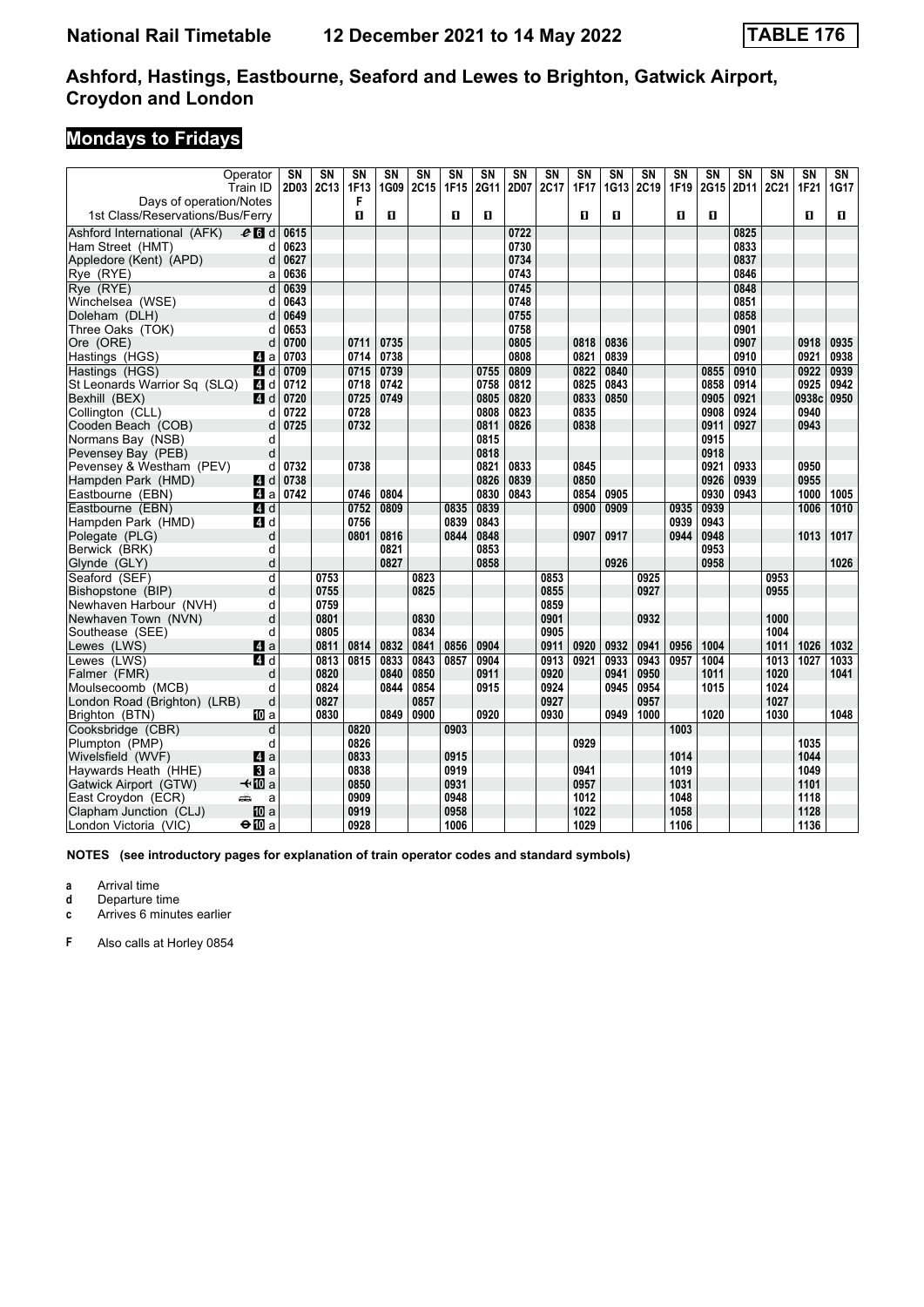## **Mondays to Fridays**

| Operator                                | $\overline{\text{SN}}$ | $\overline{\text{SN}}$ | $\overline{\text{SN}}$ | $\overline{\text{SN}}$ | $\overline{\text{SN}}$ | $\overline{\text{SN}}$ | $\overline{\text{SN}}$ | $\overline{\text{SN}}$ | $\overline{\text{SN}}$ | $\overline{\text{SN}}$ | $\overline{\text{SN}}$ | $\overline{\text{SN}}$ | $\overline{\text{SN}}$ | $\overline{\text{SN}}$ | $\overline{\text{SN}}$ | $\overline{\text{SN}}$ | $\overline{\text{SN}}$ | $\overline{\text{SN}}$ |
|-----------------------------------------|------------------------|------------------------|------------------------|------------------------|------------------------|------------------------|------------------------|------------------------|------------------------|------------------------|------------------------|------------------------|------------------------|------------------------|------------------------|------------------------|------------------------|------------------------|
| Train ID                                | 2C23                   | 2G19                   | 2D15                   | 2C25                   | 1F25                   | 2C27                   | 2G23                   | 2D19                   | 2C29                   | 1F29                   | 2C31                   | 2G27                   | 2D <sub>23</sub>       | 2C33                   | 1F33                   | 2C35                   | <b>1F35</b>            | 2G31                   |
| 1st Class/Reservations/Bus/Ferry        |                        | п                      |                        |                        | п                      |                        | п                      |                        |                        | п                      |                        | п                      |                        |                        | п                      |                        | п                      | п                      |
| $e$ $d$<br>Ashford International (AFK)  |                        |                        | 0925                   |                        |                        |                        |                        | 1025                   |                        |                        |                        |                        | 1125                   |                        |                        |                        |                        |                        |
| Ham Street (HMT)<br>d                   |                        |                        | 0933                   |                        |                        |                        |                        | 1033                   |                        |                        |                        |                        | 1133                   |                        |                        |                        |                        |                        |
| d<br>Appledore (Kent) (APD)             |                        |                        | 0937                   |                        |                        |                        |                        | 1037                   |                        |                        |                        |                        | 1137                   |                        |                        |                        |                        |                        |
| Rye (RYE)<br>a                          |                        |                        | 0946                   |                        |                        |                        |                        | 1046                   |                        |                        |                        |                        | 1146                   |                        |                        |                        |                        |                        |
| d<br>Rye (RYE)                          |                        |                        | 0948                   |                        |                        |                        |                        | 1047                   |                        |                        |                        |                        | 1147                   |                        |                        |                        |                        |                        |
| Winchelsea (WSE)<br>d                   |                        |                        |                        |                        |                        |                        |                        | 1050                   |                        |                        |                        |                        |                        |                        |                        |                        |                        |                        |
| Doleham (DLH)<br>d                      |                        |                        |                        |                        |                        |                        |                        |                        |                        |                        |                        |                        |                        |                        |                        |                        |                        |                        |
| Three Oaks (TOK)<br>d                   |                        |                        | 0958                   |                        |                        |                        |                        |                        |                        |                        |                        |                        | 1157                   |                        |                        |                        |                        |                        |
| Ore (ORE)<br>d                          |                        |                        | 1004                   |                        | 1020                   |                        |                        | 1104                   |                        | 1120                   |                        |                        | 1204                   |                        | 1220                   |                        |                        |                        |
| Hastings (HGS)<br>ZI a                  |                        |                        | 1007                   |                        | 1023                   |                        |                        | 1107                   |                        | 1123                   |                        |                        | 1207                   |                        | 1223                   |                        |                        |                        |
| Hastings (HGS)<br>$\blacksquare$ d      |                        | 1002                   | 1008                   |                        | 1023                   |                        | 1102                   | 1108                   |                        | 1123                   |                        | 1202                   | 1208                   |                        | 1223                   |                        |                        | 1302                   |
| St Leonards Warrior Sq (SLQ)<br>ZI d    |                        | 1006                   | 1011                   |                        | 1028                   |                        | 1105                   | 1111                   |                        | 1128                   |                        | 1206                   | 1211                   |                        | 1228                   |                        |                        | 1306                   |
| Bexhill (BEX)<br>4d                     |                        | 1014                   | 1019                   |                        | 1038e                  |                        | 1114                   | 1119                   |                        | 1138e                  |                        | 1214                   | 1219                   |                        | 1238e                  |                        |                        | 1314                   |
| Collington (CLL)<br>d                   |                        |                        | 1021                   |                        | 1040                   |                        |                        | 1121                   |                        | 1140                   |                        |                        | 1221                   |                        | 1240                   |                        |                        |                        |
| d<br>Cooden Beach (COB)                 |                        |                        | 1024                   |                        | 1043                   |                        |                        | 1124                   |                        | 1143                   |                        |                        | 1224                   |                        | 1243                   |                        |                        |                        |
| Normans Bay (NSB)<br>d                  |                        |                        | 1028                   |                        |                        |                        |                        | 1128                   |                        |                        |                        |                        | 1228                   |                        |                        |                        |                        |                        |
| d<br>Pevensey Bay (PEB)                 |                        |                        |                        |                        |                        |                        |                        |                        |                        |                        |                        |                        |                        |                        |                        |                        |                        |                        |
| Pevensey & Westham (PEV)<br>d           |                        | 1022                   | 1033                   |                        | 1050                   |                        | 1122                   | 1133                   |                        | 1150                   |                        | 1222                   | 1233                   |                        | 1250                   |                        |                        | 1322                   |
| 4 d<br>Hampden Park (HMD)               |                        | 1028                   | 1038                   |                        | 1055                   |                        | 1128                   | 1138                   |                        | 1155                   |                        | 1228                   | 1238                   |                        | 1255                   |                        |                        | 1328                   |
| Eastbourne (EBN)<br>ZI a                |                        | 1032                   | 1043                   |                        | 1100                   |                        | 1132                   | 1143                   |                        | 1200                   |                        | 1232                   | 1243                   |                        | 1300                   |                        |                        | 1332                   |
| Eastbourne (EBN)<br>4d                  |                        | 1039                   |                        |                        | 1106                   |                        | 1139                   |                        |                        | 1206                   |                        | 1239                   |                        |                        | 1306                   |                        | 1335                   | 1339                   |
| Hampden Park (HMD)<br>4d                |                        | 1043                   |                        |                        |                        |                        | 1143                   |                        |                        |                        |                        | 1243                   |                        |                        |                        |                        | 1339                   | 1343                   |
| Polegate (PLG)<br>d                     |                        | 1048                   |                        |                        | 1113                   |                        | 1148                   |                        |                        | 1213                   |                        | 1248                   |                        |                        | 1313                   |                        | 1344                   | 1348                   |
| Berwick (BRK)<br>d                      |                        | 1053                   |                        |                        |                        |                        | 1153                   |                        |                        |                        |                        | 1253                   |                        |                        |                        |                        |                        | 1353                   |
| d<br>Glynde (GLY)                       |                        | 1058                   |                        |                        |                        |                        | 1158                   |                        |                        |                        |                        | 1258                   |                        |                        |                        |                        |                        | 1358                   |
| d<br>Seaford (SEF)                      | 1025                   |                        |                        | 1053                   |                        | 1125                   |                        |                        | 1153                   |                        | 1225                   |                        |                        |                        |                        | 1325                   |                        |                        |
| Bishopstone (BIP)<br>d                  | 1027                   |                        |                        | 1055                   |                        | 1127                   |                        |                        | 1155                   |                        | 1227                   |                        |                        |                        |                        | 1327                   |                        |                        |
| Newhaven Harbour (NVH)<br>d             |                        |                        |                        |                        |                        |                        |                        |                        |                        |                        |                        |                        |                        | 1258                   |                        |                        |                        |                        |
| Newhaven Town (NVN)<br>d                | 1032                   |                        |                        | 1100                   |                        | 1132                   |                        |                        | 1200                   |                        | 1232                   |                        |                        | 1300                   |                        | 1332                   |                        |                        |
| Southease (SEE)<br>d                    |                        |                        |                        | 1104                   |                        |                        |                        |                        | 1204                   |                        |                        |                        |                        | 1304                   |                        |                        |                        |                        |
| Lewes (LWS)<br>ZI a                     | 1041                   | 1104                   |                        | 1111                   | 1126                   | 1142                   | 1204                   |                        | 1211                   | 1227                   | 1242                   | 1304                   |                        | 1311                   | 1326                   | 1342                   | 1356                   | 1404                   |
| Lewes (LWS)<br>4d                       | 1043                   | 1104                   |                        | 1113                   | $\frac{1127}{2}$       | 1143                   | 1204                   |                        | 1213                   | 1228                   | 1243                   | 1304                   |                        | 1313                   | 1327                   | 1343                   | 1357                   | 1404                   |
| Falmer (FMR)<br>d                       | 1050                   | 1112                   |                        | 1120                   |                        | 1150                   | 1212                   |                        | 1220                   |                        | 1250                   | 1312                   |                        | 1320                   |                        | 1350                   |                        | 1412                   |
| Moulsecoomb (MCB)<br>d                  | 1054                   | 1116                   |                        | 1124                   |                        | 1154                   | 1216                   |                        | 1224                   |                        | 1254                   | 1316                   |                        | 1324                   |                        | 1354                   |                        | 1416                   |
| London Road (Brighton) (LRB)<br>d       | 1057                   |                        |                        | 1127                   |                        | 1157                   |                        |                        | 1227                   |                        | 1257                   |                        |                        | 1327                   |                        | 1357                   |                        |                        |
| Brighton (BTN)<br><b>ID</b> a           | 1100                   | 1120                   |                        | 1130                   |                        | 1200                   | 1220                   |                        | 1230                   |                        | 1300                   | 1320                   |                        | 1330                   |                        | 1400                   |                        | 1420                   |
| Cooksbridge (CBR)<br>d                  |                        |                        |                        |                        | 1132                   |                        |                        |                        |                        | 1233                   |                        |                        |                        |                        |                        |                        | 1403                   |                        |
| Plumpton (PMP)<br>d                     |                        |                        |                        |                        | 1138                   |                        |                        |                        |                        | 1239                   |                        |                        |                        |                        | 1335                   |                        |                        |                        |
| 4a<br>Wivelsfield (WVF)                 |                        |                        |                        |                        | 1145                   |                        |                        |                        |                        | 1245                   |                        |                        |                        |                        | 1344                   |                        | 1414                   |                        |
| Haywards Heath (HHE)<br>$\bf{B}$ a      |                        |                        |                        |                        | 1150                   |                        |                        |                        |                        | 1250                   |                        |                        |                        |                        | 1349                   |                        | 1419                   |                        |
| Gatwick Airport (GTW)<br>–⊀Ma           |                        |                        |                        |                        | 1202                   |                        |                        |                        |                        | 1302                   |                        |                        |                        |                        | 1401                   |                        | 1431                   |                        |
| East Croydon (ECR)<br>æ<br>a            |                        |                        |                        |                        | 1218                   |                        |                        |                        |                        | 1318                   |                        |                        |                        |                        | 1418                   |                        | 1448                   |                        |
| <b>ID</b> a<br>Clapham Junction (CLJ)   |                        |                        |                        |                        | 1228                   |                        |                        |                        |                        | 1328                   |                        |                        |                        |                        | 1428                   |                        | 1458                   |                        |
| London Victoria (VIC)<br>$\Theta$ III a |                        |                        |                        |                        | 1236                   |                        |                        |                        |                        | 1336                   |                        |                        |                        |                        | 1436                   |                        | 1506                   |                        |

**NOTES (see introductory pages for explanation of train operator codes and standard symbols)**

**a** Arrival time<br>**d** Departure time

**d** Departure time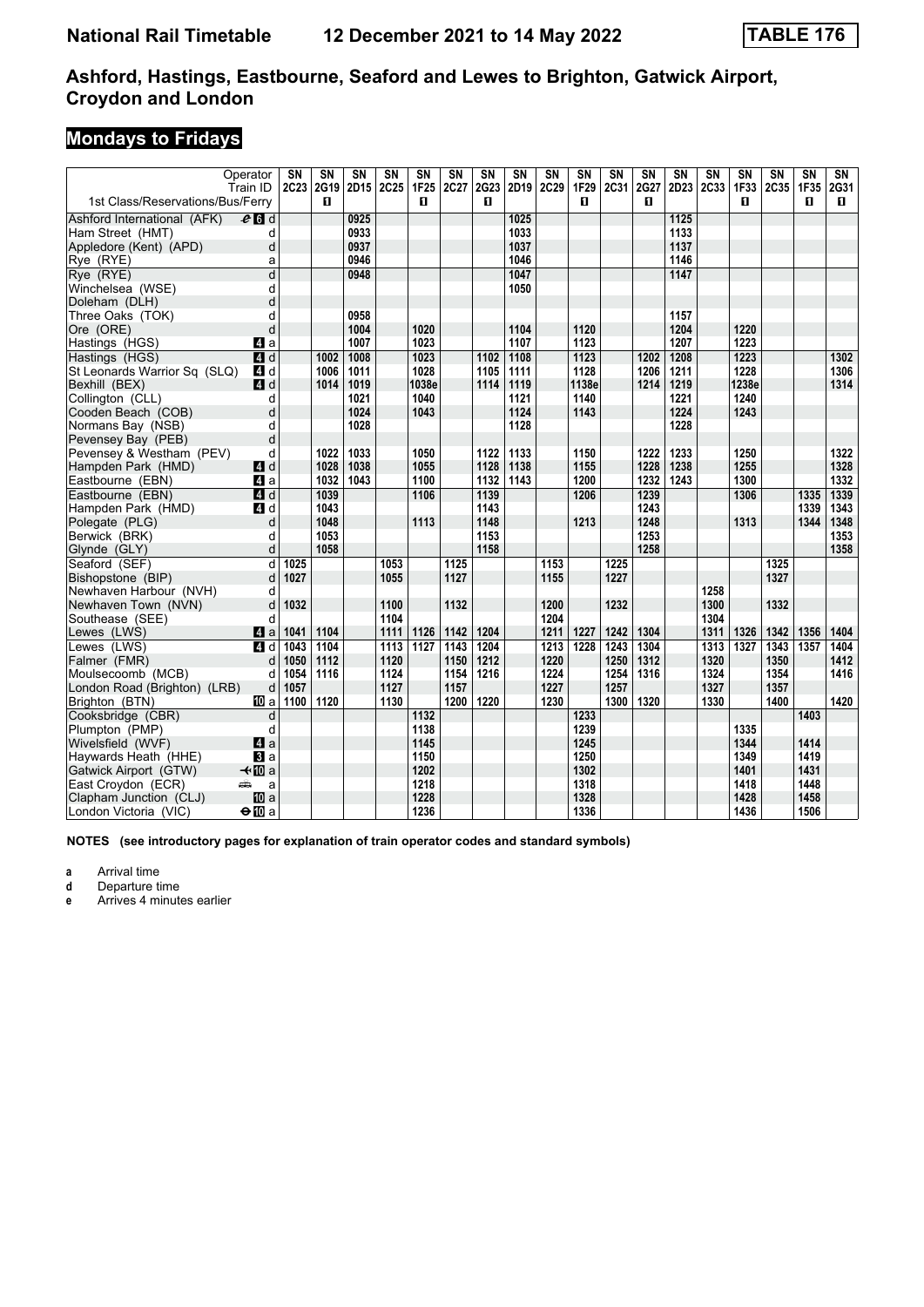## **Mondays to Fridays**

|                                   | Operator         | $\overline{\text{SN}}$ | $\overline{\text{SN}}$ | $\overline{\text{SN}}$ | $\overline{\text{SN}}$ | $\overline{\text{SN}}$ | $\overline{\text{SN}}$ | $\overline{\text{SN}}$ | $\overline{\text{SN}}$ | $\overline{\text{SN}}$ | SN          | $\overline{\text{SN}}$ | $\overline{\text{SN}}$ | $\overline{\text{SN}}$ | $\overline{\text{SN}}$ | $\overline{\text{SN}}$ | $\overline{\text{SN}}$ | $\overline{\text{SN}}$ | $\overline{\text{SN}}$ |
|-----------------------------------|------------------|------------------------|------------------------|------------------------|------------------------|------------------------|------------------------|------------------------|------------------------|------------------------|-------------|------------------------|------------------------|------------------------|------------------------|------------------------|------------------------|------------------------|------------------------|
| 1st Class/Reservations/Bus/Ferry  | Train ID         | 2D27                   | 2C37                   | 1F37<br>п              | 2C39                   | 1F39<br>п              | 2G35<br>п              | 2D31                   | 2C41                   | 1F41<br>п              | <b>2C43</b> | 1F43                   | 2G39<br>п              | 2D35                   | <b>2C45</b>            | 1F45<br>п              | 2C47                   | <b>1F47</b><br>п       | 2G43                   |
|                                   |                  |                        |                        |                        |                        |                        |                        |                        |                        |                        |             | O.                     |                        |                        |                        |                        |                        |                        | П.                     |
| Ashford International (AFK)       | $e$ $d$          | 1225                   |                        |                        |                        |                        |                        | 1325                   |                        |                        |             |                        |                        | 1425                   |                        |                        |                        |                        |                        |
| Ham Street (HMT)                  | d<br>d           | 1233<br>1237           |                        |                        |                        |                        |                        | 1333<br>1337           |                        |                        |             |                        |                        | 1433<br>1437           |                        |                        |                        |                        |                        |
| Appledore (Kent) (APD)            |                  |                        |                        |                        |                        |                        |                        | 1346                   |                        |                        |             |                        |                        | 1446                   |                        |                        |                        |                        |                        |
| Rye (RYE)                         | a<br>d           | 1246<br>1247           |                        |                        |                        |                        |                        | 1347                   |                        |                        |             |                        |                        | 1447                   |                        |                        |                        |                        |                        |
| Rve (RYE)                         |                  |                        |                        |                        |                        |                        |                        |                        |                        |                        |             |                        |                        | 1450                   |                        |                        |                        |                        |                        |
| Winchelsea (WSE)<br>Doleham (DLH) | d<br>d           | 1250                   |                        |                        |                        |                        |                        |                        |                        |                        |             |                        |                        |                        |                        |                        |                        |                        |                        |
| Three Oaks (TOK)                  | d                |                        |                        |                        |                        |                        |                        | 1357                   |                        |                        |             |                        |                        | 1459                   |                        |                        |                        |                        |                        |
| Ore (ORE)                         | d                | 1304                   |                        | 1320                   |                        |                        |                        | 1404                   |                        | 1420                   |             |                        |                        | 1505                   |                        | 1520                   |                        |                        |                        |
| Hastings (HGS)                    | 4 a              | 1307                   |                        | 1323                   |                        |                        |                        | 1407                   |                        | 1423                   |             |                        |                        | 1508                   |                        | 1523                   |                        |                        |                        |
| Hastings (HGS)                    | <b>4</b> d       | 1308                   |                        | 1323                   |                        |                        | 1402                   | 1408                   |                        | 1423                   |             |                        | 1457                   | 1509                   |                        | 1523                   |                        |                        | 1557                   |
| St Leonards Warrior Sq (SLQ)      | 4 d              | 1311                   |                        | 1328                   |                        |                        | 1406                   | 1411                   |                        | 1428                   |             |                        | 1500                   | 1512                   |                        | 1528                   |                        |                        | 1600                   |
| Bexhill (BEX)                     | 4d               | 1319                   |                        | 1338e                  |                        |                        | 1414                   | 1419                   |                        | 1438e                  |             |                        | 1507                   | 1520                   |                        | 1536                   |                        |                        | 1607                   |
| Collington (CLL)                  | d                | 1321                   |                        | 1340                   |                        |                        |                        | 1421                   |                        | 1440                   |             |                        | 1510                   | 1522                   |                        | 1538                   |                        |                        | 1610                   |
| Cooden Beach (COB)                | d                | 1324                   |                        | 1343                   |                        |                        |                        | 1424                   |                        | 1443                   |             |                        | 1513                   | 1525                   |                        | 1541                   |                        |                        | 1613                   |
| Normans Bay (NSB)                 | d                | 1328                   |                        |                        |                        |                        |                        | 1428                   |                        |                        |             |                        | 1517                   |                        |                        | 1545                   |                        |                        | 1617                   |
| Pevensey Bay (PEB)                | d                |                        |                        |                        |                        |                        |                        |                        |                        |                        |             |                        | 1520                   |                        |                        |                        |                        |                        | 1620                   |
| Pevensey & Westham (PEV)          | d                | 1333                   |                        | 1350                   |                        |                        | 1422                   | 1433                   |                        | 1450                   |             |                        | 1523                   | 1532                   |                        | 1550                   |                        |                        | 1623                   |
| Hampden Park (HMD)                | 4d               | 1338                   |                        | 1355                   |                        |                        | 1428                   | 1438                   |                        | 1455                   |             |                        | 1528                   | 1538                   |                        | 1555                   |                        |                        | 1628                   |
| Eastbourne (EBN)                  | ZI a             | 1343                   |                        | 1400                   |                        |                        | 1432                   | 1443                   |                        | 1500                   |             |                        | 1532                   | 1543                   |                        | 1600                   |                        |                        | 1632                   |
| Eastbourne (EBN)                  | 4d               |                        |                        | 1406                   |                        | 1435                   | 1439                   |                        |                        | 1506                   |             | 1535                   | 1539                   |                        |                        | 1606                   |                        | 1635                   | 1639                   |
| Hampden Park (HMD)                | 4 d              |                        |                        |                        |                        | 1439                   | 1443                   |                        |                        |                        |             | 1539                   | 1543                   |                        |                        |                        |                        | 1639                   | 1643                   |
| Polegate (PLG)                    | d                |                        |                        | 1413                   |                        | 1444                   | 1448                   |                        |                        | 1513                   |             | 1544                   | 1548                   |                        |                        | 1613                   |                        | 1644                   | 1648                   |
| Berwick (BRK)                     | d                |                        |                        |                        |                        |                        | 1453                   |                        |                        |                        |             |                        | 1553                   |                        |                        |                        |                        |                        | 1653                   |
| Glynde (GLY)                      | d                |                        |                        |                        |                        |                        | 1458                   |                        |                        |                        |             |                        | 1558                   |                        |                        |                        |                        |                        | 1658                   |
| Seaford (SEF)                     | d                |                        | 1353                   |                        | 1425                   |                        |                        |                        | 1453                   |                        | 1525        |                        |                        |                        | 1553                   |                        | 1625                   |                        |                        |
| Bishopstone (BIP)                 | d                |                        | 1355                   |                        | 1427                   |                        |                        |                        | 1455                   |                        | 1527        |                        |                        |                        | 1555                   |                        | 1627                   |                        |                        |
| Newhaven Harbour (NVH)            | d                |                        |                        |                        |                        |                        |                        |                        |                        |                        |             |                        |                        |                        | 1559                   |                        |                        |                        |                        |
| Newhaven Town (NVN)               | d                |                        | 1400                   |                        | 1432                   |                        |                        |                        | 1500                   |                        | 1532        |                        |                        |                        | 1601                   |                        | 1632                   |                        |                        |
| Southease (SEE)                   | d                |                        | 1404                   |                        |                        |                        |                        |                        | 1504                   |                        |             |                        |                        |                        | 1605                   |                        |                        |                        |                        |
| Lewes (LWS)                       | $\blacksquare$ a |                        | 1411                   | 1426                   | 1441                   | 1456                   | 1504                   |                        | 1511                   | 1526                   | 1541        | 1556                   | 1604                   |                        | 1611                   | 1626                   | 1641                   | 1656                   | 1704                   |
| Lewes (LWS)                       | 4d               |                        | 1413                   | 1427                   | 1443                   | 1457                   | 1504                   |                        | 1513                   | 1527                   | 1543        | 1557                   | 1604                   |                        | 1613                   | 1627                   | 1643                   | 1657                   | 1704                   |
| Falmer (FMR)                      | d                |                        | 1420                   |                        | 1450                   |                        | 1512                   |                        | 1520                   |                        | 1550        |                        | 1612                   |                        | 1620                   |                        | 1650                   |                        | 1712                   |
| Moulsecoomb (MCB)                 | d                |                        | 1424                   |                        | 1454                   |                        | 1516                   |                        | 1524                   |                        | 1554        |                        | 1616                   |                        | 1624                   |                        | 1654                   |                        | 1716                   |
| London Road (Brighton) (LRB)      | d                |                        | 1427                   |                        | 1457                   |                        |                        |                        | 1527                   |                        | 1557        |                        |                        |                        | 1627                   |                        | 1657                   |                        |                        |
| Brighton (BTN)                    | <b>ID</b> a      |                        | 1430                   |                        | 1500                   |                        | 1520                   |                        | 1530                   |                        | 1600        |                        | 1620                   |                        | 1630                   |                        | 1700                   |                        | 1720                   |
| Cooksbridge (CBR)                 | d                |                        |                        |                        |                        | 1503                   |                        |                        |                        |                        |             | 1603                   |                        |                        |                        |                        |                        | 1703                   |                        |
| Plumpton (PMP)                    | d                |                        |                        | 1435                   |                        |                        |                        |                        |                        | 1535                   |             |                        |                        |                        |                        | 1635                   |                        |                        |                        |
| Wivelsfield (WVF)                 | ZI a             |                        |                        | 1444                   |                        | 1514                   |                        |                        |                        | 1544                   |             | 1615                   |                        |                        |                        | 1644                   |                        | 1714                   |                        |
| Haywards Heath (HHE)              | $\mathbf{B}$ a   |                        |                        | 1449                   |                        | 1519                   |                        |                        |                        | 1549                   |             | 1620                   |                        |                        |                        | 1649                   |                        | 1719                   |                        |
| Gatwick Airport (GTW)             | <b>√</b> t∐Da    |                        |                        | 1501                   |                        | 1531                   |                        |                        |                        | 1601                   |             | 1632                   |                        |                        |                        | 1701                   |                        | 1731                   |                        |
| East Croydon (ECR)                | پیش<br>a         |                        |                        | 1518                   |                        | 1548                   |                        |                        |                        | 1618                   |             | 1648                   |                        |                        |                        | 1718                   |                        | 1748                   |                        |
| Clapham Junction (CLJ)            | <b>ID</b> a      |                        |                        | 1528                   |                        | 1558                   |                        |                        |                        | 1628                   |             | 1658                   |                        |                        |                        | 1729                   |                        | 1758                   |                        |
| London Victoria (VIC)             | $\Theta$ III a   |                        |                        | 1536                   |                        | 1606                   |                        |                        |                        | 1638                   |             | 1708                   |                        |                        |                        | 1736                   |                        | 1805                   |                        |

**NOTES (see introductory pages for explanation of train operator codes and standard symbols)**

**a** Arrival time<br>**d** Departure time

**d** Departure time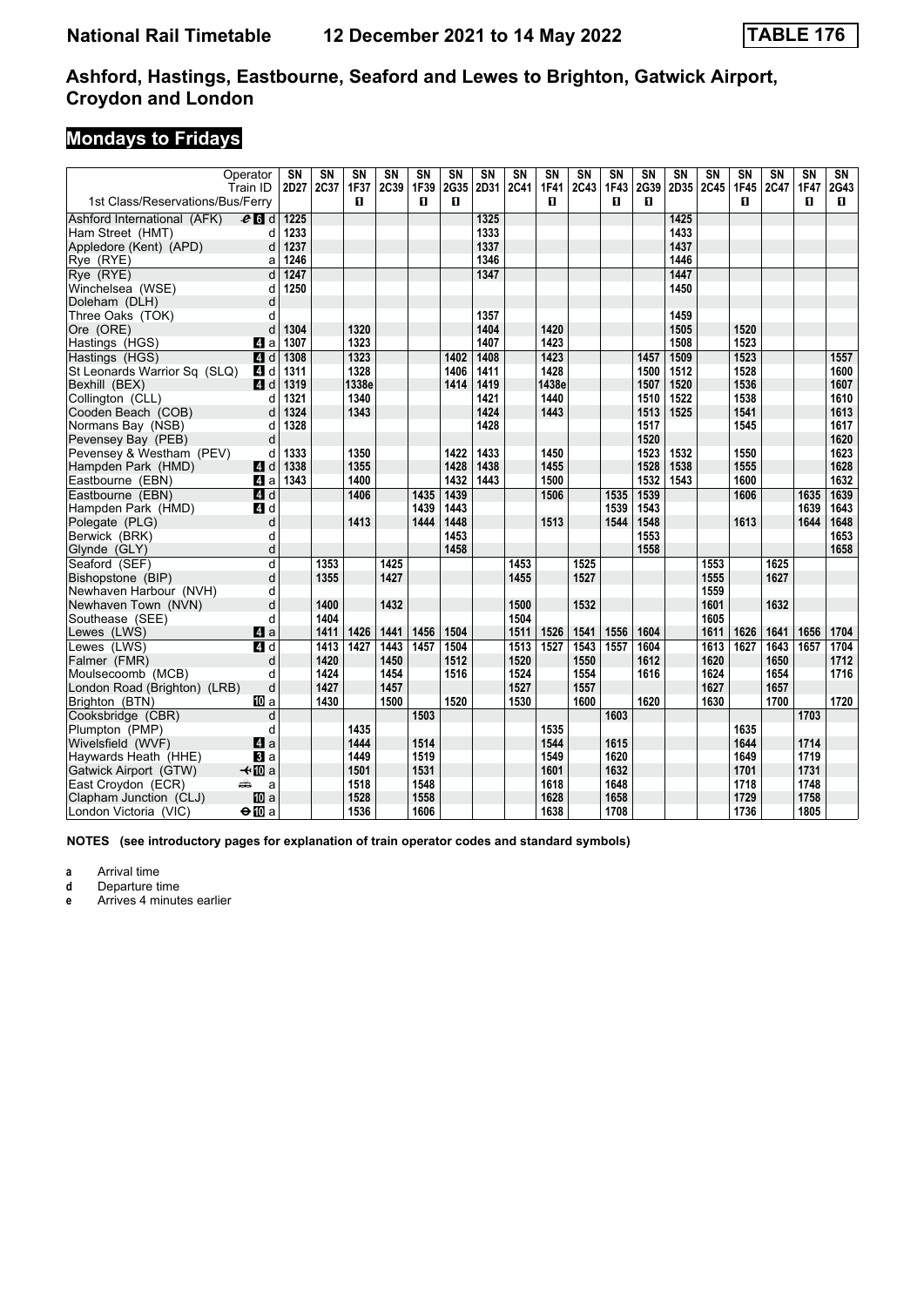## **Mondays to Fridays**

| Train ID<br>2D39   1G43   2C49<br>1st Class/Reservations/Bus/Ferry<br>п<br>п<br>п<br>п<br>п<br>п<br>п<br>п<br>$e$ $d$<br>1525<br>1625<br>1725<br>Ashford International (AFK)<br>1633<br>1733<br>1533<br>Ham Street (HMT)<br>d<br>1537<br>1637<br>1738<br>d<br>1646<br>1747<br>Rye (RYE)<br>1546<br>a<br>d<br>1547<br>1648<br>1749<br>1550<br>1651<br>1752<br>d<br>d<br>1559<br>1700<br>1800<br>d<br>1622<br>1706<br>1722<br>1736<br>1820<br>d<br>1605<br>1806<br>1625<br>1709<br>1725<br>1739<br>1809<br>1823<br>1608<br>41 a<br>1609<br>1626<br>1710<br>1726<br>1740<br>1810<br>1825<br><b>4</b> d<br>1657<br>1757<br>1828<br>1630<br>1713<br>1730<br>1743<br>1813<br>St Leonards Warrior Sq (SLQ)<br>4 d<br>1612<br>1700<br>1800<br>1750<br>1835<br>1638<br>1721<br>1738<br>1821<br><b>4</b> d<br>1620<br>1707<br>1807<br>1623<br>1640<br>1710<br>1724<br>1740<br>1753<br>1810<br>1823<br>1838<br>Collington (CLL)<br>d<br>1626<br>1643<br>1713<br>1727<br>1743<br>1813<br>1827<br>1841<br>Cooden Beach (COB)<br>d<br>1717<br>1817<br>Normans Bay (NSB)<br>d<br>d<br>Pevensey Bay (PEB)<br>1650<br>1734<br>1750<br>1822<br>1834<br>1847<br>Pevensey & Westham (PEV)<br>d<br>1633<br>1722<br><b>4</b> d<br>1640<br>1655<br>1728<br>1740<br>1755<br>1828<br>1840<br>1852<br>Hampden Park (HMD)<br>1644<br>1700<br>1732<br>1744<br>1800<br>1808<br>1832<br>1844<br>1857<br>Eastbourne (EBN)<br><b>Z</b> ∎a<br>Eastbourne (EBN)<br>1739<br>1840<br>1903<br>4d<br>1735<br>1806<br>1812<br>1835<br>1743<br>1839<br>1844<br>1907<br>Hampden Park (HMD)<br>4 d<br>1739<br>1810<br>1849<br>1744<br>1748<br>1814<br>1819<br>1844<br>1912<br>Polegate (PLG)<br>d<br>1753<br>1854<br>Berwick (BRK)<br>d<br>1758<br>1828<br>d<br>Glynde (GLY)<br>d<br>Seaford (SEF)<br>1655<br>1725<br>1755<br>1825<br>1856<br>d<br>1757<br>Bishopstone (BIP)<br>1657<br>1727<br>1827<br>1858<br>Newhaven Harbour (NVH)<br>1701<br>1801<br>d<br>1703<br>1732<br>1803<br>1832<br>1902<br>Newhaven Town (NVN)<br>d<br>1906<br>1707<br>1807<br>Southease (SEE)<br>d<br>1813<br>1827<br>1913<br>1925<br>4a<br>1713<br>1741<br>1756<br>1804<br>1834<br>1841<br>1856<br>1902<br>Lewes (LWS)<br>1743<br>1757<br>1804<br>1823<br>1827<br>1903<br>1914<br>Lewes (LWS)<br>$\blacksquare$<br>1714<br>1814<br>1834<br>1843<br>1857<br>1922<br>1812<br>1721<br>1821<br>1842<br>1850<br>1910<br>1921<br>1929<br>Falmer (FMR)<br>d<br>1750<br>1830<br>1914<br>1925<br>Moulsecoomb (MCB)<br>1725<br>1754<br>1816<br>1825<br>1835<br>1854<br>1933<br>d<br>1728<br>1857<br>1928<br>1936<br>d<br>1757<br>1828<br>1838<br>London Road (Brighton) (LRB)<br>1820<br>1849<br>1900<br>1919<br>1931<br>1939<br>1731<br>1800<br>1831<br>1842<br>Brighton (BTN)<br>100 a<br>Cooksbridge (CBR)<br>1803<br>1903<br>d<br>1835<br>1935<br>d<br>1808<br>Plumpton (PMP)<br>1943<br>Wivelsfield (WVF)<br>$\mathbf{A}$ a<br>1816<br>1845<br>1916<br>1850<br>1949<br>Haywards Heath (HHE)<br>1820<br>1920<br>BI a<br>1832<br>1901<br>1932<br>2001<br>Gatwick Airport (GTW)<br>$\mathcal{H}$ III a<br>1848<br>1918<br>2018<br>East Croydon (ECR)<br>1948<br>añ.<br>a |                        | Operator | SN | $\overline{\text{SN}}$ | $\overline{\text{SN}}$ | $\overline{\text{SN}}$ | $\overline{\text{SN}}$ | $\overline{\text{SN}}$ | $\overline{\text{SN}}$ | $\overline{\text{SN}}$ | $\overline{\text{SN}}$ | $\overline{\text{SN}}$ | $\overline{\text{SN}}$ | $\overline{\text{SN}}$ | $\overline{\text{SN}}$ | $\overline{\text{SN}}$ | $\overline{\text{SN}}$ | SN   | $\overline{\text{SN}}$ | $\overline{\text{SN}}$ |
|------------------------------------------------------------------------------------------------------------------------------------------------------------------------------------------------------------------------------------------------------------------------------------------------------------------------------------------------------------------------------------------------------------------------------------------------------------------------------------------------------------------------------------------------------------------------------------------------------------------------------------------------------------------------------------------------------------------------------------------------------------------------------------------------------------------------------------------------------------------------------------------------------------------------------------------------------------------------------------------------------------------------------------------------------------------------------------------------------------------------------------------------------------------------------------------------------------------------------------------------------------------------------------------------------------------------------------------------------------------------------------------------------------------------------------------------------------------------------------------------------------------------------------------------------------------------------------------------------------------------------------------------------------------------------------------------------------------------------------------------------------------------------------------------------------------------------------------------------------------------------------------------------------------------------------------------------------------------------------------------------------------------------------------------------------------------------------------------------------------------------------------------------------------------------------------------------------------------------------------------------------------------------------------------------------------------------------------------------------------------------------------------------------------------------------------------------------------------------------------------------------------------------------------------------------------------------------------------------------------------------------------------------------------------------------------------------------------------------------------------------------------------------------------------------------------------------------------------------------------------------------------------------------------------------------------------------------------------------------------------------------------------------------------------------------------------------------------------------|------------------------|----------|----|------------------------|------------------------|------------------------|------------------------|------------------------|------------------------|------------------------|------------------------|------------------------|------------------------|------------------------|------------------------|------------------------|------------------------|------|------------------------|------------------------|
|                                                                                                                                                                                                                                                                                                                                                                                                                                                                                                                                                                                                                                                                                                                                                                                                                                                                                                                                                                                                                                                                                                                                                                                                                                                                                                                                                                                                                                                                                                                                                                                                                                                                                                                                                                                                                                                                                                                                                                                                                                                                                                                                                                                                                                                                                                                                                                                                                                                                                                                                                                                                                                                                                                                                                                                                                                                                                                                                                                                                                                                                                                      |                        |          |    |                        |                        | 2C51                   | 1F51                   | 2G47                   | 2D43                   | 2C53                   | 2L53                   | 1F53                   | 1G49                   | <b>2C55</b>            | 1F55                   | 2G51                   | 2D47                   | 2C57 | 2L57                   | 1F57                   |
|                                                                                                                                                                                                                                                                                                                                                                                                                                                                                                                                                                                                                                                                                                                                                                                                                                                                                                                                                                                                                                                                                                                                                                                                                                                                                                                                                                                                                                                                                                                                                                                                                                                                                                                                                                                                                                                                                                                                                                                                                                                                                                                                                                                                                                                                                                                                                                                                                                                                                                                                                                                                                                                                                                                                                                                                                                                                                                                                                                                                                                                                                                      |                        |          |    |                        |                        |                        |                        |                        |                        |                        |                        |                        |                        |                        |                        |                        |                        |      |                        |                        |
|                                                                                                                                                                                                                                                                                                                                                                                                                                                                                                                                                                                                                                                                                                                                                                                                                                                                                                                                                                                                                                                                                                                                                                                                                                                                                                                                                                                                                                                                                                                                                                                                                                                                                                                                                                                                                                                                                                                                                                                                                                                                                                                                                                                                                                                                                                                                                                                                                                                                                                                                                                                                                                                                                                                                                                                                                                                                                                                                                                                                                                                                                                      |                        |          |    |                        |                        |                        |                        |                        |                        |                        |                        |                        |                        |                        |                        |                        |                        |      |                        |                        |
| 1927                                                                                                                                                                                                                                                                                                                                                                                                                                                                                                                                                                                                                                                                                                                                                                                                                                                                                                                                                                                                                                                                                                                                                                                                                                                                                                                                                                                                                                                                                                                                                                                                                                                                                                                                                                                                                                                                                                                                                                                                                                                                                                                                                                                                                                                                                                                                                                                                                                                                                                                                                                                                                                                                                                                                                                                                                                                                                                                                                                                                                                                                                                 | Appledore (Kent) (APD) |          |    |                        |                        |                        |                        |                        |                        |                        |                        |                        |                        |                        |                        |                        |                        |      |                        |                        |
|                                                                                                                                                                                                                                                                                                                                                                                                                                                                                                                                                                                                                                                                                                                                                                                                                                                                                                                                                                                                                                                                                                                                                                                                                                                                                                                                                                                                                                                                                                                                                                                                                                                                                                                                                                                                                                                                                                                                                                                                                                                                                                                                                                                                                                                                                                                                                                                                                                                                                                                                                                                                                                                                                                                                                                                                                                                                                                                                                                                                                                                                                                      |                        |          |    |                        |                        |                        |                        |                        |                        |                        |                        |                        |                        |                        |                        |                        |                        |      |                        |                        |
|                                                                                                                                                                                                                                                                                                                                                                                                                                                                                                                                                                                                                                                                                                                                                                                                                                                                                                                                                                                                                                                                                                                                                                                                                                                                                                                                                                                                                                                                                                                                                                                                                                                                                                                                                                                                                                                                                                                                                                                                                                                                                                                                                                                                                                                                                                                                                                                                                                                                                                                                                                                                                                                                                                                                                                                                                                                                                                                                                                                                                                                                                                      | Rve (RYE)              |          |    |                        |                        |                        |                        |                        |                        |                        |                        |                        |                        |                        |                        |                        |                        |      |                        |                        |
|                                                                                                                                                                                                                                                                                                                                                                                                                                                                                                                                                                                                                                                                                                                                                                                                                                                                                                                                                                                                                                                                                                                                                                                                                                                                                                                                                                                                                                                                                                                                                                                                                                                                                                                                                                                                                                                                                                                                                                                                                                                                                                                                                                                                                                                                                                                                                                                                                                                                                                                                                                                                                                                                                                                                                                                                                                                                                                                                                                                                                                                                                                      | Winchelsea (WSE)       |          |    |                        |                        |                        |                        |                        |                        |                        |                        |                        |                        |                        |                        |                        |                        |      |                        |                        |
|                                                                                                                                                                                                                                                                                                                                                                                                                                                                                                                                                                                                                                                                                                                                                                                                                                                                                                                                                                                                                                                                                                                                                                                                                                                                                                                                                                                                                                                                                                                                                                                                                                                                                                                                                                                                                                                                                                                                                                                                                                                                                                                                                                                                                                                                                                                                                                                                                                                                                                                                                                                                                                                                                                                                                                                                                                                                                                                                                                                                                                                                                                      | Doleham (DLH)          |          |    |                        |                        |                        |                        |                        |                        |                        |                        |                        |                        |                        |                        |                        |                        |      |                        |                        |
|                                                                                                                                                                                                                                                                                                                                                                                                                                                                                                                                                                                                                                                                                                                                                                                                                                                                                                                                                                                                                                                                                                                                                                                                                                                                                                                                                                                                                                                                                                                                                                                                                                                                                                                                                                                                                                                                                                                                                                                                                                                                                                                                                                                                                                                                                                                                                                                                                                                                                                                                                                                                                                                                                                                                                                                                                                                                                                                                                                                                                                                                                                      | Three Oaks (TOK)       |          |    |                        |                        |                        |                        |                        |                        |                        |                        |                        |                        |                        |                        |                        |                        |      |                        |                        |
|                                                                                                                                                                                                                                                                                                                                                                                                                                                                                                                                                                                                                                                                                                                                                                                                                                                                                                                                                                                                                                                                                                                                                                                                                                                                                                                                                                                                                                                                                                                                                                                                                                                                                                                                                                                                                                                                                                                                                                                                                                                                                                                                                                                                                                                                                                                                                                                                                                                                                                                                                                                                                                                                                                                                                                                                                                                                                                                                                                                                                                                                                                      | Ore (ORE)              |          |    |                        |                        |                        |                        |                        |                        |                        |                        |                        |                        |                        |                        |                        |                        |      |                        |                        |
|                                                                                                                                                                                                                                                                                                                                                                                                                                                                                                                                                                                                                                                                                                                                                                                                                                                                                                                                                                                                                                                                                                                                                                                                                                                                                                                                                                                                                                                                                                                                                                                                                                                                                                                                                                                                                                                                                                                                                                                                                                                                                                                                                                                                                                                                                                                                                                                                                                                                                                                                                                                                                                                                                                                                                                                                                                                                                                                                                                                                                                                                                                      | Hastings (HGS)         |          |    |                        |                        |                        |                        |                        |                        |                        |                        |                        |                        |                        |                        |                        |                        |      |                        |                        |
|                                                                                                                                                                                                                                                                                                                                                                                                                                                                                                                                                                                                                                                                                                                                                                                                                                                                                                                                                                                                                                                                                                                                                                                                                                                                                                                                                                                                                                                                                                                                                                                                                                                                                                                                                                                                                                                                                                                                                                                                                                                                                                                                                                                                                                                                                                                                                                                                                                                                                                                                                                                                                                                                                                                                                                                                                                                                                                                                                                                                                                                                                                      | Hastings (HGS)         |          |    |                        |                        |                        |                        |                        |                        |                        |                        |                        |                        |                        |                        |                        |                        |      |                        |                        |
|                                                                                                                                                                                                                                                                                                                                                                                                                                                                                                                                                                                                                                                                                                                                                                                                                                                                                                                                                                                                                                                                                                                                                                                                                                                                                                                                                                                                                                                                                                                                                                                                                                                                                                                                                                                                                                                                                                                                                                                                                                                                                                                                                                                                                                                                                                                                                                                                                                                                                                                                                                                                                                                                                                                                                                                                                                                                                                                                                                                                                                                                                                      |                        |          |    |                        |                        |                        |                        |                        |                        |                        |                        |                        |                        |                        |                        |                        |                        |      |                        |                        |
|                                                                                                                                                                                                                                                                                                                                                                                                                                                                                                                                                                                                                                                                                                                                                                                                                                                                                                                                                                                                                                                                                                                                                                                                                                                                                                                                                                                                                                                                                                                                                                                                                                                                                                                                                                                                                                                                                                                                                                                                                                                                                                                                                                                                                                                                                                                                                                                                                                                                                                                                                                                                                                                                                                                                                                                                                                                                                                                                                                                                                                                                                                      | Bexhill (BEX)          |          |    |                        |                        |                        |                        |                        |                        |                        |                        |                        |                        |                        |                        |                        |                        |      |                        |                        |
|                                                                                                                                                                                                                                                                                                                                                                                                                                                                                                                                                                                                                                                                                                                                                                                                                                                                                                                                                                                                                                                                                                                                                                                                                                                                                                                                                                                                                                                                                                                                                                                                                                                                                                                                                                                                                                                                                                                                                                                                                                                                                                                                                                                                                                                                                                                                                                                                                                                                                                                                                                                                                                                                                                                                                                                                                                                                                                                                                                                                                                                                                                      |                        |          |    |                        |                        |                        |                        |                        |                        |                        |                        |                        |                        |                        |                        |                        |                        |      |                        |                        |
|                                                                                                                                                                                                                                                                                                                                                                                                                                                                                                                                                                                                                                                                                                                                                                                                                                                                                                                                                                                                                                                                                                                                                                                                                                                                                                                                                                                                                                                                                                                                                                                                                                                                                                                                                                                                                                                                                                                                                                                                                                                                                                                                                                                                                                                                                                                                                                                                                                                                                                                                                                                                                                                                                                                                                                                                                                                                                                                                                                                                                                                                                                      |                        |          |    |                        |                        |                        |                        |                        |                        |                        |                        |                        |                        |                        |                        |                        |                        |      |                        |                        |
|                                                                                                                                                                                                                                                                                                                                                                                                                                                                                                                                                                                                                                                                                                                                                                                                                                                                                                                                                                                                                                                                                                                                                                                                                                                                                                                                                                                                                                                                                                                                                                                                                                                                                                                                                                                                                                                                                                                                                                                                                                                                                                                                                                                                                                                                                                                                                                                                                                                                                                                                                                                                                                                                                                                                                                                                                                                                                                                                                                                                                                                                                                      |                        |          |    |                        |                        |                        |                        |                        |                        |                        |                        |                        |                        |                        |                        |                        |                        |      |                        |                        |
|                                                                                                                                                                                                                                                                                                                                                                                                                                                                                                                                                                                                                                                                                                                                                                                                                                                                                                                                                                                                                                                                                                                                                                                                                                                                                                                                                                                                                                                                                                                                                                                                                                                                                                                                                                                                                                                                                                                                                                                                                                                                                                                                                                                                                                                                                                                                                                                                                                                                                                                                                                                                                                                                                                                                                                                                                                                                                                                                                                                                                                                                                                      |                        |          |    |                        |                        |                        |                        |                        |                        |                        |                        |                        |                        |                        |                        |                        |                        |      |                        |                        |
|                                                                                                                                                                                                                                                                                                                                                                                                                                                                                                                                                                                                                                                                                                                                                                                                                                                                                                                                                                                                                                                                                                                                                                                                                                                                                                                                                                                                                                                                                                                                                                                                                                                                                                                                                                                                                                                                                                                                                                                                                                                                                                                                                                                                                                                                                                                                                                                                                                                                                                                                                                                                                                                                                                                                                                                                                                                                                                                                                                                                                                                                                                      |                        |          |    |                        |                        |                        |                        |                        |                        |                        |                        |                        |                        |                        |                        |                        |                        |      |                        |                        |
|                                                                                                                                                                                                                                                                                                                                                                                                                                                                                                                                                                                                                                                                                                                                                                                                                                                                                                                                                                                                                                                                                                                                                                                                                                                                                                                                                                                                                                                                                                                                                                                                                                                                                                                                                                                                                                                                                                                                                                                                                                                                                                                                                                                                                                                                                                                                                                                                                                                                                                                                                                                                                                                                                                                                                                                                                                                                                                                                                                                                                                                                                                      |                        |          |    |                        |                        |                        |                        |                        |                        |                        |                        |                        |                        |                        |                        |                        |                        |      |                        |                        |
|                                                                                                                                                                                                                                                                                                                                                                                                                                                                                                                                                                                                                                                                                                                                                                                                                                                                                                                                                                                                                                                                                                                                                                                                                                                                                                                                                                                                                                                                                                                                                                                                                                                                                                                                                                                                                                                                                                                                                                                                                                                                                                                                                                                                                                                                                                                                                                                                                                                                                                                                                                                                                                                                                                                                                                                                                                                                                                                                                                                                                                                                                                      |                        |          |    |                        |                        |                        |                        |                        |                        |                        |                        |                        |                        |                        |                        |                        |                        |      |                        |                        |
|                                                                                                                                                                                                                                                                                                                                                                                                                                                                                                                                                                                                                                                                                                                                                                                                                                                                                                                                                                                                                                                                                                                                                                                                                                                                                                                                                                                                                                                                                                                                                                                                                                                                                                                                                                                                                                                                                                                                                                                                                                                                                                                                                                                                                                                                                                                                                                                                                                                                                                                                                                                                                                                                                                                                                                                                                                                                                                                                                                                                                                                                                                      |                        |          |    |                        |                        |                        |                        |                        |                        |                        |                        |                        |                        |                        |                        |                        |                        |      |                        |                        |
|                                                                                                                                                                                                                                                                                                                                                                                                                                                                                                                                                                                                                                                                                                                                                                                                                                                                                                                                                                                                                                                                                                                                                                                                                                                                                                                                                                                                                                                                                                                                                                                                                                                                                                                                                                                                                                                                                                                                                                                                                                                                                                                                                                                                                                                                                                                                                                                                                                                                                                                                                                                                                                                                                                                                                                                                                                                                                                                                                                                                                                                                                                      |                        |          |    |                        |                        |                        |                        |                        |                        |                        |                        |                        |                        |                        |                        |                        |                        |      |                        |                        |
|                                                                                                                                                                                                                                                                                                                                                                                                                                                                                                                                                                                                                                                                                                                                                                                                                                                                                                                                                                                                                                                                                                                                                                                                                                                                                                                                                                                                                                                                                                                                                                                                                                                                                                                                                                                                                                                                                                                                                                                                                                                                                                                                                                                                                                                                                                                                                                                                                                                                                                                                                                                                                                                                                                                                                                                                                                                                                                                                                                                                                                                                                                      |                        |          |    |                        |                        |                        |                        |                        |                        |                        |                        |                        |                        |                        |                        |                        |                        |      |                        |                        |
|                                                                                                                                                                                                                                                                                                                                                                                                                                                                                                                                                                                                                                                                                                                                                                                                                                                                                                                                                                                                                                                                                                                                                                                                                                                                                                                                                                                                                                                                                                                                                                                                                                                                                                                                                                                                                                                                                                                                                                                                                                                                                                                                                                                                                                                                                                                                                                                                                                                                                                                                                                                                                                                                                                                                                                                                                                                                                                                                                                                                                                                                                                      |                        |          |    |                        |                        |                        |                        |                        |                        |                        |                        |                        |                        |                        |                        |                        |                        |      |                        |                        |
|                                                                                                                                                                                                                                                                                                                                                                                                                                                                                                                                                                                                                                                                                                                                                                                                                                                                                                                                                                                                                                                                                                                                                                                                                                                                                                                                                                                                                                                                                                                                                                                                                                                                                                                                                                                                                                                                                                                                                                                                                                                                                                                                                                                                                                                                                                                                                                                                                                                                                                                                                                                                                                                                                                                                                                                                                                                                                                                                                                                                                                                                                                      |                        |          |    |                        |                        |                        |                        |                        |                        |                        |                        |                        |                        |                        |                        |                        |                        |      |                        |                        |
|                                                                                                                                                                                                                                                                                                                                                                                                                                                                                                                                                                                                                                                                                                                                                                                                                                                                                                                                                                                                                                                                                                                                                                                                                                                                                                                                                                                                                                                                                                                                                                                                                                                                                                                                                                                                                                                                                                                                                                                                                                                                                                                                                                                                                                                                                                                                                                                                                                                                                                                                                                                                                                                                                                                                                                                                                                                                                                                                                                                                                                                                                                      |                        |          |    |                        |                        |                        |                        |                        |                        |                        |                        |                        |                        |                        |                        |                        |                        |      |                        |                        |
|                                                                                                                                                                                                                                                                                                                                                                                                                                                                                                                                                                                                                                                                                                                                                                                                                                                                                                                                                                                                                                                                                                                                                                                                                                                                                                                                                                                                                                                                                                                                                                                                                                                                                                                                                                                                                                                                                                                                                                                                                                                                                                                                                                                                                                                                                                                                                                                                                                                                                                                                                                                                                                                                                                                                                                                                                                                                                                                                                                                                                                                                                                      |                        |          |    |                        |                        |                        |                        |                        |                        |                        |                        |                        |                        |                        |                        |                        |                        |      |                        |                        |
|                                                                                                                                                                                                                                                                                                                                                                                                                                                                                                                                                                                                                                                                                                                                                                                                                                                                                                                                                                                                                                                                                                                                                                                                                                                                                                                                                                                                                                                                                                                                                                                                                                                                                                                                                                                                                                                                                                                                                                                                                                                                                                                                                                                                                                                                                                                                                                                                                                                                                                                                                                                                                                                                                                                                                                                                                                                                                                                                                                                                                                                                                                      |                        |          |    |                        |                        |                        |                        |                        |                        |                        |                        |                        |                        |                        |                        |                        |                        |      |                        |                        |
|                                                                                                                                                                                                                                                                                                                                                                                                                                                                                                                                                                                                                                                                                                                                                                                                                                                                                                                                                                                                                                                                                                                                                                                                                                                                                                                                                                                                                                                                                                                                                                                                                                                                                                                                                                                                                                                                                                                                                                                                                                                                                                                                                                                                                                                                                                                                                                                                                                                                                                                                                                                                                                                                                                                                                                                                                                                                                                                                                                                                                                                                                                      |                        |          |    |                        |                        |                        |                        |                        |                        |                        |                        |                        |                        |                        |                        |                        |                        |      |                        |                        |
|                                                                                                                                                                                                                                                                                                                                                                                                                                                                                                                                                                                                                                                                                                                                                                                                                                                                                                                                                                                                                                                                                                                                                                                                                                                                                                                                                                                                                                                                                                                                                                                                                                                                                                                                                                                                                                                                                                                                                                                                                                                                                                                                                                                                                                                                                                                                                                                                                                                                                                                                                                                                                                                                                                                                                                                                                                                                                                                                                                                                                                                                                                      |                        |          |    |                        |                        |                        |                        |                        |                        |                        |                        |                        |                        |                        |                        |                        |                        |      |                        |                        |
|                                                                                                                                                                                                                                                                                                                                                                                                                                                                                                                                                                                                                                                                                                                                                                                                                                                                                                                                                                                                                                                                                                                                                                                                                                                                                                                                                                                                                                                                                                                                                                                                                                                                                                                                                                                                                                                                                                                                                                                                                                                                                                                                                                                                                                                                                                                                                                                                                                                                                                                                                                                                                                                                                                                                                                                                                                                                                                                                                                                                                                                                                                      |                        |          |    |                        |                        |                        |                        |                        |                        |                        |                        |                        |                        |                        |                        |                        |                        |      |                        |                        |
|                                                                                                                                                                                                                                                                                                                                                                                                                                                                                                                                                                                                                                                                                                                                                                                                                                                                                                                                                                                                                                                                                                                                                                                                                                                                                                                                                                                                                                                                                                                                                                                                                                                                                                                                                                                                                                                                                                                                                                                                                                                                                                                                                                                                                                                                                                                                                                                                                                                                                                                                                                                                                                                                                                                                                                                                                                                                                                                                                                                                                                                                                                      |                        |          |    |                        |                        |                        |                        |                        |                        |                        |                        |                        |                        |                        |                        |                        |                        |      |                        |                        |
|                                                                                                                                                                                                                                                                                                                                                                                                                                                                                                                                                                                                                                                                                                                                                                                                                                                                                                                                                                                                                                                                                                                                                                                                                                                                                                                                                                                                                                                                                                                                                                                                                                                                                                                                                                                                                                                                                                                                                                                                                                                                                                                                                                                                                                                                                                                                                                                                                                                                                                                                                                                                                                                                                                                                                                                                                                                                                                                                                                                                                                                                                                      |                        |          |    |                        |                        |                        |                        |                        |                        |                        |                        |                        |                        |                        |                        |                        |                        |      |                        |                        |
|                                                                                                                                                                                                                                                                                                                                                                                                                                                                                                                                                                                                                                                                                                                                                                                                                                                                                                                                                                                                                                                                                                                                                                                                                                                                                                                                                                                                                                                                                                                                                                                                                                                                                                                                                                                                                                                                                                                                                                                                                                                                                                                                                                                                                                                                                                                                                                                                                                                                                                                                                                                                                                                                                                                                                                                                                                                                                                                                                                                                                                                                                                      |                        |          |    |                        |                        |                        |                        |                        |                        |                        |                        |                        |                        |                        |                        |                        |                        |      |                        |                        |
|                                                                                                                                                                                                                                                                                                                                                                                                                                                                                                                                                                                                                                                                                                                                                                                                                                                                                                                                                                                                                                                                                                                                                                                                                                                                                                                                                                                                                                                                                                                                                                                                                                                                                                                                                                                                                                                                                                                                                                                                                                                                                                                                                                                                                                                                                                                                                                                                                                                                                                                                                                                                                                                                                                                                                                                                                                                                                                                                                                                                                                                                                                      |                        |          |    |                        |                        |                        |                        |                        |                        |                        |                        |                        |                        |                        |                        |                        |                        |      |                        |                        |
|                                                                                                                                                                                                                                                                                                                                                                                                                                                                                                                                                                                                                                                                                                                                                                                                                                                                                                                                                                                                                                                                                                                                                                                                                                                                                                                                                                                                                                                                                                                                                                                                                                                                                                                                                                                                                                                                                                                                                                                                                                                                                                                                                                                                                                                                                                                                                                                                                                                                                                                                                                                                                                                                                                                                                                                                                                                                                                                                                                                                                                                                                                      |                        |          |    |                        |                        |                        |                        |                        |                        |                        |                        |                        |                        |                        |                        |                        |                        |      |                        |                        |
|                                                                                                                                                                                                                                                                                                                                                                                                                                                                                                                                                                                                                                                                                                                                                                                                                                                                                                                                                                                                                                                                                                                                                                                                                                                                                                                                                                                                                                                                                                                                                                                                                                                                                                                                                                                                                                                                                                                                                                                                                                                                                                                                                                                                                                                                                                                                                                                                                                                                                                                                                                                                                                                                                                                                                                                                                                                                                                                                                                                                                                                                                                      |                        |          |    |                        |                        |                        |                        |                        |                        |                        |                        |                        |                        |                        |                        |                        |                        |      |                        |                        |
|                                                                                                                                                                                                                                                                                                                                                                                                                                                                                                                                                                                                                                                                                                                                                                                                                                                                                                                                                                                                                                                                                                                                                                                                                                                                                                                                                                                                                                                                                                                                                                                                                                                                                                                                                                                                                                                                                                                                                                                                                                                                                                                                                                                                                                                                                                                                                                                                                                                                                                                                                                                                                                                                                                                                                                                                                                                                                                                                                                                                                                                                                                      |                        |          |    |                        |                        |                        |                        |                        |                        |                        |                        |                        |                        |                        |                        |                        |                        |      |                        |                        |
|                                                                                                                                                                                                                                                                                                                                                                                                                                                                                                                                                                                                                                                                                                                                                                                                                                                                                                                                                                                                                                                                                                                                                                                                                                                                                                                                                                                                                                                                                                                                                                                                                                                                                                                                                                                                                                                                                                                                                                                                                                                                                                                                                                                                                                                                                                                                                                                                                                                                                                                                                                                                                                                                                                                                                                                                                                                                                                                                                                                                                                                                                                      |                        |          |    |                        |                        |                        |                        |                        |                        |                        |                        |                        |                        |                        |                        |                        |                        |      |                        |                        |
|                                                                                                                                                                                                                                                                                                                                                                                                                                                                                                                                                                                                                                                                                                                                                                                                                                                                                                                                                                                                                                                                                                                                                                                                                                                                                                                                                                                                                                                                                                                                                                                                                                                                                                                                                                                                                                                                                                                                                                                                                                                                                                                                                                                                                                                                                                                                                                                                                                                                                                                                                                                                                                                                                                                                                                                                                                                                                                                                                                                                                                                                                                      |                        |          |    |                        |                        |                        |                        |                        |                        |                        |                        |                        |                        |                        |                        |                        |                        |      |                        |                        |
|                                                                                                                                                                                                                                                                                                                                                                                                                                                                                                                                                                                                                                                                                                                                                                                                                                                                                                                                                                                                                                                                                                                                                                                                                                                                                                                                                                                                                                                                                                                                                                                                                                                                                                                                                                                                                                                                                                                                                                                                                                                                                                                                                                                                                                                                                                                                                                                                                                                                                                                                                                                                                                                                                                                                                                                                                                                                                                                                                                                                                                                                                                      |                        |          |    |                        |                        |                        |                        |                        |                        |                        |                        |                        |                        |                        |                        |                        |                        |      |                        |                        |
| <b>ID</b> a<br>1928<br>2028<br>1858<br>1958                                                                                                                                                                                                                                                                                                                                                                                                                                                                                                                                                                                                                                                                                                                                                                                                                                                                                                                                                                                                                                                                                                                                                                                                                                                                                                                                                                                                                                                                                                                                                                                                                                                                                                                                                                                                                                                                                                                                                                                                                                                                                                                                                                                                                                                                                                                                                                                                                                                                                                                                                                                                                                                                                                                                                                                                                                                                                                                                                                                                                                                          | Clapham Junction (CLJ) |          |    |                        |                        |                        |                        |                        |                        |                        |                        |                        |                        |                        |                        |                        |                        |      |                        |                        |
| $\Theta$ III a<br>1938<br>2006<br>2036<br>1908                                                                                                                                                                                                                                                                                                                                                                                                                                                                                                                                                                                                                                                                                                                                                                                                                                                                                                                                                                                                                                                                                                                                                                                                                                                                                                                                                                                                                                                                                                                                                                                                                                                                                                                                                                                                                                                                                                                                                                                                                                                                                                                                                                                                                                                                                                                                                                                                                                                                                                                                                                                                                                                                                                                                                                                                                                                                                                                                                                                                                                                       | London Victoria (VIC)  |          |    |                        |                        |                        |                        |                        |                        |                        |                        |                        |                        |                        |                        |                        |                        |      |                        |                        |

**NOTES (see introductory pages for explanation of train operator codes and standard symbols)**

**a** Arrival time<br>**d** Departure t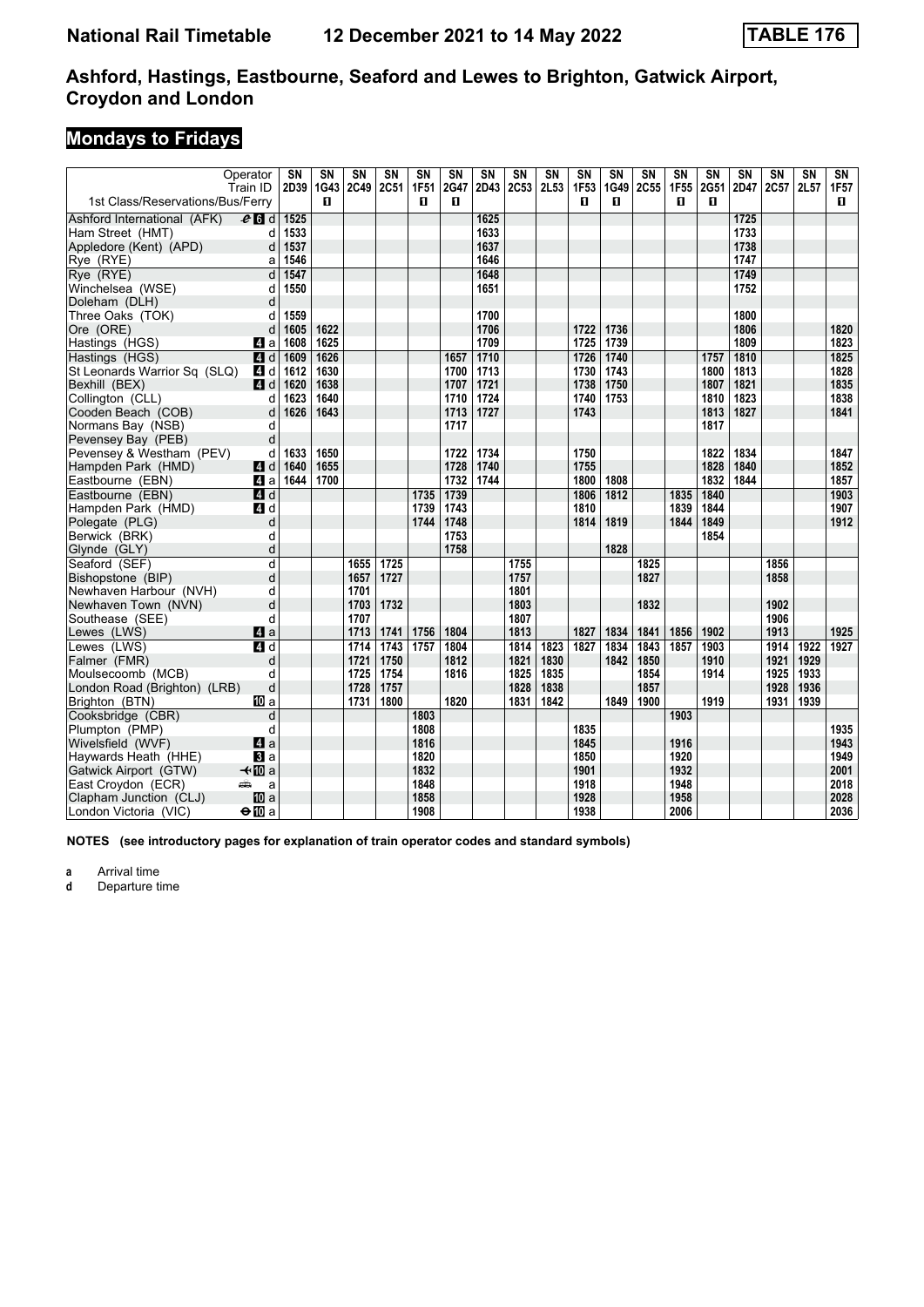## **Mondays to Fridays**

|                                  | Operator       | $\overline{\text{SN}}$ | $\overline{\text{SN}}$ | $\overline{\text{SN}}$ | <b>SN</b> | $\overline{\text{SN}}$ | $\overline{\text{SN}}$ | $\overline{\text{SN}}$ | $\overline{\text{SN}}$ | $\overline{\text{SN}}$ | $\overline{\text{SN}}$ | $\overline{\text{SN}}$ | $\overline{\text{SN}}$ | $\overline{\text{SN}}$ | $\overline{\text{SN}}$ | $\overline{\text{SN}}$ | $\overline{\text{SN}}$ | $\overline{\text{SN}}$ | $\overline{\text{SN}}$ |
|----------------------------------|----------------|------------------------|------------------------|------------------------|-----------|------------------------|------------------------|------------------------|------------------------|------------------------|------------------------|------------------------|------------------------|------------------------|------------------------|------------------------|------------------------|------------------------|------------------------|
| 1st Class/Reservations/Bus/Ferry | Train ID       | 1G53<br>п              | 2C59                   | 1F59<br>п              | 2G55<br>п | 2D51                   | <b>2C61</b>            | 1F61<br>п              | 2C63                   | 1F63<br>п              | 2G59<br>п              | 2D55                   | 2C65                   | 1F65<br>п              | 2C67                   | 1F67<br>п              | 2G63<br>п              | 2D59                   | <b>2C69</b>            |
| Ashford International (AFK)      | $e$ d d        |                        |                        |                        |           | 1825                   |                        |                        |                        |                        |                        | 1925                   |                        |                        |                        |                        |                        | 2025                   |                        |
| Ham Street (HMT)                 | d              |                        |                        |                        |           | 1833                   |                        |                        |                        |                        |                        | 1933                   |                        |                        |                        |                        |                        | 2033                   |                        |
| Appledore (Kent) (APD)           | d              |                        |                        |                        |           | 1837                   |                        |                        |                        |                        |                        | 1937                   |                        |                        |                        |                        |                        | 2037                   |                        |
| Rye (RYE)                        | a              |                        |                        |                        |           | 1846                   |                        |                        |                        |                        |                        | 1946                   |                        |                        |                        |                        |                        | 2046                   |                        |
| Rye (RYE)                        | d              |                        |                        |                        |           | 1849                   |                        |                        |                        |                        |                        | 1947                   |                        |                        |                        |                        |                        | 2047                   |                        |
| Winchelsea (WSE)                 | d              |                        |                        |                        |           | 1852                   |                        |                        |                        |                        |                        |                        |                        |                        |                        |                        |                        | 2050                   |                        |
| Doleham (DLH)                    | d              |                        |                        |                        |           |                        |                        |                        |                        |                        |                        |                        |                        |                        |                        |                        |                        |                        |                        |
| Three Oaks (TOK)                 | d              |                        |                        |                        |           |                        |                        |                        |                        |                        |                        | 1957                   |                        |                        |                        |                        |                        |                        |                        |
| Ore (ORE)                        | d              | 1837                   |                        |                        |           | 1905                   |                        | 1920                   |                        |                        |                        | 2004                   |                        | 2021                   |                        |                        |                        | 2104                   |                        |
| Hastings (HGS)                   | ZI a           | 1840                   |                        |                        |           | 1908                   |                        | 1923                   |                        |                        |                        | 2007                   |                        | 2024                   |                        |                        |                        | 2107                   |                        |
| Hastings (HGS)                   | 4d             | 1841                   |                        |                        | 1857      | 1909                   |                        | 1924                   |                        |                        | 2002                   | 2008                   |                        | 2025                   |                        |                        | 2103                   | 2108                   |                        |
| St Leonards Warrior Sq (SLQ)     | <b>4</b> d     | 1844                   |                        |                        | 1900      | 1912                   |                        | 1928                   |                        |                        | 2006                   | 2011                   |                        | 2028                   |                        |                        | 2107                   | 2111                   |                        |
| Bexhill (BEX)                    | ZI d           | 1852                   |                        |                        | 1907      | 1920                   |                        | 1938e                  |                        |                        | 2014                   | 2019                   |                        | 2038                   |                        |                        | 2114                   | 2119                   |                        |
| Collington (CLL)                 | d              |                        |                        |                        | 1910      | 1922                   |                        | 1940                   |                        |                        |                        | 2021                   |                        | 2040                   |                        |                        |                        | 2121                   |                        |
| Cooden Beach (COB)               | d              |                        |                        |                        | 1913      | 1925                   |                        | 1943                   |                        |                        |                        | 2024                   |                        | 2043                   |                        |                        |                        | 2124                   |                        |
| Normans Bay (NSB)                | d              |                        |                        |                        | 1917      |                        |                        |                        |                        |                        |                        | 2028                   |                        |                        |                        |                        |                        | 2128                   |                        |
| Pevensey Bay (PEB)               | d              |                        |                        |                        |           |                        |                        |                        |                        |                        |                        |                        |                        |                        |                        |                        |                        |                        |                        |
| Pevensey & Westham (PEV)         | d              |                        |                        |                        | 1922      | 1932                   |                        | 1950                   |                        |                        | 2022                   | 2033                   |                        | 2050                   |                        |                        | 2122                   | 2133                   |                        |
| Hampden Park (HMD)               | 4 d            |                        |                        |                        | 1928      | 1938                   |                        | 1955                   |                        |                        | 2028                   | 2039                   |                        | 2055                   |                        |                        | 2129                   | 2138                   |                        |
| Eastbourne (EBN)                 | 4 a            | 1907                   |                        |                        | 1932      | 1943                   |                        | 2000                   |                        |                        | 2032                   | 2043                   |                        | 2100                   |                        |                        | 2133                   | 2143                   |                        |
| Eastbourne (EBN)                 | 4d             | 1913                   |                        | 1935                   | 1940      |                        |                        | 2006                   |                        | 2035                   | 2040                   |                        |                        | 2106                   |                        | 2135                   | 2140                   |                        |                        |
| Hampden Park (HMD)               | 4 d            |                        |                        | 1939                   | 1944      |                        |                        |                        |                        | 2039                   | 2044                   |                        |                        |                        |                        | 2139                   | 2144                   |                        |                        |
| Polegate (PLG)                   | d              | 1920                   |                        | 1944                   | 1949      |                        |                        | 2013                   |                        | 2044                   | 2049                   |                        |                        | 2113                   |                        | 2144                   | 2149                   |                        |                        |
| Berwick (BRK)                    | d              |                        |                        |                        | 1954      |                        |                        |                        |                        |                        | 2054                   |                        |                        |                        |                        |                        | 2154                   |                        |                        |
| Glynde (GLY)                     | d              | 1929                   |                        |                        | 1959      |                        |                        |                        |                        |                        | 2100                   |                        |                        |                        |                        |                        | 2159                   |                        |                        |
| Seaford (SEF)                    | d              |                        | 1925                   |                        |           |                        | 1953                   |                        | 2025                   |                        |                        |                        | 2053                   |                        | 2125                   |                        |                        |                        |                        |
| Bishopstone (BIP)                | d              |                        | 1927                   |                        |           |                        | 1955                   |                        | 2027                   |                        |                        |                        | 2055                   |                        | 2127                   |                        |                        |                        |                        |
| Newhaven Harbour (NVH)           | d              |                        |                        |                        |           |                        |                        |                        |                        |                        |                        |                        |                        |                        |                        |                        |                        |                        | 2158                   |
| Newhaven Town (NVN)              | d              |                        | 1932                   |                        |           |                        | 2000                   |                        | 2032                   |                        |                        |                        | 2100                   |                        | 2132                   |                        |                        |                        | 2200                   |
| Southease (SEE)                  | d              |                        |                        |                        |           |                        | 2004                   |                        |                        |                        |                        |                        | 2104                   |                        |                        |                        |                        |                        | 2204                   |
| Lewes (LWS)                      | ZI a           | 1934                   | 1942                   | 1956                   | 2005      |                        | 2011                   | 2026                   | 2044                   | 2056                   | 2108                   |                        | 2111                   | 2129                   | 2142                   | 2156                   | 2205                   |                        | 2211                   |
| Lewes (LWS)                      | 4 d            | 1936                   | 1943                   | 1957                   | 2005      |                        | 2013                   | 2027                   | 2046                   | 2057                   | 2108                   |                        | 2113                   | 2130                   | 2143                   | 2157                   | 2205                   |                        | 2213                   |
| Falmer (FMR)                     | d              | 1943                   | 1950                   |                        | 2013      |                        | 2020                   |                        | 2053                   |                        | 2115                   |                        | 2120                   |                        | 2150                   |                        | 2213                   |                        | 2220                   |
| Moulsecoomb (MCB)                | d              |                        | 1954                   |                        | 2017      |                        | 2024                   |                        | 2057                   |                        | 2119                   |                        | 2124                   |                        | 2154                   |                        | 2217                   |                        | 2224                   |
| London Road (Brighton) (LRB)     | d              |                        | 1957                   |                        |           |                        | 2027                   |                        | 2100                   |                        |                        |                        | 2127                   |                        | 2157                   |                        |                        |                        | 2227                   |
| Brighton (BTN)                   | <b>ID</b> a    | 1951                   | 2000                   |                        | 2021      |                        | 2032                   |                        | 2104                   |                        | 2124                   |                        | 2130                   |                        | 2200                   |                        | 2221                   |                        | 2230                   |
| Cooksbridge (CBR)                | d              |                        |                        | 2003                   |           |                        |                        |                        |                        | 2103                   |                        |                        |                        |                        |                        | 2203                   |                        |                        |                        |
| Plumpton (PMP)                   | d              |                        |                        |                        |           |                        |                        | 2035                   |                        |                        |                        |                        |                        | 2138                   |                        |                        |                        |                        |                        |
| Wivelsfield (WVF)                | Zi a           |                        |                        | 2014                   |           |                        |                        | 2044                   |                        | 2114                   |                        |                        |                        | 2144                   |                        | 2214                   |                        |                        |                        |
| Haywards Heath (HHE)             | $\bf{B}$ a     |                        |                        | 2019                   |           |                        |                        | 2049                   |                        | 2119                   |                        |                        |                        | 2149                   |                        | 2219                   |                        |                        |                        |
| Gatwick Airport (GTW)            | –≁il0 a        |                        |                        | 2031                   |           |                        |                        | 2101                   |                        | 2131                   |                        |                        |                        | 2201                   |                        | 2231                   |                        |                        |                        |
| East Croydon (ECR)               | æ<br>a         |                        |                        | 2048                   |           |                        |                        | 2118                   |                        | 2148                   |                        |                        |                        | 2218                   |                        | 2248                   |                        |                        |                        |
| Clapham Junction (CLJ)           | <b>ID</b> a    |                        |                        | 2100                   |           |                        |                        | 2128                   |                        | 2158                   |                        |                        |                        | 2228                   |                        | 2258                   |                        |                        |                        |
| London Victoria (VIC)            | $\Theta$ III a |                        |                        | 2108                   |           |                        |                        | 2138                   |                        | 2205                   |                        |                        |                        | 2235                   |                        | 2305                   |                        |                        |                        |

**NOTES (see introductory pages for explanation of train operator codes and standard symbols)**

**a** Arrival time<br>**d** Departure time

**d** Departure time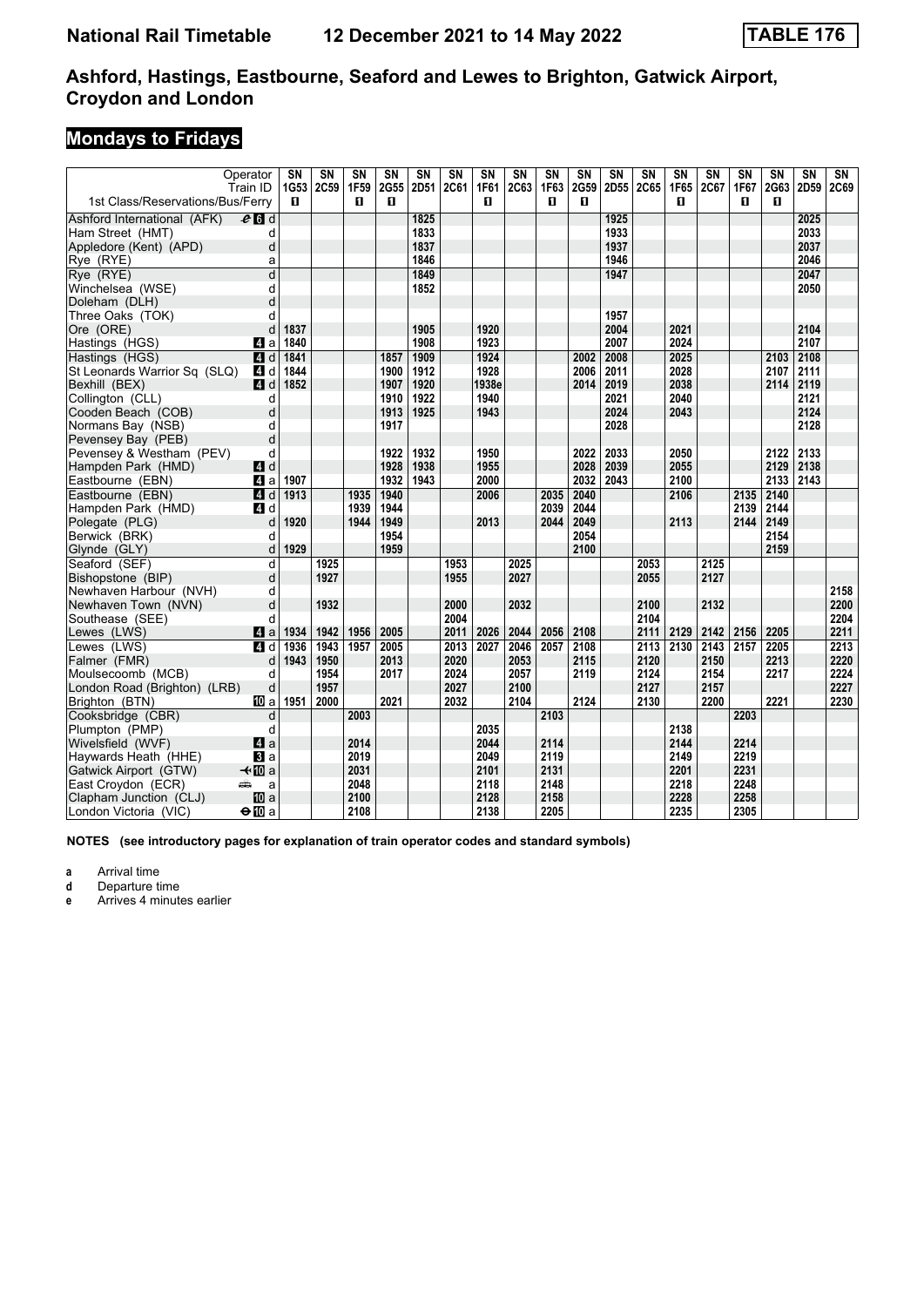# **Mondays to Fridays**

| Operator                                  |                       | SΝ                      | SΝ   | SΝ   | SN   | SN          | $\overline{\text{SN}}$ | $\overline{\text{SN}}$ | SN   | $\overline{\text{SN}}$ | $\overline{\text{SN}}$ | $\overline{\text{SN}}$ | SN   |
|-------------------------------------------|-----------------------|-------------------------|------|------|------|-------------|------------------------|------------------------|------|------------------------|------------------------|------------------------|------|
|                                           | Train ID              | 1F69                    | 2C71 | 1F71 | 2G67 | <b>2D63</b> | 2C73                   | 2G71                   | 2C75 | 2C77                   | 2D67                   | 2G73                   | 2D69 |
| 1st Class/Reservations/Bus/Ferry          |                       | П.                      |      | п    | п    |             |                        | п                      |      |                        |                        | п                      |      |
| Ashford International (AFK)               | $e_0$ d               |                         |      |      |      | 2125        |                        |                        |      |                        | 2225                   |                        | 2325 |
| Ham Street (HMT)                          | d                     |                         |      |      |      | 2133        |                        |                        |      |                        | 2233                   |                        | 2333 |
| Appledore (Kent) (APD)                    | d                     |                         |      |      |      | 2137        |                        |                        |      |                        | 2237                   |                        | 2337 |
| Rye (RYE)                                 | a                     |                         |      |      |      | 2146        |                        |                        |      |                        | 2246                   |                        | 2346 |
| Rye (RYE)                                 | $\overline{d}$        |                         |      |      |      | 2147        |                        |                        |      |                        | 2249                   |                        | 2347 |
| Winchelsea (WSE)                          | d                     |                         |      |      |      | 2150        |                        |                        |      |                        | 2252                   |                        | 2350 |
| Doleham (DLH)                             | d                     |                         |      |      |      |             |                        |                        |      |                        | 2259                   |                        |      |
| Three Oaks (TOK)                          | d                     |                         |      |      |      | 2158        |                        |                        |      |                        | 2302                   |                        | 2358 |
| Ore (ORE)                                 | d                     | 2118                    |      |      |      | 2205        |                        | 2228                   |      |                        | 2309                   | 2327                   | 0005 |
| Hastings (HGS)                            |                       | Z1 a 2121               |      |      |      | 2208        |                        | 2231                   |      |                        | 2312                   | 2330                   | 0008 |
| Hastings (HGS)                            |                       | $d$ d 2122              |      |      | 2200 | 2209        |                        | 2231                   |      |                        |                        | 2330                   |      |
| St Leonards Warrior Sq (SLQ)              | 4 d                   | 2125                    |      |      | 2204 | 2212        |                        | 2235                   |      |                        |                        | 2334                   |      |
| Bexhill (BEX)                             |                       | $\blacksquare$ d   2133 |      |      | 2212 | 2220        |                        | 2242                   |      |                        |                        | 2341                   |      |
| Collington (CLL)                          | d                     | 2135                    |      |      |      | 2222        |                        | 2244                   |      |                        |                        | 2343                   |      |
| Cooden Beach (COB)                        | d                     | 2138                    |      |      |      | 2225        |                        | 2247                   |      |                        |                        | 2346                   |      |
| Normans Bay (NSB)                         | d                     |                         |      |      |      | 2229        |                        | 2251                   |      |                        |                        |                        |      |
| Pevensey Bay (PEB)                        | d                     |                         |      |      |      |             |                        |                        |      |                        |                        |                        |      |
| Pevensey & Westham (PEV)                  | d                     | 2145                    |      |      | 2220 | 2234        |                        | 2256                   |      |                        |                        | 2353                   |      |
| Hampden Park (HMD)                        | 4d                    | 2150                    |      |      | 2226 | 2240        |                        | 2301                   |      |                        |                        | 2358                   |      |
| Eastbourne (EBN)                          | ZI a                  | 2155                    |      |      | 2230 | 2244        |                        | 2305                   |      |                        |                        | 0002                   |      |
| Eastbourne (EBN)                          | 4 d                   | 2202                    |      | 2224 | 2240 |             |                        | 2310                   |      |                        |                        | 0007                   |      |
| Hampden Park (HMD)                        | 4 d                   |                         |      | 2228 | 2244 |             |                        | 2314                   |      |                        |                        | 0011                   |      |
| Polegate (PLG)                            | d                     | 2209                    |      | 2232 | 2249 |             |                        | 2318                   |      |                        |                        | 0015                   |      |
| Berwick (BRK)                             | d                     |                         |      |      | 2254 |             |                        | 2323                   |      |                        |                        |                        |      |
| Glynde (GLY)                              | d                     |                         |      |      | 2259 |             |                        | 2329                   |      |                        |                        |                        |      |
| Seaford (SEF)                             | d                     |                         | 2225 |      |      |             | 2253                   |                        | 2326 | 2353                   |                        |                        |      |
| Bishopstone (BIP)                         | d                     |                         | 2227 |      |      |             | 2255                   |                        | 2328 | 2355                   |                        |                        |      |
| Newhaven Harbour (NVH)                    | d                     |                         |      |      |      |             |                        |                        |      |                        |                        |                        |      |
| Newhaven Town (NVN)                       | d                     |                         | 2232 |      |      |             | 2300                   |                        | 2333 | 0001                   |                        |                        |      |
| Southease (SEE)                           | d                     |                         |      |      |      |             | 2304                   |                        |      | 0005                   |                        |                        |      |
| Lewes (LWS)                               | ZI a                  | 2223                    | 2241 | 2245 | 2305 |             | 2313                   | 2334                   | 2343 | 0012                   |                        | 0028                   |      |
| Lewes (LWS)                               | 4d                    | 2224                    | 2243 | 2245 | 2305 |             | 2314                   | 2335                   | 2343 | 0013                   |                        | 0028                   |      |
| Falmer (FMR)                              | d                     |                         | 2250 |      | 2313 |             | 2321                   | 2342                   | 2350 | 0020                   |                        | 0036                   |      |
| Moulsecoomb (MCB)                         | d                     |                         | 2254 |      | 2317 |             | 2325                   |                        | 2354 | 0024                   |                        | 0040                   |      |
| London Road (Brighton) (LRB)              | d                     |                         | 2257 |      |      |             | 2328                   |                        | 2357 | 0027                   |                        | 0042                   |      |
| Brighton (BTN)                            | [[] a                 |                         | 2300 |      | 2321 |             | 2331                   | 2351                   | 0001 | 0030                   |                        | 0046                   |      |
| Cooksbridge (CBR)                         | d                     |                         |      | 2251 |      |             |                        |                        |      |                        |                        |                        |      |
| Plumpton (PMP)                            | d<br>4a               | 2235<br>2244            |      | 2301 |      |             |                        |                        |      |                        |                        |                        |      |
| Wivelsfield (WVF)<br>Haywards Heath (HHE) |                       | <b>B</b> a 2249         |      | 2306 |      |             |                        |                        |      |                        |                        |                        |      |
| Gatwick Airport (GTW)                     | $\triangleleft$ III a | 2301                    |      | 2326 |      |             |                        |                        |      |                        |                        |                        |      |
| East Croydon (ECR)<br>پیش                 | a                     | 2318                    |      | 2342 |      |             |                        |                        |      |                        |                        |                        |      |
| Clapham Junction (CLJ)                    |                       | 10 a 2328               |      | 2357 |      |             |                        |                        |      |                        |                        |                        |      |
| London Victoria (VIC)                     | $\Theta$ 10 a 2338    |                         |      | 0005 |      |             |                        |                        |      |                        |                        |                        |      |
|                                           |                       |                         |      |      |      |             |                        |                        |      |                        |                        |                        |      |

**NOTES (see introductory pages for explanation of train operator codes and standard symbols)**

**a** Arrival time<br>**d** Departure t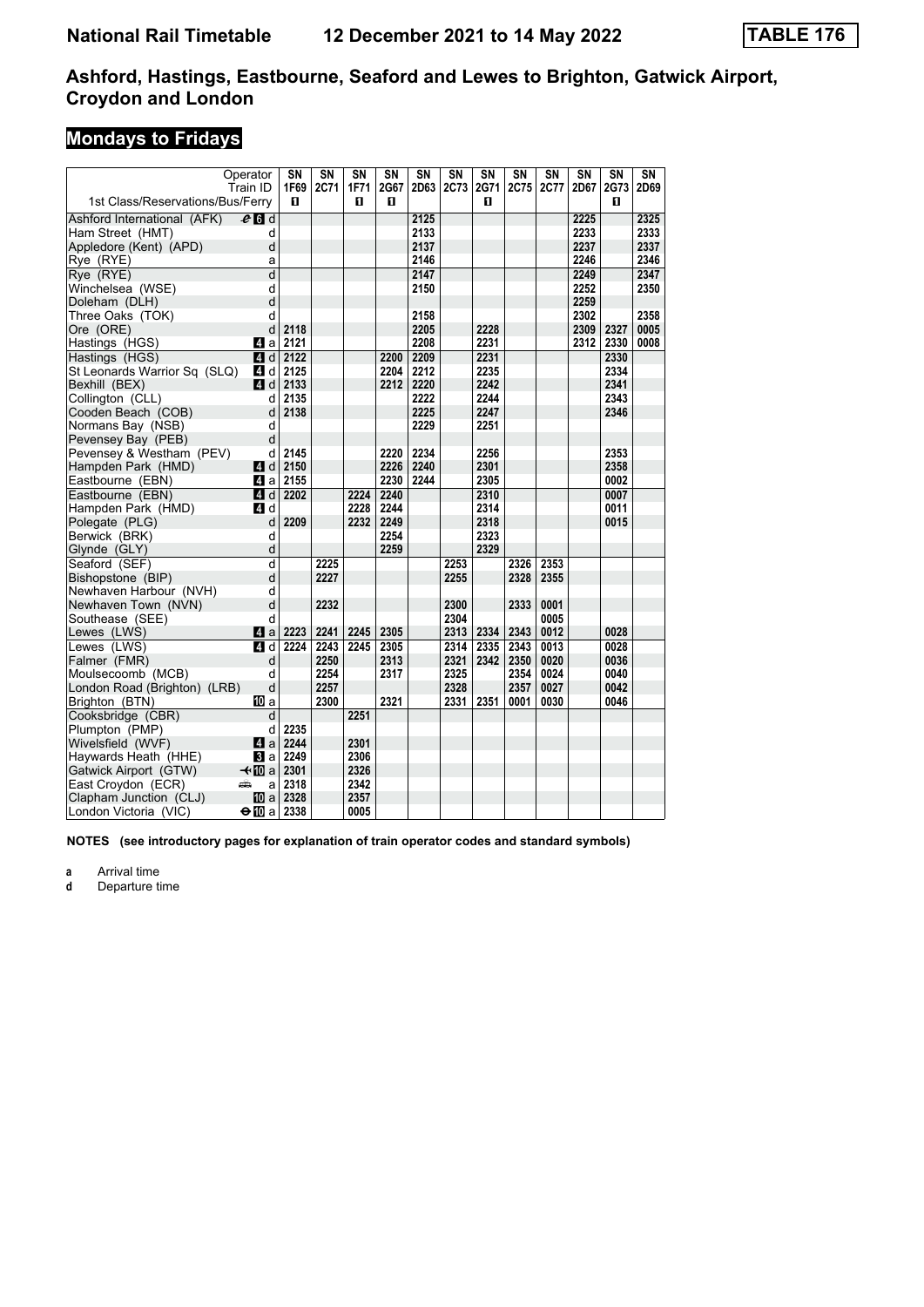### **Saturdays**

|                                  | Operator<br>Train ID | $\overline{\text{SN}}$<br><b>1F01</b> | $\overline{\text{SN}}$<br>2C03 | $\overline{\text{SN}}$<br>1F93 | $\overline{\text{SN}}$<br>2G01 | $\overline{\text{SN}}$<br>1F05 | $\overline{\text{SN}}$<br>2C07 | $\overline{\text{SN}}$<br>2L07 | $\overline{\text{SN}}$<br><b>1F07</b> | $\overline{\text{SN}}$<br>2G03 | $\overline{\text{SN}}$<br>2C09 | $\overline{\text{SN}}$<br>2L09 | $\overline{\text{SN}}$<br>1F09 | SN<br>1G05 | $\overline{\text{SN}}$<br>2C11 | $\overline{\text{SN}}$<br>2L11 | SN<br>1F11 | $\overline{\text{SN}}$<br>2G07 | $\overline{\text{SN}}$<br>2D03 |
|----------------------------------|----------------------|---------------------------------------|--------------------------------|--------------------------------|--------------------------------|--------------------------------|--------------------------------|--------------------------------|---------------------------------------|--------------------------------|--------------------------------|--------------------------------|--------------------------------|------------|--------------------------------|--------------------------------|------------|--------------------------------|--------------------------------|
| Days of operation/Notes          |                      | A                                     |                                |                                |                                |                                |                                |                                |                                       |                                |                                |                                |                                |            |                                |                                |            |                                |                                |
| 1st Class/Reservations/Bus/Ferry |                      | п                                     |                                | $\mathbf{u}$                   | O                              | п                              |                                |                                | O                                     | п                              |                                |                                | п                              | п          |                                |                                | п          | D.                             |                                |
| Ashford International (AFK)      | $e$ d d              |                                       |                                |                                |                                |                                |                                |                                |                                       |                                |                                |                                |                                |            |                                |                                |            |                                | 0625                           |
| Ham Street (HMT)                 | d                    |                                       |                                |                                |                                |                                |                                |                                |                                       |                                |                                |                                |                                |            |                                |                                |            |                                | 0633                           |
| Appledore (Kent) (APD)           | d                    |                                       |                                |                                |                                |                                |                                |                                |                                       |                                |                                |                                |                                |            |                                |                                |            |                                | 0637                           |
| Rye (RYE)                        | a                    |                                       |                                |                                |                                |                                |                                |                                |                                       |                                |                                |                                |                                |            |                                |                                |            |                                | 0646                           |
| Rye (RYE)                        | $\overline{d}$       |                                       |                                |                                |                                |                                |                                |                                |                                       |                                |                                |                                |                                |            |                                |                                |            |                                | 0648                           |
| Winchelsea (WSE)                 | d                    |                                       |                                |                                |                                |                                |                                |                                |                                       |                                |                                |                                |                                |            |                                |                                |            |                                | 0651                           |
| Doleham (DLH)                    | d                    |                                       |                                |                                |                                |                                |                                |                                |                                       |                                |                                |                                |                                |            |                                |                                |            |                                | 0658                           |
| Three Oaks (TOK)                 | d                    |                                       |                                |                                |                                |                                |                                |                                |                                       |                                |                                |                                |                                |            |                                |                                |            |                                | 0701                           |
| Ore (ORE)                        | d                    |                                       |                                |                                |                                |                                |                                |                                |                                       |                                |                                |                                | 0622                           | 0635       |                                |                                |            |                                | 0708                           |
| Hastings (HGS)                   | Z1 a                 |                                       |                                |                                |                                |                                |                                |                                |                                       |                                |                                |                                | 0625                           | 0638       |                                |                                |            |                                | 0711                           |
| Hastings (HGS)                   | $\overline{A}$ d     |                                       |                                |                                |                                |                                |                                |                                |                                       | 0600                           |                                |                                | 0626                           | 0639       |                                |                                |            | 0700                           | 0712                           |
| St Leonards Warrior Sq (SLQ)     | 4d                   |                                       |                                |                                |                                |                                |                                |                                |                                       | 0604                           |                                |                                | 0629                           | 0642       |                                |                                |            | 0704                           | 0715                           |
| Bexhill (BEX)                    | 4d                   |                                       |                                |                                |                                |                                |                                |                                |                                       | 0611                           |                                |                                | 0636                           | 0649       |                                |                                |            | 0711                           | 0724                           |
| Collington (CLL)                 | d                    |                                       |                                |                                |                                |                                |                                |                                |                                       | 0613                           |                                |                                | 0639                           |            |                                |                                |            | 0713                           |                                |
| Cooden Beach (COB)               | d                    |                                       |                                |                                |                                |                                |                                |                                |                                       | 0616                           |                                |                                | 0642                           |            |                                |                                |            | 0716                           |                                |
| Normans Bay (NSB)                | d                    |                                       |                                |                                |                                |                                |                                |                                |                                       |                                |                                |                                |                                |            |                                |                                |            |                                |                                |
| Pevensey Bay (PEB)               | d                    |                                       |                                |                                |                                |                                |                                |                                |                                       |                                |                                |                                |                                |            |                                |                                |            |                                |                                |
| Pevensey & Westham (PEV)         | d                    |                                       |                                |                                |                                |                                |                                |                                |                                       | 0623                           |                                |                                | 0648                           |            |                                |                                |            | 0723                           | 0733                           |
| Hampden Park (HMD)               | 4d                   |                                       |                                |                                |                                |                                |                                |                                |                                       | 0628                           |                                |                                | 0653                           |            |                                |                                |            | 0728                           | 0739                           |
| Eastbourne (EBN)                 | 4a                   |                                       |                                |                                |                                |                                |                                |                                |                                       | 0632                           |                                |                                | 0658                           | 0704       |                                |                                |            | 0732                           | 0743                           |
| Eastbourne (EBN)                 | 4 d                  | 0456                                  |                                | 0520                           | 0542                           | 0606                           |                                |                                | 0635                                  | 0640                           |                                |                                | 0706                           | 0710       |                                |                                | 0735       | 0740                           |                                |
| Hampden Park (HMD)               | ZI d                 | 0500                                  |                                | 0524                           | 0546                           | 0610                           |                                |                                | 0639                                  | 0644                           |                                |                                |                                |            |                                |                                | 0739       | 0744                           |                                |
| Polegate (PLG)                   | d                    | 0504                                  |                                | 0529                           | 0551                           | 0615                           |                                |                                | 0644                                  | 0649                           |                                |                                | 0713                           | 0717       |                                |                                | 0744       | 0749                           |                                |
| Berwick (BRK)                    | d                    |                                       |                                |                                | 0556                           |                                |                                |                                |                                       | 0654                           |                                |                                |                                |            |                                |                                |            | 0754                           |                                |
| Glynde (GLY)                     | d                    |                                       |                                |                                | 0602                           |                                |                                |                                |                                       |                                |                                |                                |                                | 0726       |                                |                                |            |                                |                                |
| Seaford (SEF)                    | d                    |                                       | 0505                           |                                |                                |                                | 0625                           |                                |                                       |                                | 0653                           |                                |                                |            | 0725                           |                                |            |                                |                                |
| Bishopstone (BIP)                | d                    |                                       | 0507                           |                                |                                |                                | 0627                           |                                |                                       |                                | 0655                           |                                |                                |            | 0727                           |                                |            |                                |                                |
| Newhaven Harbour (NVH)           | d                    |                                       | 0511                           |                                |                                |                                | 0631                           |                                |                                       |                                | 0659                           |                                |                                |            | 0731                           |                                |            |                                |                                |
| Newhaven Town (NVN)              | d                    |                                       | 0512                           |                                |                                |                                | 0633                           |                                |                                       |                                | 0701                           |                                |                                |            | 0733                           |                                |            |                                |                                |
| Southease (SEE)                  | d                    |                                       |                                |                                |                                |                                |                                |                                |                                       |                                | 0705                           |                                |                                |            |                                |                                |            |                                |                                |
| Lewes (LWS)                      | 4a                   | 0517                                  | 0521                           | 0542                           | 0609                           | 0627                           | 0642                           |                                | 0656                                  | 0702                           | 0711                           |                                | 0726                           | 0732       | 0742                           |                                | 0756       | 0802                           |                                |
| Lewes (LWS)                      | $\overline{a}$ d     | 0517                                  | 0527                           | 0544                           | 0609                           | 0628                           | 0643                           | 0653                           | 0657                                  | 0703                           | 0712                           | 0723                           | 0727                           | 0733       | 0743                           | 0753                           | 0757       | 0803                           |                                |
| Falmer (FMR)                     | d                    |                                       | 0534                           |                                | 0616                           |                                | 0650                           | 0700                           |                                       | 0710                           | 0719                           | 0730                           |                                | 0741       | 0750                           | 0800                           |            | 0810                           |                                |
| Moulsecoomb (MCB)                | d                    |                                       | 0538                           |                                | 0620                           |                                | 0654                           | 0704                           |                                       | 0714                           | 0723                           | 0734                           |                                |            | 0754                           | 0804                           |            | 0814                           |                                |
| London Road (Brighton) (LRB)     | d                    |                                       | 0541                           |                                | 0623                           |                                | 0657                           | 0707                           |                                       |                                | 0726                           | 0737                           |                                |            | 0757                           | 0807                           |            |                                |                                |
| Brighton (BTN)                   | III a                |                                       | 0544                           |                                | 0626                           |                                | 0700                           | 0710                           |                                       | 0719                           | 0729                           | 0740                           |                                | 0748       | 0800                           | 0810                           |            | 0819                           |                                |
| Cooksbridge (CBR)                | d                    |                                       |                                |                                |                                |                                |                                |                                | 0703                                  |                                |                                |                                |                                |            |                                |                                | 0803       |                                |                                |
| Plumpton (PMP)                   | d                    |                                       |                                | 0553                           |                                | 0636                           |                                |                                |                                       |                                |                                |                                | 0735                           |            |                                |                                |            |                                |                                |
| Wivelsfield (WVF)                | 4a                   |                                       |                                | 0600                           |                                | 0644                           |                                |                                | 0714                                  |                                |                                |                                | 0744                           |            |                                |                                | 0814       |                                |                                |
| Haywards Heath (HHE)             | <b>B</b> a           | 0534                                  |                                | 0605                           |                                | 0649                           |                                |                                | 0719                                  |                                |                                |                                | 0749                           |            |                                |                                | 0819       |                                |                                |
| Gatwick Airport (GTW)            | –≁M∃a                | 0549                                  |                                | 0625                           |                                | 0701                           |                                |                                | 0731                                  |                                |                                |                                | 0801                           |            |                                |                                | 0831       |                                |                                |
| East Croydon (ECR)               | añ,<br>a             | 0604                                  |                                | 0641                           |                                | 0718                           |                                |                                | 0748                                  |                                |                                |                                | 0818                           |            |                                |                                | 0848       |                                |                                |
| Clapham Junction (CLJ)           | <b>而</b> a           | 0614                                  |                                | 0651                           |                                | 0728                           |                                |                                | 0758                                  |                                |                                |                                | 0828                           |            |                                |                                | 0858       |                                |                                |
| London Victoria (VIC)            | $\bigoplus$ a        | 0623                                  |                                | 0659                           |                                | 0736                           |                                |                                | 0806                                  |                                |                                |                                | 0836                           |            |                                |                                | 0906       |                                |                                |
|                                  |                      |                                       |                                |                                |                                |                                |                                |                                |                                       |                                |                                |                                |                                |            |                                |                                |            |                                |                                |

**NOTES (see introductory pages for explanation of train operator codes and standard symbols)**

**a** Arrival time<br>**d** Departure t

**d** Departure time

**A** Also calls at Three Bridges 0544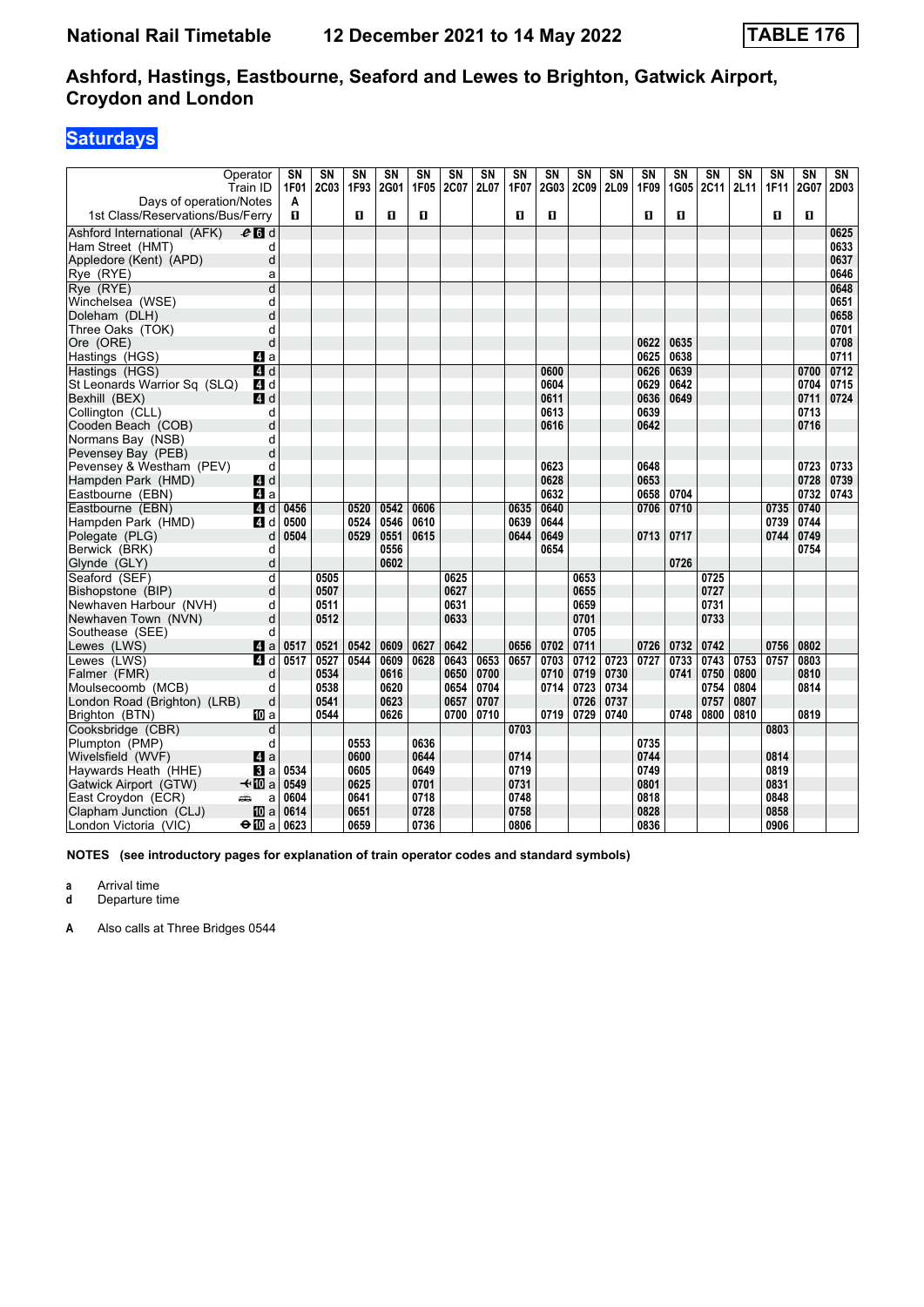### **Saturdays**

|                                  | Operator         | SN   | $\overline{\text{SN}}$ | $\overline{\text{SN}}$ | $\overline{\text{SN}}$ | $\overline{\text{SN}}$ | $\overline{\text{SN}}$ | $\overline{\text{SN}}$ | SN        | S <sub>N</sub> | $\overline{\text{SN}}$ | $\overline{\text{SN}}$ | $\overline{\text{SN}}$ | $\overline{\text{SN}}$ | $\overline{\text{SN}}$ | $\overline{\text{SN}}$ | $\overline{\text{SN}}$ | $\overline{\text{SN}}$ | $\overline{\text{SN}}$ |
|----------------------------------|------------------|------|------------------------|------------------------|------------------------|------------------------|------------------------|------------------------|-----------|----------------|------------------------|------------------------|------------------------|------------------------|------------------------|------------------------|------------------------|------------------------|------------------------|
| 1st Class/Reservations/Bus/Ferry | Train ID         |      | $2C13$ 2L13            | 1F13<br>п              | 1G09<br>п              | <b>2C15</b>            | 2L15                   | 1F15<br>п              | 2G11<br>п | 2D07           | 2C17                   | 2L17                   | <b>1F17</b><br>п       | 1G13<br>п              | 2C19                   | 2L19                   | 1F19<br>п              | 2G15<br>О              | 2D11                   |
|                                  |                  |      |                        |                        |                        |                        |                        |                        |           |                |                        |                        |                        |                        |                        |                        |                        |                        |                        |
| Ashford International (AFK)      | $e_0$ d          |      |                        |                        |                        |                        |                        |                        |           | 0725<br>0733   |                        |                        |                        |                        |                        |                        |                        |                        | 0825<br>0833           |
| Ham Street (HMT)                 | d                |      |                        |                        |                        |                        |                        |                        |           | 0737           |                        |                        |                        |                        |                        |                        |                        |                        |                        |
| Appledore (Kent) (APD)           | d                |      |                        |                        |                        |                        |                        |                        |           |                |                        |                        |                        |                        |                        |                        |                        |                        | 0837                   |
| Rye (RYE)                        | a                |      |                        |                        |                        |                        |                        |                        |           | 0746           |                        |                        |                        |                        |                        |                        |                        |                        | 0846                   |
| Rye (RYE)                        | d                |      |                        |                        |                        |                        |                        |                        |           | 0747           |                        |                        |                        |                        |                        |                        |                        |                        | 0847                   |
| Winchelsea (WSE)                 | d                |      |                        |                        |                        |                        |                        |                        |           |                |                        |                        |                        |                        |                        |                        |                        |                        | 0850                   |
| Doleham (DLH)                    | d                |      |                        |                        |                        |                        |                        |                        |           |                |                        |                        |                        |                        |                        |                        |                        |                        |                        |
| Three Oaks (TOK)                 | d                |      |                        |                        |                        |                        |                        |                        |           | 0757           |                        |                        |                        |                        |                        |                        |                        |                        |                        |
| Ore (ORE)                        | d                |      |                        | 0722                   | 0735                   |                        |                        |                        |           | 0804           |                        |                        | 0822                   | 0835                   |                        |                        |                        |                        | 0904                   |
| Hastings (HGS)                   | 44 a             |      |                        | 0725                   | 0738                   |                        |                        |                        |           | 0807           |                        |                        | 0825                   | 0838                   |                        |                        |                        |                        | 0907                   |
| Hastings (HGS)                   | $\blacksquare$ d |      |                        | 0726                   | 0739                   |                        |                        |                        | 0800      | 0808           |                        |                        | 0826                   | 0839                   |                        |                        |                        | 0900                   | 0908                   |
| St Leonards Warrior Sq (SLQ)     | ZI d             |      |                        | 0729                   | 0742                   |                        |                        |                        | 0804      | 0811           |                        |                        | 0829                   | 0842                   |                        |                        |                        | 0904                   | 0911                   |
| Bexhill (BEX)                    | 4d               |      |                        | 0736                   | 0750                   |                        |                        |                        | 0811      | 0819           |                        |                        | 0836                   | 0850                   |                        |                        |                        | 0911                   | 0919                   |
| Collington (CLL)                 | d                |      |                        | 0739                   |                        |                        |                        |                        | 0813      | 0821           |                        |                        | 0839                   |                        |                        |                        |                        | 0913                   | 0921                   |
| Cooden Beach (COB)               | d                |      |                        | 0742                   |                        |                        |                        |                        | 0816      | 0824           |                        |                        | 0842                   |                        |                        |                        |                        | 0916                   | 0924                   |
| Normans Bay (NSB)                | d                |      |                        |                        |                        |                        |                        |                        |           | 0828           |                        |                        |                        |                        |                        |                        |                        |                        | 0928                   |
| Pevensey Bay (PEB)               | d                |      |                        |                        |                        |                        |                        |                        |           |                |                        |                        |                        |                        |                        |                        |                        |                        |                        |
| Pevensey & Westham (PEV)         | d                |      |                        | 0748                   |                        |                        |                        |                        | 0823      | 0833           |                        |                        | 0848                   |                        |                        |                        |                        | 0923                   | 0933                   |
| Hampden Park (HMD)               | 4d               |      |                        | 0753                   |                        |                        |                        |                        | 0828      | 0838           |                        |                        | 0853                   |                        |                        |                        |                        | 0928                   | 0939                   |
| Eastbourne (EBN)                 | $\blacksquare$ a |      |                        | 0758                   | 0805                   |                        |                        |                        | 0832      | 0843           |                        |                        | 0858                   | 0905                   |                        |                        |                        | 0932                   | 0943                   |
| Eastbourne (EBN)                 | <b>4</b> d       |      |                        | 0806                   | 0810                   |                        |                        | 0835                   | 0840      |                |                        |                        | 0906                   | 0909                   |                        |                        | 0935                   | 0940                   |                        |
| Hampden Park (HMD)               | ZI d             |      |                        |                        |                        |                        |                        | 0839                   | 0844      |                |                        |                        |                        |                        |                        |                        | 0939                   | 0944                   |                        |
| Polegate (PLG)                   | d                |      |                        | 0813                   | 0817                   |                        |                        | 0844                   | 0849      |                |                        |                        | 0913                   | 0917                   |                        |                        | 0944                   | 0949                   |                        |
| Berwick (BRK)                    | d                |      |                        |                        |                        |                        |                        |                        | 0854      |                |                        |                        |                        |                        |                        |                        |                        | 0954                   |                        |
| Glynde (GLY)                     | d                |      |                        |                        | 0826                   |                        |                        |                        |           |                |                        |                        |                        | 0926                   |                        |                        |                        |                        |                        |
| Seaford (SEF)                    | d                | 0753 |                        |                        |                        | 0825                   |                        |                        |           |                | 0853                   |                        |                        |                        | 0925                   |                        |                        |                        |                        |
| Bishopstone (BIP)                | d                | 0755 |                        |                        |                        | 0827                   |                        |                        |           |                | 0855                   |                        |                        |                        | 0927                   |                        |                        |                        |                        |
| Newhaven Harbour (NVH)           | d                | 0759 |                        |                        |                        | 0831                   |                        |                        |           |                | 0859                   |                        |                        |                        | 0931                   |                        |                        |                        |                        |
| Newhaven Town (NVN)              | d                | 0801 |                        |                        |                        | 0833                   |                        |                        |           |                | 0901                   |                        |                        |                        | 0933                   |                        |                        |                        |                        |
| Southease (SEE)                  | d                | 0805 |                        |                        |                        |                        |                        |                        |           |                | 0905                   |                        |                        |                        |                        |                        |                        |                        |                        |
| Lewes (LWS)                      | Z a              | 0811 |                        | 0826                   | 0832                   | 0842                   |                        | 0856                   | 0902      |                | 0911                   |                        | 0926                   | 0932                   | 0942                   |                        | 0956                   | 1002                   |                        |
| Lewes (LWS)                      | 4 d              | 0813 | 0823                   | 0827                   | 0833                   | 0843                   | 0853                   | 0857                   | 0903      |                | 0913                   | 0923                   | 0927                   | 0933                   | 0943                   | 0953                   | 0957                   | $\frac{1003}{ }$       |                        |
| Falmer (FMR)                     | d                | 0820 | 0830                   |                        | 0841                   | 0850                   | 0900                   |                        | 0910      |                | 0920                   | 0930                   |                        | 0941                   | 0950                   | 1000                   |                        | 1010                   |                        |
| Moulsecoomb (MCB)                | d                | 0824 | 0834                   |                        |                        | 0854                   | 0904                   |                        | 0914      |                | 0924                   | 0934                   |                        |                        | 0954                   | 1004                   |                        | 1014                   |                        |
| London Road (Brighton) (LRB)     | d                | 0827 | 0837                   |                        |                        | 0857                   | 0907                   |                        |           |                | 0927                   | 0937                   |                        |                        | 0957                   | 1007                   |                        |                        |                        |
| Brighton (BTN)                   | <b>ID</b> a      | 0830 | 0840                   |                        | 0848                   | 0900                   | 0910                   |                        | 0919      |                | 0930                   | 0940                   |                        | 0948                   | 1000                   | 1010                   |                        | 1019                   |                        |
| Cooksbridge (CBR)                | d                |      |                        |                        |                        |                        |                        | 0903                   |           |                |                        |                        |                        |                        |                        |                        | 1003                   |                        |                        |
| Plumpton (PMP)                   | d                |      |                        | 0835                   |                        |                        |                        |                        |           |                |                        |                        | 0935                   |                        |                        |                        |                        |                        |                        |
| Wivelsfield (WVF)                | $\blacksquare$ a |      |                        | 0844                   |                        |                        |                        | 0914                   |           |                |                        |                        | 0944                   |                        |                        |                        | 1014                   |                        |                        |
| Haywards Heath (HHE)             | $\blacksquare$ a |      |                        | 0849                   |                        |                        |                        | 0919                   |           |                |                        |                        | 0949                   |                        |                        |                        | 1019                   |                        |                        |
| Gatwick Airport (GTW)            | –⊀Ma             |      |                        | 0901                   |                        |                        |                        | 0931                   |           |                |                        |                        | 1001                   |                        |                        |                        | 1031                   |                        |                        |
| East Croydon (ECR)               | پیش<br>a         |      |                        | 0918                   |                        |                        |                        | 0948                   |           |                |                        |                        | 1018                   |                        |                        |                        | 1048                   |                        |                        |
| Clapham Junction (CLJ)           | <b>ID</b> a      |      |                        | 0928                   |                        |                        |                        | 0958                   |           |                |                        |                        | 1028                   |                        |                        |                        | 1058                   |                        |                        |
| London Victoria (VIC)            | $\bigoplus$ a    |      |                        | 0936                   |                        |                        |                        | 1006                   |           |                |                        |                        | 1036                   |                        |                        |                        | 1106                   |                        |                        |

**NOTES (see introductory pages for explanation of train operator codes and standard symbols)**

**a** Arrival time<br>**d** Departure t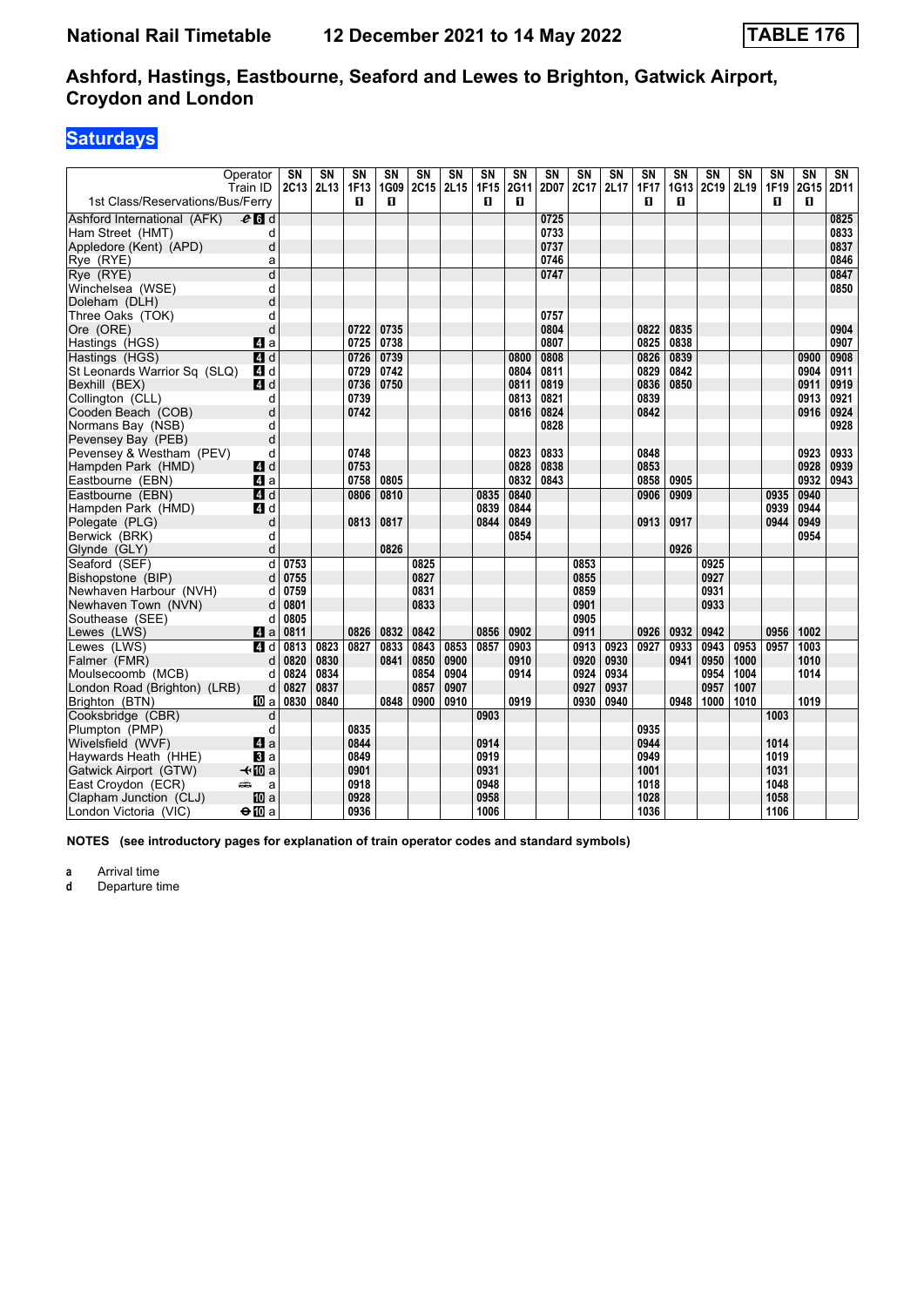### **Saturdays**

| Operator<br>Train ID                                    | SN<br>2C21             | $\overline{\text{SN}}$<br>2L21 | $\overline{\text{SN}}$<br><b>1F21</b> | $\overline{\text{SN}}$<br>1G17 | $\overline{\text{SN}}$<br><b>2C23</b> | $\overline{\text{SN}}$<br>2L23 | $\overline{\text{SN}}$<br>1F23 | $\overline{\text{SN}}$<br>2G19 | $\overline{\text{SN}}$<br>2D15 | $\overline{\text{SN}}$<br>2C25 | $\overline{\text{SN}}$<br>2L25 | $\overline{\text{SN}}$<br>1F25 | $\overline{\text{SN}}$<br>1G21 | $\overline{\text{SN}}$<br>2C27 | $\overline{\text{SN}}$<br>2L27 | $\overline{\text{SN}}$<br><b>1F27</b> | $\overline{\text{SN}}$<br>2G23 | $\overline{\text{SN}}$<br>2D19 |
|---------------------------------------------------------|------------------------|--------------------------------|---------------------------------------|--------------------------------|---------------------------------------|--------------------------------|--------------------------------|--------------------------------|--------------------------------|--------------------------------|--------------------------------|--------------------------------|--------------------------------|--------------------------------|--------------------------------|---------------------------------------|--------------------------------|--------------------------------|
| 1st Class/Reservations/Bus/Ferry                        |                        |                                | п                                     | п                              |                                       |                                | п                              | п                              |                                |                                |                                | п                              | п                              |                                |                                | п                                     | п                              |                                |
| Ashford International (AFK)<br>$e$ d d                  |                        |                                |                                       |                                |                                       |                                |                                |                                | 0925                           |                                |                                |                                |                                |                                |                                |                                       |                                | 1025                           |
| Ham Street (HMT)                                        | d                      |                                |                                       |                                |                                       |                                |                                |                                | 0933                           |                                |                                |                                |                                |                                |                                |                                       |                                | 1033                           |
| Appledore (Kent) (APD)                                  | d                      |                                |                                       |                                |                                       |                                |                                |                                | 0937                           |                                |                                |                                |                                |                                |                                |                                       |                                | 1037                           |
| Rye (RYE)                                               | a                      |                                |                                       |                                |                                       |                                |                                |                                | 0946                           |                                |                                |                                |                                |                                |                                |                                       |                                | 1046                           |
| Rye (RYE)                                               | d                      |                                |                                       |                                |                                       |                                |                                |                                | 0947                           |                                |                                |                                |                                |                                |                                |                                       |                                | 1047                           |
| Winchelsea (WSE)                                        | d                      |                                |                                       |                                |                                       |                                |                                |                                |                                |                                |                                |                                |                                |                                |                                |                                       |                                | 1050                           |
| Doleham (DLH)                                           | d                      |                                |                                       |                                |                                       |                                |                                |                                |                                |                                |                                |                                |                                |                                |                                |                                       |                                |                                |
| Three Oaks (TOK)                                        | d                      |                                |                                       |                                |                                       |                                |                                |                                | 0957                           |                                |                                |                                |                                |                                |                                |                                       |                                |                                |
| Ore (ORE)                                               | d                      |                                | 0920                                  | 0935                           |                                       |                                |                                |                                | 1004                           |                                |                                | 1020                           | 1035                           |                                |                                |                                       |                                | 1104                           |
| Hastings (HGS)<br>4 a                                   |                        |                                | 0923                                  | 0938                           |                                       |                                |                                |                                | 1007                           |                                |                                | 1023                           | 1038                           |                                |                                |                                       |                                | 1107                           |
| Hastings (HGS)<br>4 d                                   |                        |                                | 0923                                  | 0939                           |                                       |                                |                                | 1000                           | 1008                           |                                |                                | 1023                           | 1039                           |                                |                                |                                       | 1100                           | 1108                           |
| St Leonards Warrior Sq (SLQ)<br>4 d                     |                        |                                | 0928                                  | 0942                           |                                       |                                |                                | 1004                           | 1011                           |                                |                                | 1028                           | 1042                           |                                |                                |                                       | 1104                           | 1111                           |
| Bexhill (BEX)<br><b>4</b> d                             |                        |                                | 0938c                                 | 0950                           |                                       |                                |                                | 1011                           | 1019                           |                                |                                | 1038c                          | 1050                           |                                |                                |                                       | 1111                           | 1119                           |
| Collington (CLL)                                        | d                      |                                | 0940                                  |                                |                                       |                                |                                |                                | 1021                           |                                |                                | 1040                           |                                |                                |                                |                                       |                                | 1121                           |
| Cooden Beach (COB)                                      | d                      |                                | 0943                                  |                                |                                       |                                |                                |                                | 1024                           |                                |                                | 1043                           |                                |                                |                                |                                       |                                | 1124                           |
| Normans Bay (NSB)                                       | d                      |                                |                                       |                                |                                       |                                |                                |                                | 1028                           |                                |                                |                                |                                |                                |                                |                                       |                                | 1128                           |
| Pevensey Bay (PEB)                                      | d                      |                                |                                       |                                |                                       |                                |                                |                                |                                |                                |                                |                                |                                |                                |                                |                                       |                                |                                |
| Pevensey & Westham (PEV)                                | d                      |                                | 0950                                  |                                |                                       |                                |                                | 1019                           | 1033                           |                                |                                | 1050                           |                                |                                |                                |                                       | 1119                           | 1133                           |
| 4 d<br>Hampden Park (HMD)                               |                        |                                | 0955                                  |                                |                                       |                                |                                | 1025                           | 1038                           |                                |                                | 1055                           |                                |                                |                                |                                       | 1125                           | 1138                           |
| Eastbourne (EBN)<br>ZI a                                |                        |                                | 1000                                  | 1005                           |                                       |                                |                                | 1029                           | 1043                           |                                |                                | 1100                           | 1105                           |                                |                                |                                       | 1129                           | 1143                           |
| 4d<br>Eastbourne (EBN)                                  |                        |                                | 1006                                  | 1009                           |                                       |                                | 1035                           | 1040                           |                                |                                |                                | 1106                           | 1109                           |                                |                                | 1135                                  | 1140                           |                                |
| Hampden Park (HMD)<br>ZI d                              |                        |                                |                                       |                                |                                       |                                | 1039                           | 1044                           |                                |                                |                                |                                |                                |                                |                                | 1139                                  | 1144                           |                                |
| Polegate (PLG)                                          | d                      |                                | 1013                                  | 1017                           |                                       |                                | 1044                           | 1049                           |                                |                                |                                | 1113                           | 1117                           |                                |                                | 1144                                  | 1149                           |                                |
| Berwick (BRK)                                           | d                      |                                |                                       |                                |                                       |                                |                                | 1054                           |                                |                                |                                |                                |                                |                                |                                |                                       | 1154                           |                                |
| Glynde (GLY)                                            | d                      |                                |                                       | 1026                           |                                       |                                |                                |                                |                                |                                |                                |                                | 1126                           |                                |                                |                                       |                                |                                |
| Seaford (SEF)                                           | $\overline{d}$<br>0953 |                                |                                       |                                | 1025                                  |                                |                                |                                |                                | 1053                           |                                |                                |                                | 1125                           |                                |                                       |                                |                                |
| Bishopstone (BIP)                                       | 0955<br>d              |                                |                                       |                                | 1027                                  |                                |                                |                                |                                | 1055                           |                                |                                |                                | 1127                           |                                |                                       |                                |                                |
| Newhaven Harbour (NVH)                                  | 0959<br>d              |                                |                                       |                                | 1031<br>1033                          |                                |                                |                                |                                | 1059                           |                                |                                |                                | 1131<br>1133                   |                                |                                       |                                |                                |
| Newhaven Town (NVN)                                     | 1001<br>d<br>1005      |                                |                                       |                                |                                       |                                |                                |                                |                                | 1101<br>1105                   |                                |                                |                                |                                |                                |                                       |                                |                                |
| Southease (SEE)                                         | d<br>1011              |                                | 1026                                  | 1032                           | 1042                                  |                                | 1056                           | 1102                           |                                | 1111                           |                                | 1126                           | 1132                           | 1142                           |                                | 1156                                  | 1202                           |                                |
| Lewes (LWS)<br><b>Z</b> ∎a<br>Lewes (LWS)<br><b>4</b> d | 1013                   | 1023                           | 1027                                  | 1033                           | 1043                                  | 1053                           | 1057                           | $\frac{1103}{2}$               |                                | 1113                           | 1123                           | $\frac{1127}{2}$               | 1133                           | 1143                           | 1153                           | 1157                                  | 1203                           |                                |
| Falmer (FMR)                                            | d<br>1020              | 1030                           |                                       | 1041                           | 1050                                  | 1100                           |                                | 1110                           |                                | 1120                           | 1130                           |                                | 1141                           | 1150                           | 1200                           |                                       | 1210                           |                                |
| Moulsecoomb (MCB)                                       | d<br>1024              | 1034                           |                                       |                                | 1054                                  | 1104                           |                                | 1114                           |                                | 1124                           | 1134                           |                                |                                | 1154                           | 1204                           |                                       | 1214                           |                                |
| London Road (Brighton) (LRB)                            | 1027<br>d              | 1037                           |                                       |                                | 1057                                  | 1107                           |                                |                                |                                | 1127                           | 1137                           |                                |                                | 1157                           | 1207                           |                                       |                                |                                |
| Brighton (BTN)<br><b>TD</b> a                           | 1030                   | 1040                           |                                       | 1048                           | 1100                                  | 1110                           |                                | 1119                           |                                | 1130                           | 1140                           |                                | 1148                           | 1200                           | 1210                           |                                       | 1219                           |                                |
| Cooksbridge (CBR)                                       | d                      |                                |                                       |                                |                                       |                                | 1103                           |                                |                                |                                |                                |                                |                                |                                |                                | 1203                                  |                                |                                |
| Plumpton (PMP)                                          | d                      |                                | 1035                                  |                                |                                       |                                |                                |                                |                                |                                |                                | 1135                           |                                |                                |                                |                                       |                                |                                |
| 4a<br>Wivelsfield (WVF)                                 |                        |                                | 1044                                  |                                |                                       |                                | 1114                           |                                |                                |                                |                                | 1144                           |                                |                                |                                | 1214                                  |                                |                                |
| $\bf{B}$ a<br>Haywards Heath (HHE)                      |                        |                                | 1049                                  |                                |                                       |                                | 1119                           |                                |                                |                                |                                | 1149                           |                                |                                |                                | 1219                                  |                                |                                |
| $\triangleleft$ M a<br>Gatwick Airport (GTW)            |                        |                                | 1101                                  |                                |                                       |                                | 1131                           |                                |                                |                                |                                | 1201                           |                                |                                |                                | 1231                                  |                                |                                |
| پیشته<br>East Croydon (ECR)                             | a                      |                                | 1118                                  |                                |                                       |                                | 1148                           |                                |                                |                                |                                | 1218                           |                                |                                |                                | 1248                                  |                                |                                |
| 吅 a<br>Clapham Junction (CLJ)                           |                        |                                | 1128                                  |                                |                                       |                                | 1158                           |                                |                                |                                |                                | 1228                           |                                |                                |                                | 1258                                  |                                |                                |
| London Victoria (VIC)<br>$\Theta$ III a                 |                        |                                | 1136                                  |                                |                                       |                                | 1206                           |                                |                                |                                |                                | 1236                           |                                |                                |                                | 1306                                  |                                |                                |

**NOTES (see introductory pages for explanation of train operator codes and standard symbols)**

**a** Arrival time<br>**d** Departure time

**d** Departure time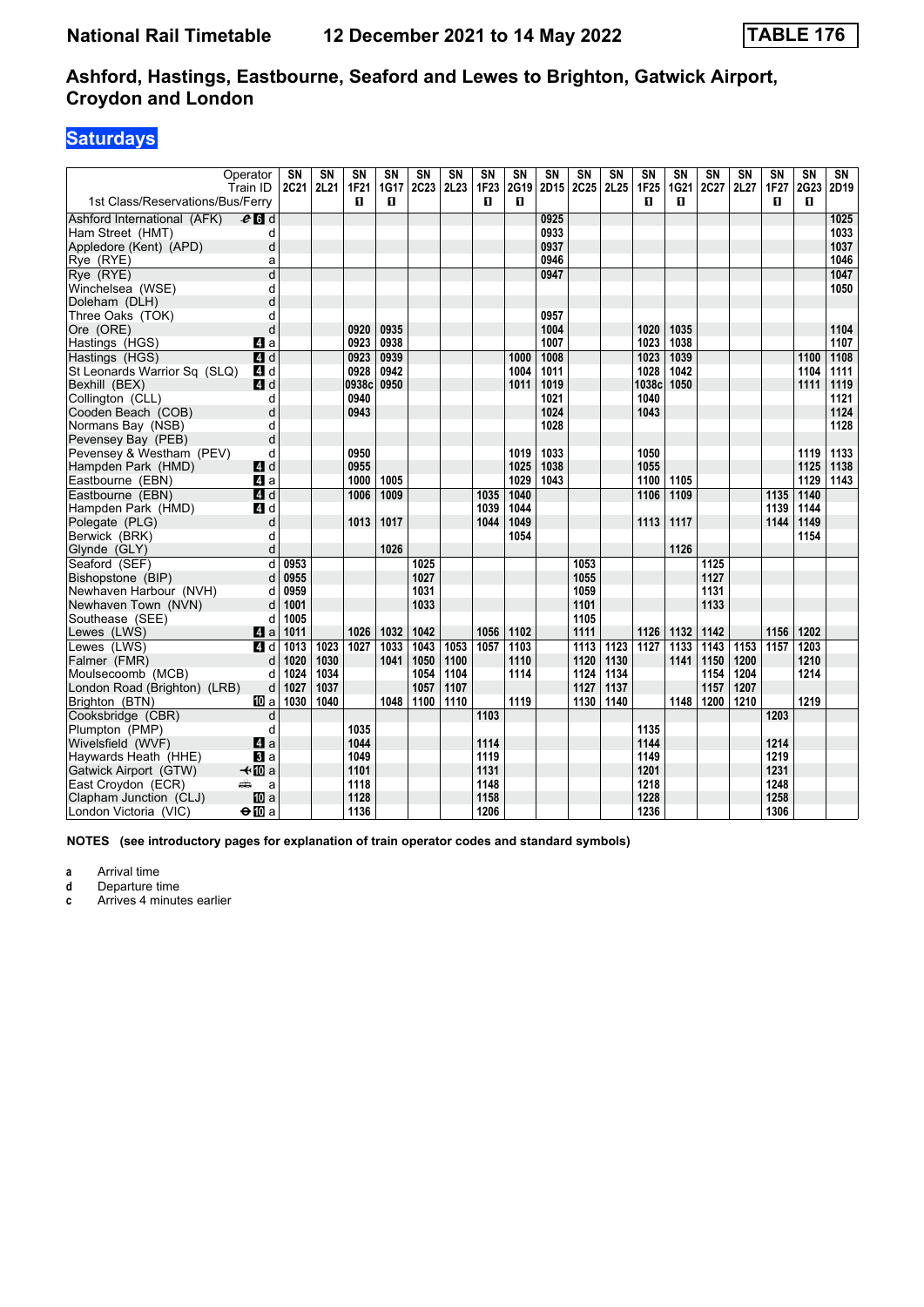### **Saturdays**

|                                                | Operator<br>Train ID | $\overline{\text{SN}}$<br>2C29 | $\overline{\text{SN}}$<br>2L29 | $\overline{\text{SN}}$<br>1F29 | $\overline{\text{SN}}$<br>1G25 | $\overline{\text{SN}}$<br>2C31 | $\overline{\text{SN}}$<br>2L31 | $\overline{\text{SN}}$<br>1F31 | $\overline{\text{SN}}$<br>2G27 | $\overline{\text{SN}}$<br>2D23 | $\overline{\text{SN}}$<br>2C33 | $\overline{\text{SN}}$<br>2L33 | $\overline{\text{SN}}$<br>1F33 | $\overline{\text{SN}}$<br>1G29 | $\overline{\text{SN}}$<br>2C35 | $\overline{\text{SN}}$<br>2L35 | $\overline{\text{SN}}$<br>1F35 | $\overline{\text{SN}}$<br>2G31 | $\overline{\text{SN}}$<br>2D27 |
|------------------------------------------------|----------------------|--------------------------------|--------------------------------|--------------------------------|--------------------------------|--------------------------------|--------------------------------|--------------------------------|--------------------------------|--------------------------------|--------------------------------|--------------------------------|--------------------------------|--------------------------------|--------------------------------|--------------------------------|--------------------------------|--------------------------------|--------------------------------|
| 1st Class/Reservations/Bus/Ferry               |                      |                                |                                | п                              | п                              |                                |                                | п                              | п                              |                                |                                |                                | п                              | п                              |                                |                                | п                              | п                              |                                |
| Ashford International (AFK)                    | $e$ d d              |                                |                                |                                |                                |                                |                                |                                |                                | 1125                           |                                |                                |                                |                                |                                |                                |                                |                                | 1225                           |
| Ham Street (HMT)                               | d                    |                                |                                |                                |                                |                                |                                |                                |                                | 1133                           |                                |                                |                                |                                |                                |                                |                                |                                | 1233                           |
| Appledore (Kent) (APD)                         | d                    |                                |                                |                                |                                |                                |                                |                                |                                | 1137                           |                                |                                |                                |                                |                                |                                |                                |                                | 1237                           |
| Rye (RYE)                                      | a                    |                                |                                |                                |                                |                                |                                |                                |                                | 1146                           |                                |                                |                                |                                |                                |                                |                                |                                | 1246                           |
| Rye (RYE)                                      | d                    |                                |                                |                                |                                |                                |                                |                                |                                | 1147                           |                                |                                |                                |                                |                                |                                |                                |                                | 1247                           |
| Winchelsea (WSE)                               | d                    |                                |                                |                                |                                |                                |                                |                                |                                |                                |                                |                                |                                |                                |                                |                                |                                |                                | 1250                           |
| Doleham (DLH)                                  | d                    |                                |                                |                                |                                |                                |                                |                                |                                |                                |                                |                                |                                |                                |                                |                                |                                |                                |                                |
| Three Oaks (TOK)                               | d                    |                                |                                |                                |                                |                                |                                |                                |                                | 1157                           |                                |                                |                                |                                |                                |                                |                                |                                |                                |
| Ore (ORE)                                      | d                    |                                |                                | 1120                           | 1135                           |                                |                                |                                |                                | 1204                           |                                |                                | 1220                           | 1235                           |                                |                                |                                |                                | 1304                           |
| Hastings (HGS)                                 | 4 a                  |                                |                                | 1123                           | 1138                           |                                |                                |                                |                                | 1207                           |                                |                                | 1223                           | 1238                           |                                |                                |                                |                                | 1307                           |
| Hastings (HGS)                                 | $\overline{4}$ d     |                                |                                | 1123                           | 1139                           |                                |                                |                                | 1200                           | 1208                           |                                |                                | 1223                           | 1239                           |                                |                                |                                | 1300                           | 1308                           |
| St Leonards Warrior Sq (SLQ)                   | 4 d                  |                                |                                | 1128                           | 1142                           |                                |                                |                                | 1204                           | 1211                           |                                |                                | 1228                           | 1242                           |                                |                                |                                | 1304                           | 1311                           |
| Bexhill (BEX)                                  | <b>4</b> d           |                                |                                | 1138c                          | 1150                           |                                |                                |                                | 1211                           | 1219                           |                                |                                | 1238c                          | 1250                           |                                |                                |                                | 1311                           | 1319                           |
| Collington (CLL)                               | d                    |                                |                                | 1140                           |                                |                                |                                |                                |                                | 1221                           |                                |                                | 1240                           |                                |                                |                                |                                |                                | 1321                           |
| Cooden Beach (COB)                             | d                    |                                |                                | 1143                           |                                |                                |                                |                                |                                | 1224                           |                                |                                | 1243                           |                                |                                |                                |                                |                                | 1324                           |
| Normans Bay (NSB)                              | d                    |                                |                                |                                |                                |                                |                                |                                |                                | 1228                           |                                |                                |                                |                                |                                |                                |                                |                                | 1328                           |
| Pevensey Bay (PEB)                             | d                    |                                |                                |                                |                                |                                |                                |                                |                                |                                |                                |                                |                                |                                |                                |                                |                                |                                |                                |
| Pevensey & Westham (PEV)                       | d                    |                                |                                | 1150                           |                                |                                |                                |                                | 1219                           | 1233                           |                                |                                | 1250                           |                                |                                |                                |                                | 1319                           | 1333                           |
| Hampden Park (HMD)                             | 4 d                  |                                |                                | 1155                           |                                |                                |                                |                                | 1225                           | 1238                           |                                |                                | 1255                           |                                |                                |                                |                                | 1325                           | 1338                           |
| Eastbourne (EBN)                               | ZI a                 |                                |                                | 1200                           | 1205                           |                                |                                |                                | 1229                           | 1243                           |                                |                                | 1300                           | 1305                           |                                |                                |                                | 1329                           | 1343                           |
| Eastbourne (EBN)                               | <b>4</b> d           |                                |                                | 1206                           | 1209                           |                                |                                | 1235                           | 1240                           |                                |                                |                                | 1306                           | 1309                           |                                |                                | 1335                           | 1340                           |                                |
| Hampden Park (HMD)                             | ZI d                 |                                |                                |                                |                                |                                |                                | 1239                           | 1244                           |                                |                                |                                |                                |                                |                                |                                | 1339                           | 1344                           |                                |
| Polegate (PLG)                                 | d                    |                                |                                | 1213                           | 1217                           |                                |                                | 1244                           | 1249                           |                                |                                |                                | 1313                           | 1317                           |                                |                                | 1344                           | 1349                           |                                |
| Berwick (BRK)                                  | d                    |                                |                                |                                |                                |                                |                                |                                | 1254                           |                                |                                |                                |                                |                                |                                |                                |                                | 1354                           |                                |
| Glynde (GLY)                                   | d                    |                                |                                |                                | 1226                           |                                |                                |                                |                                |                                |                                |                                |                                | 1326                           |                                |                                |                                |                                |                                |
| Seaford (SEF)                                  | $\overline{d}$       | 1153                           |                                |                                |                                | 1225                           |                                |                                |                                |                                | 1253                           |                                |                                |                                | 1325                           |                                |                                |                                |                                |
| Bishopstone (BIP)                              | d                    | 1155                           |                                |                                |                                | 1227                           |                                |                                |                                |                                | 1255                           |                                |                                |                                | 1327                           |                                |                                |                                |                                |
| Newhaven Harbour (NVH)                         | d                    | 1159                           |                                |                                |                                | 1231                           |                                |                                |                                |                                | 1259                           |                                |                                |                                | 1331                           |                                |                                |                                |                                |
| Newhaven Town (NVN)                            | d                    | 1201                           |                                |                                |                                | 1233                           |                                |                                |                                |                                | 1301                           |                                |                                |                                | 1333                           |                                |                                |                                |                                |
| Southease (SEE)                                | d                    | 1205                           |                                |                                |                                |                                |                                |                                |                                |                                | 1305                           |                                |                                |                                |                                |                                |                                |                                |                                |
| Lewes (LWS)                                    | <b>Z</b> a           | 1211                           |                                | 1226                           | 1232                           | 1242                           |                                | 1256                           | 1302                           |                                | 1311                           |                                | 1326                           | 1332                           | 1342                           |                                | 1356                           | 1402                           |                                |
| Lewes (LWS)                                    | <b>4</b> d           | 1213                           | 1223                           | 1227                           | 1233                           | 1243                           | 1253                           | 1257                           | 1303                           |                                | 1313                           | 1323                           | 1327                           | 1333                           | 1343                           | 1353                           | 1357                           | 1403                           |                                |
| Falmer (FMR)                                   | d                    | 1220                           | 1230<br>1234                   |                                | 1241                           | 1250                           | 1300                           |                                | 1310                           |                                | 1320                           | 1330                           |                                | 1341                           | 1350                           | 1400                           |                                | 1410<br>1414                   |                                |
| Moulsecoomb (MCB)                              | d                    | 1224<br>1227                   | 1237                           |                                |                                | 1254<br>1257                   | 1304<br>1307                   |                                | 1314                           |                                | 1324<br>1327                   | 1334<br>1337                   |                                |                                | 1354<br>1357                   | 1404<br>1407                   |                                |                                |                                |
| London Road (Brighton) (LRB)<br>Brighton (BTN) | d<br><b>TD</b> a     | 1230                           | 1240                           |                                | 1248                           | 1300                           | 1310                           |                                | 1319                           |                                | 1330                           | 1340                           |                                | 1348                           | 1400                           | 1410                           |                                | 1419                           |                                |
|                                                | d                    |                                |                                |                                |                                |                                |                                | 1303                           |                                |                                |                                |                                |                                |                                |                                |                                | 1403                           |                                |                                |
| Cooksbridge (CBR)<br>Plumpton (PMP)            | d                    |                                |                                | 1235                           |                                |                                |                                |                                |                                |                                |                                |                                | 1335                           |                                |                                |                                |                                |                                |                                |
| Wivelsfield (WVF)                              | 4a                   |                                |                                | 1244                           |                                |                                |                                | 1314                           |                                |                                |                                |                                | 1344                           |                                |                                |                                | 1414                           |                                |                                |
| Haywards Heath (HHE)                           | $\bf{B}$ a           |                                |                                | 1249                           |                                |                                |                                | 1319                           |                                |                                |                                |                                | 1349                           |                                |                                |                                | 1419                           |                                |                                |
| Gatwick Airport (GTW)                          | $\triangleleft$ M a  |                                |                                | 1301                           |                                |                                |                                | 1331                           |                                |                                |                                |                                | 1401                           |                                |                                |                                | 1431                           |                                |                                |
| East Croydon (ECR)                             | پیشته<br>a           |                                |                                | 1318                           |                                |                                |                                | 1348                           |                                |                                |                                |                                | 1418                           |                                |                                |                                | 1448                           |                                |                                |
| Clapham Junction (CLJ)                         | 吅 a                  |                                |                                | 1328                           |                                |                                |                                | 1358                           |                                |                                |                                |                                | 1428                           |                                |                                |                                | 1458                           |                                |                                |
|                                                |                      |                                |                                |                                |                                |                                |                                |                                |                                |                                |                                |                                |                                |                                |                                |                                |                                |                                |                                |
| London Victoria (VIC)                          | $\Theta$ III a       |                                |                                | 1336                           |                                |                                |                                | 1406                           |                                |                                |                                |                                | 1436                           |                                |                                |                                | 1506                           |                                |                                |

**NOTES (see introductory pages for explanation of train operator codes and standard symbols)**

**a** Arrival time<br>**d** Departure time

**d** Departure time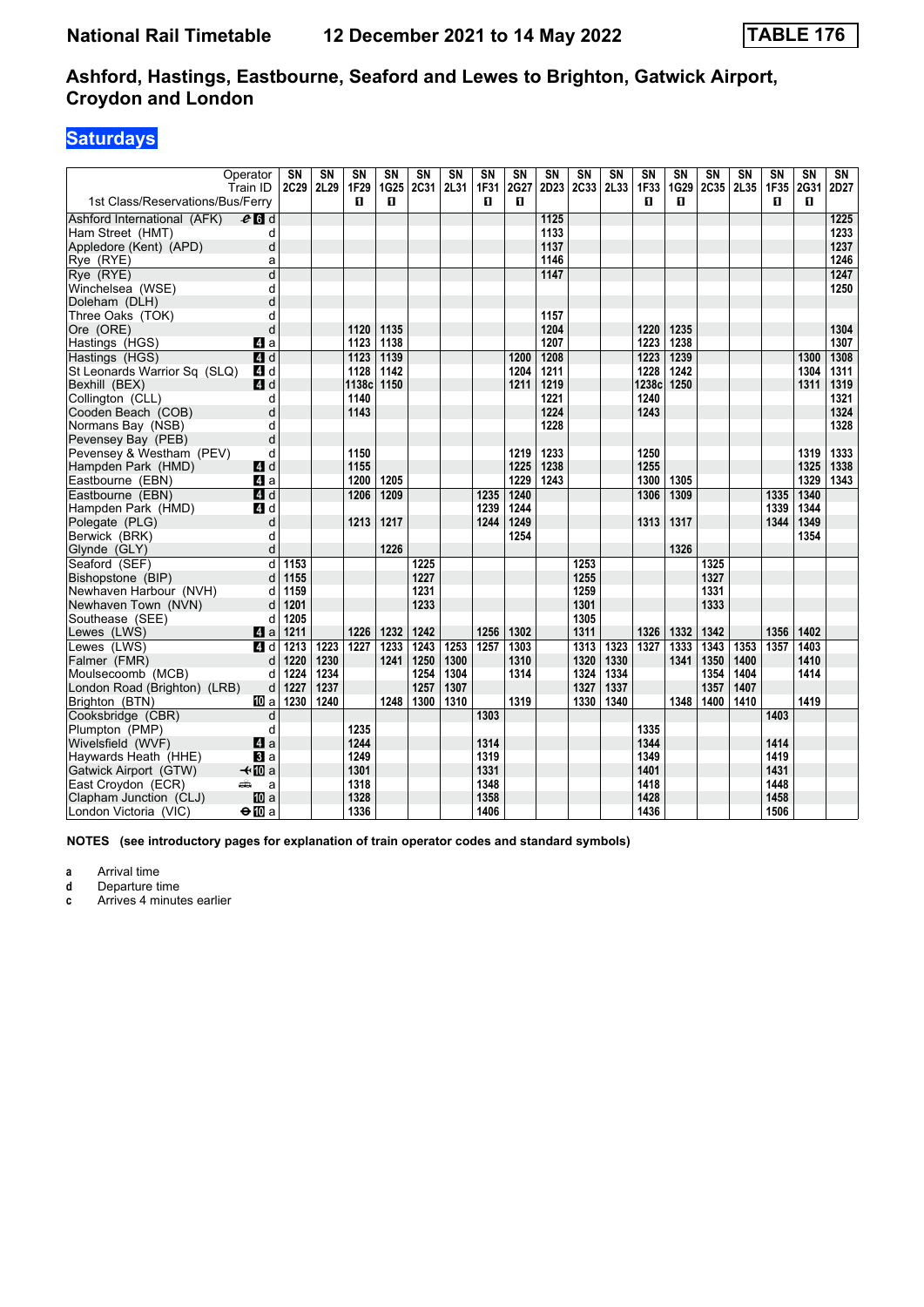### **Saturdays**

|                                  | Operator<br>Train ID | SN<br>2C37 | $\overline{\text{SN}}$<br>2L37 | $\overline{\text{SN}}$<br>1F37 | <b>SN</b><br>1G33 | SN<br>2C39 | $\overline{\text{SN}}$<br>2L39 | $\overline{\text{SN}}$<br>1F39 | $\overline{\text{SN}}$<br>2G35 | $\overline{\text{SN}}$<br>2D31 | $\overline{\text{SN}}$<br>2C41 | $\overline{\text{SN}}$<br>2L41 | $\overline{\text{SN}}$<br><b>1F41</b> | SN<br>1G37 | $\overline{\text{SN}}$<br>2C43 | $\overline{\text{SN}}$<br>2L43 | $\overline{\text{SN}}$<br><b>1F43</b> | $\overline{\text{SN}}$<br>2G39 | SN<br>2D35 |
|----------------------------------|----------------------|------------|--------------------------------|--------------------------------|-------------------|------------|--------------------------------|--------------------------------|--------------------------------|--------------------------------|--------------------------------|--------------------------------|---------------------------------------|------------|--------------------------------|--------------------------------|---------------------------------------|--------------------------------|------------|
| 1st Class/Reservations/Bus/Ferry |                      |            |                                | п                              | п                 |            |                                | п                              | п                              |                                |                                |                                | п                                     | п          |                                |                                | п                                     | П                              |            |
| Ashford International (AFK)      | $e$ d d              |            |                                |                                |                   |            |                                |                                |                                | 1325                           |                                |                                |                                       |            |                                |                                |                                       |                                | 1425       |
| Ham Street (HMT)                 | d                    |            |                                |                                |                   |            |                                |                                |                                | 1333                           |                                |                                |                                       |            |                                |                                |                                       |                                | 1433       |
| Appledore (Kent) (APD)           | d                    |            |                                |                                |                   |            |                                |                                |                                | 1337                           |                                |                                |                                       |            |                                |                                |                                       |                                | 1437       |
| Rye (RYE)                        | a                    |            |                                |                                |                   |            |                                |                                |                                | 1346                           |                                |                                |                                       |            |                                |                                |                                       |                                | 1446       |
| Rye (RYE)                        | $\overline{d}$       |            |                                |                                |                   |            |                                |                                |                                | 1347                           |                                |                                |                                       |            |                                |                                |                                       |                                | 1447       |
| Winchelsea (WSE)                 | d                    |            |                                |                                |                   |            |                                |                                |                                |                                |                                |                                |                                       |            |                                |                                |                                       |                                | 1450       |
| Doleham (DLH)                    | d                    |            |                                |                                |                   |            |                                |                                |                                |                                |                                |                                |                                       |            |                                |                                |                                       |                                |            |
| Three Oaks (TOK)                 | d                    |            |                                |                                |                   |            |                                |                                |                                | 1357                           |                                |                                |                                       |            |                                |                                |                                       |                                |            |
| Ore (ORE)                        | d                    |            |                                | 1320                           | 1335              |            |                                |                                |                                | 1404                           |                                |                                | 1420                                  | 1435       |                                |                                |                                       |                                | 1504       |
| Hastings (HGS)                   | Z1 a                 |            |                                | 1323                           | 1338              |            |                                |                                |                                | 1407                           |                                |                                | 1423                                  | 1438       |                                |                                |                                       |                                | 1507       |
| Hastings (HGS)                   | $\blacksquare$ d     |            |                                | 1323                           | 1339              |            |                                |                                | 1400                           | 1408                           |                                |                                | 1423                                  | 1439       |                                |                                |                                       | 1500                           | 1508       |
| St Leonards Warrior Sq (SLQ)     | ZI d                 |            |                                | 1328                           | 1342              |            |                                |                                | 1404                           | 1411                           |                                |                                | 1428                                  | 1442       |                                |                                |                                       | 1504                           | 1511       |
| Bexhill (BEX)                    | $A$ d                |            |                                | 1338c                          | 1350              |            |                                |                                | 1411                           | 1419                           |                                |                                | 1438c                                 | 1450       |                                |                                |                                       | 1511                           | 1519       |
| Collington (CLL)                 | d                    |            |                                | 1340                           |                   |            |                                |                                |                                | 1421                           |                                |                                | 1440                                  |            |                                |                                |                                       | 1513                           | 1521       |
| Cooden Beach (COB)               | d                    |            |                                | 1343                           |                   |            |                                |                                |                                | 1424                           |                                |                                | 1443                                  |            |                                |                                |                                       | 1516                           | 1524       |
| Normans Bay (NSB)                | d                    |            |                                |                                |                   |            |                                |                                |                                | 1428                           |                                |                                |                                       |            |                                |                                |                                       |                                | 1528       |
| Pevensey Bay (PEB)               | d                    |            |                                |                                |                   |            |                                |                                |                                |                                |                                |                                |                                       |            |                                |                                |                                       |                                |            |
| Pevensey & Westham (PEV)         | d                    |            |                                | 1350                           |                   |            |                                |                                | 1419                           | 1433                           |                                |                                | 1450                                  |            |                                |                                |                                       | 1523                           | 1533       |
| Hampden Park (HMD)               | 4d                   |            |                                | 1355                           |                   |            |                                |                                | 1425                           | 1438                           |                                |                                | 1455                                  |            |                                |                                |                                       | 1528                           | 1538       |
| Eastbourne (EBN)                 | 4a                   |            |                                | 1400                           | 1405              |            |                                |                                | 1429                           | 1443                           |                                |                                | 1500                                  | 1505       |                                |                                |                                       | 1532                           | 1543       |
| Eastbourne (EBN)                 | 4d                   |            |                                | 1406                           | 1409              |            |                                | 1435                           | 1440                           |                                |                                |                                | 1506                                  | 1509       |                                |                                | 1535                                  | 1540                           |            |
| Hampden Park (HMD)               | ZI d                 |            |                                |                                |                   |            |                                | 1439                           | 1444                           |                                |                                |                                |                                       |            |                                |                                | 1539                                  | 1544                           |            |
| Polegate (PLG)                   | d                    |            |                                | 1413                           | 1417              |            |                                | 1444                           | 1449                           |                                |                                |                                | 1513                                  | 1517       |                                |                                | 1544                                  | 1549                           |            |
| Berwick (BRK)                    | d                    |            |                                |                                |                   |            |                                |                                | 1454                           |                                |                                |                                |                                       |            |                                |                                |                                       | 1554                           |            |
| Glynde (GLY)                     | d                    |            |                                |                                | 1426              |            |                                |                                |                                |                                |                                |                                |                                       | 1526       |                                |                                |                                       |                                |            |
| Seaford (SEF)                    | d                    | 1353       |                                |                                |                   | 1425       |                                |                                |                                |                                | 1453                           |                                |                                       |            | 1525                           |                                |                                       |                                |            |
| Bishopstone (BIP)                | d                    | 1355       |                                |                                |                   | 1427       |                                |                                |                                |                                | 1455                           |                                |                                       |            | 1527                           |                                |                                       |                                |            |
| Newhaven Harbour (NVH)           | d                    | 1359       |                                |                                |                   | 1431       |                                |                                |                                |                                | 1459                           |                                |                                       |            | 1531                           |                                |                                       |                                |            |
| Newhaven Town (NVN)              | d                    | 1401       |                                |                                |                   | 1433       |                                |                                |                                |                                | 1501                           |                                |                                       |            | 1533                           |                                |                                       |                                |            |
| Southease (SEE)                  | d                    | 1405       |                                |                                |                   |            |                                |                                |                                |                                | 1505                           |                                |                                       |            |                                |                                |                                       |                                |            |
| Lewes (LWS)                      | ZI a                 | 1411       |                                | 1426                           | 1432              | 1442       |                                | 1456                           | 1502                           |                                | 1511                           |                                | 1526                                  | 1532       | 1542                           |                                | 1556                                  | 1602                           |            |
| Lewes (LWS)                      | 4 d                  | 1413       | 1423                           | 1427                           | 1433              | 1443       | 1453                           | 1457                           | 1503                           |                                | 1513                           | 1523                           | 1527                                  | 1533       | 1543                           | 1553                           | 1557                                  | 1603                           |            |
| Falmer (FMR)                     | d                    | 1420       | 1430                           |                                | 1441              | 1450       | 1500                           |                                | 1510                           |                                | 1520                           | 1530                           |                                       | 1541       | 1550                           | 1600                           |                                       | 1610                           |            |
| Moulsecoomb (MCB)                | d                    | 1424       | 1434                           |                                |                   | 1454       | 1504                           |                                | 1514                           |                                | 1524                           | 1534                           |                                       |            | 1554                           | 1604                           |                                       | 1614                           |            |
| London Road (Brighton) (LRB)     | d                    | 1427       | 1437                           |                                |                   | 1457       | 1507                           |                                |                                |                                | 1527                           | 1537                           |                                       |            | 1557                           | 1607                           |                                       |                                |            |
| Brighton (BTN)                   | <b>TD</b> a          | 1430       | 1440                           |                                | 1448              | 1500       | 1510                           |                                | 1519                           |                                | 1530                           | 1540                           |                                       | 1548       | 1600                           | 1610                           |                                       | 1619                           |            |
| Cooksbridge (CBR)                | d                    |            |                                |                                |                   |            |                                | 1503                           |                                |                                |                                |                                |                                       |            |                                |                                | 1603                                  |                                |            |
| Plumpton (PMP)                   | d                    |            |                                | 1435                           |                   |            |                                |                                |                                |                                |                                |                                | 1535                                  |            |                                |                                |                                       |                                |            |
| Wivelsfield (WVF)                | 4a                   |            |                                | 1444                           |                   |            |                                | 1514                           |                                |                                |                                |                                | 1544                                  |            |                                |                                | 1614                                  |                                |            |
| Haywards Heath (HHE)             | $\bf{B}$ a           |            |                                | 1449                           |                   |            |                                | 1519                           |                                |                                |                                |                                | 1549                                  |            |                                |                                | 1619                                  |                                |            |
| Gatwick Airport (GTW)            | $\triangleleft$ M a  |            |                                | 1501                           |                   |            |                                | 1531                           |                                |                                |                                |                                | 1601                                  |            |                                |                                | 1631                                  |                                |            |
| East Croydon (ECR)               | پیشته<br>a           |            |                                | 1518                           |                   |            |                                | 1548                           |                                |                                |                                |                                | 1618                                  |            |                                |                                | 1648                                  |                                |            |
| Clapham Junction (CLJ)           | 吅 a                  |            |                                | 1528                           |                   |            |                                | 1558                           |                                |                                |                                |                                | 1628                                  |            |                                |                                | 1658                                  |                                |            |
| London Victoria (VIC)            | $\Theta$ III a       |            |                                | 1536                           |                   |            |                                | 1606                           |                                |                                |                                |                                | 1636                                  |            |                                |                                | 1706                                  |                                |            |

**NOTES (see introductory pages for explanation of train operator codes and standard symbols)**

**a** Arrival time<br>**d** Departure time

**d** Departure time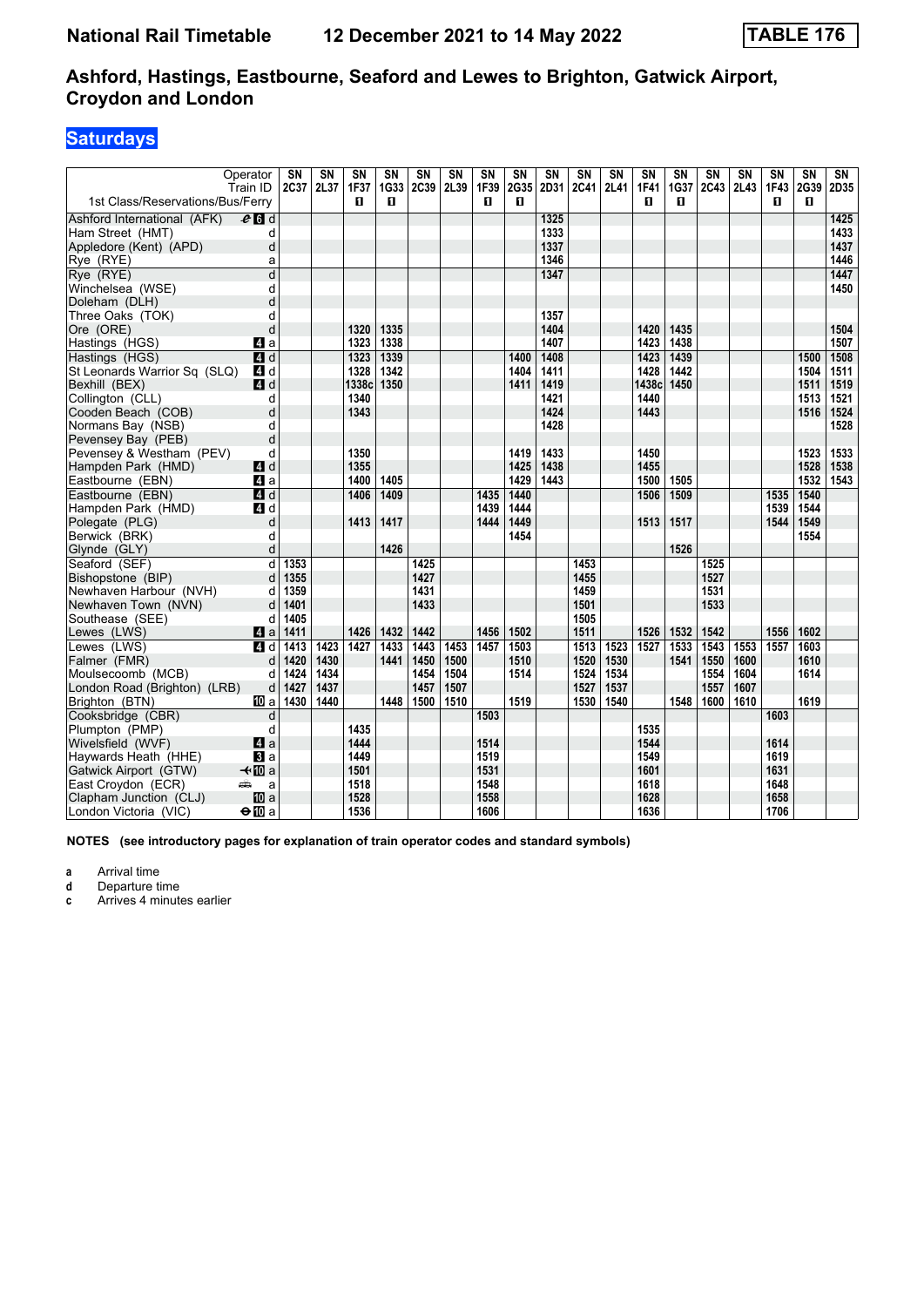### **Saturdays**

|                                               | Operator            | $\overline{\text{SN}}$ | $\overline{\text{SN}}$ | $\overline{\text{SN}}$ | $\overline{\text{SN}}$ | $\overline{\text{SN}}$ | $\overline{\text{SN}}$ | $\overline{\text{SN}}$ | $\overline{\text{SN}}$ | $\overline{\text{SN}}$ | $\overline{\text{SN}}$ | $\overline{\text{SN}}$ | $\overline{\text{SN}}$ | $\overline{\text{SN}}$ | $\overline{\text{SN}}$ | $\overline{\text{SN}}$ | $\overline{\text{SN}}$ | $\overline{\text{SN}}$ | $\overline{\text{SN}}$ |
|-----------------------------------------------|---------------------|------------------------|------------------------|------------------------|------------------------|------------------------|------------------------|------------------------|------------------------|------------------------|------------------------|------------------------|------------------------|------------------------|------------------------|------------------------|------------------------|------------------------|------------------------|
| 1st Class/Reservations/Bus/Ferry              | Train ID            | 2C45                   | 2L45                   | <b>1F45</b><br>п       | 1G41<br>п              | 2C47                   | 2L47                   | <b>1F47</b><br>п       | 2G43<br>п              | 2D39                   | 2C49                   | 2L49                   | 1F49<br>п              | 1G45<br>п              | 2C51                   | 2L51                   | 1F51<br>п              | 2G47<br>О              | 2D43                   |
| Ashford International (AFK)                   | $e$ d               |                        |                        |                        |                        |                        |                        |                        |                        | 1525                   |                        |                        |                        |                        |                        |                        |                        |                        | 1625                   |
| Ham Street (HMT)                              | d                   |                        |                        |                        |                        |                        |                        |                        |                        | 1533                   |                        |                        |                        |                        |                        |                        |                        |                        | 1633                   |
| Appledore (Kent) (APD)                        | d                   |                        |                        |                        |                        |                        |                        |                        |                        | 1537                   |                        |                        |                        |                        |                        |                        |                        |                        | 1637                   |
| Rye (RYE)                                     | a                   |                        |                        |                        |                        |                        |                        |                        |                        | 1546                   |                        |                        |                        |                        |                        |                        |                        |                        | 1646                   |
| Rye (RYE)                                     | d                   |                        |                        |                        |                        |                        |                        |                        |                        | 1547                   |                        |                        |                        |                        |                        |                        |                        |                        | 1647                   |
| Winchelsea (WSE)                              | d                   |                        |                        |                        |                        |                        |                        |                        |                        |                        |                        |                        |                        |                        |                        |                        |                        |                        | 1650                   |
| Doleham (DLH)                                 | d                   |                        |                        |                        |                        |                        |                        |                        |                        |                        |                        |                        |                        |                        |                        |                        |                        |                        |                        |
| Three Oaks (TOK)                              | d                   |                        |                        |                        |                        |                        |                        |                        |                        | 1557                   |                        |                        |                        |                        |                        |                        |                        |                        |                        |
| Ore (ORE)                                     | d                   |                        |                        | 1520                   | 1535                   |                        |                        |                        |                        | 1604                   |                        |                        | 1620                   | 1635                   |                        |                        |                        |                        | 1704                   |
| Hastings (HGS)                                | ZI a                |                        |                        | 1523                   | 1538                   |                        |                        |                        |                        | 1607                   |                        |                        | 1623                   | 1638                   |                        |                        |                        |                        | 1707                   |
| Hastings (HGS)                                | $A$ <sub>d</sub>    |                        |                        | 1523                   | 1539                   |                        |                        |                        | 1600                   | 1608                   |                        |                        | 1623                   | 1639                   |                        |                        |                        | 1655                   | 1708                   |
| St Leonards Warrior Sq (SLQ)                  | 4 d                 |                        |                        | 1528                   | 1542                   |                        |                        |                        | 1604                   | 1611                   |                        |                        | 1628                   | 1642                   |                        |                        |                        | 1659                   | 1711                   |
| Bexhill (BEX)                                 | 4d                  |                        |                        | 1538c                  | 1550                   |                        |                        |                        | 1611                   | 1619                   |                        |                        | 1638c                  | 1650                   |                        |                        |                        | 1711                   | 1719                   |
| Collington (CLL)                              | d                   |                        |                        | 1540                   |                        |                        |                        |                        | 1613                   | 1621                   |                        |                        | 1640                   |                        |                        |                        |                        | 1713                   | 1721                   |
| Cooden Beach (COB)                            | d                   |                        |                        | 1543                   |                        |                        |                        |                        | 1616                   | 1624                   |                        |                        | 1643                   |                        |                        |                        |                        | 1716                   | 1724                   |
| Normans Bay (NSB)                             | d                   |                        |                        |                        |                        |                        |                        |                        |                        | 1628                   |                        |                        |                        |                        |                        |                        |                        |                        | 1728                   |
| Pevensey Bay (PEB)                            | d                   |                        |                        |                        |                        |                        |                        |                        |                        |                        |                        |                        |                        |                        |                        |                        |                        |                        |                        |
| Pevensey & Westham (PEV)                      | d                   |                        |                        | 1550                   |                        |                        |                        |                        | 1623                   | 1633                   |                        |                        | 1650                   |                        |                        |                        |                        | 1723                   | 1733                   |
| Hampden Park (HMD)                            | 4d                  |                        |                        | 1555                   |                        |                        |                        |                        | 1628                   | 1638                   |                        |                        | 1655                   |                        |                        |                        |                        | 1728                   | 1738                   |
| Eastbourne (EBN)                              | ZI a                |                        |                        | 1600                   | 1605                   |                        |                        |                        | 1632                   | 1643                   |                        |                        | 1700                   | 1705                   |                        |                        |                        | 1732                   | 1743                   |
| Eastbourne (EBN)                              | <b>4</b> d          |                        |                        | 1606                   | 1609                   |                        |                        | 1635                   | 1640                   |                        |                        |                        | 1706                   | 1709                   |                        |                        | 1735                   | 1740                   |                        |
| Hampden Park (HMD)                            | 4 d                 |                        |                        |                        |                        |                        |                        | 1639                   | 1644                   |                        |                        |                        |                        |                        |                        |                        | 1739                   | 1744                   |                        |
| Polegate (PLG)                                | d                   |                        |                        | 1613                   | 1617                   |                        |                        | 1644                   | 1649                   |                        |                        |                        | 1713                   | 1717                   |                        |                        | 1744                   | 1749                   |                        |
| Berwick (BRK)                                 | d                   |                        |                        |                        |                        |                        |                        |                        | 1654                   |                        |                        |                        |                        |                        |                        |                        |                        | 1754                   |                        |
| Glynde (GLY)                                  | d<br>$\overline{d}$ |                        |                        |                        | 1626                   | 1625                   |                        |                        |                        |                        |                        |                        |                        | 1726                   | 1725                   |                        |                        |                        |                        |
| Seaford (SEF)                                 |                     | 1553                   |                        |                        |                        | 1627                   |                        |                        |                        |                        | 1653                   |                        |                        |                        | 1727                   |                        |                        |                        |                        |
| Bishopstone (BIP)                             | d<br>d              | 1555<br>1559           |                        |                        |                        | 1631                   |                        |                        |                        |                        | 1655<br>1659           |                        |                        |                        | 1731                   |                        |                        |                        |                        |
| Newhaven Harbour (NVH)<br>Newhaven Town (NVN) | d                   | 1601                   |                        |                        |                        | 1633                   |                        |                        |                        |                        | 1701                   |                        |                        |                        | 1733                   |                        |                        |                        |                        |
| Southease (SEE)                               | d                   | 1605                   |                        |                        |                        |                        |                        |                        |                        |                        | 1705                   |                        |                        |                        |                        |                        |                        |                        |                        |
| Lewes (LWS)                                   | <b>Z</b> a          | 1611                   |                        | 1626                   | 1632                   | 1642                   |                        | 1656                   | 1702                   |                        | 1711                   |                        | 1726                   | 1732                   | 1742                   |                        | 1756                   | 1802                   |                        |
| Lewes (LWS)                                   | <b>4</b> d          | 1613                   | 1623                   | 1627                   | 1633                   | 1643                   | 1653                   | 1657                   | 1703                   |                        | 1713                   | 1723                   | 1727                   | 1733                   | 1743                   | 1753                   | 1757                   | 1803                   |                        |
| Falmer (FMR)                                  | d                   | 1620                   | 1630                   |                        | 1641                   | 1650                   | 1700                   |                        | 1710                   |                        | 1720                   | 1730                   |                        | 1741                   | 1750                   | 1800                   |                        | 1810                   |                        |
| Moulsecoomb (MCB)                             | d                   | 1624                   | 1634                   |                        |                        | 1654                   | 1704                   |                        | 1714                   |                        | 1724                   | 1734                   |                        |                        | 1754                   | 1804                   |                        | 1814                   |                        |
| London Road (Brighton) (LRB)                  | d                   | 1627                   | 1637                   |                        |                        | 1657                   | 1707                   |                        |                        |                        | 1727                   | 1737                   |                        |                        | 1757                   | 1807                   |                        |                        |                        |
| Brighton (BTN)                                | <b>ID</b> a         | 1630                   | 1640                   |                        | 1648                   | 1700                   | 1710                   |                        | 1719                   |                        | 1730                   | 1740                   |                        | 1748                   | 1800                   | 1810                   |                        | 1819                   |                        |
| Cooksbridge (CBR)                             | d                   |                        |                        |                        |                        |                        |                        | 1703                   |                        |                        |                        |                        |                        |                        |                        |                        | 1803                   |                        |                        |
| Plumpton (PMP)                                | d                   |                        |                        | 1635                   |                        |                        |                        |                        |                        |                        |                        |                        | 1735                   |                        |                        |                        |                        |                        |                        |
| Wivelsfield (WVF)                             | ZI a                |                        |                        | 1644                   |                        |                        |                        | 1714                   |                        |                        |                        |                        | 1744                   |                        |                        |                        | 1814                   |                        |                        |
| Haywards Heath (HHE)                          | $\bf{B}$ a          |                        |                        | 1649                   |                        |                        |                        | 1719                   |                        |                        |                        |                        | 1749                   |                        |                        |                        | 1819                   |                        |                        |
| Gatwick Airport (GTW)                         | –⊀illia             |                        |                        | 1701                   |                        |                        |                        | 1731                   |                        |                        |                        |                        | 1801                   |                        |                        |                        | 1831                   |                        |                        |
| East Croydon (ECR)                            | پیشته<br>a          |                        |                        | 1718                   |                        |                        |                        | 1748                   |                        |                        |                        |                        | 1818                   |                        |                        |                        | 1848                   |                        |                        |
| Clapham Junction (CLJ)                        | 吅 a                 |                        |                        | 1728                   |                        |                        |                        | 1758                   |                        |                        |                        |                        | 1828                   |                        |                        |                        | 1858                   |                        |                        |
| London Victoria (VIC)                         | $\bigoplus$ a       |                        |                        | 1736                   |                        |                        |                        | 1806                   |                        |                        |                        |                        | 1836                   |                        |                        |                        | 1906                   |                        |                        |

**NOTES (see introductory pages for explanation of train operator codes and standard symbols)**

**a** Arrival time<br>**d** Departure time

**d** Departure time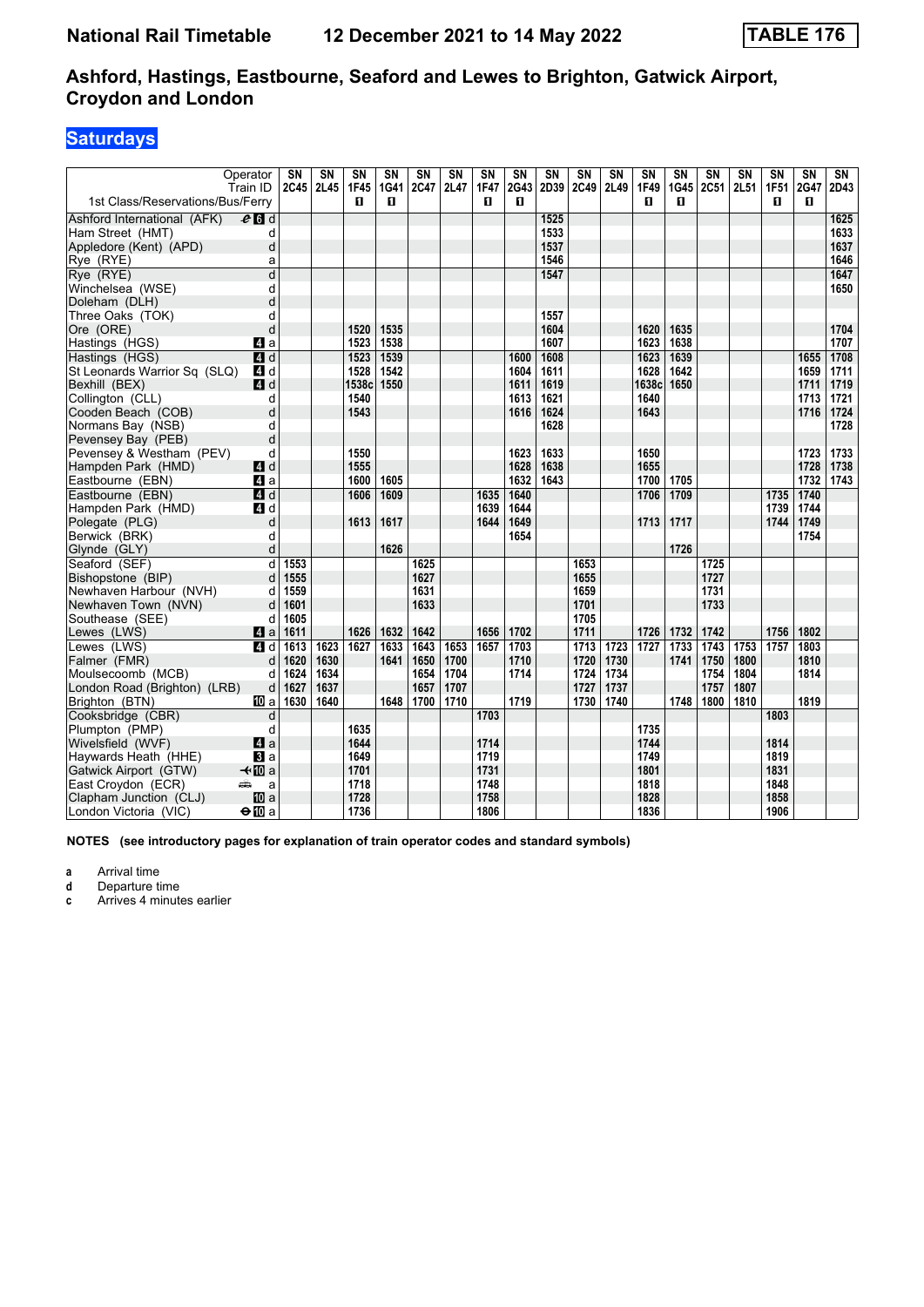### **Saturdays**

| Operator                                     | $\overline{\text{SN}}$ | $\overline{\text{SN}}$ | $\overline{\text{SN}}$ | $\overline{\text{SN}}$ | $\overline{\text{SN}}$ | $\overline{\text{SN}}$ | $\overline{\text{SN}}$ | $\overline{\text{SN}}$ | $\overline{\text{SN}}$ | $\overline{\text{SN}}$ | $\overline{\text{SN}}$ | $\overline{\text{SN}}$ | $\overline{\text{SN}}$ | $\overline{\text{SN}}$ | $\overline{\text{SN}}$ | $\overline{\text{SN}}$ | $\overline{\text{SN}}$ | $\overline{\text{SN}}$ |
|----------------------------------------------|------------------------|------------------------|------------------------|------------------------|------------------------|------------------------|------------------------|------------------------|------------------------|------------------------|------------------------|------------------------|------------------------|------------------------|------------------------|------------------------|------------------------|------------------------|
| Train ID<br>1st Class/Reservations/Bus/Ferry | 2C53                   | 2L53                   | 1F53<br>п              | 1G49<br>0              | 2C55                   | 2L55                   | <b>1F55</b><br>п       | 2G51<br>п              | 2D47                   | 2C57                   | 2L57                   | <b>1F57</b><br>п       | 1G53<br>п              | 2C59                   | 2L59                   | 1F59<br>п              | 2G55<br>п              | 2D51                   |
| $e$ $d$<br>Ashford International (AFK)       |                        |                        |                        |                        |                        |                        |                        |                        | 1725                   |                        |                        |                        |                        |                        |                        |                        |                        | 1825                   |
| Ham Street (HMT)<br>d                        |                        |                        |                        |                        |                        |                        |                        |                        | 1733                   |                        |                        |                        |                        |                        |                        |                        |                        | 1833                   |
| d<br>Appledore (Kent) (APD)                  |                        |                        |                        |                        |                        |                        |                        |                        | 1737                   |                        |                        |                        |                        |                        |                        |                        |                        | 1837                   |
| Rye (RYE)<br>a                               |                        |                        |                        |                        |                        |                        |                        |                        | 1746                   |                        |                        |                        |                        |                        |                        |                        |                        | 1846                   |
| Rye (RYE)<br>d                               |                        |                        |                        |                        |                        |                        |                        |                        | 1747                   |                        |                        |                        |                        |                        |                        |                        |                        | 1847                   |
| Winchelsea (WSE)<br>d                        |                        |                        |                        |                        |                        |                        |                        |                        |                        |                        |                        |                        |                        |                        |                        |                        |                        | 1850                   |
| d<br>Doleham (DLH)                           |                        |                        |                        |                        |                        |                        |                        |                        |                        |                        |                        |                        |                        |                        |                        |                        |                        |                        |
| Three Oaks (TOK)<br>d                        |                        |                        |                        |                        |                        |                        |                        |                        | 1757                   |                        |                        |                        |                        |                        |                        |                        |                        |                        |
| d<br>Ore (ORE)                               |                        |                        | 1720                   | 1735                   |                        |                        |                        |                        | 1804                   |                        |                        | 1820                   | 1835                   |                        |                        |                        |                        | 1904                   |
| Hastings (HGS)<br>Z1 a                       |                        |                        | 1723                   | 1738                   |                        |                        |                        |                        | 1807                   |                        |                        | 1823                   | 1838                   |                        |                        |                        |                        | 1907                   |
| $A$ <sub>d</sub><br>Hastings (HGS)           |                        |                        | 1723                   | 1739                   |                        |                        |                        | 1800                   | 1808                   |                        |                        | 1823                   | 1839                   |                        |                        |                        | 1900                   | 1908                   |
| St Leonards Warrior Sq (SLQ)<br><b>4</b> d   |                        |                        | 1728                   | 1742                   |                        |                        |                        | 1804                   | 1811                   |                        |                        | 1828                   | 1842                   |                        |                        |                        | 1904                   | 1911                   |
| Bexhill (BEX)<br>ZI d                        |                        |                        | 1738c                  | 1750                   |                        |                        |                        | 1811                   | 1819                   |                        |                        | 1838c                  | 1850                   |                        |                        |                        | 1911                   | 1919                   |
| Collington (CLL)<br>d                        |                        |                        | 1740                   |                        |                        |                        |                        | 1813                   | 1821                   |                        |                        | 1840                   |                        |                        |                        |                        |                        | 1921                   |
| Cooden Beach (COB)<br>d                      |                        |                        | 1743                   |                        |                        |                        |                        | 1816                   | 1824                   |                        |                        | 1843                   |                        |                        |                        |                        |                        | 1924                   |
| Normans Bay (NSB)<br>d                       |                        |                        |                        |                        |                        |                        |                        |                        | 1828                   |                        |                        |                        |                        |                        |                        |                        |                        | 1928                   |
| d<br>Pevensey Bay (PEB)                      |                        |                        |                        |                        |                        |                        |                        |                        |                        |                        |                        |                        |                        |                        |                        |                        |                        |                        |
| Pevensey & Westham (PEV)<br>d                |                        |                        | 1750                   |                        |                        |                        |                        | 1823                   | 1833                   |                        |                        | 1850                   |                        |                        |                        |                        | 1919                   | 1933                   |
| Hampden Park (HMD)<br>4 d                    |                        |                        | 1755                   |                        |                        |                        |                        | 1828                   | 1838                   |                        |                        | 1855                   |                        |                        |                        |                        | 1926                   | 1938                   |
| Eastbourne (EBN)<br>ZI a                     |                        |                        | 1800                   | 1805                   |                        |                        |                        | 1832                   | 1843                   |                        |                        | 1900                   | 1905                   |                        |                        |                        | 1930                   | 1943                   |
| Eastbourne (EBN)<br>$\blacksquare$ d         |                        |                        | 1806                   | 1809                   |                        |                        | 1835                   | 1840                   |                        |                        |                        | 1906                   | 1909                   |                        |                        | 1935                   | 1940                   |                        |
| Hampden Park (HMD)<br>ZI d                   |                        |                        |                        |                        |                        |                        | 1839                   | 1844                   |                        |                        |                        |                        |                        |                        |                        | 1939                   | 1944                   |                        |
| Polegate (PLG)<br>d                          |                        |                        | 1813                   | 1817                   |                        |                        | 1844                   | 1849                   |                        |                        |                        | 1913                   | 1917                   |                        |                        | 1944                   | 1949                   |                        |
| Berwick (BRK)<br>d                           |                        |                        |                        |                        |                        |                        |                        | 1854                   |                        |                        |                        |                        |                        |                        |                        |                        | 1954                   |                        |
| d<br>Glynde (GLY)                            |                        |                        |                        | 1826                   |                        |                        |                        |                        |                        |                        |                        |                        | 1926                   |                        |                        |                        |                        |                        |
| d<br>Seaford (SEF)                           | 1753                   |                        |                        |                        | 1825                   |                        |                        |                        |                        | 1853                   |                        |                        |                        | 1925                   |                        |                        |                        |                        |
| Bishopstone (BIP)<br>d                       | 1755                   |                        |                        |                        | 1827                   |                        |                        |                        |                        | 1855                   |                        |                        |                        | 1927                   |                        |                        |                        |                        |
| Newhaven Harbour (NVH)<br>d                  | 1759                   |                        |                        |                        | 1831                   |                        |                        |                        |                        | 1859                   |                        |                        |                        | 1931                   |                        |                        |                        |                        |
| Newhaven Town (NVN)<br>d                     | 1801                   |                        |                        |                        | 1833                   |                        |                        |                        |                        | 1901                   |                        |                        |                        | 1933                   |                        |                        |                        |                        |
| Southease (SEE)<br>d                         | 1805                   |                        |                        |                        |                        |                        |                        |                        |                        | 1905                   |                        |                        |                        |                        |                        |                        |                        |                        |
| Lewes (LWS)<br>ZI a                          | 1811                   |                        | 1826                   | 1832                   | 1842                   |                        | 1856                   | 1902                   |                        | 1911                   |                        | 1926                   | 1932                   | 1942                   |                        | 1956                   | 2002                   |                        |
| Lewes (LWS)<br><b>4</b> d                    | 1813                   | 1823                   | 1827                   | 1833                   | 1843                   | 1853                   | 1857                   | 1903                   |                        | 1913                   | 1923                   | 1927                   | 1933                   | 1943                   | 1953                   | 1957                   | 2003                   |                        |
| Falmer (FMR)<br>d                            | 1820                   | 1830                   |                        | 1841                   | 1850                   | 1900                   |                        | 1910                   |                        | 1920                   | 1930                   |                        | 1941                   | 1950                   | 2000                   |                        | 2010                   |                        |
| Moulsecoomb (MCB)<br>d                       | 1824                   | 1834                   |                        |                        | 1854                   | 1904                   |                        | 1914                   |                        | 1924                   | 1934                   |                        |                        | 1954                   | 2004                   |                        | 2014                   |                        |
| d<br>London Road (Brighton) (LRB)            | 1827                   | 1837                   |                        |                        | 1857                   | 1907                   |                        |                        |                        | 1927                   | 1937                   |                        |                        | 1957                   | 2007                   |                        |                        |                        |
| Brighton (BTN)<br><b>ID</b> a                | 1830                   | 1840                   |                        | 1848                   | 1900                   | 1910                   |                        | 1919                   |                        | 1930                   | 1940                   |                        | 1948                   | 2000                   | 2010                   |                        | 2019                   |                        |
| Cooksbridge (CBR)<br>d                       |                        |                        |                        |                        |                        |                        | 1903                   |                        |                        |                        |                        |                        |                        |                        |                        | 2003                   |                        |                        |
| Plumpton (PMP)<br>d                          |                        |                        | 1835                   |                        |                        |                        |                        |                        |                        |                        |                        | 1935                   |                        |                        |                        |                        |                        |                        |
| 4a<br>Wivelsfield (WVF)                      |                        |                        | 1844                   |                        |                        |                        | 1914                   |                        |                        |                        |                        | 1944                   |                        |                        |                        | 2014                   |                        |                        |
| Haywards Heath (HHE)<br>$\bf{B}$ a           |                        |                        | 1849                   |                        |                        |                        | 1919                   |                        |                        |                        |                        | 1949                   |                        |                        |                        | 2019                   |                        |                        |
| –⊀illia<br>Gatwick Airport (GTW)             |                        |                        | 1901                   |                        |                        |                        | 1931                   |                        |                        |                        |                        | 2001                   |                        |                        |                        | 2031                   |                        |                        |
| East Croydon (ECR)<br>پیشته<br>a             |                        |                        | 1918                   |                        |                        |                        | 1948                   |                        |                        |                        |                        | 2018                   |                        |                        |                        | 2048                   |                        |                        |
| <b>ID</b> a<br>Clapham Junction (CLJ)        |                        |                        | 1928                   |                        |                        |                        | 1958                   |                        |                        |                        |                        | 2028                   |                        |                        |                        | 2058                   |                        |                        |
| London Victoria (VIC)<br>$\bigoplus$ a       |                        |                        | 1936                   |                        |                        |                        | 2006                   |                        |                        |                        |                        | 2036                   |                        |                        |                        | 2106                   |                        |                        |

**NOTES (see introductory pages for explanation of train operator codes and standard symbols)**

**a** Arrival time<br>**d** Departure time

**d** Departure time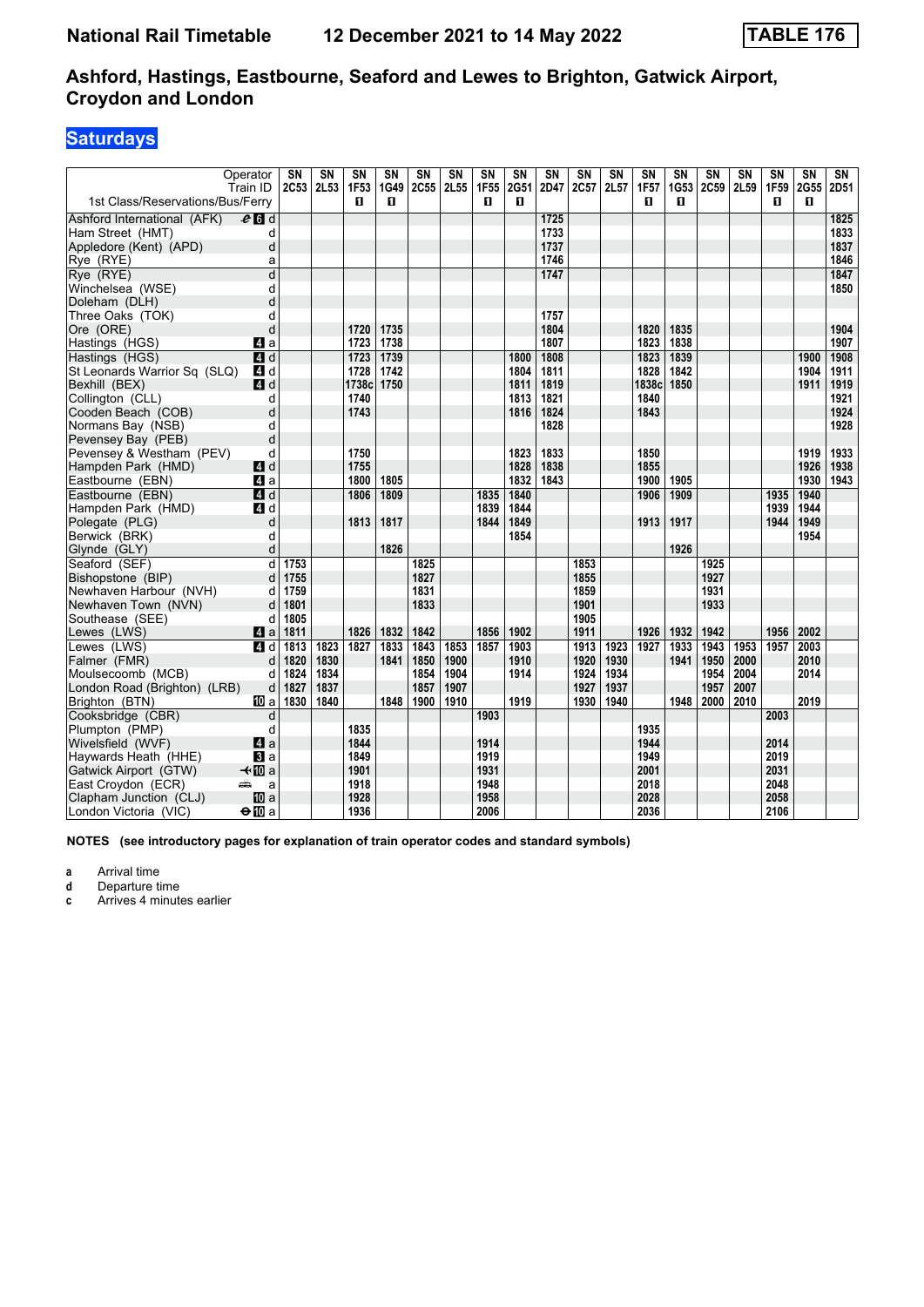### **Saturdays**

|                                  | Operator<br>Train ID | SN<br><b>2C61</b> | $\overline{\text{SN}}$<br>2L61 | $\overline{\text{SN}}$<br><b>1F61</b> | $\overline{\text{SN}}$<br>1G57 | $\overline{\text{SN}}$<br><b>2C63</b> | $\overline{\text{SN}}$<br>2L63 | $\overline{\text{SN}}$<br>1F63 | $\overline{\text{SN}}$<br>2G59 | $\overline{\text{SN}}$<br>2D55 | $\overline{\text{SN}}$<br><b>2C65</b> | $\overline{\text{SN}}$<br>2L65 | $\overline{\text{SN}}$<br>1F65 | $\overline{\text{SN}}$<br>1G61 | $\overline{\text{SN}}$<br>2C67 | $\overline{\text{SN}}$<br>2L67 | $\overline{\text{SN}}$<br>1F67 | $\overline{\text{SN}}$<br>2G63 | $\overline{\text{SN}}$<br>2D59 |
|----------------------------------|----------------------|-------------------|--------------------------------|---------------------------------------|--------------------------------|---------------------------------------|--------------------------------|--------------------------------|--------------------------------|--------------------------------|---------------------------------------|--------------------------------|--------------------------------|--------------------------------|--------------------------------|--------------------------------|--------------------------------|--------------------------------|--------------------------------|
| 1st Class/Reservations/Bus/Ferry |                      |                   |                                | п                                     | п                              |                                       |                                | п                              | п                              |                                |                                       |                                | п                              | п                              |                                |                                | п                              | п                              |                                |
| Ashford International (AFK)      | $e$ d d              |                   |                                |                                       |                                |                                       |                                |                                |                                | 1925                           |                                       |                                |                                |                                |                                |                                |                                |                                | 2025                           |
| Ham Street (HMT)                 | d                    |                   |                                |                                       |                                |                                       |                                |                                |                                | 1933                           |                                       |                                |                                |                                |                                |                                |                                |                                | 2033                           |
| Appledore (Kent) (APD)           | d                    |                   |                                |                                       |                                |                                       |                                |                                |                                | 1937                           |                                       |                                |                                |                                |                                |                                |                                |                                | 2037                           |
| Rye (RYE)                        | a                    |                   |                                |                                       |                                |                                       |                                |                                |                                | 1946                           |                                       |                                |                                |                                |                                |                                |                                |                                | 2046                           |
| Rye (RYE)                        | d                    |                   |                                |                                       |                                |                                       |                                |                                |                                | 1947                           |                                       |                                |                                |                                |                                |                                |                                |                                | 2047                           |
| Winchelsea (WSE)                 | d                    |                   |                                |                                       |                                |                                       |                                |                                |                                |                                |                                       |                                |                                |                                |                                |                                |                                |                                | 2050                           |
| Doleham (DLH)                    | d                    |                   |                                |                                       |                                |                                       |                                |                                |                                |                                |                                       |                                |                                |                                |                                |                                |                                |                                |                                |
| Three Oaks (TOK)                 | d                    |                   |                                |                                       |                                |                                       |                                |                                |                                | 1957                           |                                       |                                |                                |                                |                                |                                |                                |                                |                                |
| Ore (ORE)                        | d                    |                   |                                | 1920                                  | 1935                           |                                       |                                |                                |                                | 2004                           |                                       |                                | 2020                           | 2035                           |                                |                                |                                |                                | 2104                           |
| Hastings (HGS)                   | 4 a                  |                   |                                | 1923                                  | 1938                           |                                       |                                |                                |                                | 2007                           |                                       |                                | 2023                           | 2038                           |                                |                                |                                |                                | 2107                           |
| Hastings (HGS)                   | $\overline{4}$ d     |                   |                                | 1923                                  | 1939                           |                                       |                                |                                | 2000                           | 2008                           |                                       |                                | 2023                           | 2039                           |                                |                                |                                | 2100                           | 2108                           |
| St Leonards Warrior Sq (SLQ)     | 4 d                  |                   |                                | 1928                                  | 1942                           |                                       |                                |                                | 2004                           | 2011                           |                                       |                                | 2028                           | 2042                           |                                |                                |                                | 2104                           | 2111                           |
| Bexhill (BEX)                    | <b>4</b> d           |                   |                                | 1938c                                 | 1950                           |                                       |                                |                                | 2011                           | 2019                           |                                       |                                | 2038c                          | 2050                           |                                |                                |                                | 2111                           | 2119                           |
| Collington (CLL)                 | d                    |                   |                                | 1940                                  |                                |                                       |                                |                                |                                | 2021                           |                                       |                                | 2040                           |                                |                                |                                |                                |                                | 2121                           |
| Cooden Beach (COB)               | d                    |                   |                                | 1943                                  |                                |                                       |                                |                                |                                | 2024                           |                                       |                                | 2043                           |                                |                                |                                |                                |                                | 2124                           |
| Normans Bay (NSB)                | d                    |                   |                                |                                       |                                |                                       |                                |                                |                                | 2028                           |                                       |                                |                                |                                |                                |                                |                                |                                | 2128                           |
| Pevensey Bay (PEB)               | d                    |                   |                                |                                       |                                |                                       |                                |                                |                                |                                |                                       |                                |                                |                                |                                |                                |                                |                                |                                |
| Pevensey & Westham (PEV)         | d                    |                   |                                | 1950                                  |                                |                                       |                                |                                | 2019                           | 2033                           |                                       |                                | 2050                           |                                |                                |                                |                                | 2119                           | 2133                           |
| Hampden Park (HMD)               | 4 d                  |                   |                                | 1955                                  |                                |                                       |                                |                                | 2025                           | 2038                           |                                       |                                | 2055                           |                                |                                |                                |                                | 2125                           | 2138                           |
| Eastbourne (EBN)                 | ZI a                 |                   |                                | 2000                                  | 2005                           |                                       |                                |                                | 2029                           | 2043                           |                                       |                                | 2100                           | 2105                           |                                |                                |                                | 2129                           | 2143                           |
| Eastbourne (EBN)                 | 4d                   |                   |                                | 2006                                  | 2009                           |                                       |                                | 2035                           | 2040                           |                                |                                       |                                | 2106                           | 2109                           |                                |                                | 2135                           | 2140                           |                                |
| Hampden Park (HMD)               | ZI d                 |                   |                                |                                       |                                |                                       |                                | 2039                           | 2044                           |                                |                                       |                                |                                |                                |                                |                                | 2139                           | 2144                           |                                |
| Polegate (PLG)                   | d                    |                   |                                | 2013                                  | 2017                           |                                       |                                | 2044                           | 2049                           |                                |                                       |                                | 2113                           | 2117                           |                                |                                | 2144                           | 2149                           |                                |
| Berwick (BRK)                    | d                    |                   |                                |                                       |                                |                                       |                                |                                | 2054                           |                                |                                       |                                |                                |                                |                                |                                |                                | 2154                           |                                |
| Glynde (GLY)                     | d                    |                   |                                |                                       | 2026                           |                                       |                                |                                |                                |                                |                                       |                                |                                | 2126                           |                                |                                |                                |                                |                                |
| Seaford (SEF)                    | $\overline{d}$       | 1953              |                                |                                       |                                | 2025                                  |                                |                                |                                |                                | 2053                                  |                                |                                |                                | 2125                           |                                |                                |                                |                                |
| Bishopstone (BIP)                | d                    | 1955              |                                |                                       |                                | 2027                                  |                                |                                |                                |                                | 2055                                  |                                |                                |                                | 2127                           |                                |                                |                                |                                |
| Newhaven Harbour (NVH)           | d                    | 1959              |                                |                                       |                                | 2031                                  |                                |                                |                                |                                | 2059                                  |                                |                                |                                | 2131                           |                                |                                |                                |                                |
| Newhaven Town (NVN)              | d                    | 2001              |                                |                                       |                                | 2033                                  |                                |                                |                                |                                | 2101                                  |                                |                                |                                | 2133                           |                                |                                |                                |                                |
| Southease (SEE)                  | d                    | 2005              |                                |                                       |                                |                                       |                                |                                |                                |                                | 2105                                  |                                |                                |                                |                                |                                |                                |                                |                                |
| Lewes (LWS)                      | <b>Z</b> a           | 2011              |                                | 2026                                  | 2032                           | 2042                                  |                                | 2056                           | 2102                           |                                | 2111                                  |                                | 2126                           | 2132                           | 2142                           |                                | 2156                           | 2202                           |                                |
| Lewes (LWS)                      | <b>4</b> d           | 2013              | 2023                           | 2027                                  | 2033                           | 2043                                  | 2053                           | 2057                           | 2103                           |                                | 2113                                  | 2123                           | 2127                           | 2133                           | 2143                           | 2153                           | 2157                           | 2203                           |                                |
| Falmer (FMR)                     | d                    | 2020              | 2030                           |                                       | 2041                           | 2050                                  | 2100                           |                                | 2110                           |                                | 2120                                  | 2130                           |                                | 2141                           | 2150                           | 2200                           |                                | 2210                           |                                |
| Moulsecoomb (MCB)                | d                    | 2024              | 2034                           |                                       |                                | 2054                                  | 2104                           |                                | 2114                           |                                | 2124                                  | 2134                           |                                |                                | 2154                           | 2204                           |                                | 2214                           |                                |
| London Road (Brighton) (LRB)     | d                    | 2027              | 2037                           |                                       |                                | 2057                                  | 2107                           |                                |                                |                                | 2127                                  | 2137                           |                                |                                | 2157                           | 2207                           |                                |                                |                                |
| Brighton (BTN)                   | <b>TD</b> a          | 2030              | 2040                           |                                       | 2048                           | 2100                                  | 2110                           |                                | 2119                           |                                | 2130                                  | 2140                           |                                | 2148                           | 2200                           | 2210                           |                                | 2220                           |                                |
| Cooksbridge (CBR)                | d                    |                   |                                |                                       |                                |                                       |                                | 2103                           |                                |                                |                                       |                                |                                |                                |                                |                                | 2203                           |                                |                                |
| Plumpton (PMP)                   | d                    |                   |                                | 2035                                  |                                |                                       |                                |                                |                                |                                |                                       |                                | 2135                           |                                |                                |                                |                                |                                |                                |
| Wivelsfield (WVF)                | 4a                   |                   |                                | 2044                                  |                                |                                       |                                | 2114                           |                                |                                |                                       |                                | 2144                           |                                |                                |                                | 2214                           |                                |                                |
| Haywards Heath (HHE)             | $\bf{B}$ a           |                   |                                | 2049                                  |                                |                                       |                                | 2119                           |                                |                                |                                       |                                | 2149                           |                                |                                |                                | 2219                           |                                |                                |
| Gatwick Airport (GTW)            | $\triangleleft$ M a  |                   |                                | 2101                                  |                                |                                       |                                | 2131                           |                                |                                |                                       |                                | 2201                           |                                |                                |                                | 2231                           |                                |                                |
| East Croydon (ECR)               | پیشته<br>a           |                   |                                | 2118                                  |                                |                                       |                                | 2148                           |                                |                                |                                       |                                | 2218                           |                                |                                |                                | 2248                           |                                |                                |
| Clapham Junction (CLJ)           | 吅 a                  |                   |                                | 2128                                  |                                |                                       |                                | 2158                           |                                |                                |                                       |                                | 2228                           |                                |                                |                                | 2258                           |                                |                                |
| London Victoria (VIC)            | $\Theta$ III a       |                   |                                | 2136                                  |                                |                                       |                                | 2206                           |                                |                                |                                       |                                | 2239                           |                                |                                |                                | 2308                           |                                |                                |

**NOTES (see introductory pages for explanation of train operator codes and standard symbols)**

**a** Arrival time<br>**d** Departure time

**d** Departure time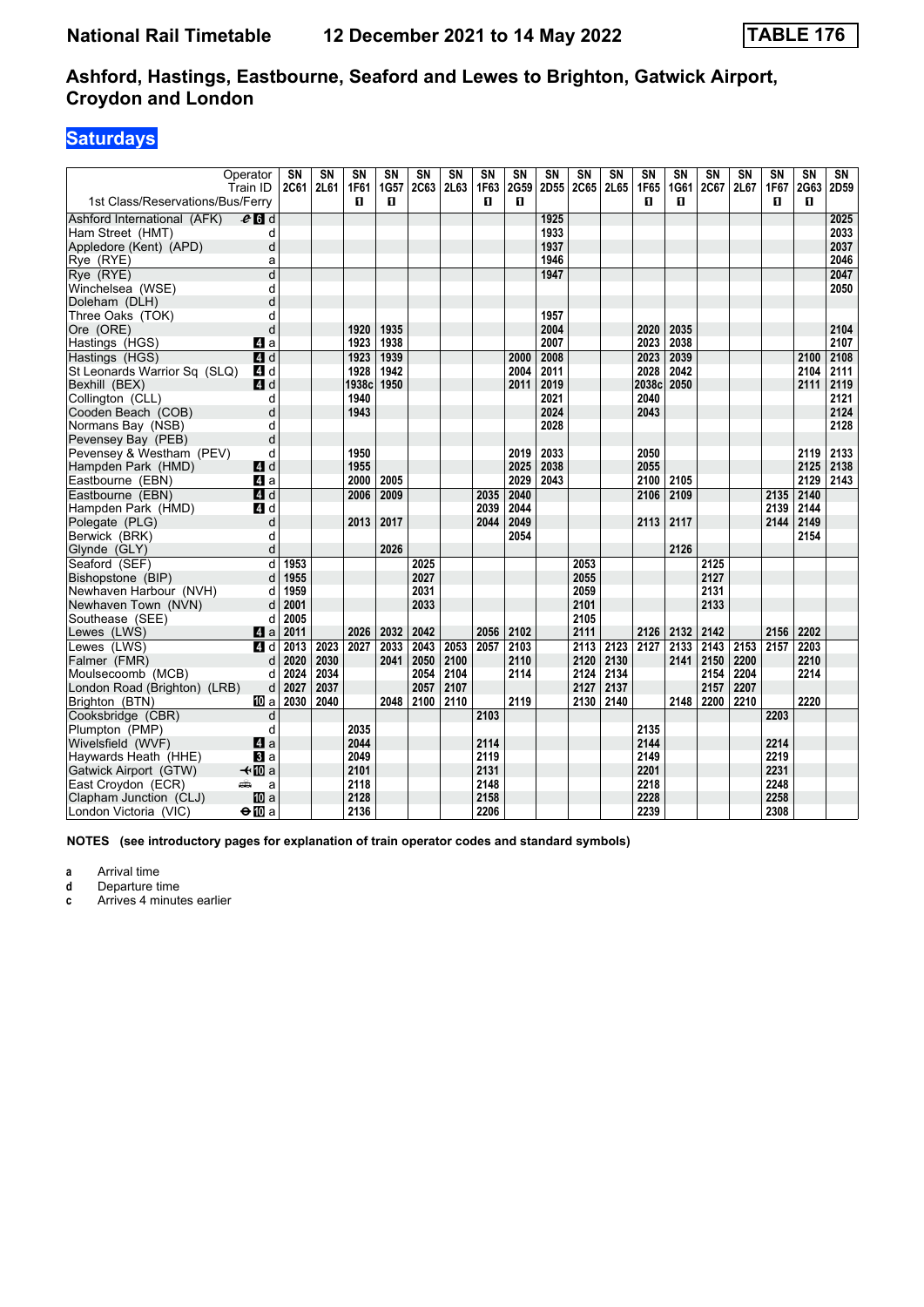### **Saturdays**

|                                  | Operator<br>Train ID | $\overline{\text{SN}}$<br>2C69 | $\overline{\text{SN}}$<br>2L69 | $\overline{\text{SN}}$<br>1F69 | <b>SN</b><br>1G65 | SN<br>2C71 | $\overline{\text{SN}}$<br>2L71 | $\overline{\text{SN}}$<br>2G67 | $\overline{\text{SN}}$<br>2D63 | $\overline{\text{SN}}$<br>2G69 | $\overline{\text{SN}}$<br>2C73 | $\overline{\text{SN}}$<br>2L73 | $\overline{\text{SN}}$<br>2G71 | $\overline{\text{SN}}$<br>2D67 | $\overline{\text{SN}}$<br>2C75 | $\overline{\text{SN}}$<br>2L75 | $\overline{\text{SN}}$<br><b>2C77</b> | $\overline{\text{SN}}$<br>2G75 | $\overline{\text{SN}}$<br>2D69 |
|----------------------------------|----------------------|--------------------------------|--------------------------------|--------------------------------|-------------------|------------|--------------------------------|--------------------------------|--------------------------------|--------------------------------|--------------------------------|--------------------------------|--------------------------------|--------------------------------|--------------------------------|--------------------------------|---------------------------------------|--------------------------------|--------------------------------|
| 1st Class/Reservations/Bus/Ferry |                      |                                |                                | п                              | п                 |            |                                | п                              |                                | п                              |                                |                                | п                              |                                |                                |                                |                                       | п                              |                                |
| Ashford International (AFK)      | $e$ d d              |                                |                                |                                |                   |            |                                |                                | 2125                           |                                |                                |                                |                                | 2225                           |                                |                                |                                       |                                | 2325                           |
| Ham Street (HMT)                 | d                    |                                |                                |                                |                   |            |                                |                                | 2133                           |                                |                                |                                |                                | 2233                           |                                |                                |                                       |                                | 2333                           |
| Appledore (Kent) (APD)           | d                    |                                |                                |                                |                   |            |                                |                                | 2137                           |                                |                                |                                |                                | 2237                           |                                |                                |                                       |                                | 2337                           |
| Rye (RYE)                        | a                    |                                |                                |                                |                   |            |                                |                                | 2146                           |                                |                                |                                |                                | 2246                           |                                |                                |                                       |                                | 2346                           |
| Rye (RYE)                        | $\overline{d}$       |                                |                                |                                |                   |            |                                |                                | 2147                           |                                |                                |                                |                                | 2248                           |                                |                                |                                       |                                | 2347                           |
| Winchelsea (WSE)                 | d                    |                                |                                |                                |                   |            |                                |                                |                                |                                |                                |                                |                                | 2252                           |                                |                                |                                       |                                | 2350                           |
| Doleham (DLH)                    | d                    |                                |                                |                                |                   |            |                                |                                |                                |                                |                                |                                |                                |                                |                                |                                |                                       |                                | 2357                           |
| Three Oaks (TOK)                 | d                    |                                |                                |                                |                   |            |                                |                                | 2157                           |                                |                                |                                |                                |                                |                                |                                |                                       |                                | 0001                           |
| Ore (ORE)                        | d                    |                                |                                | 2122                           | 2135              |            |                                |                                | 2204                           | 2215                           |                                |                                | 2227                           | 2305                           |                                |                                |                                       | 2327                           | 0007                           |
| Hastings (HGS)                   | Z a                  |                                |                                | 2125                           | 2138              |            |                                |                                | 2207                           | 2218                           |                                |                                | 2230                           | 2308                           |                                |                                |                                       | 2330                           | 0010                           |
| Hastings (HGS)                   | $\blacksquare$ d     |                                |                                | 2126                           | 2139              |            |                                | 2200                           | 2208                           | 2219                           |                                |                                | 2232                           | 2309                           |                                |                                |                                       | 2330                           |                                |
| St Leonards Warrior Sq (SLQ)     | 4 d                  |                                |                                | 2129                           | 2142              |            |                                | 2204                           | 2211                           | 2222                           |                                |                                | 2235                           | 2312                           |                                |                                |                                       | 2333                           |                                |
| Bexhill (BEX)                    | $A$ d                |                                |                                | 2136                           | 2150              |            |                                | 2211                           | 2219                           | 2229                           |                                |                                | 2242                           | 2320                           |                                |                                |                                       | 2340                           |                                |
| Collington (CLL)                 | d                    |                                |                                | 2139                           |                   |            |                                |                                | 2221                           | 2232                           |                                |                                | 2245                           | 2322                           |                                |                                |                                       | 2343                           |                                |
| Cooden Beach (COB)               | d                    |                                |                                | 2142                           |                   |            |                                |                                | 2224                           | 2235                           |                                |                                | 2248                           | 2325                           |                                |                                |                                       | 2346                           |                                |
| Normans Bay (NSB)                | d                    |                                |                                |                                |                   |            |                                |                                | 2228                           |                                |                                |                                | 2252                           | 2329                           |                                |                                |                                       |                                |                                |
| Pevensey Bay (PEB)               | d                    |                                |                                |                                |                   |            |                                |                                |                                |                                |                                |                                |                                |                                |                                |                                |                                       |                                |                                |
| Pevensey & Westham (PEV)         | d                    |                                |                                | 2148                           |                   |            |                                | 2219                           | 2233                           | 2242                           |                                |                                | 2256                           | 2334                           |                                |                                |                                       | 2352                           |                                |
| Hampden Park (HMD)               | 4d                   |                                |                                | 2153                           |                   |            |                                | 2225                           | 2238                           | 2247                           |                                |                                | 2301                           | 2340                           |                                |                                |                                       | 2357                           |                                |
| Eastbourne (EBN)                 | 4a                   |                                |                                | 2158                           | 2205              |            |                                | 2229                           | 2243                           | 2252                           |                                |                                | 2305                           | 2345                           |                                |                                |                                       | 0001                           |                                |
| Eastbourne (EBN)                 | 4d                   |                                |                                | 2206                           | 2209              |            |                                | 2240                           |                                |                                |                                |                                | 2309                           |                                |                                |                                |                                       | 0006                           |                                |
| Hampden Park (HMD)               | ZI d                 |                                |                                |                                |                   |            |                                | 2244                           |                                |                                |                                |                                | 2313                           |                                |                                |                                |                                       | 0010                           |                                |
| Polegate (PLG)                   | d                    |                                |                                | 2213                           | 2217              |            |                                | 2249                           |                                |                                |                                |                                | 2318                           |                                |                                |                                |                                       | 0014                           |                                |
| Berwick (BRK)                    | d                    |                                |                                |                                |                   |            |                                | 2254                           |                                |                                |                                |                                | 2323                           |                                |                                |                                |                                       |                                |                                |
| Glynde (GLY)                     | d                    |                                |                                |                                | 2226              |            |                                |                                |                                |                                |                                |                                | 2328                           |                                |                                |                                |                                       |                                |                                |
| Seaford (SEF)                    | $\mathsf{d}$         | 2153                           |                                |                                |                   | 2225       |                                |                                |                                |                                | 2253                           |                                |                                |                                | 2326                           |                                | 2353                                  |                                |                                |
| Bishopstone (BIP)                | d                    | 2155                           |                                |                                |                   | 2227       |                                |                                |                                |                                | 2255                           |                                |                                |                                | 2328                           |                                | 2355                                  |                                |                                |
| Newhaven Harbour (NVH)           | d                    | 2159                           |                                |                                |                   | 2231       |                                |                                |                                |                                | 2259                           |                                |                                |                                | 2332                           |                                | 2359                                  |                                |                                |
| Newhaven Town (NVN)              | d                    | 2201                           |                                |                                |                   | 2233       |                                |                                |                                |                                | 2301                           |                                |                                |                                | 2334                           |                                | 0002                                  |                                |                                |
| Southease (SEE)                  | d                    | 2205                           |                                |                                |                   |            |                                |                                |                                |                                | 2305                           |                                |                                |                                |                                |                                | 0006                                  |                                |                                |
| Lewes (LWS)                      | Zi a                 | 2211                           |                                | 2226                           | 2232              | 2242       |                                | 2302                           |                                |                                | 2311                           |                                | 2334                           |                                | 2343                           |                                | 0012                                  | 0027                           |                                |
| Lewes (LWS)                      | 4 d                  | 2213                           | 2223                           | 2227                           | 2233              | 2243       | 2253                           | 2303                           |                                |                                | 2313                           | 2323                           | 2335                           |                                | 2343                           | 2353                           | 0013                                  | 0027                           |                                |
| Falmer (FMR)                     | d                    | 2220                           | 2230                           |                                | 2241              | 2250       | 2300                           | 2310                           |                                |                                | 2320                           | 2330                           | 2342                           |                                | 2350                           | 0001                           | 0020                                  | 0035                           |                                |
| Moulsecoomb (MCB)                | d                    | 2224                           | 2234                           |                                |                   | 2254       | 2304                           | 2314                           |                                |                                | 2324                           | 2334                           |                                |                                | 2354                           | 0005                           | 0024                                  | 0039                           |                                |
| London Road (Brighton) (LRB)     | $\sf d$              | 2227                           | 2237                           |                                |                   | 2257       | 2307                           |                                |                                |                                | 2327                           | 2337                           |                                |                                | 2357                           | 0008                           | 0027                                  | 0041                           |                                |
| Brighton (BTN)                   | <b>TD</b> a          | 2230                           | 2240                           |                                | 2250              | 2300       | 2310                           | 2319                           |                                |                                | 2330                           | 2340                           | 2350                           |                                | 0002                           | 0011                           | 0030                                  | 0045                           |                                |
| Cooksbridge (CBR)                | d                    |                                |                                |                                |                   |            |                                |                                |                                |                                |                                |                                |                                |                                |                                |                                |                                       |                                |                                |
| Plumpton (PMP)                   | d                    |                                |                                | 2235                           |                   |            |                                |                                |                                |                                |                                |                                |                                |                                |                                |                                |                                       |                                |                                |
| Wivelsfield (WVF)                | 4a                   |                                |                                | 2244                           |                   |            |                                |                                |                                |                                |                                |                                |                                |                                |                                |                                |                                       |                                |                                |
| Haywards Heath (HHE)             | $\bf{B}$ a           |                                |                                | 2249                           |                   |            |                                |                                |                                |                                |                                |                                |                                |                                |                                |                                |                                       |                                |                                |
| Gatwick Airport (GTW)            | $\triangleleft$ M a  |                                |                                | 2301                           |                   |            |                                |                                |                                |                                |                                |                                |                                |                                |                                |                                |                                       |                                |                                |
| East Croydon (ECR)               | پیش<br>a             |                                |                                | 2318                           |                   |            |                                |                                |                                |                                |                                |                                |                                |                                |                                |                                |                                       |                                |                                |
| Clapham Junction (CLJ)           | 吅 a                  |                                |                                | 2328                           |                   |            |                                |                                |                                |                                |                                |                                |                                |                                |                                |                                |                                       |                                |                                |
| London Victoria (VIC)            | $\Theta$ III a       |                                |                                | 2338                           |                   |            |                                |                                |                                |                                |                                |                                |                                |                                |                                |                                |                                       |                                |                                |

**NOTES (see introductory pages for explanation of train operator codes and standard symbols)**

**a** Arrival time<br>**d** Departure t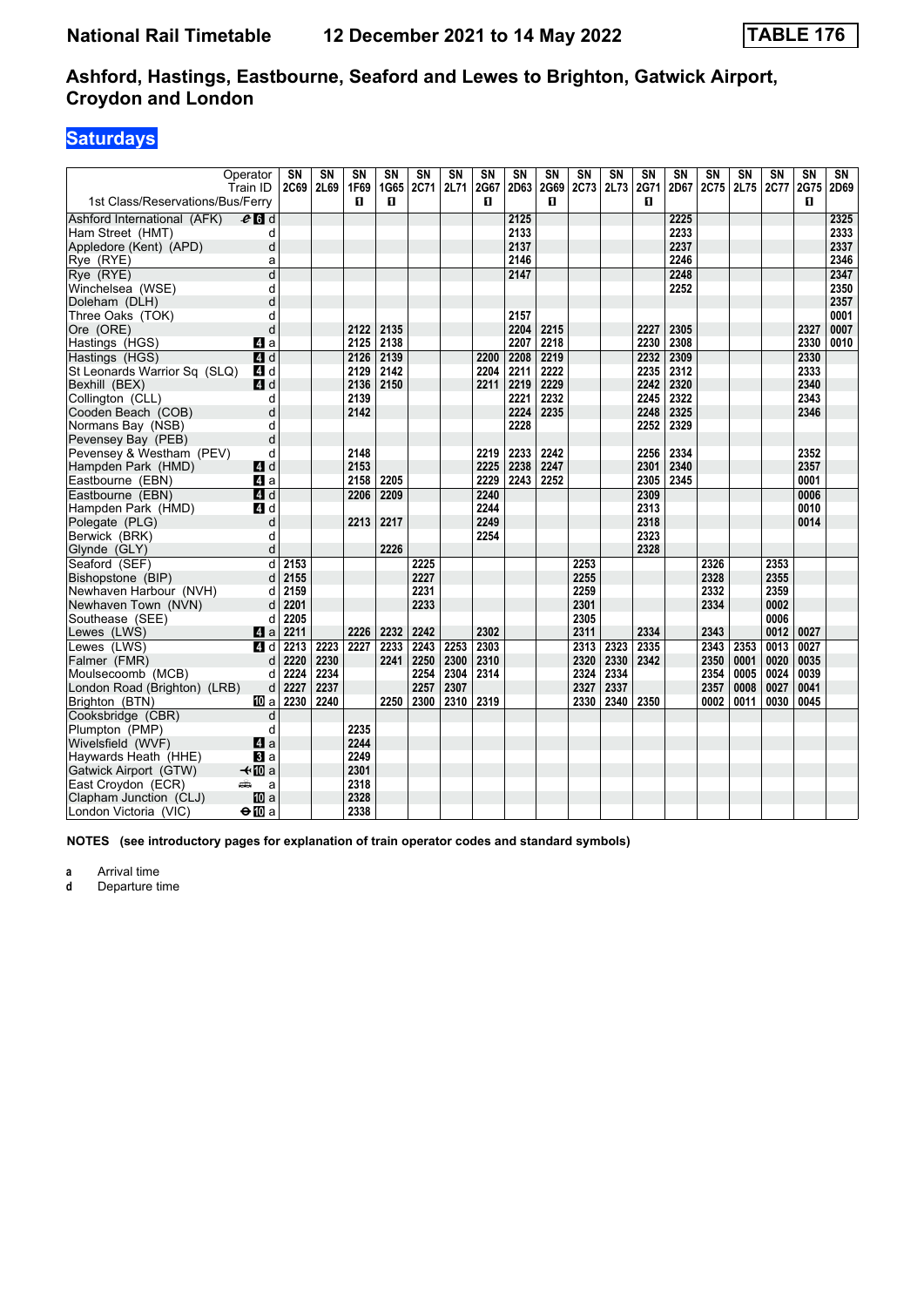### **Sundays**

|                                                             | Operator<br>Train ID             | SN<br>1F93 | $\overline{\text{SN}}$<br>2L09 | $\overline{\text{SN}}$<br>2G05 | <b>SN</b><br>2C13        | SN<br>1F13 | $\overline{\text{SN}}$<br>2C13 | SN<br>2G09 | SN<br><b>2C15</b> | $\overline{\text{SN}}$<br>2C17 | $\overline{\text{SN}}$<br>1F17 | $\overline{\text{SN}}$<br>2C17 | SN<br>1G13 | SN<br>2D11 | $\overline{\text{SN}}$<br>2C19 | SN<br><b>1G17</b> | SN<br>2C21               | $\overline{\text{SN}}$<br>1F <sub>21</sub> | $\overline{\text{SN}}$<br>2C21 |
|-------------------------------------------------------------|----------------------------------|------------|--------------------------------|--------------------------------|--------------------------|------------|--------------------------------|------------|-------------------|--------------------------------|--------------------------------|--------------------------------|------------|------------|--------------------------------|-------------------|--------------------------|--------------------------------------------|--------------------------------|
| Days of operation/Notes<br>1st Class/Reservations/Bus/Ferry |                                  | A<br>O.    | п                              | п                              | O                        | п          | п                              | O          | O                 | п                              | п                              | O                              | п          |            | п                              | п                 | п                        | п                                          | O.                             |
| Ashford International (AFK)                                 | $e$ d d                          |            |                                |                                |                          |            |                                |            |                   |                                |                                |                                |            | 0825       |                                |                   |                          |                                            |                                |
| Ham Street (HMT)                                            | d                                |            |                                |                                |                          |            |                                |            |                   |                                |                                |                                |            | 0833       |                                |                   |                          |                                            |                                |
| Appledore (Kent) (APD)                                      | d                                |            |                                |                                |                          |            |                                |            |                   |                                |                                |                                |            | 0837       |                                |                   |                          |                                            |                                |
| Rye (RYE)                                                   | a                                |            |                                |                                |                          |            |                                |            |                   |                                |                                |                                |            | 0846       |                                |                   |                          |                                            |                                |
| Rye (RYE)                                                   | $\overline{d}$                   |            |                                |                                |                          |            |                                |            |                   |                                |                                |                                |            | 0848       |                                |                   |                          |                                            |                                |
| Winchelsea (WSE)                                            | d                                |            |                                |                                |                          |            |                                |            |                   |                                |                                |                                |            | 0851       |                                |                   |                          |                                            |                                |
| Doleham (DLH)                                               | d                                |            |                                |                                |                          |            |                                |            |                   |                                |                                |                                |            | 0858       |                                |                   |                          |                                            |                                |
| Three Oaks (TOK)                                            | d                                |            |                                |                                |                          |            |                                |            |                   |                                |                                |                                |            | 0901       |                                |                   |                          |                                            |                                |
| Ore (ORE)                                                   | d                                |            |                                |                                |                          |            |                                |            |                   |                                | 0815                           |                                | 0835       | 0908       |                                |                   |                          | 0915                                       |                                |
| Hastings (HGS)                                              | ZI a                             |            |                                |                                |                          |            |                                |            |                   |                                | 0818                           |                                | 0838       | 0911       |                                |                   |                          | 0918                                       |                                |
| Hastings (HGS)                                              | $\overline{a}$ d                 |            |                                |                                |                          |            |                                |            |                   |                                | 0819                           |                                | 0838       | 0912       |                                |                   |                          | 0919                                       |                                |
| St Leonards Warrior Sq (SLQ)                                | ZI d                             |            |                                |                                |                          |            |                                |            |                   |                                | 0822                           |                                | 0842       | 0915       |                                |                   |                          | 0922                                       |                                |
| Bexhill (BEX)                                               | ZI d                             |            |                                |                                |                          |            |                                |            |                   |                                | 0830                           |                                | 0849       | 0923       |                                |                   |                          | 0930                                       |                                |
| Collington (CLL)                                            | d                                |            |                                |                                |                          |            |                                |            |                   |                                | 0832                           |                                |            |            |                                |                   |                          | 0932                                       |                                |
| Cooden Beach (COB)                                          | d                                |            |                                |                                |                          |            |                                |            |                   |                                | 0835                           |                                |            |            |                                |                   |                          | 0935                                       |                                |
| Normans Bay (NSB)                                           | d                                |            |                                |                                |                          |            |                                |            |                   |                                | 0839                           |                                |            |            |                                |                   |                          | 0939                                       |                                |
| Pevensey Bay (PEB)                                          | d                                |            |                                |                                |                          |            |                                |            |                   |                                |                                |                                |            |            |                                |                   |                          |                                            |                                |
| Pevensey & Westham (PEV)                                    | d                                |            |                                |                                |                          |            |                                |            |                   |                                | 0844                           |                                |            |            |                                |                   |                          | 0944                                       |                                |
| Hampden Park (HMD)                                          | 4d                               |            |                                |                                |                          |            |                                |            |                   |                                | 0849                           |                                | 0900       |            |                                |                   |                          | 0949                                       |                                |
| Eastbourne (EBN)                                            | ZI a                             |            |                                |                                |                          |            |                                |            |                   |                                | 0854                           |                                | 0905       | 0940       |                                |                   |                          | 0954                                       |                                |
| Eastbourne (EBN)                                            | $\overline{A}$ d                 | 0657       |                                | 0712                           |                          | 0755       |                                | 0812       |                   |                                | 0900                           |                                | 0911       |            |                                | 0943              |                          | 1000                                       |                                |
| Hampden Park (HMD)                                          | 4 d                              | 0701       |                                | 0716                           |                          | 0759       |                                | 0816       |                   |                                |                                |                                | 0915       |            |                                | 0947              |                          |                                            |                                |
| Polegate (PLG)                                              | d                                | 0706       |                                | 0721                           |                          | 0805       |                                | 0821       |                   |                                | 0907                           |                                | 0920       |            |                                | 0952              |                          | 1007                                       |                                |
| Berwick (BRK)                                               | d                                |            |                                | 0726                           |                          |            |                                | 0826       |                   |                                |                                |                                | 0925       |            |                                | 0957              |                          |                                            |                                |
| Glynde (GLY)                                                | d                                |            |                                | 0731                           |                          |            |                                | 0831       |                   |                                |                                |                                | 0930       |            |                                | 1002              |                          |                                            |                                |
| Seaford (SEF)                                               | d                                |            |                                |                                | 0757                     |            |                                |            | 0829              | 0859                           |                                |                                |            |            | 0929                           |                   | 0959                     |                                            |                                |
| Bishopstone (BIP)                                           | d                                |            |                                |                                | 0759                     |            |                                |            | 0831              | 0901                           |                                |                                |            |            | 0931                           |                   | 1001                     |                                            |                                |
| Newhaven Harbour (NVH)                                      | d                                |            |                                |                                | 0803                     |            |                                |            | 0835              | 0905                           |                                |                                |            |            | 0935                           |                   | 1005                     |                                            |                                |
| Newhaven Town (NVN)                                         | d                                |            |                                |                                | 0804                     |            |                                |            | 0836              | 0906                           |                                |                                |            |            | 0936                           |                   | 1006                     |                                            |                                |
| Southease (SEE)                                             | d                                |            |                                |                                | 0808                     |            |                                |            |                   | 0910                           |                                |                                |            |            |                                |                   | 1010                     |                                            |                                |
| Lewes (LWS)                                                 | 4a                               | 0718       |                                | 0737                           | 0814                     | 0818       | $\overline{\phantom{0}}$       | 0837       | 0845              | 0917                           | 0920                           | $\overline{\phantom{0}}$       | 0936       |            | 0945                           | 1008              | 1017                     | 1020                                       | $\overline{\phantom{0}}$       |
| Lewes (LWS)                                                 | $\overline{a}$ d                 | 0719       | 0723                           | 0738                           | 0823                     | 0820       | 0823                           | 0838       | 0846              | 0924                           | 0921                           | 0924                           | 0936       |            | 0946                           | 1009              | 1024                     | 1021                                       | $1024$                         |
| Falmer (FMR)                                                | d                                |            | 0730                           | 0745                           | $\overline{\phantom{a}}$ |            | 0830                           | 0845       | 0853              | $\rightarrow$                  |                                | 0931                           | 0944       |            | 0953                           | 1016              | $\overline{\phantom{a}}$ |                                            | 1031                           |
| Moulsecoomb (MCB)                                           | d                                |            | 0734                           | 0749                           |                          |            | 0834                           | 0849       | 0857              |                                |                                | 0935                           |            |            | 0957                           |                   |                          |                                            | 1035                           |
| London Road (Brighton) (LRB)                                | d                                |            | 0737                           | 0752                           |                          |            | 0837                           | 0852       | 0900              |                                |                                | 0938                           |            |            | 1000                           |                   |                          |                                            | 1038                           |
| Brighton (BTN)                                              | 吅 a                              |            | 0741                           | 0756                           |                          |            | 0841                           | 0856       | 0904              |                                |                                | 0941                           | 0951       |            | 1004                           | 1024              |                          |                                            | 1041                           |
| Cooksbridge (CBR)                                           | d                                |            |                                |                                |                          | 0826       |                                |            |                   |                                | 0926                           |                                |            |            |                                |                   |                          | 1026                                       |                                |
| Plumpton (PMP)                                              | d                                | 0727       |                                |                                |                          | 0832       |                                |            |                   |                                | 0932                           |                                |            |            |                                |                   |                          | 1032                                       |                                |
| Wivelsfield (WVF)                                           | $\blacksquare$ a                 |            |                                |                                |                          | 0840       |                                |            |                   |                                | 0939                           |                                |            |            |                                |                   |                          | 1039                                       |                                |
| Haywards Heath (HHE)                                        | $\mathbf{B}$ a                   | 0738       |                                |                                |                          | 0844       |                                |            |                   |                                | 0944                           |                                |            |            |                                |                   |                          | 1044                                       |                                |
| Gatwick Airport (GTW)                                       | $\triangleleft$ $\blacksquare$ a | 0753       |                                |                                |                          | 0857       |                                |            |                   |                                | 0957                           |                                |            |            |                                |                   |                          | 1057                                       |                                |
| East Croydon (ECR)                                          | پیش<br>a                         | 0822       |                                |                                |                          | 0913       |                                |            |                   |                                | 1013                           |                                |            |            |                                |                   |                          | 1113                                       |                                |
| Clapham Junction (CLJ)                                      | <b>ID</b> a                      | 0838       |                                |                                |                          | 0923       |                                |            |                   |                                | 1023                           |                                |            |            |                                |                   |                          | 1123                                       |                                |
| London Victoria (VIC)                                       | $\bigoplus$ a                    | 0846       |                                |                                |                          | 0930       |                                |            |                   |                                | 1030                           |                                |            |            |                                |                   |                          | 1130                                       |                                |

**NOTES (see introductory pages for explanation of train operator codes and standard symbols)**

**a** Arrival time<br>**d** Departure t

**d** Departure time

A Also calls at Redhill 0803, Merstham 0807, Coulsdon South 0812 and Purley 0816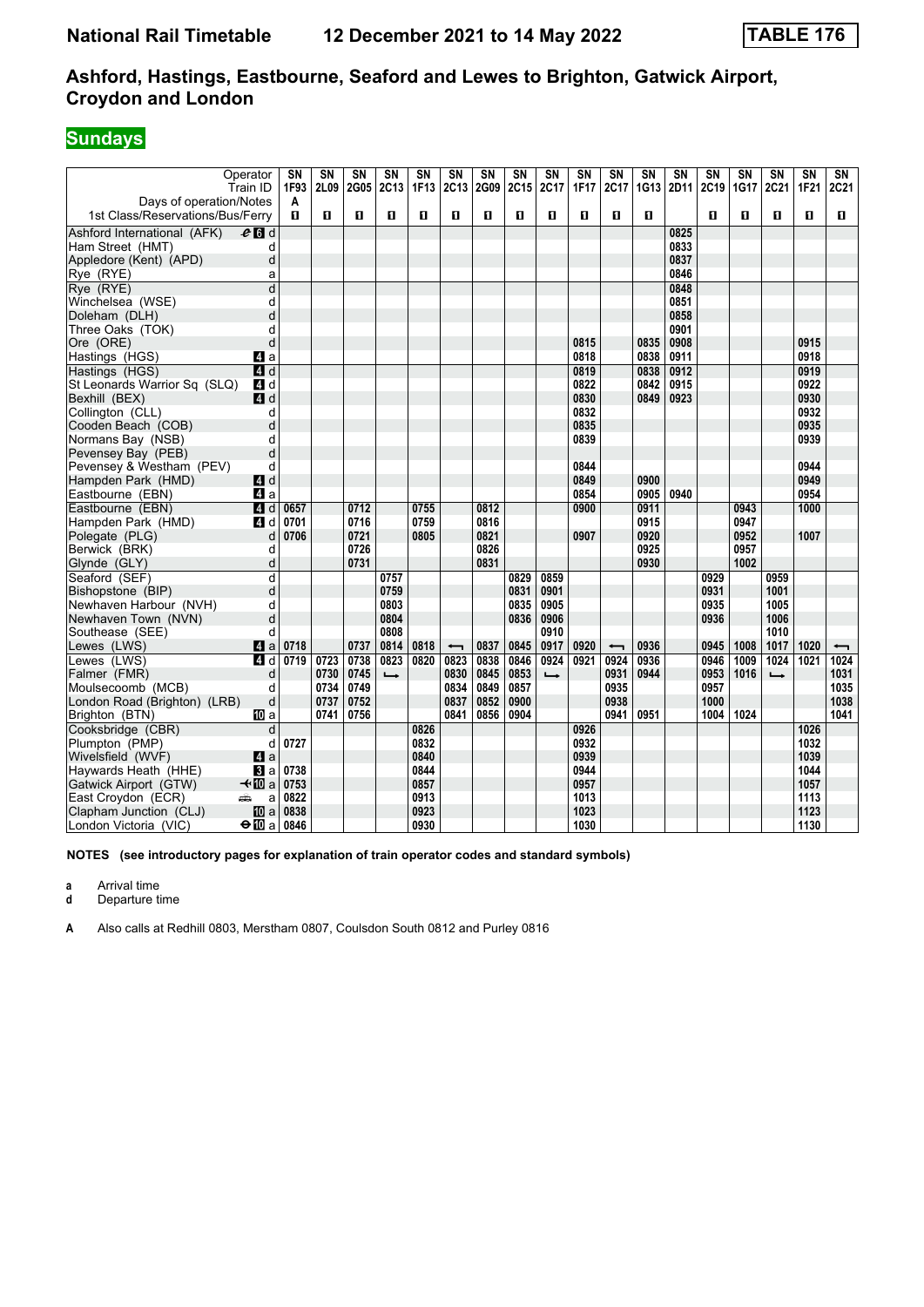### **Sundays**

| Operator<br>Train ID                                                         |              | $\overline{\text{SN}}$<br>2D15 | $\overline{\text{SN}}$<br>2C23 | $\overline{\text{SN}}$<br>1G21 | $\overline{\text{SN}}$<br>2C25 | $\overline{\text{SN}}$<br><b>1F25</b> | $\overline{\text{SN}}$<br>2C25 | $\overline{\text{SN}}$<br>2D <sub>19</sub> | $\overline{\text{SN}}$<br>2C27 | $\overline{\text{SN}}$<br>1G25 | $\overline{\text{SN}}$<br>2C29 | $\overline{\text{SN}}$<br>1F29 | $\overline{\text{SN}}$<br>2C29 | $\overline{\text{SN}}$<br>2D23 2C31 | $\overline{\text{SN}}$ | $\overline{\text{SN}}$<br>1G29 | $\overline{\text{SN}}$<br>2C33 | $\overline{\text{SN}}$<br>1F33 | $\overline{\text{SN}}$<br>2C33 |
|------------------------------------------------------------------------------|--------------|--------------------------------|--------------------------------|--------------------------------|--------------------------------|---------------------------------------|--------------------------------|--------------------------------------------|--------------------------------|--------------------------------|--------------------------------|--------------------------------|--------------------------------|-------------------------------------|------------------------|--------------------------------|--------------------------------|--------------------------------|--------------------------------|
| 1st Class/Reservations/Bus/Ferry                                             |              |                                | п                              | п                              | п                              | п                                     | п                              |                                            | п                              | п                              | п                              | п                              | п                              |                                     | п                      | п                              | п                              | п                              | п                              |
| Ashford International (AFK)<br>$e$ $d$                                       |              | 0925                           |                                |                                |                                |                                       |                                | 1025                                       |                                |                                |                                |                                |                                | 1125                                |                        |                                |                                |                                |                                |
| Ham Street (HMT)                                                             | d            | 0933                           |                                |                                |                                |                                       |                                | 1033                                       |                                |                                |                                |                                |                                | 1133                                |                        |                                |                                |                                |                                |
| Appledore (Kent) (APD)                                                       | d            | 0937                           |                                |                                |                                |                                       |                                | 1037                                       |                                |                                |                                |                                |                                | 1137                                |                        |                                |                                |                                |                                |
| Rye (RYE)                                                                    | a            | 0946                           |                                |                                |                                |                                       |                                | 1046                                       |                                |                                |                                |                                |                                | 1146                                |                        |                                |                                |                                |                                |
| Rye (RYE)<br>Winchelsea (WSE)                                                | d<br>d       | 0947                           |                                |                                |                                |                                       |                                | 1047<br>1050                               |                                |                                |                                |                                |                                | 1147                                |                        |                                |                                |                                |                                |
| Doleham (DLH)                                                                | d            |                                |                                |                                |                                |                                       |                                |                                            |                                |                                |                                |                                |                                |                                     |                        |                                |                                |                                |                                |
| Three Oaks (TOK)                                                             | d            | 0957                           |                                |                                |                                |                                       |                                |                                            |                                |                                |                                |                                |                                | 1157                                |                        |                                |                                |                                |                                |
| Ore (ORE)                                                                    | d            | 1004                           |                                |                                |                                | 1015                                  |                                | 1104                                       |                                |                                |                                | 1115                           |                                | 1204                                |                        |                                |                                | 1215                           |                                |
| Hastings (HGS)<br>ZI a                                                       |              | 1007                           |                                |                                |                                | 1018                                  |                                | 1107                                       |                                |                                |                                | 1118                           |                                | 1207                                |                        |                                |                                | 1218                           |                                |
| Hastings (HGS)<br>$\blacksquare$ d                                           |              | 1008                           |                                |                                |                                | 1019                                  |                                | 1108                                       |                                |                                |                                | 1119                           |                                | 1208                                |                        |                                |                                | 1219                           |                                |
| St Leonards Warrior Sq (SLQ)<br>4 d                                          |              | 1011                           |                                |                                |                                | 1022                                  |                                | 1111                                       |                                |                                |                                | 1122                           |                                | 1211                                |                        |                                |                                | 1222                           |                                |
| Bexhill (BEX)<br>4d                                                          |              | 1019                           |                                |                                |                                | 1030                                  |                                | 1119                                       |                                |                                |                                | 1130                           |                                | 1219                                |                        |                                |                                | 1230                           |                                |
| Collington (CLL)                                                             | d            |                                |                                |                                |                                | 1032                                  |                                |                                            |                                |                                |                                | 1132                           |                                |                                     |                        |                                |                                | 1232                           |                                |
| Cooden Beach (COB)                                                           | d            |                                |                                |                                |                                | 1035                                  |                                |                                            |                                |                                |                                | 1135                           |                                |                                     |                        |                                |                                | 1235                           |                                |
| Normans Bay (NSB)                                                            | d            |                                |                                |                                |                                | 1039                                  |                                |                                            |                                |                                |                                | 1139                           |                                |                                     |                        |                                |                                | 1239                           |                                |
| Pevensey Bay (PEB)<br>Pevensey & Westham (PEV)                               | d<br>d       |                                |                                |                                |                                | 1044                                  |                                |                                            |                                |                                |                                | 1144                           |                                |                                     |                        |                                |                                | 1244                           |                                |
| 4d<br>Hampden Park (HMD)                                                     |              |                                |                                |                                |                                | 1049                                  |                                |                                            |                                |                                |                                | 1149                           |                                |                                     |                        |                                |                                | 1249                           |                                |
| ZI a<br>Eastbourne (EBN)                                                     |              | 1036                           |                                |                                |                                | 1054                                  |                                | 1136                                       |                                |                                |                                | 1154                           |                                | 1236                                |                        |                                |                                | 1254                           |                                |
| Eastbourne (EBN)<br>4d                                                       |              |                                |                                | 1041                           |                                | 1100                                  |                                |                                            |                                | 1141                           |                                | 1200                           |                                |                                     |                        | 1241                           |                                | 1300                           |                                |
| Hampden Park (HMD)<br>4 d                                                    |              |                                |                                | 1045                           |                                |                                       |                                |                                            |                                | 1145                           |                                |                                |                                |                                     |                        | 1245                           |                                |                                |                                |
| Polegate (PLG)                                                               | d            |                                |                                | 1050                           |                                | 1107                                  |                                |                                            |                                | 1150                           |                                | 1207                           |                                |                                     |                        | 1250                           |                                | 1307                           |                                |
| Berwick (BRK)                                                                | d            |                                |                                | 1055                           |                                |                                       |                                |                                            |                                | 1155                           |                                |                                |                                |                                     |                        | 1255                           |                                |                                |                                |
| Glynde (GLY)                                                                 | d            |                                |                                | 1100                           |                                |                                       |                                |                                            |                                | 1200                           |                                |                                |                                |                                     |                        | 1300                           |                                |                                |                                |
| Seaford (SEF)                                                                | d            |                                | 1029                           |                                | 1059                           |                                       |                                |                                            | 1129                           |                                | 1159                           |                                |                                |                                     | 1229                   |                                | 1259                           |                                |                                |
| Bishopstone (BIP)                                                            | $\mathsf{d}$ |                                | 1031                           |                                | 1101                           |                                       |                                |                                            | 1131                           |                                | 1201                           |                                |                                |                                     | 1231                   |                                | 1301                           |                                |                                |
| Newhaven Harbour (NVH)                                                       | d            |                                | 1035                           |                                | 1105<br>1106                   |                                       |                                |                                            | 1135<br>1136                   |                                | 1205<br>1206                   |                                |                                |                                     | 1235<br>1236           |                                | 1305<br>1306                   |                                |                                |
| Newhaven Town (NVN)<br>Southease (SEE)                                       | d<br>d       |                                | 1036                           |                                | 1110                           |                                       |                                |                                            |                                |                                | 1210                           |                                |                                |                                     |                        |                                | 1310                           |                                |                                |
| $\blacksquare$ a<br>Lewes (LWS)                                              |              |                                | 1045                           | 1106                           | 1117                           | 1120                                  | $\overline{\phantom{0}}$       |                                            | 1145                           | 1206                           | 1217                           | 1220                           | $\overline{\phantom{0}}$       |                                     | 1245                   | 1306                           | 1317                           | 1320                           | $\overline{\phantom{0}}$       |
| Lewes (LWS)<br><b>ZI</b> d                                                   |              |                                | 1046                           | 1107                           | 1124                           | 1121                                  | 1124                           |                                            | 1146                           | 1207                           | 1224                           | 1221                           | 1224                           |                                     | 1246                   | 1307                           | 1324                           | $\overline{1321}$              | 1324                           |
| Falmer (FMR)                                                                 | d            |                                | 1053                           | 1114                           | $\rightarrow$                  |                                       | 1131                           |                                            | 1153                           | 1214                           | $\rightarrow$                  |                                | 1231                           |                                     | 1253                   | 1314                           | $\rightarrow$                  |                                | 1331                           |
| Moulsecoomb (MCB)                                                            | d            |                                | 1057                           |                                |                                |                                       | 1135                           |                                            | 1157                           |                                |                                |                                | 1235                           |                                     | 1257                   |                                |                                |                                | 1335                           |
| London Road (Brighton) (LRB)                                                 | d            |                                | 1100                           |                                |                                |                                       | 1138                           |                                            | 1200                           |                                |                                |                                | 1238                           |                                     | 1300                   |                                |                                |                                | 1338                           |
| [[] a<br>Brighton (BTN)                                                      |              |                                | 1104                           | 1122                           |                                |                                       | 1141                           |                                            | 1204                           | 1222                           |                                |                                | 1241                           |                                     | 1304                   | 1322                           |                                |                                | 1341                           |
| Cooksbridge (CBR)                                                            | d            |                                |                                |                                |                                | 1126                                  |                                |                                            |                                |                                |                                | 1226                           |                                |                                     |                        |                                |                                | 1326                           |                                |
| Plumpton (PMP)                                                               | d            |                                |                                |                                |                                | 1132                                  |                                |                                            |                                |                                |                                | 1232                           |                                |                                     |                        |                                |                                | 1332                           |                                |
| Wivelsfield (WVF)<br>4a                                                      |              |                                |                                |                                |                                | 1139                                  |                                |                                            |                                |                                |                                | 1239                           |                                |                                     |                        |                                |                                | 1339                           |                                |
| Haywards Heath (HHE)<br>$\bf{B}$ a<br><b>√</b> t∐Da<br>Gatwick Airport (GTW) |              |                                |                                |                                |                                | 1144<br>1157                          |                                |                                            |                                |                                |                                | 1244<br>1257                   |                                |                                     |                        |                                |                                | 1344<br>1357                   |                                |
| East Croydon (ECR)<br>پیش                                                    | a            |                                |                                |                                |                                | 1213                                  |                                |                                            |                                |                                |                                | 1313                           |                                |                                     |                        |                                |                                | 1413                           |                                |
| <b>四</b> a<br>Clapham Junction (CLJ)                                         |              |                                |                                |                                |                                | 1223                                  |                                |                                            |                                |                                |                                | 1323                           |                                |                                     |                        |                                |                                | 1423                           |                                |
| $\Theta$ III a<br>London Victoria (VIC)                                      |              |                                |                                |                                |                                | 1230                                  |                                |                                            |                                |                                |                                | 1330                           |                                |                                     |                        |                                |                                | 1430                           |                                |

**NOTES (see introductory pages for explanation of train operator codes and standard symbols)**

**a** Arrival time<br>**d** Departure t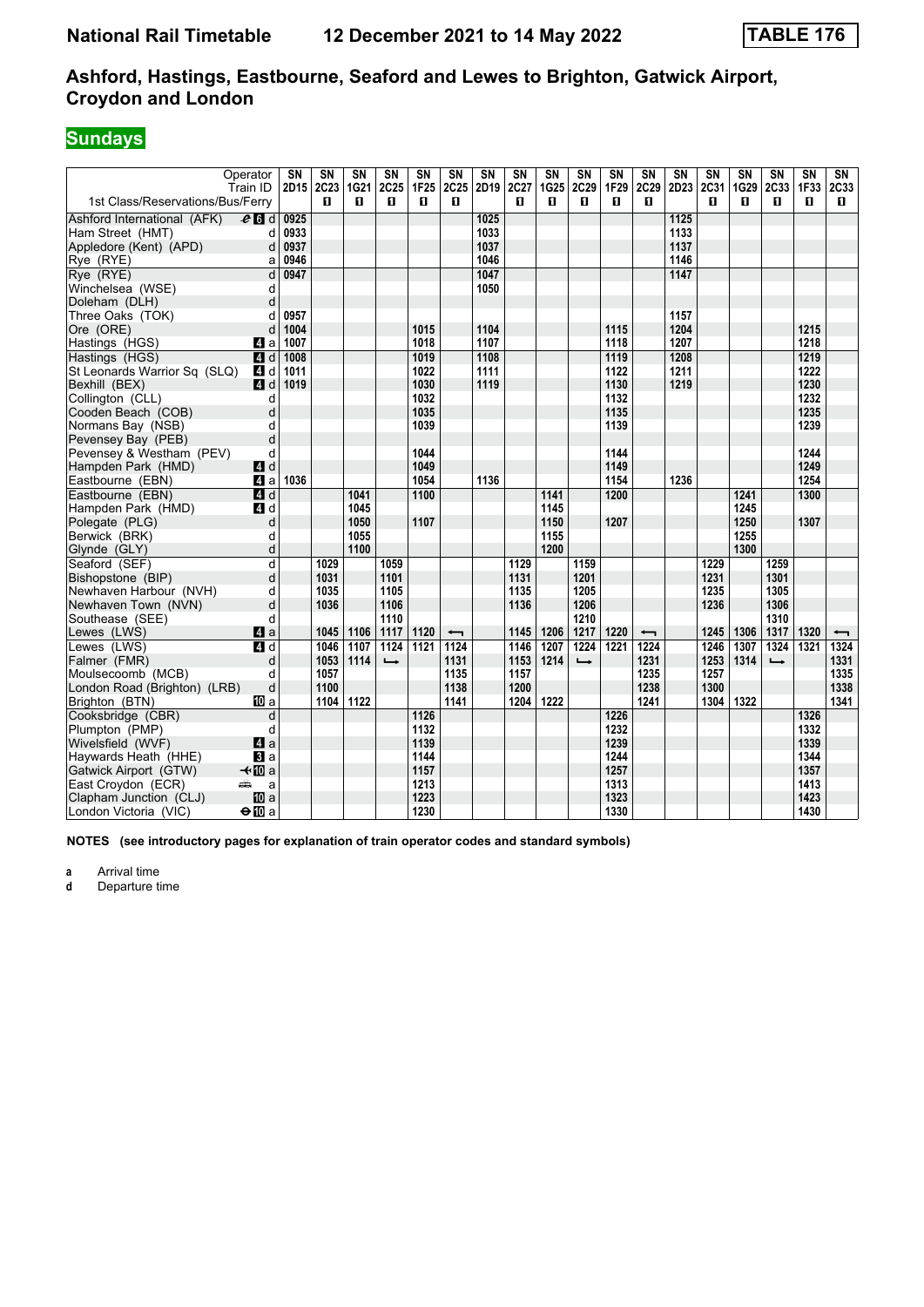### **Sundays**

|                                   | Operator<br>Train ID | $\overline{\text{SN}}$<br>2D27 | $\overline{\text{SN}}$<br>2C35 | $\overline{\text{SN}}$<br>1G33 | <b>SN</b><br>2C37 | $\overline{\text{SN}}$<br>1F37 | $\overline{\text{SN}}$<br>2C37 | $\overline{\text{SN}}$<br>2D31 | $\overline{\text{SN}}$<br>2C39 | $\overline{\text{SN}}$<br>1G37 | $\overline{\text{SN}}$<br>2C41 | $\overline{\text{SN}}$<br>1F41 | $\overline{\text{SN}}$<br>2C41 | $\overline{\text{SN}}$<br>2D35 2C43 | $\overline{\text{SN}}$ | $\overline{\text{SN}}$<br>1G41 | $\overline{\text{SN}}$<br>2C45 | $\overline{\text{SN}}$<br><b>1F45</b> | SN<br>2C45               |
|-----------------------------------|----------------------|--------------------------------|--------------------------------|--------------------------------|-------------------|--------------------------------|--------------------------------|--------------------------------|--------------------------------|--------------------------------|--------------------------------|--------------------------------|--------------------------------|-------------------------------------|------------------------|--------------------------------|--------------------------------|---------------------------------------|--------------------------|
| 1st Class/Reservations/Bus/Ferry  |                      |                                | п                              | п                              | п                 | п                              | п                              |                                | п                              | п                              | п                              | п                              | п                              |                                     | п                      | п                              | п                              | п                                     | П.                       |
| Ashford International (AFK)       | $e$ $d$              | 1225                           |                                |                                |                   |                                |                                | 1325                           |                                |                                |                                |                                |                                | 1425                                |                        |                                |                                |                                       |                          |
| Ham Street (HMT)                  | d                    | 1233                           |                                |                                |                   |                                |                                | 1333                           |                                |                                |                                |                                |                                | 1433                                |                        |                                |                                |                                       |                          |
| Appledore (Kent) (APD)            | d                    | 1237                           |                                |                                |                   |                                |                                | 1337                           |                                |                                |                                |                                |                                | 1437                                |                        |                                |                                |                                       |                          |
| Rye (RYE)                         | a                    | 1246                           |                                |                                |                   |                                |                                | 1346                           |                                |                                |                                |                                |                                | 1446                                |                        |                                |                                |                                       |                          |
| Rye (RYE)                         | d                    | 1247                           |                                |                                |                   |                                |                                | 1347                           |                                |                                |                                |                                |                                | 1447                                |                        |                                |                                |                                       |                          |
| Winchelsea (WSE)                  | d                    | 1250                           |                                |                                |                   |                                |                                |                                |                                |                                |                                |                                |                                | 1450                                |                        |                                |                                |                                       |                          |
| Doleham (DLH)                     | d                    |                                |                                |                                |                   |                                |                                |                                |                                |                                |                                |                                |                                |                                     |                        |                                |                                |                                       |                          |
| Three Oaks (TOK)                  | d                    |                                |                                |                                |                   | 1315                           |                                | 1357                           |                                |                                |                                |                                |                                |                                     |                        |                                |                                |                                       |                          |
| Ore (ORE)                         | d                    | 1304                           |                                |                                |                   |                                |                                | 1404<br>1407                   |                                |                                |                                | 1415                           |                                | 1504                                |                        |                                |                                | 1515                                  |                          |
| Hastings (HGS)                    | ZI a                 | 1307<br>1308                   |                                |                                |                   | 1318<br>1319                   |                                | 1408                           |                                |                                |                                | 1418<br>1419                   |                                | 1507<br>1508                        |                        |                                |                                | 1518<br>1519                          |                          |
| Hastings (HGS)                    | $\blacksquare$ d     | 1311                           |                                |                                |                   | 1322                           |                                | 1411                           |                                |                                |                                | 1422                           |                                | 1511                                |                        |                                |                                | 1522                                  |                          |
| St Leonards Warrior Sq (SLQ)      | 4 d<br>ZI d          | 1319                           |                                |                                |                   | 1330                           |                                | 1419                           |                                |                                |                                | 1430                           |                                | 1519                                |                        |                                |                                | 1530                                  |                          |
| Bexhill (BEX)<br>Collington (CLL) | d                    |                                |                                |                                |                   | 1332                           |                                |                                |                                |                                |                                | 1432                           |                                |                                     |                        |                                |                                | 1532                                  |                          |
| Cooden Beach (COB)                | d                    |                                |                                |                                |                   | 1335                           |                                |                                |                                |                                |                                | 1435                           |                                |                                     |                        |                                |                                | 1535                                  |                          |
| Normans Bay (NSB)                 | d                    |                                |                                |                                |                   | 1339                           |                                |                                |                                |                                |                                | 1439                           |                                |                                     |                        |                                |                                | 1539                                  |                          |
| Pevensey Bay (PEB)                | d                    |                                |                                |                                |                   |                                |                                |                                |                                |                                |                                |                                |                                |                                     |                        |                                |                                |                                       |                          |
| Pevensey & Westham (PEV)          | d                    |                                |                                |                                |                   | 1344                           |                                |                                |                                |                                |                                | 1444                           |                                |                                     |                        |                                |                                | 1544                                  |                          |
| Hampden Park (HMD)                | 4 d                  |                                |                                |                                |                   | 1349                           |                                |                                |                                |                                |                                | 1449                           |                                |                                     |                        |                                |                                | 1549                                  |                          |
| Eastbourne (EBN)                  | ZI a                 | 1336                           |                                |                                |                   | 1354                           |                                | 1436                           |                                |                                |                                | 1454                           |                                | 1536                                |                        |                                |                                | 1554                                  |                          |
| Eastbourne (EBN)                  | $\overline{4}$ d     |                                |                                | 1341                           |                   | 1400                           |                                |                                |                                | 1441                           |                                | 1500                           |                                |                                     |                        | 1541                           |                                | 1600                                  |                          |
| Hampden Park (HMD)                | 4 d                  |                                |                                | 1345                           |                   |                                |                                |                                |                                | 1445                           |                                |                                |                                |                                     |                        | 1545                           |                                |                                       |                          |
| Polegate (PLG)                    | d                    |                                |                                | 1350                           |                   | 1407                           |                                |                                |                                | 1450                           |                                | 1507                           |                                |                                     |                        | 1550                           |                                | 1607                                  |                          |
| Berwick (BRK)                     | d                    |                                |                                | 1355                           |                   |                                |                                |                                |                                | 1455                           |                                |                                |                                |                                     |                        | 1555                           |                                |                                       |                          |
| Glynde (GLY)                      | d                    |                                |                                | 1400                           |                   |                                |                                |                                |                                | 1500                           |                                |                                |                                |                                     |                        | 1600                           |                                |                                       |                          |
| Seaford (SEF)                     | d                    |                                | 1329                           |                                | 1359              |                                |                                |                                | 1429                           |                                | 1459                           |                                |                                |                                     | 1529                   |                                | 1559                           |                                       |                          |
| Bishopstone (BIP)                 | d                    |                                | 1331                           |                                | 1401              |                                |                                |                                | 1431                           |                                | 1501                           |                                |                                |                                     | 1531                   |                                | 1601                           |                                       |                          |
| Newhaven Harbour (NVH)            | d                    |                                | 1335                           |                                | 1405              |                                |                                |                                | 1435                           |                                | 1505                           |                                |                                |                                     | 1535                   |                                | 1605                           |                                       |                          |
| Newhaven Town (NVN)               | d                    |                                | 1336                           |                                | 1406              |                                |                                |                                | 1436                           |                                | 1506                           |                                |                                |                                     | 1536                   |                                | 1606                           |                                       |                          |
| Southease (SEE)                   | d                    |                                |                                |                                | 1410              |                                |                                |                                |                                |                                | 1510                           |                                |                                |                                     |                        |                                | 1610                           |                                       |                          |
| Lewes (LWS)                       | a                    |                                | 1345                           | 1406                           | 1417              | 1420                           | $\overline{\phantom{0}}$       |                                | 1445                           | 1506                           | 1517                           | 1520                           | $\overline{\phantom{0}}$       |                                     | 1545                   | 1606                           | 1617                           | 1620                                  | $\overline{\phantom{0}}$ |
| Lewes (LWS)                       | <b>ZI</b> d          |                                | 1346                           | 1407                           | 1424              | 1421                           | 1424                           |                                | 1446                           | 1507                           | 1524                           | 1521                           | 1524                           |                                     | 1546                   | 1607                           | 1624                           | 1621                                  | 1624                     |
| Falmer (FMR)                      | d                    |                                | 1353                           | 1414                           | $\rightarrow$     |                                | 1431                           |                                | 1453                           | 1514                           | $\rightarrow$                  |                                | 1531                           |                                     | 1553                   | 1614                           | $\rightarrow$                  |                                       | 1631                     |
| Moulsecoomb (MCB)                 | d                    |                                | 1357                           |                                |                   |                                | 1435                           |                                | 1457                           |                                |                                |                                | 1535                           |                                     | 1557                   |                                |                                |                                       | 1635                     |
| London Road (Brighton) (LRB)      | d                    |                                | 1400                           |                                |                   |                                | 1438                           |                                | 1500                           |                                |                                |                                | 1538                           |                                     | 1600                   |                                |                                |                                       | 1638                     |
| Brighton (BTN)                    | <b>M</b> a           |                                | 1404                           | 1422                           |                   |                                | 1441                           |                                | 1504                           | 1522                           |                                |                                | 1541                           |                                     | 1604                   | 1622                           |                                |                                       | 1641                     |
| Cooksbridge (CBR)                 | d                    |                                |                                |                                |                   | 1426                           |                                |                                |                                |                                |                                | 1526                           |                                |                                     |                        |                                |                                | 1626                                  |                          |
| Plumpton (PMP)                    | d                    |                                |                                |                                |                   | 1432                           |                                |                                |                                |                                |                                | 1532                           |                                |                                     |                        |                                |                                | 1632                                  |                          |
| Wivelsfield (WVF)                 | 4a                   |                                |                                |                                |                   | 1439                           |                                |                                |                                |                                |                                | 1539                           |                                |                                     |                        |                                |                                | 1639                                  |                          |
| Haywards Heath (HHE)              | $\bf{B}$ a           |                                |                                |                                |                   | 1444                           |                                |                                |                                |                                |                                | 1544                           |                                |                                     |                        |                                |                                | 1644                                  |                          |
| Gatwick Airport (GTW)             | <b>√</b> IIIa        |                                |                                |                                |                   | 1457                           |                                |                                |                                |                                |                                | 1557                           |                                |                                     |                        |                                |                                | 1657                                  |                          |
| East Croydon (ECR)                | پیش<br>a             |                                |                                |                                |                   | 1513                           |                                |                                |                                |                                |                                | 1613                           |                                |                                     |                        |                                |                                | 1713                                  |                          |
| Clapham Junction (CLJ)            | <b>四</b> a           |                                |                                |                                |                   | 1523                           |                                |                                |                                |                                |                                | 1623                           |                                |                                     |                        |                                |                                | 1723                                  |                          |
| London Victoria (VIC)             | $\Theta$ III a       |                                |                                |                                |                   | 1530                           |                                |                                |                                |                                |                                | 1630                           |                                |                                     |                        |                                |                                | 1730                                  |                          |

**NOTES (see introductory pages for explanation of train operator codes and standard symbols)**

**a** Arrival time<br>**d** Departure t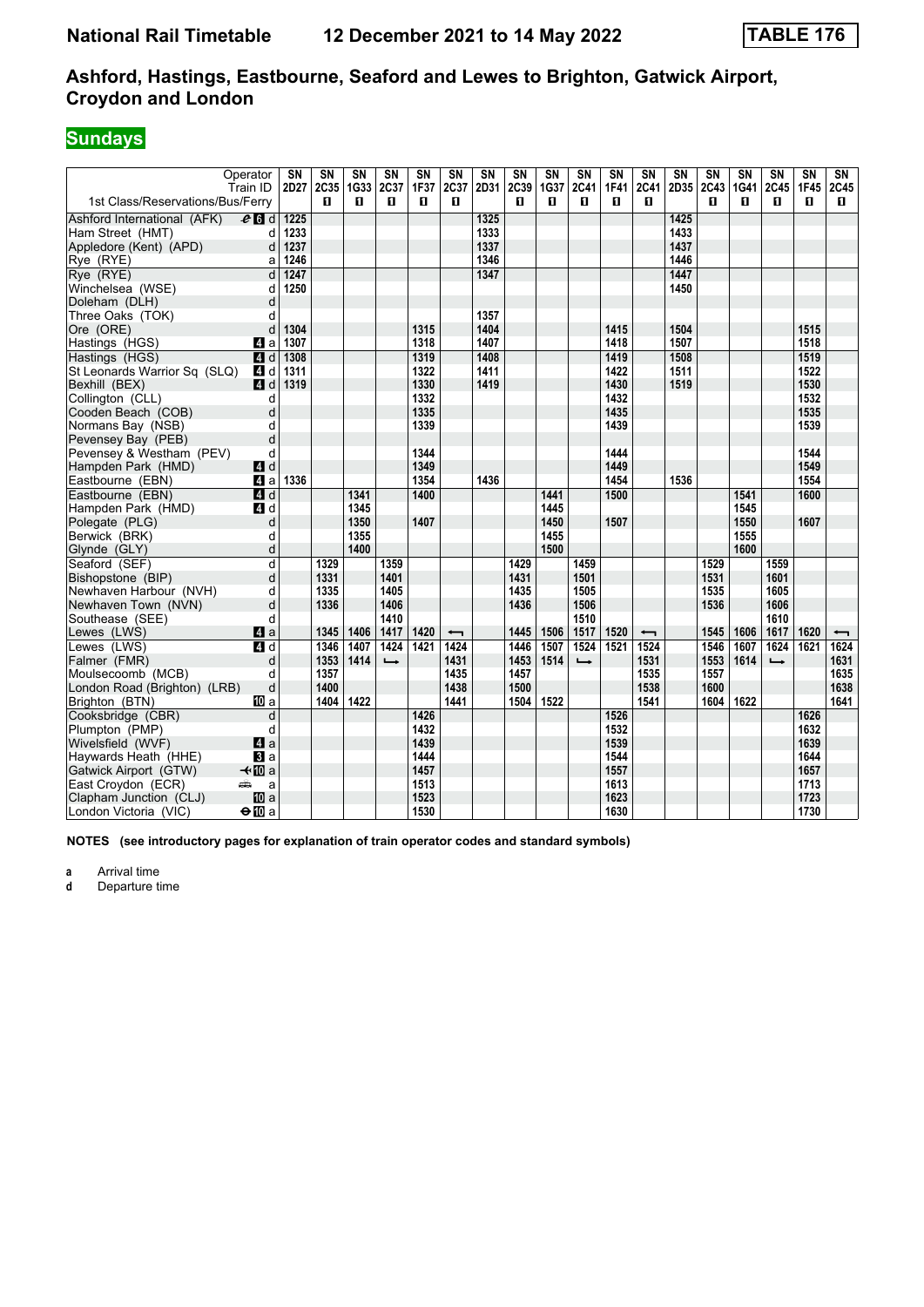### **Sundays**

|                                                | Operator<br>Train ID | $\overline{\text{SN}}$<br>2D39 | $\overline{\text{SN}}$<br>2C47 | $\overline{\text{SN}}$<br>1G45 | <b>SN</b><br>2C49 | $\overline{\text{SN}}$<br>1F49 | $\overline{\text{SN}}$<br>2C49 | $\overline{\text{SN}}$<br>2D43 | $\overline{\text{SN}}$<br>2C51 | $\overline{\text{SN}}$<br>1G49 | $\overline{\text{SN}}$<br>2C53 | $\overline{\text{SN}}$<br>1F53 | $\overline{\text{SN}}$<br>2C53 | $\overline{\text{SN}}$<br>2D47 | $\overline{\text{SN}}$<br>2C55 | $\overline{\text{SN}}$<br>1G53 | $\overline{\text{SN}}$<br>2C57 | $\overline{\text{SN}}$<br><b>1F57</b> | SN<br>2C57               |
|------------------------------------------------|----------------------|--------------------------------|--------------------------------|--------------------------------|-------------------|--------------------------------|--------------------------------|--------------------------------|--------------------------------|--------------------------------|--------------------------------|--------------------------------|--------------------------------|--------------------------------|--------------------------------|--------------------------------|--------------------------------|---------------------------------------|--------------------------|
| 1st Class/Reservations/Bus/Ferry               |                      |                                | п                              | п                              | п                 | п                              | п                              |                                | п                              | п                              | п                              | п                              | п                              |                                | п                              | п                              | п                              | п                                     | П.                       |
| Ashford International (AFK)                    | $e$ $d$              | 1525                           |                                |                                |                   |                                |                                | 1625                           |                                |                                |                                |                                |                                | 1725                           |                                |                                |                                |                                       |                          |
| Ham Street (HMT)                               | d                    | 1533                           |                                |                                |                   |                                |                                | 1633                           |                                |                                |                                |                                |                                | 1733                           |                                |                                |                                |                                       |                          |
| Appledore (Kent) (APD)                         | d                    | 1537                           |                                |                                |                   |                                |                                | 1637                           |                                |                                |                                |                                |                                | 1737                           |                                |                                |                                |                                       |                          |
| Rye (RYE)                                      | a                    | 1546                           |                                |                                |                   |                                |                                | 1646                           |                                |                                |                                |                                |                                | 1746                           |                                |                                |                                |                                       |                          |
| Rye (RYE)                                      | d                    | 1547                           |                                |                                |                   |                                |                                | 1647                           |                                |                                |                                |                                |                                | 1747                           |                                |                                |                                |                                       |                          |
| Winchelsea (WSE)                               | d                    |                                |                                |                                |                   |                                |                                | 1650                           |                                |                                |                                |                                |                                |                                |                                |                                |                                |                                       |                          |
| Doleham (DLH)                                  | d                    |                                |                                |                                |                   |                                |                                |                                |                                |                                |                                |                                |                                |                                |                                |                                |                                |                                       |                          |
| Three Oaks (TOK)                               | d                    | 1557                           |                                |                                |                   |                                |                                |                                |                                |                                |                                |                                |                                | 1757                           |                                |                                |                                |                                       |                          |
| Ore (ORE)                                      | d                    | 1604                           |                                |                                |                   | 1615                           |                                | 1704                           |                                |                                |                                | 1715                           |                                | 1804                           |                                |                                |                                | 1815                                  |                          |
| Hastings (HGS)                                 | ZI a                 | 1607                           |                                |                                |                   | 1618                           |                                | 1707                           |                                |                                |                                | 1718                           |                                | 1807                           |                                |                                |                                | 1818                                  |                          |
| Hastings (HGS)                                 | $\blacksquare$ d     | 1608                           |                                |                                |                   | 1619                           |                                | 1708                           |                                |                                |                                | 1719                           |                                | 1808                           |                                |                                |                                | 1819                                  |                          |
| St Leonards Warrior Sq (SLQ)                   | 4 d                  | 1611                           |                                |                                |                   | 1622                           |                                | 1711                           |                                |                                |                                | 1722                           |                                | 1811                           |                                |                                |                                | 1822                                  |                          |
| Bexhill (BEX)                                  | ZI d                 | 1619                           |                                |                                |                   | 1630                           |                                | 1719                           |                                |                                |                                | 1730                           |                                | 1819                           |                                |                                |                                | 1830                                  |                          |
| Collington (CLL)                               | d                    |                                |                                |                                |                   | 1632                           |                                |                                |                                |                                |                                | 1732<br>1735                   |                                |                                |                                |                                |                                | 1832<br>1835                          |                          |
| Cooden Beach (COB)                             | d<br>d               |                                |                                |                                |                   | 1635<br>1639                   |                                |                                |                                |                                |                                | 1739                           |                                |                                |                                |                                |                                | 1839                                  |                          |
| Normans Bay (NSB)                              | d                    |                                |                                |                                |                   |                                |                                |                                |                                |                                |                                |                                |                                |                                |                                |                                |                                |                                       |                          |
| Pevensey Bay (PEB)                             | d                    |                                |                                |                                |                   | 1644                           |                                |                                |                                |                                |                                | 1744                           |                                |                                |                                |                                |                                | 1844                                  |                          |
| Pevensey & Westham (PEV)<br>Hampden Park (HMD) | 4 d                  |                                |                                |                                |                   | 1649                           |                                |                                |                                |                                |                                | 1749                           |                                |                                |                                |                                |                                | 1849                                  |                          |
| Eastbourne (EBN)                               | ZI a                 | 1636                           |                                |                                |                   | 1654                           |                                | 1736                           |                                |                                |                                | 1754                           |                                | 1836                           |                                |                                |                                | 1854                                  |                          |
| Eastbourne (EBN)                               | $\overline{4}$ d     |                                |                                | 1641                           |                   | 1700                           |                                |                                |                                | 1741                           |                                | 1800                           |                                |                                |                                | 1841                           |                                | 1900                                  |                          |
| Hampden Park (HMD)                             | 4 d                  |                                |                                | 1645                           |                   |                                |                                |                                |                                | 1745                           |                                |                                |                                |                                |                                | 1845                           |                                |                                       |                          |
| Polegate (PLG)                                 | d                    |                                |                                | 1650                           |                   | 1707                           |                                |                                |                                | 1750                           |                                | 1807                           |                                |                                |                                | 1850                           |                                | 1907                                  |                          |
| Berwick (BRK)                                  | d                    |                                |                                | 1655                           |                   |                                |                                |                                |                                | 1755                           |                                |                                |                                |                                |                                | 1855                           |                                |                                       |                          |
| Glynde (GLY)                                   | d                    |                                |                                | 1700                           |                   |                                |                                |                                |                                | 1800                           |                                |                                |                                |                                |                                | 1900                           |                                |                                       |                          |
| Seaford (SEF)                                  | d                    |                                | 1629                           |                                | 1659              |                                |                                |                                | 1729                           |                                | 1759                           |                                |                                |                                | 1829                           |                                | 1859                           |                                       |                          |
| Bishopstone (BIP)                              | d                    |                                | 1631                           |                                | 1701              |                                |                                |                                | 1731                           |                                | 1801                           |                                |                                |                                | 1831                           |                                | 1901                           |                                       |                          |
| Newhaven Harbour (NVH)                         | d                    |                                | 1635                           |                                | 1705              |                                |                                |                                | 1735                           |                                | 1805                           |                                |                                |                                | 1835                           |                                | 1905                           |                                       |                          |
| Newhaven Town (NVN)                            | d                    |                                | 1636                           |                                | 1706              |                                |                                |                                | 1736                           |                                | 1806                           |                                |                                |                                | 1836                           |                                | 1906                           |                                       |                          |
| Southease (SEE)                                | d                    |                                |                                |                                | 1710              |                                |                                |                                |                                |                                | 1810                           |                                |                                |                                |                                |                                | 1910                           |                                       |                          |
| Lewes (LWS)                                    | a                    |                                | 1645                           | 1706                           | 1717              | 1720                           | $\overline{\phantom{0}}$       |                                | 1745                           | 1806                           | 1817                           | 1820                           | $\overline{\phantom{0}}$       |                                | 1845                           | 1906                           | 1917                           | 1920                                  | $\overline{\phantom{0}}$ |
| Lewes (LWS)                                    | <b>ZI</b> d          |                                | 1646                           | 1707                           | 1724              | 1721                           | 1724                           |                                | 1746                           | 1807                           | 1824                           | 1821                           | 1824                           |                                | 1846                           | 1907                           | 1924                           | 1921                                  | 1924                     |
| Falmer (FMR)                                   | d                    |                                | 1653                           | 1714                           | $\rightarrow$     |                                | 1731                           |                                | 1753                           | 1814                           | $\rightarrow$                  |                                | 1831                           |                                | 1853                           | 1914                           | $\rightarrow$                  |                                       | 1931                     |
| Moulsecoomb (MCB)                              | d                    |                                | 1657                           |                                |                   |                                | 1735                           |                                | 1757                           |                                |                                |                                | 1835                           |                                | 1857                           |                                |                                |                                       | 1935                     |
| London Road (Brighton) (LRB)                   | d                    |                                | 1700                           |                                |                   |                                | 1738                           |                                | 1800                           |                                |                                |                                | 1838                           |                                | 1900                           |                                |                                |                                       | 1938                     |
| Brighton (BTN)                                 | <b>M</b> a           |                                | 1704                           | 1722                           |                   |                                | 1741                           |                                | 1804                           | 1822                           |                                |                                | 1841                           |                                | 1904                           | 1922                           |                                |                                       | 1941                     |
| Cooksbridge (CBR)                              | d                    |                                |                                |                                |                   | 1726                           |                                |                                |                                |                                |                                | 1826                           |                                |                                |                                |                                |                                | 1926                                  |                          |
| Plumpton (PMP)                                 | d                    |                                |                                |                                |                   | 1732                           |                                |                                |                                |                                |                                | 1832                           |                                |                                |                                |                                |                                | 1932                                  |                          |
| Wivelsfield (WVF)                              | 4a                   |                                |                                |                                |                   | 1739                           |                                |                                |                                |                                |                                | 1839                           |                                |                                |                                |                                |                                | 1939                                  |                          |
| Haywards Heath (HHE)                           | $\bf{B}$ a           |                                |                                |                                |                   | 1744                           |                                |                                |                                |                                |                                | 1844                           |                                |                                |                                |                                |                                | 1944                                  |                          |
| Gatwick Airport (GTW)                          | <b>√</b> IIIa        |                                |                                |                                |                   | 1757                           |                                |                                |                                |                                |                                | 1857                           |                                |                                |                                |                                |                                | 1957                                  |                          |
| East Croydon (ECR)                             | پیش<br>a             |                                |                                |                                |                   | 1813                           |                                |                                |                                |                                |                                | 1913                           |                                |                                |                                |                                |                                | 2013                                  |                          |
| Clapham Junction (CLJ)                         | <b>四</b> a           |                                |                                |                                |                   | 1823                           |                                |                                |                                |                                |                                | 1923                           |                                |                                |                                |                                |                                | 2023                                  |                          |
| London Victoria (VIC)                          | $\Theta$ III a       |                                |                                |                                |                   | 1830                           |                                |                                |                                |                                |                                | 1930                           |                                |                                |                                |                                |                                | 2030                                  |                          |

**NOTES (see introductory pages for explanation of train operator codes and standard symbols)**

**a** Arrival time<br>**d** Departure t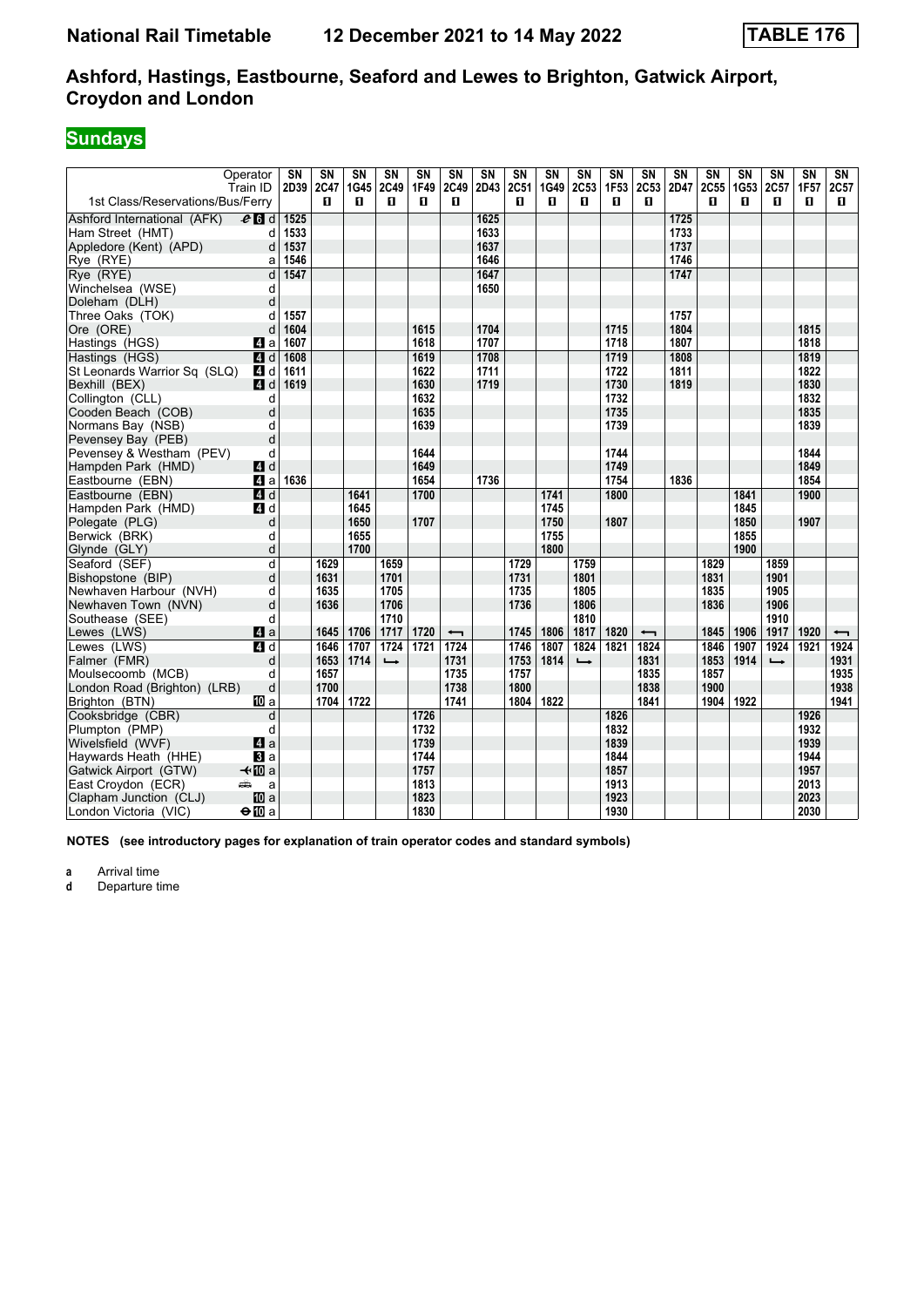### **Sundays**

|                                     | Operator<br>Train ID | $\overline{\text{SN}}$<br>2D51 | $\overline{\text{SN}}$<br>2C59 | $\overline{\text{SN}}$<br>1G57 | $\overline{\text{SN}}$<br>2C61 | $\overline{\text{SN}}$<br>1F61 | $\overline{\text{SN}}$<br>2C61   | $\overline{\text{SN}}$<br>2D55 | $\overline{\text{SN}}$<br><b>2C63</b> | $\overline{\text{SN}}$<br>1G61 | $\overline{\text{SN}}$<br><b>2C65</b> | $\overline{\text{SN}}$<br>1F65 | $\overline{\text{SN}}$<br>2C65   | $\overline{\text{SN}}$<br>2D59 | $\overline{\text{SN}}$<br>2C67 | $\overline{\text{SN}}$<br>1G65 | $\overline{\text{SN}}$<br>2C69 | $\overline{\text{SN}}$<br>2G63 | SN<br>2D63 |
|-------------------------------------|----------------------|--------------------------------|--------------------------------|--------------------------------|--------------------------------|--------------------------------|----------------------------------|--------------------------------|---------------------------------------|--------------------------------|---------------------------------------|--------------------------------|----------------------------------|--------------------------------|--------------------------------|--------------------------------|--------------------------------|--------------------------------|------------|
| 1st Class/Reservations/Bus/Ferry    |                      |                                | п                              | п                              | п                              | п                              | п                                |                                | п                                     | п                              | п                                     | п                              | п                                |                                | п                              | п                              | п                              | п                              |            |
| Ashford International (AFK)         | $e$ d d              | 1825                           |                                |                                |                                |                                |                                  | 1925                           |                                       |                                |                                       |                                |                                  | 2025                           |                                |                                |                                |                                | 2125       |
| Ham Street (HMT)                    | d                    | 1833                           |                                |                                |                                |                                |                                  | 1933                           |                                       |                                |                                       |                                |                                  | 2033                           |                                |                                |                                |                                | 2133       |
| Appledore (Kent) (APD)              | d                    | 1837                           |                                |                                |                                |                                |                                  | 1937                           |                                       |                                |                                       |                                |                                  | 2037                           |                                |                                |                                |                                | 2137       |
| Rye (RYE)                           | a                    | 1846                           |                                |                                |                                |                                |                                  | 1946                           |                                       |                                |                                       |                                |                                  | 2046                           |                                |                                |                                |                                | 2146       |
| Rve (RYE)                           | d                    | 1847                           |                                |                                |                                |                                |                                  | 1947                           |                                       |                                |                                       |                                |                                  | 2047                           |                                |                                |                                |                                | 2147       |
| Winchelsea (WSE)                    | d                    | 1850                           |                                |                                |                                |                                |                                  |                                |                                       |                                |                                       |                                |                                  | 2050                           |                                |                                |                                |                                |            |
| Doleham (DLH)                       | d                    |                                |                                |                                |                                |                                |                                  |                                |                                       |                                |                                       |                                |                                  |                                |                                |                                |                                |                                |            |
| Three Oaks (TOK)                    | d                    |                                |                                |                                |                                |                                |                                  | 1957                           |                                       |                                |                                       |                                |                                  |                                |                                |                                |                                |                                | 2157       |
| Ore (ORE)                           | d                    | 1904                           |                                |                                |                                | 1915                           |                                  | 2004                           |                                       |                                |                                       | 2018                           |                                  | 2104                           |                                |                                |                                | 2114                           | 2204       |
| Hastings (HGS)                      | ZI a                 | 1907                           |                                |                                |                                | 1918                           |                                  | 2007                           |                                       |                                |                                       | 2021                           |                                  | 2107                           |                                |                                |                                | 2117                           | 2207       |
| Hastings (HGS)                      | $\blacksquare$ d     | 1908                           |                                |                                |                                | 1919                           |                                  | 2008                           |                                       |                                |                                       | 2022                           |                                  | 2108                           |                                |                                |                                | 2117                           | 2208       |
| St Leonards Warrior Sq (SLQ)        | 4 d                  | 1911                           |                                |                                |                                | 1922                           |                                  | 2011                           |                                       |                                |                                       | 2025                           |                                  | 2111                           |                                |                                |                                | 2121                           | 2211       |
| Bexhill (BEX)                       | 4d                   | 1919                           |                                |                                |                                | 1930                           |                                  | 2019                           |                                       |                                |                                       | 2033                           |                                  | 2119                           |                                |                                |                                | 2128                           | 2219       |
| Collington (CLL)                    | d                    |                                |                                |                                |                                | 1932                           |                                  |                                |                                       |                                |                                       | 2035                           |                                  |                                |                                |                                |                                | 2130                           |            |
| Cooden Beach (COB)                  | d                    |                                |                                |                                |                                | 1935                           |                                  |                                |                                       |                                |                                       | 2038                           |                                  |                                |                                |                                |                                | 2133                           |            |
| Normans Bay (NSB)                   | d                    |                                |                                |                                |                                | 1939                           |                                  |                                |                                       |                                |                                       |                                |                                  |                                |                                |                                |                                |                                |            |
| Pevensey Bay (PEB)                  | d                    |                                |                                |                                |                                |                                |                                  |                                |                                       |                                |                                       |                                |                                  |                                |                                |                                |                                |                                |            |
| Pevensey & Westham (PEV)            | d                    |                                |                                |                                |                                | 1944                           |                                  |                                |                                       |                                |                                       | 2045                           |                                  |                                |                                |                                |                                | 2140                           |            |
| Hampden Park (HMD)                  | 4d                   |                                |                                |                                |                                | 1949                           |                                  |                                |                                       |                                |                                       | 2049                           |                                  |                                |                                |                                |                                | 2145                           |            |
| Eastbourne (EBN)                    | 4a                   | 1936                           |                                |                                |                                | 1954                           |                                  | 2036                           |                                       |                                |                                       | 2054                           |                                  | 2136                           |                                |                                |                                | 2149                           | 2236       |
| Eastbourne (EBN)                    | 4d                   |                                |                                | 1941                           |                                | 2000                           |                                  |                                |                                       | 2041                           |                                       | 2100                           |                                  |                                |                                | 2141                           |                                | 2159                           |            |
| Hampden Park (HMD)                  | 4 d                  |                                |                                | 1945                           |                                |                                |                                  |                                |                                       | 2045                           |                                       |                                |                                  |                                |                                | 2145                           |                                |                                |            |
| Polegate (PLG)                      | d                    |                                |                                | 1950                           |                                | 2007                           |                                  |                                |                                       | 2050                           |                                       | 2107                           |                                  |                                |                                | 2150                           |                                | 2206                           |            |
| Berwick (BRK)                       | d                    |                                |                                | 1955                           |                                |                                |                                  |                                |                                       | 2055                           |                                       |                                |                                  |                                |                                | 2155                           |                                |                                |            |
| Glynde (GLY)                        | d                    |                                |                                | 2000                           |                                |                                |                                  |                                |                                       | 2100                           |                                       |                                |                                  |                                |                                | 2200                           |                                |                                |            |
| Seaford (SEF)                       | d                    |                                | 1929                           |                                | 1959                           |                                |                                  |                                | 2029                                  |                                | 2059                                  |                                |                                  |                                | 2129                           |                                | 2157                           |                                |            |
| Bishopstone (BIP)                   | d                    |                                | 1931                           |                                | 2001                           |                                |                                  |                                | 2031                                  |                                | 2101                                  |                                |                                  |                                | 2131                           |                                | 2159                           |                                |            |
| Newhaven Harbour (NVH)              | d                    |                                | 1935                           |                                | 2005                           |                                |                                  |                                | 2035                                  |                                | 2105                                  |                                |                                  |                                | 2135                           |                                | 2203                           |                                |            |
| Newhaven Town (NVN)                 | d                    |                                | 1936                           |                                | 2006                           |                                |                                  |                                | 2036                                  |                                | 2106                                  |                                |                                  |                                | 2136                           |                                | 2204                           |                                |            |
| Southease (SEE)                     | d                    |                                |                                |                                | 2010                           |                                |                                  |                                |                                       |                                | 2110<br>2117                          |                                |                                  |                                |                                |                                | 2208                           |                                |            |
| Lewes (LWS)                         | 4a                   |                                | 1945<br>1946                   | 2006<br>2007                   | 2017<br>2024                   | 2020<br>2021                   | $\overline{\phantom{0}}$<br>2024 |                                | 2045                                  | 2106<br>2107                   | 2124                                  | 2120<br>2121                   | $\overline{\phantom{0}}$<br>2124 |                                | 2145                           | 2206                           | 2215                           | 2219<br>2223                   |            |
| Lewes (LWS)                         | $\blacksquare$ d     |                                |                                |                                |                                |                                |                                  |                                | 2046                                  |                                |                                       |                                |                                  |                                | 2146                           | 2207                           | 2215                           |                                |            |
| Falmer (FMR)<br>Moulsecoomb (MCB)   | d<br>d               |                                | 1953<br>1957                   | 2014                           | $\rightarrow$                  |                                | 2031<br>2035                     |                                | 2053<br>2057                          | 2114                           | $\rightarrow$                         |                                | 2131<br>2135                     |                                | 2153<br>2157                   | 2214                           | 2223<br>2227                   | 2230<br>2234                   |            |
| London Road (Brighton) (LRB)        | d                    |                                | 2000                           |                                |                                |                                | 2038                             |                                | 2100                                  |                                |                                       |                                | 2138                             |                                | 2200                           |                                | 2229                           | 2237                           |            |
| Brighton (BTN)                      | 们 a                  |                                | 2004                           | 2022                           |                                |                                | 2041                             |                                | 2104                                  | 2122                           |                                       |                                | 2141                             |                                | 2204                           | 2222                           | 2233                           | 2241                           |            |
| Cooksbridge (CBR)                   | d                    |                                |                                |                                |                                | 2026                           |                                  |                                |                                       |                                |                                       | 2126                           |                                  |                                |                                |                                |                                |                                |            |
|                                     | d                    |                                |                                |                                |                                | 2032                           |                                  |                                |                                       |                                |                                       | 2132                           |                                  |                                |                                |                                |                                |                                |            |
| Plumpton (PMP)<br>Wivelsfield (WVF) | 4a                   |                                |                                |                                |                                | 2039                           |                                  |                                |                                       |                                |                                       | 2139                           |                                  |                                |                                |                                |                                |                                |            |
| Haywards Heath (HHE)                | $\bf{3}$ a           |                                |                                |                                |                                | 2044                           |                                  |                                |                                       |                                |                                       | 2144                           |                                  |                                |                                |                                |                                |                                |            |
| Gatwick Airport (GTW)               | $\triangleleft$ 10 a |                                |                                |                                |                                | 2057                           |                                  |                                |                                       |                                |                                       | 2157                           |                                  |                                |                                |                                |                                |                                |            |
| East Croydon (ECR)                  | æ<br>a               |                                |                                |                                |                                | 2113                           |                                  |                                |                                       |                                |                                       | 2213                           |                                  |                                |                                |                                |                                |                                |            |
| Clapham Junction (CLJ)              | <b>ID</b> a          |                                |                                |                                |                                | 2123                           |                                  |                                |                                       |                                |                                       | 2223                           |                                  |                                |                                |                                |                                |                                |            |
| London Victoria (VIC)               | $\Theta$ III a       |                                |                                |                                |                                | 2130                           |                                  |                                |                                       |                                |                                       | 2230                           |                                  |                                |                                |                                |                                |                                |            |
|                                     |                      |                                |                                |                                |                                |                                |                                  |                                |                                       |                                |                                       |                                |                                  |                                |                                |                                |                                |                                |            |

**NOTES (see introductory pages for explanation of train operator codes and standard symbols)**

**a** Arrival time<br>**d** Departure t